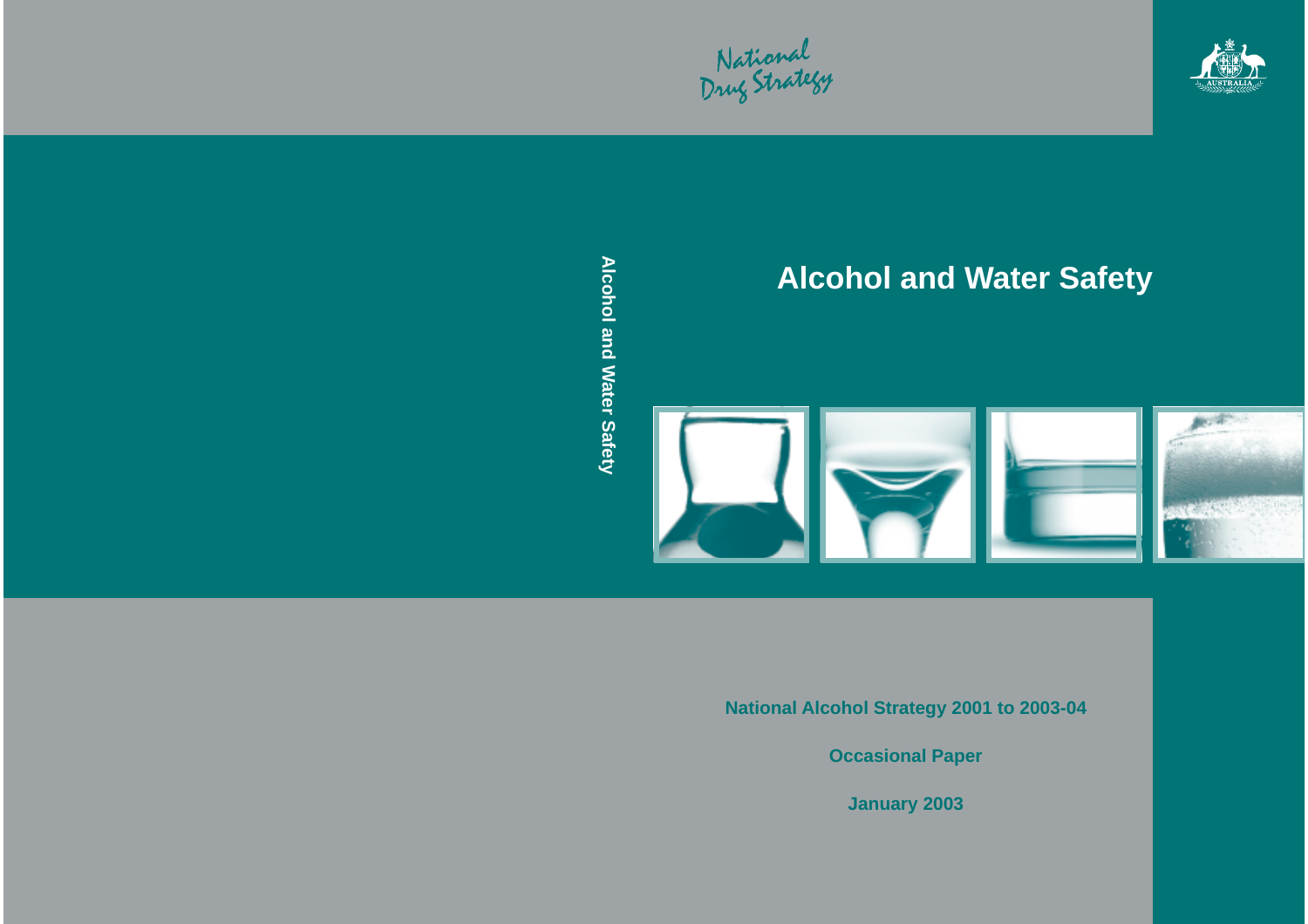# **Alcohol and Water Safety**

**Tim Driscoll** ELMATOM Ltd, Riverview, NSW

**Malinda Steenkamp James E. Harrison** Research Centre for Injury Studies Flinders University, ,SA

January 2003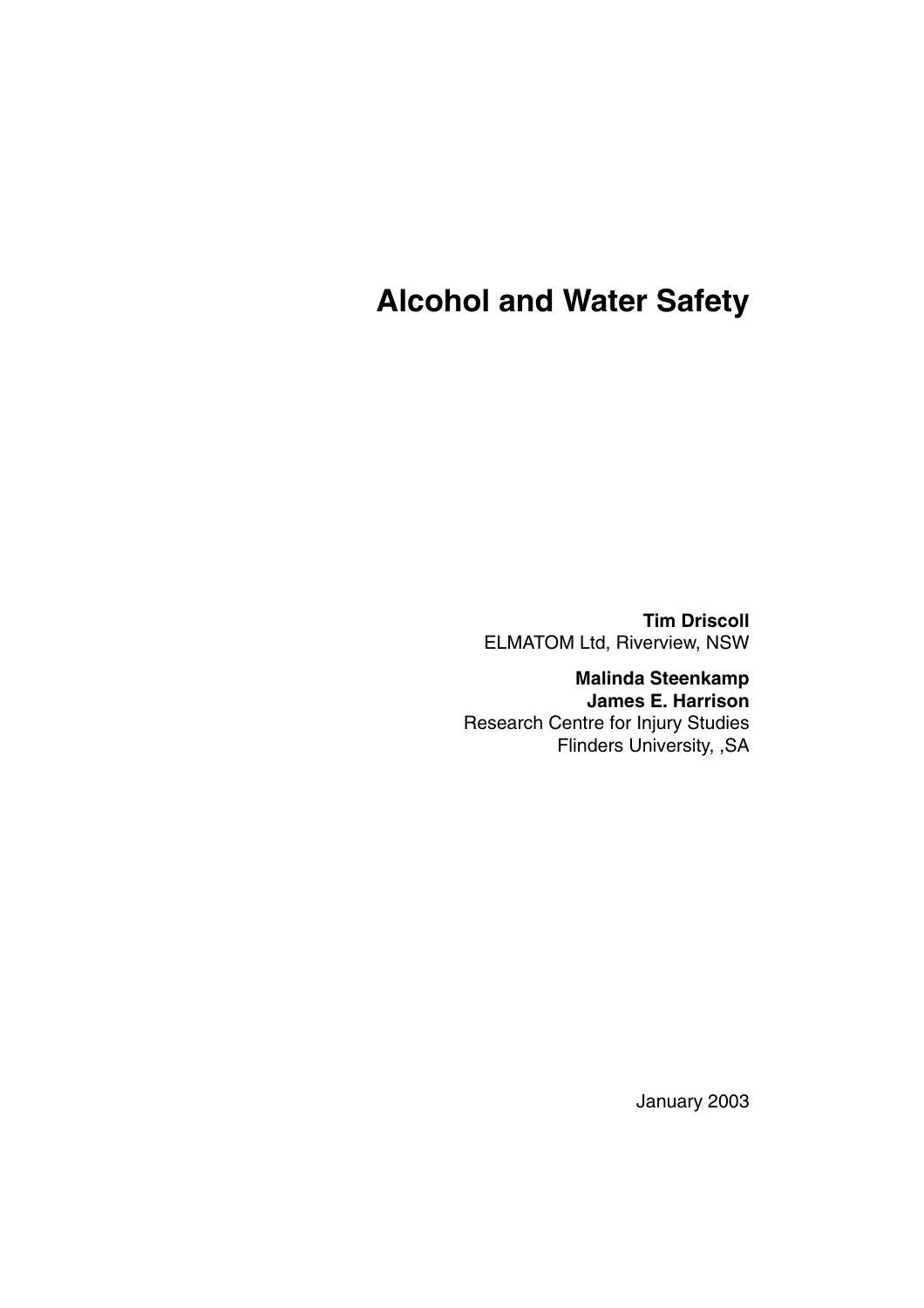© Commonwealth of Australia 2003

ISBN 0 642 82200 X

This work is copyright. Apart from any use as permitted under the *Copyright Act 1968*, no part may be reproduced by any process without prior written permission from the Commonwealth available from the Department of Communications, Information Technology and the Arts. Requests and inquiries concerning reproduction and rights should be addressed to the Manager, Copyright Services, Info Access, GPO Box 1920, Canberra ACT 2601.

Publication approval number: 3193

Publications Production Unit (Governance and Business Strategy Branch) Commonwealth Department of Health and Ageing

ALCOHOL AND WATER SAFETY IN AUSTRALIA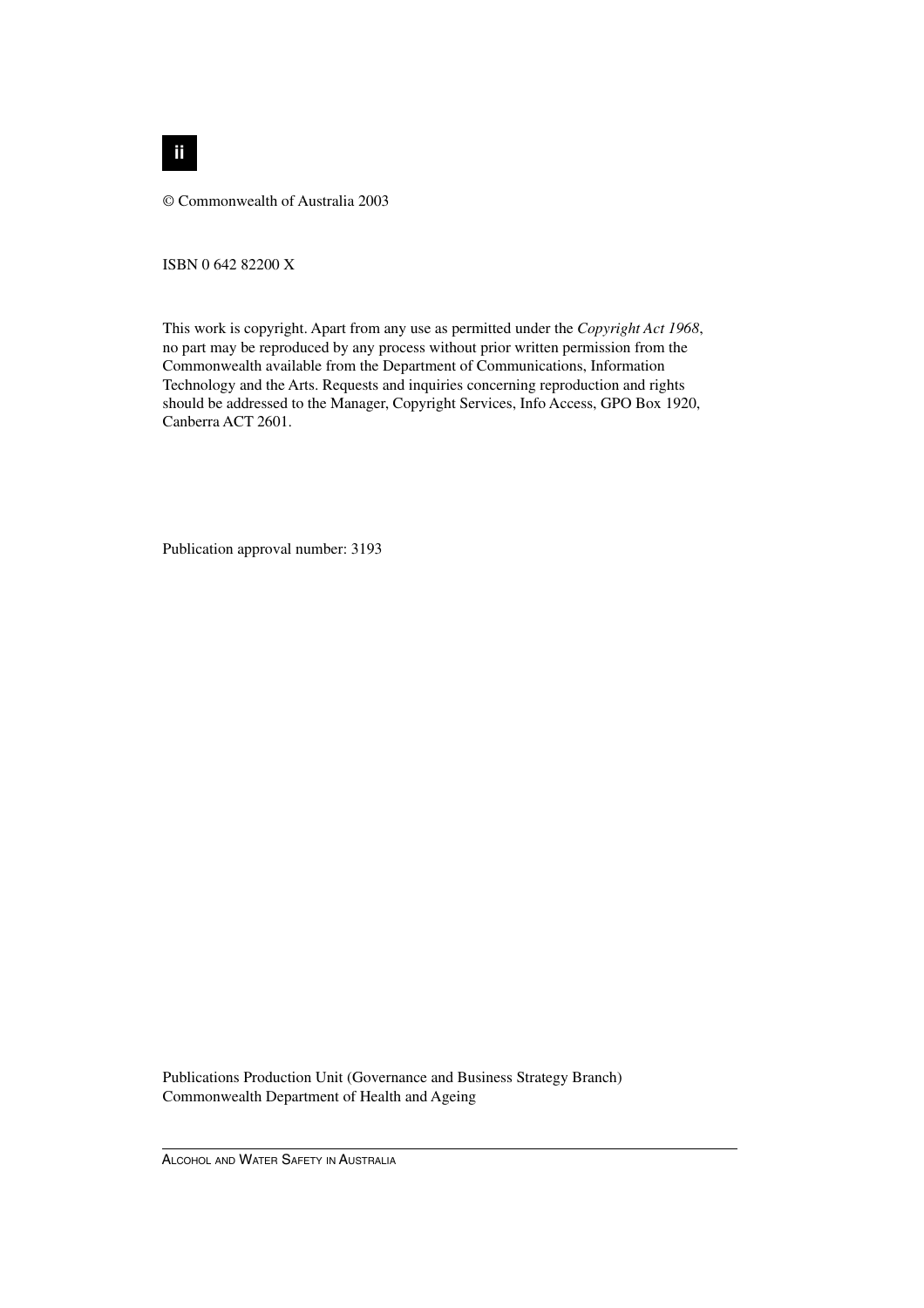# **Contents**

|              | <b>Executive summary</b>                                                            | $\mathbf{V}$   |
|--------------|-------------------------------------------------------------------------------------|----------------|
|              | <b>Acknowledgments</b>                                                              | X              |
| 1            | <b>Introduction</b>                                                                 | $\mathbf{1}$   |
| $\mathbf{2}$ | <b>Attributable fractions</b>                                                       | $\overline{2}$ |
|              | Introduction                                                                        | $\overline{c}$ |
|              | Existing estimates of the fraction of drowning in Australia attributable to alcohol | $\overline{c}$ |
|              | Data on drowning in Australia                                                       | $\overline{4}$ |
|              | Applying existing attributable fractions to data on drowning in Australia           | 9              |
| 3            | The National Coroners Information System as an information source                   | 13             |
|              | Introduction                                                                        | 13             |
|              | Structure of the NCIS                                                               | 13             |
|              | Obtaining data from the NCIS                                                        | 16             |
|              | Methods                                                                             | 16             |
|              | Results                                                                             | 22             |
|              | Discussion                                                                          | 38             |
| 4            | <b>Emergency department surveillance</b>                                            | 42             |
|              | Introduction                                                                        | 42             |
|              | Context                                                                             | 42             |
|              | Alcohol relatedness                                                                 | 43             |
|              | Emergency departments as surveillance sites                                         | 45             |
|              | Collecting ED data on immersion cases                                               | 46             |
|              | Currently available ED data sources                                                 | 47             |
| 5            | <b>Literature review</b>                                                            | 48             |
|              | Introduction                                                                        | 48             |
|              | Scope                                                                               | 48             |
|              | Recreational aquatic activity in Australia                                          | 48             |
|              | Injury associated with aquatic activity                                             | 49             |
|              | Physiological effects of alcohol                                                    | 50             |
|              | Interpreting information on alcohol use and alcohol contribution                    | 50             |
|              | Use of alcohol in recreational aquatic activities                                   | 51             |
|              | Public perceptions about recreational aquatic activities and alcohol                | 53             |
|              | Overall contribution of alcohol to drowning deaths                                  | 53             |
|              | Contribution of alcohol to recreational aquatic activity injury                     | 54             |
|              | Measures of risk due to alcohol                                                     | 61             |
|              | Trends in the role of alcohol                                                       | 63             |
|              | Prevention strategies                                                               | 64             |
| 6            | <b>Summary and conclusions</b>                                                      | 68             |
|              | Attributable fractions and mortality data                                           | 68             |
|              | NCIS as an information source                                                       | 68             |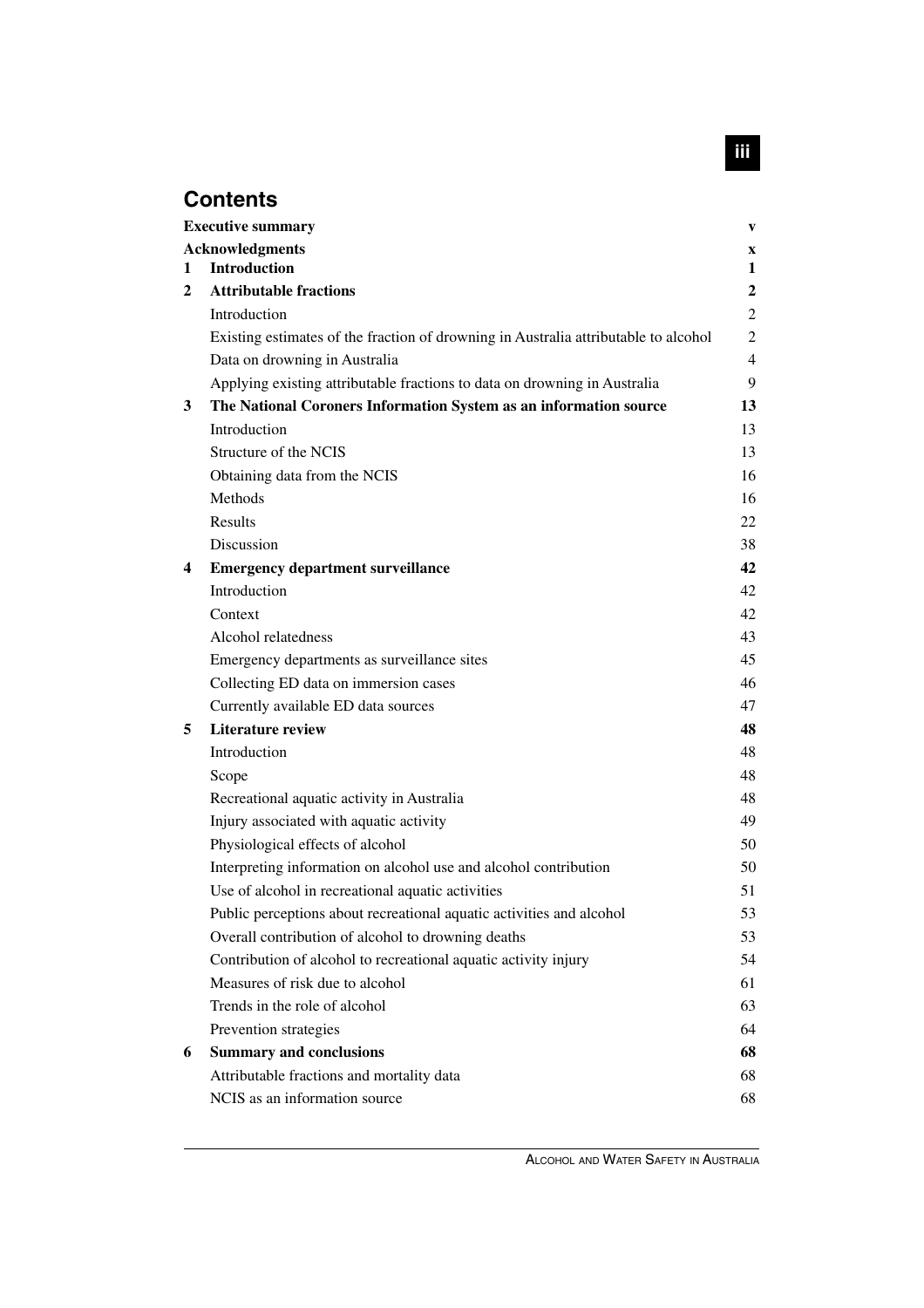# **iv**

|   | ED surveillance                         | 68 |
|---|-----------------------------------------|----|
|   | Literature review                       | 69 |
|   | Overall conclusions and recommendations | 70 |
| 7 | <b>References</b>                       | 76 |
|   | <b>Appendix</b>                         | 81 |
|   | <b>Abbreviations</b>                    | 83 |
|   | <b>List of Tables</b>                   | 84 |
|   | <b>List of Figures</b>                  | 86 |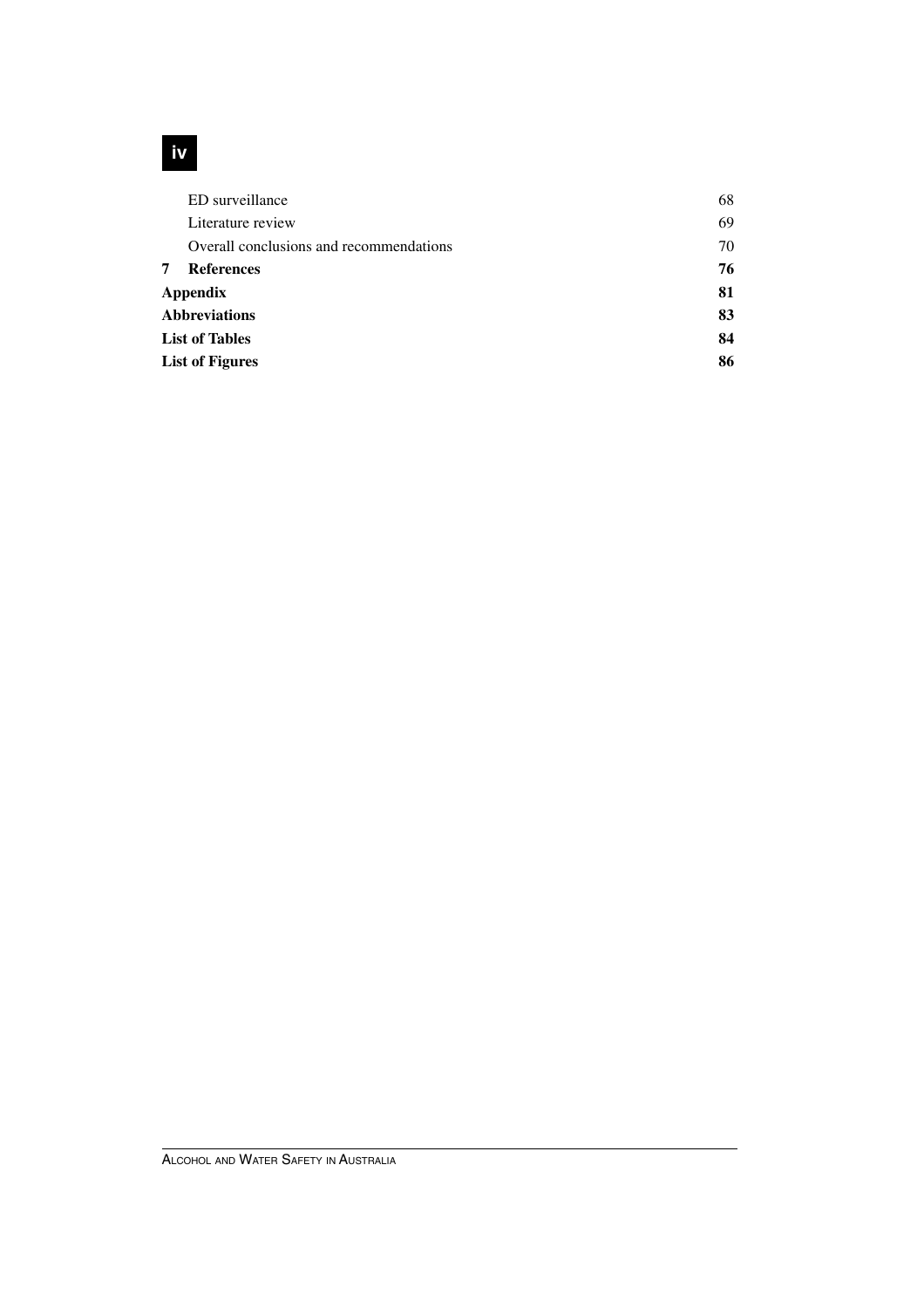# **Executive summary**

Alcohol is a major cause of mortality and morbidity in Australia, with an estimated 3,290 deaths in 1997 and 72,302 hospitalisations in 1996–97 attributable to high-risk drinking according to the National Alcohol Indicators bulletin number 1 (Chikritzhs, Jonas et al. 1999).

An objective of the *Plan for Action 2001 to 2003–04* of the National Alcohol Strategy is to reduce injuries and fatalities in the aquatic environment (Department of Health and Aged Care 2001).

This report was prepared in response to an invitation to examine the role of alcohol in drowning and other types of injury associated with recreational aquatic activities. The purpose of this report is to collate available information, including new sources, to support priority setting and policy formulation. The report specifically aimed to provide:

- A statistical description of the burden of alcohol-related drowning and near-drowning in Australia based on an attributable fractions method and published estimated fractions
- Analysis of National Coroners Information System (NCIS) data on the involvement of alcohol in drowning deaths and deaths associated with recreational boating (whether by drowning or not).
- An assessment of the potential value and feasibility of collecting data on alcohol-relatedness as part of emergency department surveillance of drowning and near-drowning cases.
- A review of literature concerning alcohol as a risk factor for drowning, near- drowning and other serious injury sustained during swimming and other water-related activities, particularly including recreational aquatic activity; and interventions against these risks.

# **Attributable fractions**

Chapter 2 briefly reviews the main published estimates of the contribution of alcohol to drowning mortality in Australia (which constituted a limited evidence base), and then applied these estimates to the available national data on drowning mortality. The focus was the fraction of drowning deaths in the Australian population that could be attributed to alcohol.

- Death registration is generally considered to be nearly complete in Australia, and drowning is usually a well-defined cause of death. Hence, estimates of drowning mortality in Australia are probably fairly complete and reliable.
- In 2000, there were 229 deaths due to 'accidental drowning' (i.e. the Underlying Cause of Death (UCoD) were coded to  $\text{ICD-10}^1$  external cause codes W65–W74). Another 44 deaths were coded to water transport drowning (V90 or V92), 47 to suicide by drowning (X71), 2 to homicide by drowning (X92), and 3 to drowning of undetermined intent (Y21). An additional 46 deaths were identified as related to drowning through the drowning flag available in the Australian Bureau of Statistics deaths data. 'Accidental drowning' deaths have declined from 340 in 1979 to 229 in 2000. Considering 'accidental drowning' at ages 10 years and older, rates have declined by over 40% in this period for males, but the rate for males remains more than three times the rate for females.
- A widely-used Australian assessment of drug-caused mortality and morbidity attributes about one-third of 'accidental drowning' deaths to alcohol (English, Holman et al. 1995). This was based on evidence judged by the authors to provide sufficient evidence that alcohol is a risk factor for drowning, but insufficient to quantify elevation of drowning

<sup>1</sup> International Classification of Diseases, 10th Revision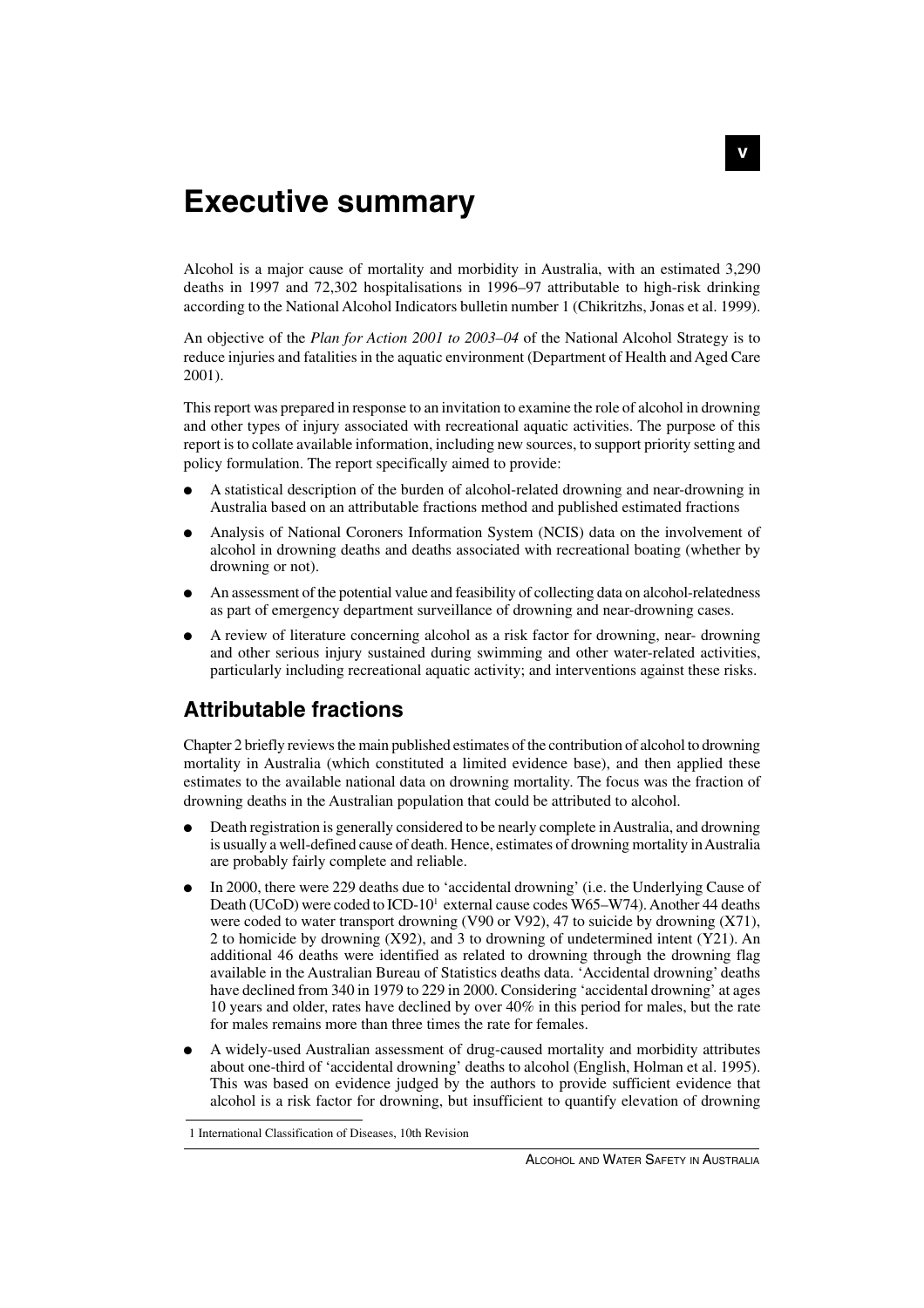risk in relation to alcohol level. In the absence of better information on alcohol as a risk factor for drowning, the authors selected a value of BAC (0.1 g/100ml) above which they assumed that drowning can be attributed to alcohol. The fractions of drowning cases above this threshold were obtained from six case series, one of which (studying drowning in North Carolina from 1980–1984) was the source for age-specific fractions.

Application of the age-specific fractions from English, Holman, et al. (1995) produced an estimate of about 74 'accidental drowning' deaths in Australia per year attributable to 'hazardous or harmful' levels of alcohol consumption in the period 1997–2000 out of a total of 259 'accidental drowning' deaths per year in the same period. If the same attributable fraction is applicable to drowning deaths generally, then the total number of drowning deaths in Australia due to alcohol in this period was about 130 annually.

# **National Coroners Information System as an information source**

The analysis in Chapter 3 is one of the first uses of the NCIS as an information source on a significant public health issue. The aim was (1) to determine how useful the NCIS is as a source of information on drowning and the possible contributory role of alcohol, and (2) to describe what available information revealed about drowning and the role of alcohol. The primary interest was all drowning deaths, but there was also a focus on deaths associated with recreational aquatic activity.

The chapter describes the structure of the NCIS and the methods used to select and report on relevant NCIS deaths occurring between 1 July 2000 and 30 June 2001. The chapter also reports on the difference between *Open* and *Closed* cases, as this has a bearing on data availability.

- A total of 282 drowning deaths was identified for the period investigated, of which 170 cases were *Closed*. Another nine non-drowning deaths related to recreational aquatic activity were identified. Nearly 80% of the deaths occurred in males and the average age was about 42 years. About 50% of all drowning deaths were related to recreational aquatic activity.
- Alcohol appeared to contribute to about  $21\%$  of drowning deaths, and perhaps 30% of drowning deaths related to recreational aquatic activity.
- The NCIS appears to already provide very useful, and in some places comprehensive, information, but still has significant shortcomings in terms of the completeness and detail of information on many cases. The availability and quality of data also varies considerably between jurisdictions.

# **Emergency department surveillance**

Chapter 4 discusses the potential feasibility and value of collecting data on alcohol relatedness as part of emergency department (ED) surveillance of drowning and near drowning cases.

National surveillance of alcohol relatedness based on immersion cases presenting to Australian EDs is not feasible at this stage:

- There is currently no national ED data collection system and measurement and monitoring of trends in population incidence of injury via ED surveillance is difficult.
- Neither of two state-based ED data collection systems includes data items designed to identify alcohol relatedness. Barriers to ascertainment of alcohol levels among ED cases generally and at a national level are high. Special studies are more feasible.

**vi**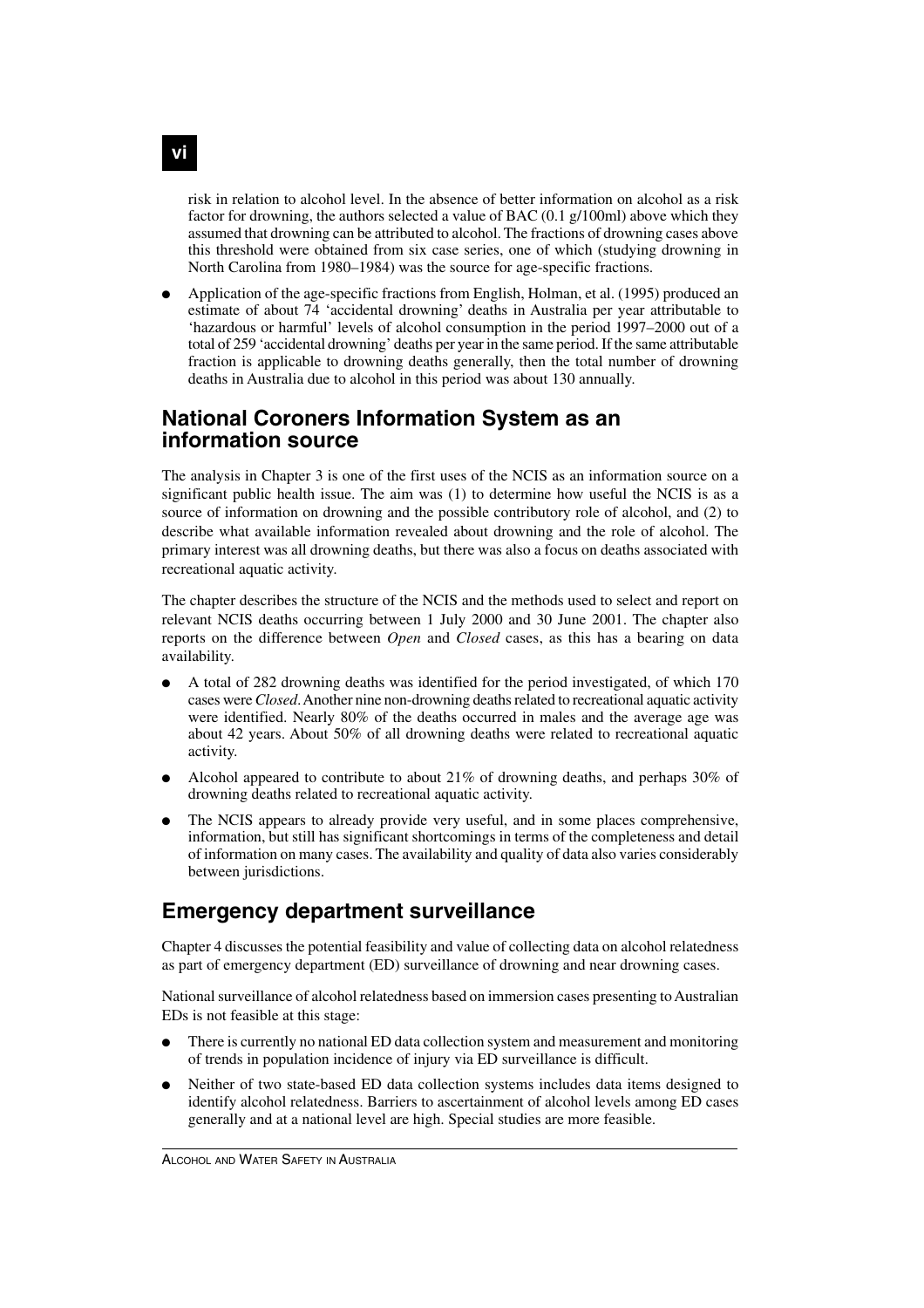While some fatal immersion cases and many serious non-fatal cases present to EDs, other data sources are available. The less serious cases attending EDs are likely to be a small proportion of all such cases, and may not be representative.

# **Literature review**

Chapter 5 presents a brief literature review on what is known about drowning, near drowning and other injuries arising from recreational aquatic activities, together with a review of what is known about alcohol's contribution to these cases. The main focus was recreational aquatic activities.

- Evidence from North America suggests that alcohol is widely used in association with recreational aquatic activity, although there is no information regarding the extent of use in Australia. *A priori* and anecdotal evidence suggests alcohol is an important risk factor for death and serious injury arising from recreational aquatic activity.
- The extent of increased risk associated with alcohol use, and the attributable risk due to alcohol use, is not well characterised.
- The few relevant studies on the degree of increased risk suggest that persons with a blood alcohol level of 0.10g/100ml have about 11 times the risk of death associated with recreational boating compared with persons who have not been drinking, and that even small amounts of alcohol can increase this risk. The population attributable risk seems to be in the range of about 10%–30%.
- Alcohol is detected in the blood of about  $30\%$  to  $50\%$  of fatally injured persons involved in recreational aquatic activity.
- There is very little information on the role of alcohol in recreational aquatic activity, and serious and fatal injury associated with recreational aquatic activity, in Australia.

Many prevention activities have been suggested in the literature, as well as areas for further work. The main areas from an Australian perspective where further work is needed appear to be:

- determining the extent of alcohol use in Australia in relation to recreational aquatic activity;
- obtaining information on the knowledge, attitudes and behaviours of Australians in relation to alcohol use and aquatic activity;
- determining the extent of increased risk of serious and fatal injury in association with recreational aquatic activity in Australia; and
- evaluation of current and proposed interventions to reduce the contribution of alcohol to serious and fatal recreational aquatic activity.

# **Summary and conclusions**

### **(i) Reliable identification of deaths by drowning**

Information obtainable from current information sources appears to be sufficient to enable adequately reliable identification of deaths by drowning in Australia. Timeliness is the attribute most warranting improvement.

#### *RECOMMENDATIONS:*

*Continue to use ABS mortality data as the basis for monitoring drowning mortality. Supplement this with NCIS because of the additional case information which it provides. Continue to assess NCIS for other benefits, with particular reference to timeliness and to data on Queensland deaths (when available).*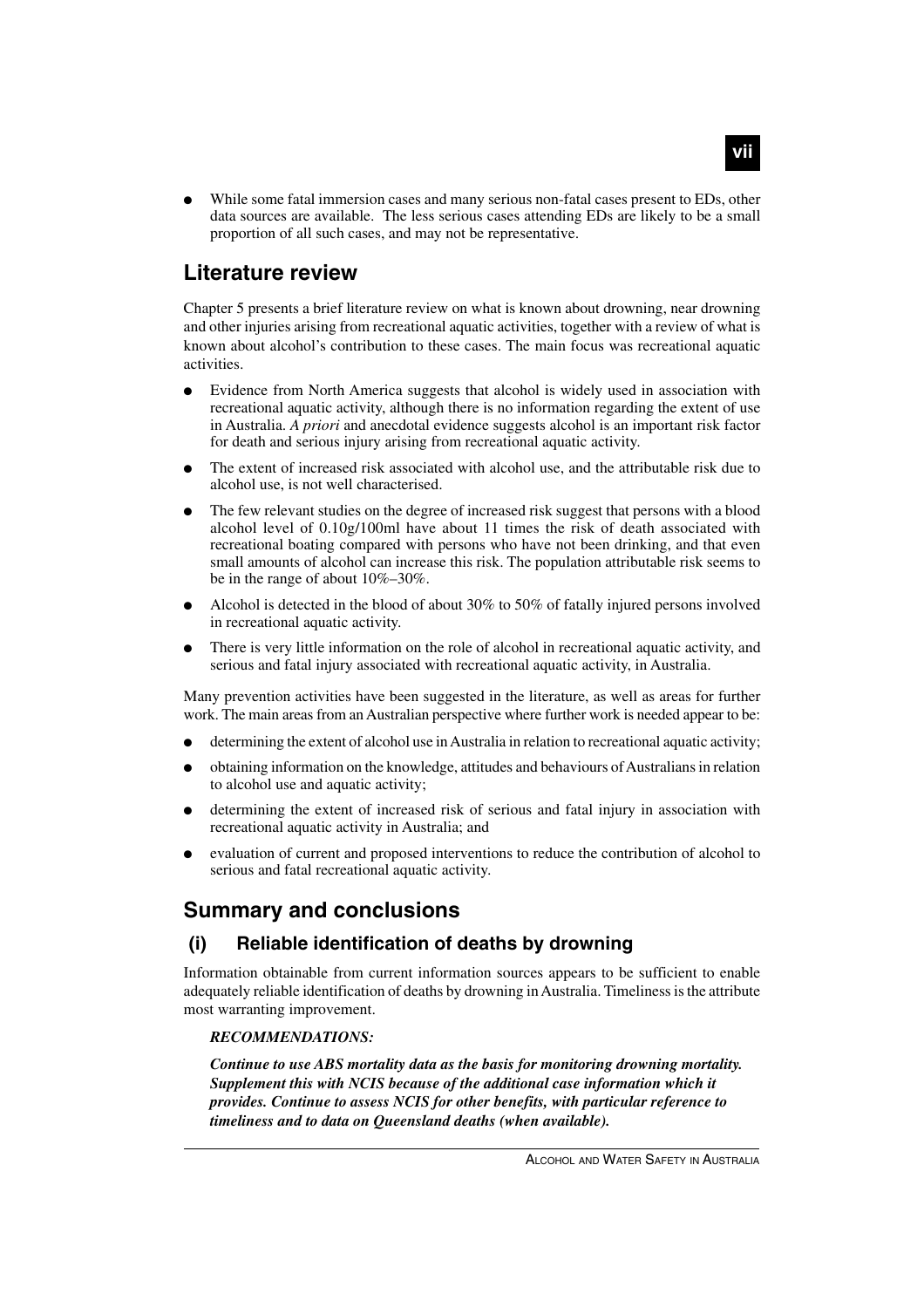### **(ii) Reliable information on alcohol intoxication by people who have died by drowning in Australia.**

Estimation based on published attributable fractions has been the best available basis for estimating alcohol-related drowning mortality in Australia. The NCIS appears to provide a better basis for assessing and monitoring alcohol-relatedness of drowning deaths in Australia than the published attributable fractions. Its value for this purpose will be confirmed when data become available for Queensland. Its value will be enhanced by speedier closure of cases (or release of blood alcohol data prior to closure) and by inclusion in NCIS case records of Underlying Cause of Death codes, as determined by the ABS. Our analysis of initial NCIS data suggests that the fraction of drowning deaths in Australia attributable to alcohol is lower than that proposed by English et al. in all age groups, especially at ages 60 years and older.

The ABS drugs flag item could become more useful for this purpose if the criteria for flagging 'alcohol-relatedness' were specified, and if the flag included a value meaning 'a test for alcohol was done and none was found ' (or that the result was below a chosen criterion, such as 0.10 g/ 100/ml), and a value meaning 'BAC not assessed' or 'no information'.

#### *RECOMMENDATIONS:*

- *Use NCIS data to derive future estimates of relevant alcohol use among people who have drowned in Australia.*
- *Re-analyse NCIS data periodically (e.g. annually) to monitor presence and levels of alcohol among drowning deaths.*
- *Advocate liaison between ABS and the operators of the NCIS with a view to developing the 'drug flag' so that it becomes interpretable as an indicator of BAC at death.*
- *Advise the Monash University National Centre for Coronial Information (MUNCCI) of the usefulness of the NCIS data for this project. Also inform MUNCCI of the project officers' recommendation that a mechanism should be developed to enable data corrections made during a project such as this to be applied (after appropriate checking) to the main NCIS data collection.*

#### **(iii) Evidence of the relationship between alcohol use and risk of drowning based on analytic studies.**

Current information provides an adequate basis for concluding that alcohol intoxication increases the risk of drowning during aquatic activities. However, it is not adequate to provide robust information concerning the shape of the relationship (including thresholds), nor about possible variation in the relationship between settings and types of aquatic activities.

#### *RECOMMENDATIONS:*

*Advocate that one or a small number of analytic studies should be undertaken, preferably in Australia, to provide confirmatory and more specific evidence of the relationship between BAC and risk of drowning (or of adverse consequences of aquatic activities more broadly). Existing studies provide relevant examples (Smith and Houser 1994; Smith, Keyl et al. 2001).*

**viii**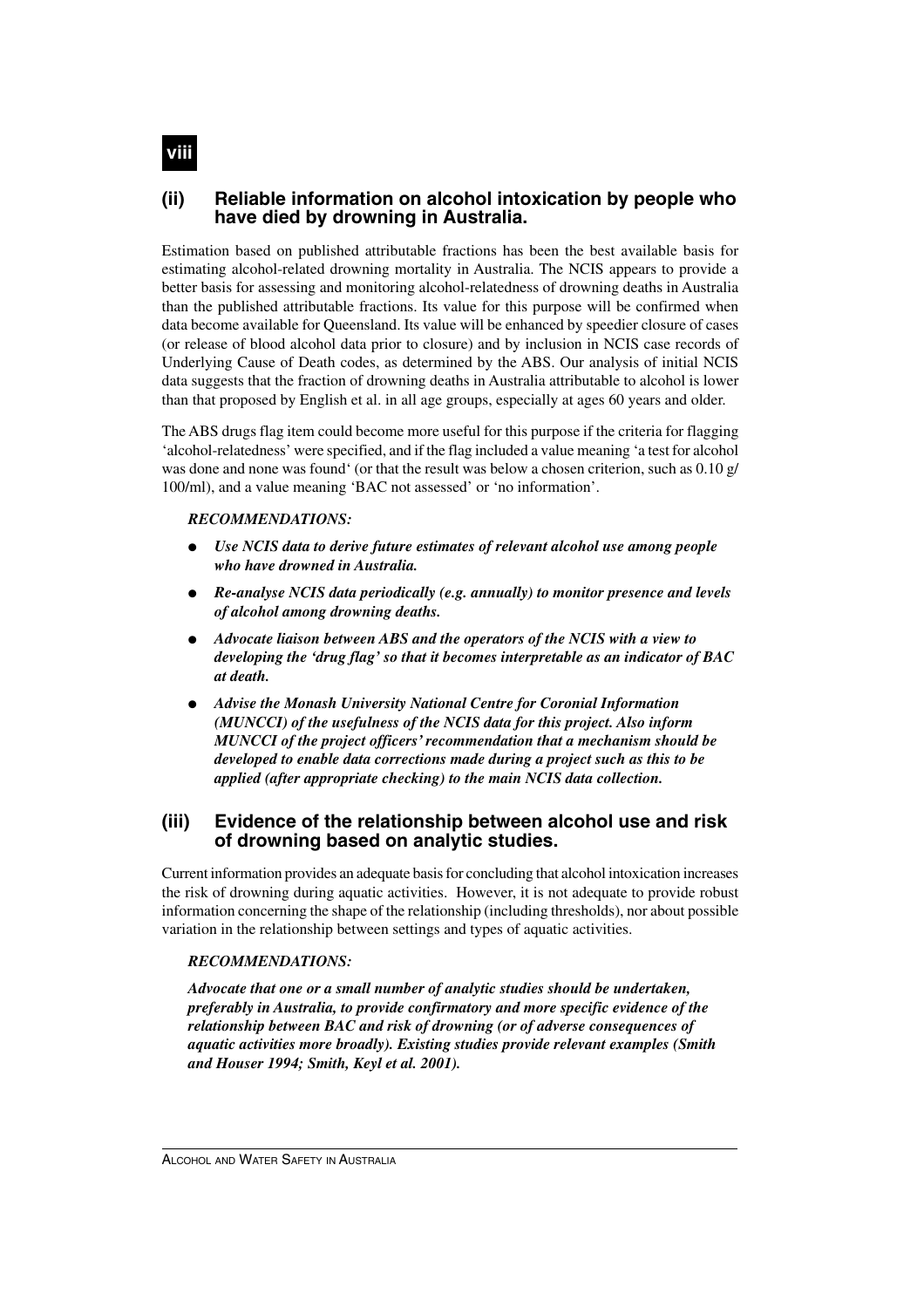#### **(iv) Reliable and recent information on patterns of alcohol use among people exposed to risk of drowning in Australia.**

Information about the use of alcohol in the context of aquatic activities in Australia is inadequate both for reliable estimation of the proportion of drowning attributable to alcohol, or to provide a basis for information-based policy response (e.g. monitoring effects of programs to discourage drinking before swimming or while boating).

#### *RECOMMENDATIONS:*

*Undertake or advocate for studies of alcohol use in the context of aquatic activities. The studies should seek information on knowledge and attitudes concerning alcohol use and risks, as well as information about its use.*

#### **(v) Detailed information characterising people, places and events associated with drowning in ways likely to provide insights relevant to prevention.**

The NCIS is a rich new source of information, which can be used to characterise as well as to quantify deaths due to external causes, including alcohol-related drowning. It differs in some ways from other sources, and learning how to make the most of its potential requires experience. Special studies can provide a more complete understanding to guide effective reduction of alcohol-related harm during aquatic activities.

#### *RECOMMENDATIONS:*

*Continue to test and use the NCIS concerning alcohol and water safety, and other issues concerning drugs and alcohol. Advocate for special studies, including one or more case-control studies, and surveys of alcohol use, knowledge and attitudes in the context of aquatic activities.*

# **Australian National Alcohol Strategy**

The *Actions* and *Outputs* stated in the Australian National Alcohol Strategy concerning alcohol related harm associated with aquatic activities are consistent with prevention activities suggested in the published literature and with other findings of this project. The only additional *Action* recommended here is for one advocating evaluation of interventions.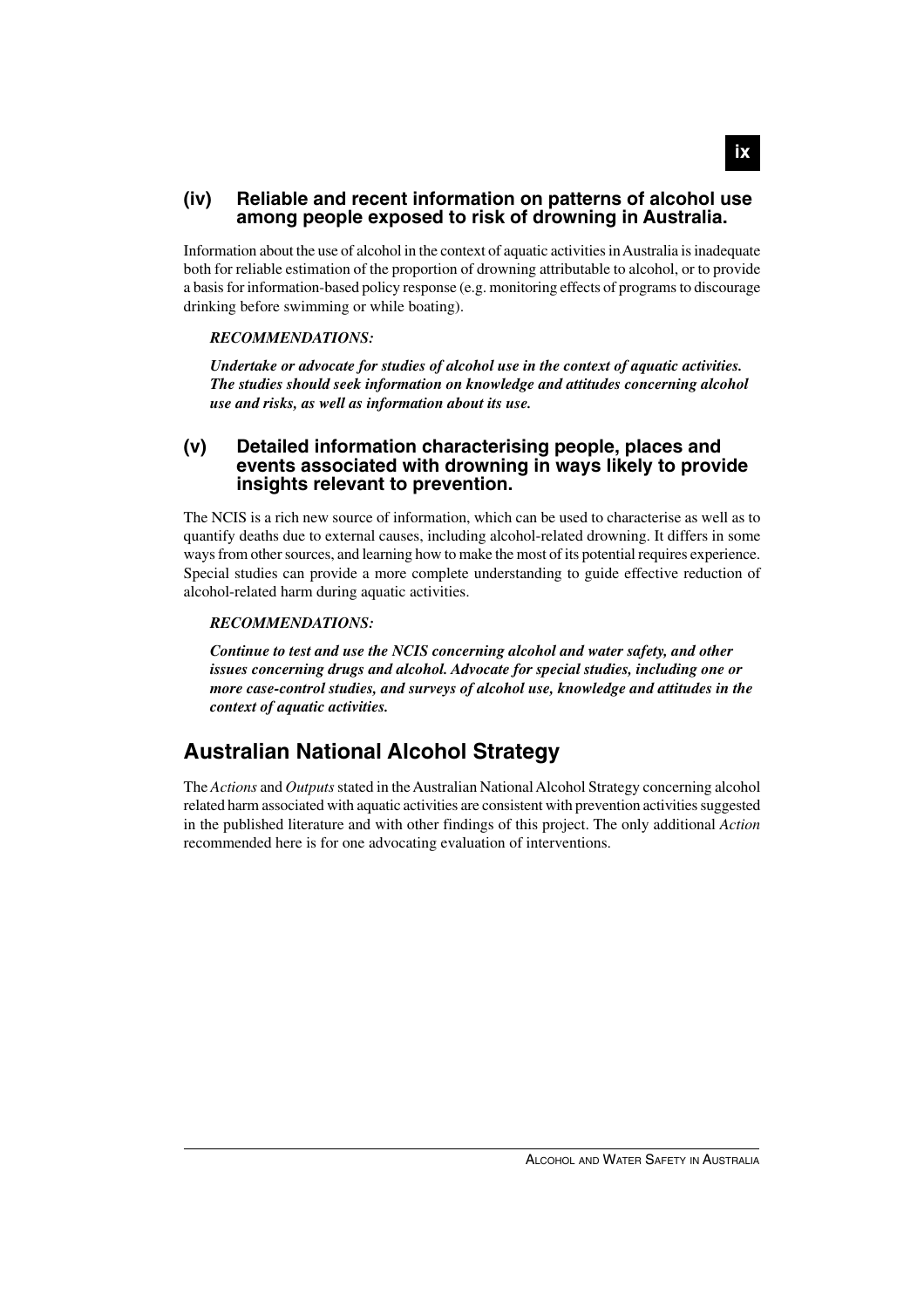# **x Acknowledgments**

Thank you to Stacey Wendt for obtaining many of the references used in the literature review and to Jessica Pearce (from Monash University National Centre for Coronial Information) for supplying NCIS data.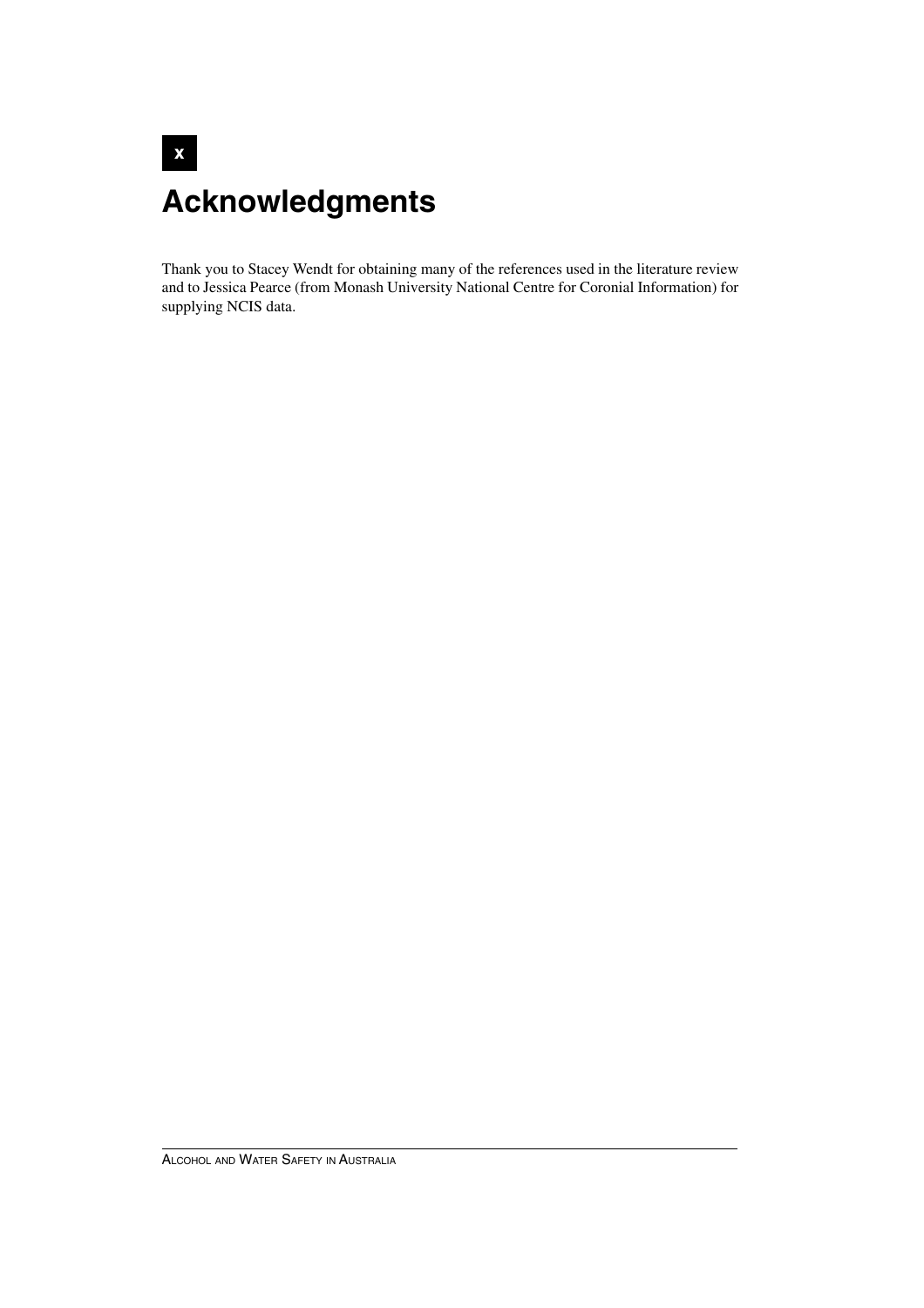# **1 Introduction**

Alcohol is a major cause of mortality and morbidity in Australia, with an estimated 3,290 deaths in 1997 and 72,302 hospitalisations in 1996–97 attributable to high-risk drinking according to the National Alcohol Indicators bulletin number 1 (Chikritzhs, Jonas et al. 1999).

Over 400 drowning deaths per year have occurred in Australia in recent years. Drowning and near drowning is one of the four Priority Areas for 2001–2003 specified in the National Injury Prevention Plan and the associated Implementation Plan (Department of Health and Aged Care 2001).

Alcohol is widely recognised as being a major risk factor for injury, and injury is an important form of harm attributable to alcohol (Department of Health and Aged Care 2001). Recognition of the role of alcohol as a risk factor for drowning, near drowning and other types of injury associated with water-related activities is increasing (Smith, Keyl et al. 2001). The National Alcohol Strategy states that it is important that the community is 'aware of the specific risks involved in misuse of alcohol around water'. However, information of sufficient specificity to guide priority setting and program design in Australia is lacking.

This report was prepared in response to an invitation to examine the role of alcohol in drowning, particularly with regard to recreational aquatic activities, and to include consideration of the role of alcohol in other types of injury associated with recreational aquatic activities. The purpose of this report is to collate available information, including new sources, to support priority setting and policy formulation. The report specifically aimed to provide:

- A statistical description of the burden of alcohol-related drowning and near-drowning in Australia based on an attributable fractions method and published estimated fractions;
- Analysis of National Coroners Information System data on the involvement of alcohol in drowning deaths and deaths associated with recreational boating (whether by drowning or not);
- An assessment of the potential value and feasibility of collecting data on alcohol-relatedness as part of emergency department surveillance of drowning and near-drowning cases; and
- A review of literature concerning alcohol as a risk factor for drowning, near- drowning and other serious injury sustained during swimming and other water-related activities, particularly including recreational boating; and interventions against these risks.

Chapter 2 presents a statistical description of the burden of alcohol-related drowning in Australia based on an attributable fractions method and published estimated fractions.

An analysis of National Coroners' Information System (NCIS) data on the involvement of alcohol in drowning deaths in general, and specifically deaths associated with recreational aquatic activity (whether by drowning or not) is reported in Chapter 3.

Chapter 4 gives an assessment of the potential value and feasibility of collecting data on alcohol relatedness as part of emergency department (ED) surveillance of drowning and near drowning cases.

Chapter 5 contains a review of literature concerning alcohol as a risk factor for drowning, near drowning and other serious injury sustained during swimming and other recreational aquatic activities, particularly including recreational boating; and interventions against these risks.

A summary of findings, and conclusions and recommendations based on these, are presented in Chapter 6.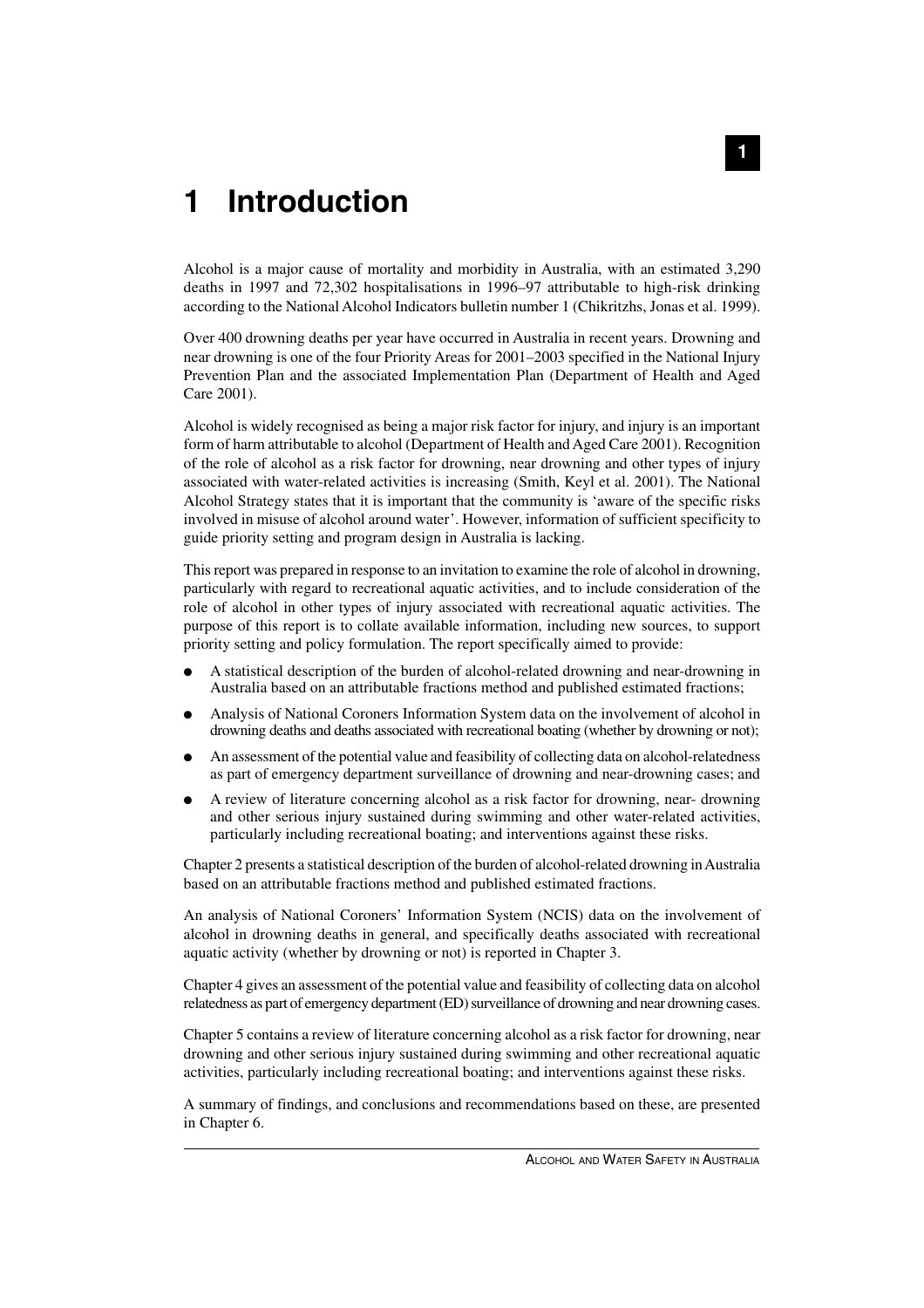# **2 2 Attributable fractions**

# **Introduction**

This chapter provides a context for the literature review (Chapter 5) and the analysis of Australian Coroners' data (Chapter 3). It does so by briefly reviewing the main published estimates of the contribution of alcohol to drowning mortality in Australia, and by then applying these estimates to the available national data on drowning mortality.

# **Key Terms**

The focus here is the fraction of drowning deaths (or of other specified outcomes) in the Australian population that can be attributed to alcohol.

Usage of terminology relevant to this issue is somewhat variable. To minimise potential confusion, the definitions in Last's Dictionary of Epidemiology 4<sup>th</sup> edition have been followed (Last 2001). The following definitions are from that source:

*Attributable Fraction: The proportion of all cases that can be attributed to a particular exposure. It is the attributable difference (attributable risk) divided by the incidence rate in the group. If the association is causal, this is also the proportion by which the incidence rate would be reduced if the exposure were eliminated. The attributable fraction may apply to individuals (ATTRIBUTABLE FRACTION (EXPOSED) or to the whole population (ATTRIBUTABLE FRACTION (POPULATION).*

*Attributable Fraction (population): With a given outcome, exposure factor and population, the attributable fraction among the population is the proportion by which the incidence rate of the outcome in the entire population would be reduced if exposure were eliminated.*

*Etiologic* (or *aetiologic*) *fraction* is a synonym for *attributable fraction (population)*.

Ideally, attributable fractions would be specific for age, sex, and particular types of cases of interest (e.g. drowning while recreational fishing in small boats). In practice, however, the specificity of attributable fractions is limited by the extent of relevant scientific literature.

# **Structure of the chapter**

The following section summarises published Australian estimates of fractions of drowning attributable to alcohol. (No Australian attributable fractions for alcohol and near drowning were found.) The section after next summarises data on drowning mortality in Australia. This is followed by a section in which the available attributable fractions are applied to the drowning mortality data to obtain estimates of numbers and rates of drowning deaths that are attributable to alcohol.

# **Existing estimates of the fraction of drowning in Australia attributable to alcohol**

Three reports have been published since 1988 with the title *The quantification of drug-caused morbidity and mortality in Australia* (Holman and Armstrong 1990; Holman, Armstrong et al.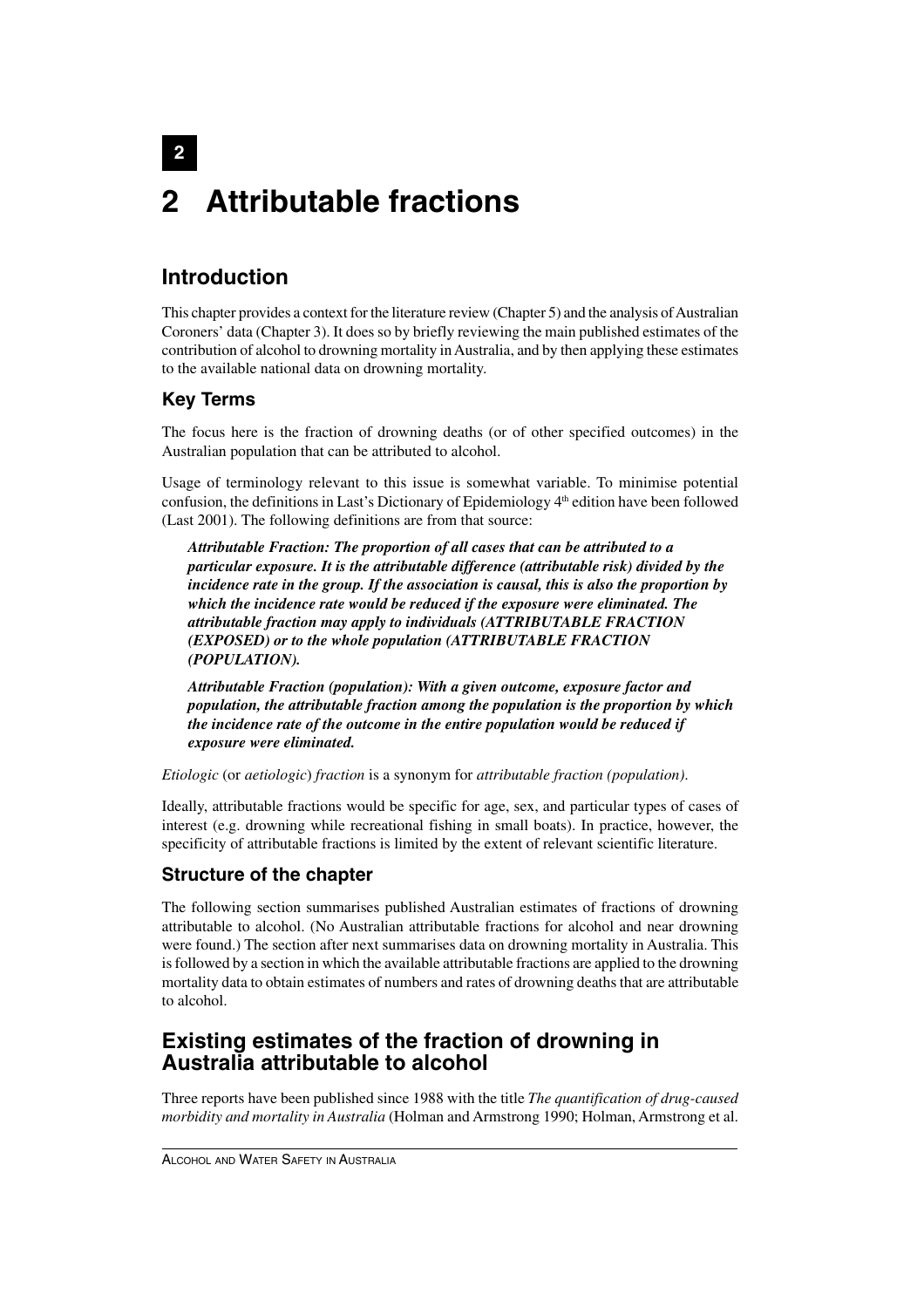1990; English, Holman et al. 1995). A revised summary of the first dealt only with mortality (Ridolfo and Stevenson 2001). Findings and analysis of these four reports concerning alcohol as a cause of drowning are summarised in Table 2.1.

| Report                                                             | <b>Definition</b>      | <b>Evidence base</b>                                                                                             | <b>Summary of evidence</b>                                                                                                                                                                                                                                                                                                                                          |          |                           |                                |                                     |                |
|--------------------------------------------------------------------|------------------------|------------------------------------------------------------------------------------------------------------------|---------------------------------------------------------------------------------------------------------------------------------------------------------------------------------------------------------------------------------------------------------------------------------------------------------------------------------------------------------------------|----------|---------------------------|--------------------------------|-------------------------------------|----------------|
| Holman et al.<br>(1990)                                            | $UCoD =$<br>ICD-9 E910 | 1 case-control<br>study                                                                                          | Pooled estimates of 'any alcohol' among drowning<br>cases: M 55% F 9%.                                                                                                                                                                                                                                                                                              |          |                           |                                |                                     |                |
| (pp 159-162)                                                       |                        | (Waller 1972)<br>5 case series<br>1 clinical survey                                                              | Estimate of relative effect (any positive BAC): 1.89 (0.64–5.55)<br>Attributable fractions (any positive BAC):<br>Exposed<br>General population                                                                                                                                                                                                                     |          | Males<br>0.47<br>0.26     | <b>Females</b><br>0.47<br>0.04 |                                     |                |
| Holman and<br>Armstrong<br>(1990)<br>$(pp 8 - 9,$<br>$13 - 14$     | $UCoD =$<br>ICD-9 E910 | As above, Also<br>comparison of<br>Holman et al.<br>(1990) values<br>with those based<br>on an earlier<br>method | Age-specific population attributable fractions (age groups in years)<br>Males<br>Females<br>'Old' and 'New' methods (ages 15 and older)                                                                                                                                                                                                                             | $0 - 14$ | $15 - 34$<br>0.26<br>0.04 | 35-64<br>0.26<br>0.04          | 65+<br>0.26<br>0.04<br><b>Males</b> | <b>Females</b> |
|                                                                    |                        | (Drew 1982)                                                                                                      | Old (Drew, 1982)<br>New (Holman & Armstrong, 1990)                                                                                                                                                                                                                                                                                                                  |          |                           |                                | 0.30<br>0.26                        | 0.30<br>0.04   |
| English et al.<br>(1995)<br>(pp 215-217)                           | $UCoD =$<br>ICD-9 E910 | 8 case series.<br>6 of which<br>were pooled.                                                                     | Pooled estimate for males and females of proportion of<br>drowning cases with BAC $>0.1$ g/100ml (based on 6 case<br>series weighted by study size): 0.35                                                                                                                                                                                                           |          |                           |                                |                                     |                |
|                                                                    |                        |                                                                                                                  | One of the 6 series which were pooled by English et al.<br>reported an all-ages proportion very close to the pooled<br>estimate and provided age-specific values (Centers for<br>Disease Control and Prevention 1986) The age-specific<br>values presented by English et al. were taken from this single<br>case series. General population attributable fractions: |          |                           |                                |                                     |                |
|                                                                    |                        |                                                                                                                  | Males                                                                                                                                                                                                                                                                                                                                                               | 0.03     | $10-14$ $15-29$<br>0.32   | $30 - 44$<br>0.50              | 45–59<br>0.42                       | $60+$<br>0.31  |
|                                                                    |                        |                                                                                                                  | Females                                                                                                                                                                                                                                                                                                                                                             | 0.03     | 0.32                      | 0.50                           | 0.42                                | 0.31           |
|                                                                    |                        |                                                                                                                  | Conclusions by authors:<br>• There is <i>sufficient evidence</i> that alcohol causes drowning.<br>• All drowning cases attributed to alcohol are due to<br>hazardous or harmful level of consumption.                                                                                                                                                               |          |                           |                                |                                     |                |
| Ridolfo (2001)<br>No literature<br>(pp 45, 113, 115)<br>assessment |                        |                                                                                                                  | Comment on English et al. (1995): ' in the absence of better<br>or more recent data, we used the same value.'                                                                                                                                                                                                                                                       |          |                           |                                |                                     |                |

**Table 2.1: Drowning data in studies of drug-caused morbidity and mortality, Australia**

This amounts to a limited evidence base. Only one study providing an estimate of relative effect is reported (Waller 1972), and it is only cited in the first of the four reports. The agespecific attributable fractions presented in English et al. (1995) are based on a single report of drowning mortality in one state of the USA in the early 1980s. These fractions are not genderspecific, though the pooled estimate in Holman et al. (1990) suggests marked differences between males and females. The second conclusion of English et al. (1995), i.e. that all drowning cases attributed to alcohol are due to 'hazardous or harmful' levels of consumption, is clearly an approximation, and appears to be based on little specific evidence.

All of the reports in the series *The quantification of drug-caused morbidity and mortality in Australia* define 'drowning' as deaths for which the Underlying Cause of Death (UCoD) was given an International Classification of Diseases, ninth revision (ICD-9) code of E910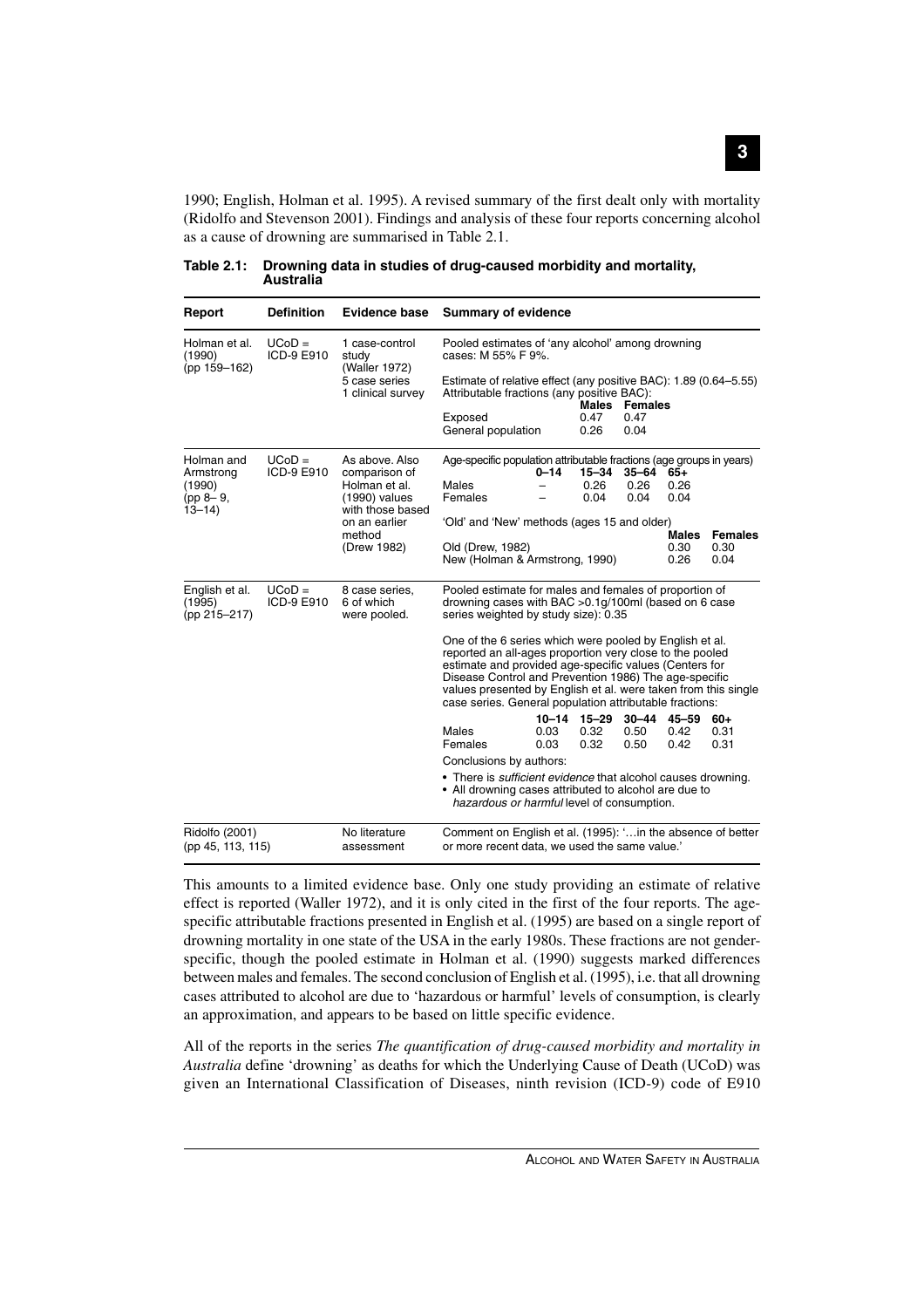(*Accidental drowning and submersion*) <sup>2</sup> . However, about one-third of identifiable drowning deaths in Australia fall outside of this definition (Table 2.2).

# **Data on drowning in Australia**

The principal source of routine information on causes of death in Australia is the mortality data collection produced by the Australian Bureau of Statistics (ABS). This source is described elsewhere, focusing on characteristics that are relevant to injury surveillance. (Harrison, Miller et al. 2001; Harrison and Steenkamp 2002).

In short, all or almost all deaths in which drowning is known or suspected to have occurred are required, by law, to be referred to a coroner. The coroner is responsible for determining certain matters about a death, one of which is its pathological cause. The nature and extent of the inquiries undertaken for this purpose vary greatly from case to case. The usual outcome of the process is a formal written *Finding* by the coroner, which normally includes a conclusion about the cause or causes of death. This information (or part of it) is recorded as the cause of death in the Register of Births Deaths & Marriages in the State or Territory in which the death occurred. It is also provided to the ABS, which uses the information as the basis for producing cause of death codes.

The short name of the coding system used by the ABS for this purpose is the International Classification of Diseases (ICD), versions of which have been used to code deaths in all developed countries for many years (almost a century in Australia). The ninth Revision of ICD (ICD-9) was used to code deaths registered in Australia from 1979–1998, inclusive, after which it was replaced by the tenth revision (ICD-10). The ABS has also coded deaths registered in 1997 and 1998 according to ICD-10, providing a basis for assessing some effects of the change from ICD-9 to ICD-10. (In this section, we have used the ICD-10 coded version of the data for the 'overlap' years 1997 and 1998.)

Table 2.2 summarises all deaths registered in Australia from 1979–2000 that can be identified as involving drowning on the basis of information in the standard mortality data files produced by the ABS.

Two changes to this data source, which occurred in the period tabulated, are noteworthy because they improved the potential to identify from among all registered deaths the ones in which drowning occurred. The first change was the introduction of a special data item to flag deaths involving drowning. The second was the provision of information on 'multiple causes of death'. These two changes divide the period shown in Table 2.2 into three sub-periods, in which different information was available, as described below.

## **1979–1991: 'Underlying Cause of Death' only**

Until 1991, the only basis for identifying 'drowning' deaths in the national mortality data collection was the single data field 'Underlying Cause of Death' (UCoD), which, at that time, was coded according to ICD-9. Rules associated with the ICD were applied by the ABS to decide which of the causes of death that are mentioned in sources available to them was recorded as the 'underlying' cause.

Several ICD-9 codes were available to record drowning as an UCoD. All of the relevant codes are in the ICD-9 chapter 'External Causes of Injury and Poisoning'. These codes are represented by the columns in Table 2.2 numbered 1 (Accidental drowning), 2 (Water transport), 3 (Suicide),

**4**

<sup>2</sup> The ICD-10 external cause codes with scope equivalent to ICD-9 E910 are W65–W74.

ALCOHOL AND WATER SAFETY IN AUSTRALIA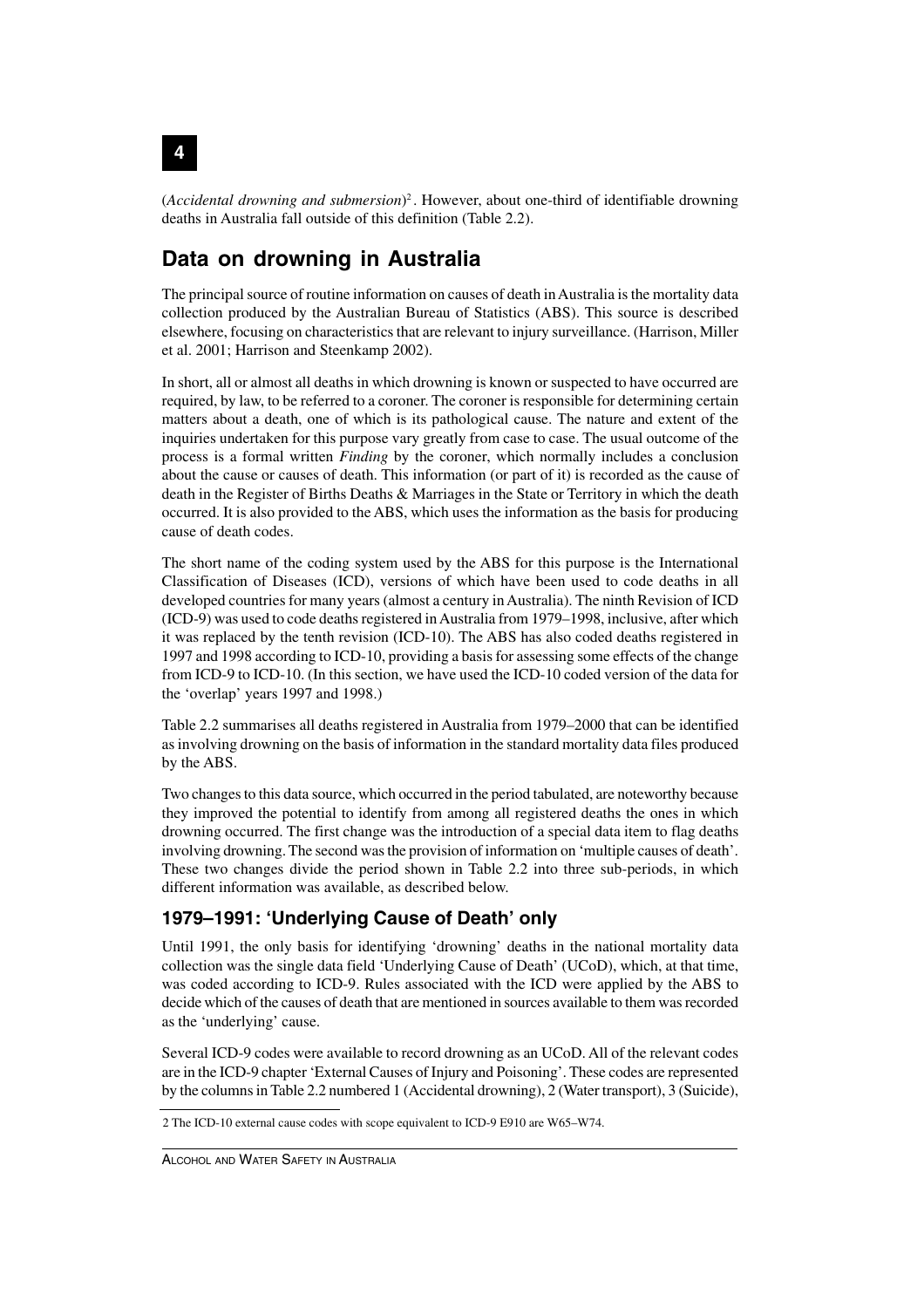4 (Homicide) and 5 (Undetermined intent). The ICD code equivalents to these categories are stated in footnotes to the table.

Note that reports on injury mortality, or mortality more generally, quite often allow only the first of these groups of drowning deaths to be distinguished, the other potentially identifiable drowning deaths being included with transport mortality, suicide, and so on. The usual name for this group ('Accidental Drowning') has been retained for consistency with this common practice. However, all of the cases in column 2 of Table 2.2, and some of those in columns 6 and 7, could also be put under this name (or a similar name, such as 'unintentional drowning').

#### **1992–1996: 'Underlying Cause of Death' and the 'Drowning' flag item**

Many deaths, including deaths by drowning, can be attributed to more than one cause. If drowning is mentioned in the case information, the ICD-based rules for selecting an UCoD usually, but not always, result in drowning being recorded as the UCoD. Common exceptions are death by drowning following a road crash (the rules for selecting Underlying Cause give priority to road crashes over drowning), suicide involving drugs and immersion, and drowning due to an epileptic seizure.

During 1991, the ABS began using a special new data item to 'flag' deaths that, according to source information, involved drowning. The 'flag' could be used to identify drowning deaths even if application of the ICD coding rules resulted in an UCoD code that did not mention drowning. The item was used for deaths registered in some States in 1991, and nationally from 1992. (This item also codes some additional information about the circumstances in which drowning deaths occurred.)

The effect of this new item can be seen in column 6 of Table 2.2. Deaths in this column have Underlying Cause codes that refer to external causes, but make no mention of drowning. Considering deaths registered in the years 1992–1996, the drowning flag item increased the number of 'external causes' deaths identifiable as involving drowning by about 9%.

### **From 1997: UCoD, multiple causes, and Drowning flag**

Beginning with deaths registered during 1997, the data file released by the ABS includes fields for codes to represent up to twelve causes for each death. (The number of fields was later increased to twenty.) Relevant data in these 'multiple cause' fields can include any of the external cause codes which refer to drowning, or a code representing 'drowning and non-fatal submersion' (ICD-10 code T75.1) as an injury or other consequence of an external cause.

The data shown in columns 6 and 7 of Table 2.2 for the years 1997–2000 include drowning deaths identified on this basis, or by use of the drowning flag item. Note that the UCoD of the cases shown in column 7 was not an 'external cause'. (The UCoD recorded for almost threequarters of these 65 deaths was epilepsy.)

The information on multiple causes of death (MCoD) added relatively few deaths involving drowning to the number identifiable on the basis of 'underlying cause' codes and the Drowning flag. Considering the years 1997–2000, cases solely identifiable by means of 'multiple cause' data increased the total number of identifiable drowning deaths by about 0.9%.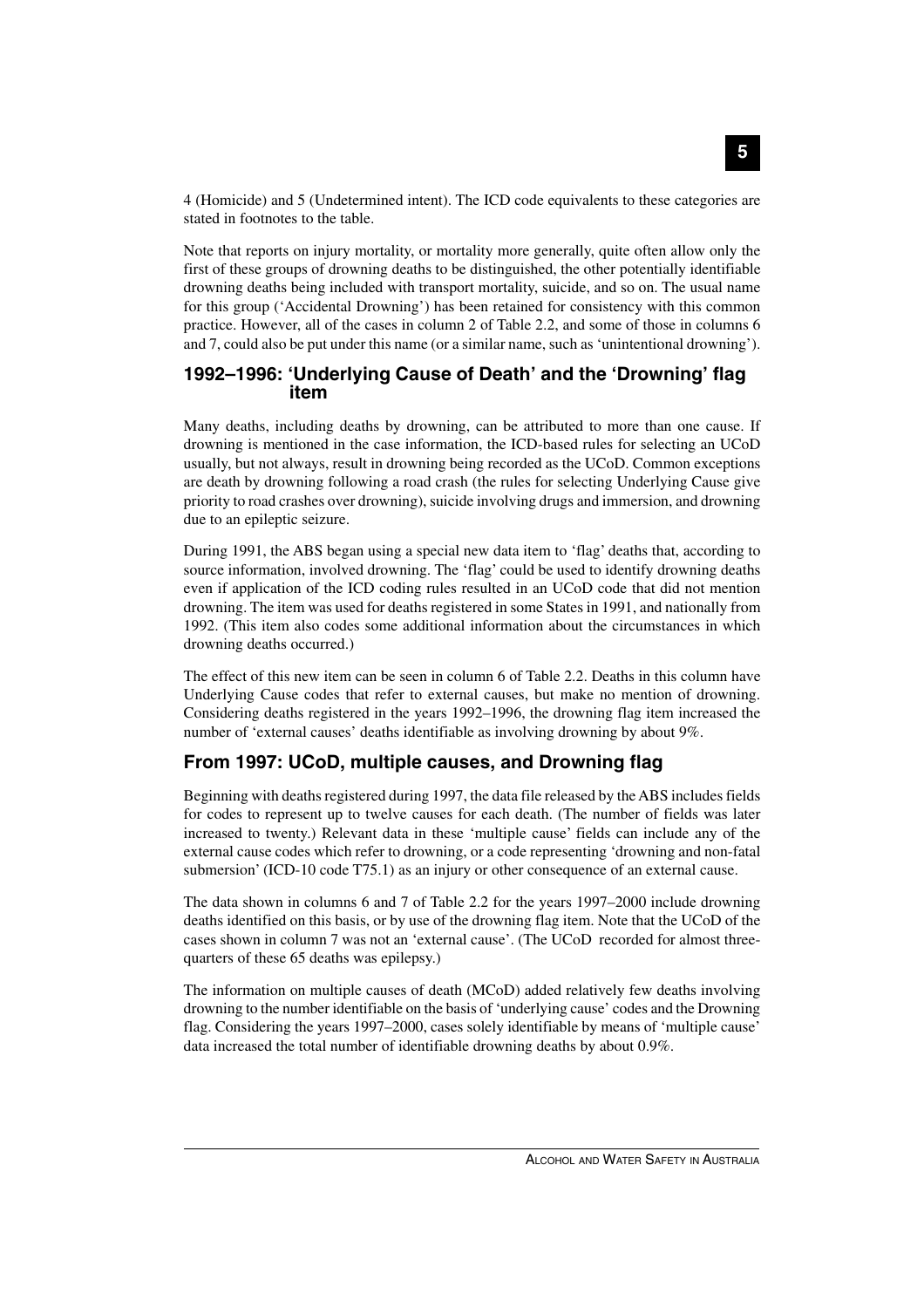| Drowning identified by 'Underlying Cause of Death' codes |                                                   |                                      |                                                                              |                                                |                                                              | Other drowning                                            |                                                     |
|----------------------------------------------------------|---------------------------------------------------|--------------------------------------|------------------------------------------------------------------------------|------------------------------------------------|--------------------------------------------------------------|-----------------------------------------------------------|-----------------------------------------------------|
| Year of<br>death<br>registra-<br>tion                    | 1<br><b>Accidental</b><br>drowning <sup>(a)</sup> | $\overline{2}$<br>Water<br>transport | 3<br><b>Suicide</b><br>by<br>drowning <sup>(b)</sup> drowning <sup>(c)</sup> | 4<br>Homicide<br>by<br>drowning <sup>(d)</sup> | 5<br>Drowning,<br>undeter-<br>mined<br>intent <sup>(e)</sup> | 6<br>Non-<br>drowning<br>external<br>cause <sup>(f)</sup> | 7<br><b>Not</b><br>external<br>cause <sup>(g)</sup> |
| 1979                                                     | 340                                               | 85                                   | 63                                                                           | $\mathbf 0$                                    | 18                                                           |                                                           |                                                     |
| 1980                                                     | 341                                               | 90                                   | 54                                                                           | $\overline{4}$                                 | 21                                                           |                                                           |                                                     |
| 1981                                                     | 334                                               | 68                                   | 75                                                                           | 3                                              | 13                                                           |                                                           |                                                     |
| 1982                                                     | 320                                               | 62                                   | 72                                                                           | $\ensuremath{\mathsf{3}}$                      | 13                                                           |                                                           |                                                     |
| 1983                                                     | 328                                               | 95                                   | 74                                                                           | 8                                              | $\overline{7}$                                               |                                                           |                                                     |
| 1984                                                     | 272                                               | 68                                   | 76                                                                           | 3                                              | 11                                                           |                                                           |                                                     |
| 1985                                                     | 294                                               | 85                                   | 66                                                                           | 3                                              | 14                                                           |                                                           |                                                     |
| 1986                                                     | 269                                               | 56                                   | 75                                                                           | 10                                             | 20                                                           |                                                           |                                                     |
| 1987                                                     | 293                                               | 68                                   | 76                                                                           | 6                                              | 29                                                           |                                                           |                                                     |
| 1988                                                     | 302                                               | 59                                   | 65                                                                           | 5                                              | 20                                                           |                                                           |                                                     |
| 1989                                                     | 314                                               | 50                                   | 61                                                                           | $\overline{4}$                                 | 17                                                           |                                                           |                                                     |
| 1990                                                     | 300                                               | 74                                   | 49                                                                           | 8                                              | 23                                                           |                                                           |                                                     |
| 1991                                                     | 269                                               | 72                                   | 56                                                                           | 6                                              | 27                                                           | 17                                                        |                                                     |
| 1992                                                     | 291                                               | 61                                   | 72                                                                           | 3                                              | 27                                                           | 30                                                        |                                                     |
| 1993                                                     | 288                                               | 56                                   | 76                                                                           | 11                                             | 18                                                           | 24                                                        |                                                     |
| 1994                                                     | 250                                               | 53                                   | 59                                                                           | $\overline{c}$                                 | 8                                                            | 41                                                        |                                                     |
| 1995                                                     | 259                                               | 56                                   | 71                                                                           | $\mathbf 5$                                    | 8                                                            | 34                                                        |                                                     |
| 1996                                                     | 247                                               | 47                                   | 47                                                                           | $\mathbf{1}$                                   | 15                                                           | 63                                                        |                                                     |
| 1997                                                     | 279                                               | 44                                   | 73                                                                           | $\overline{7}$                                 | 11                                                           | 23                                                        | 19                                                  |
| 1998                                                     | 249                                               | 27                                   | 50                                                                           | 3                                              | 8                                                            | 46                                                        | 16                                                  |
| 1999                                                     | 278                                               | 48                                   | 37                                                                           | 3                                              | 5                                                            | 43                                                        | 16                                                  |
| 2000                                                     | 229                                               | 44                                   | 47                                                                           | $\overline{c}$                                 | 3                                                            | 32                                                        | 14                                                  |

#### **Table 2.2: Identifiable drowning deaths, Australia 1979–2000: case counts for persons**

(a) ICD-9 E910 to 1996; ICD-10 W65–W74 from 1997

(b) ICD-9 E830 or E832 to 1996; ICD-10 V90 or V92 from 1997

(c) ICD-9 E954 to 1996; ICD-10 X71 from 1997

(d) ICD-9 E964 to 1996; ICD-10 X92 from 1997

(e) ICD-9 E984 to 1996; ICD-10 Y21 from 1997

(f) Deaths where UCoD was an external cause category that does not mention drowning and the special flag item indicates 'Drowning'. The flag item was used for 1991 deaths in some States and nationally from 1992.

(g) Deaths where UCoD was not an external cause and the flag item or Multiple Cause of Death items indicate drowning.

— Not applicable as data were not available for these cases for these years.

**6**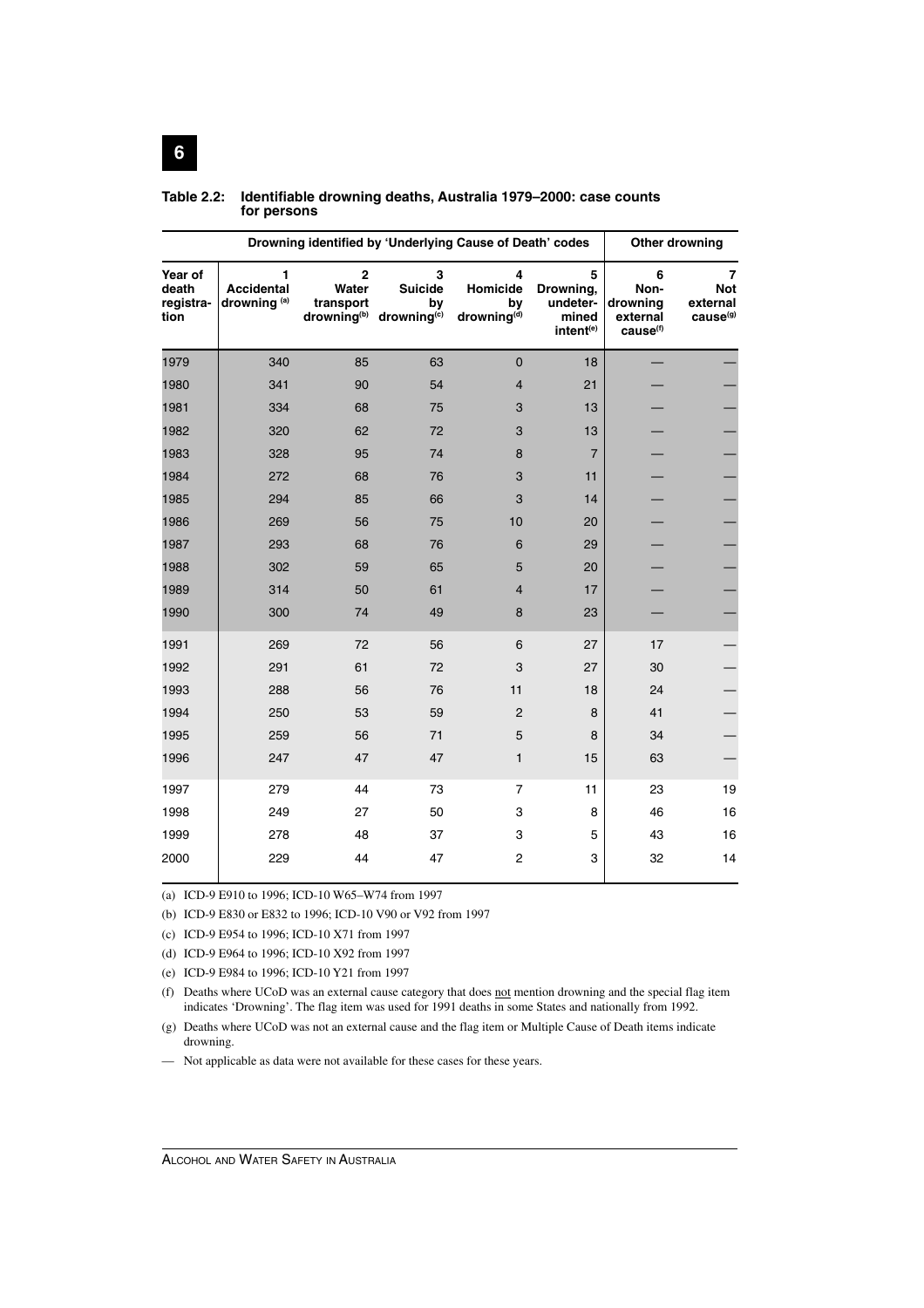Considered in terms of case numbers (rates are shown later) the data in Table 2.2 suggest that drowning has declined as a cause of death in Australia. Columns 1–5 should be comparable for the whole period shown. The total of these columns in each of the first five years tabulated was about 500 deaths. In four of the last five years shown, the total was well under 400 deaths.

The data for the last four years in the table are based on the broadest criteria for case inclusion. Total case numbers (i.e. columns 1–7) varied quite a lot from year to year, from 456 in 1997 to 371 in 2000.

Death rates due to drowning are summarised in Figure 2.1. Rates are shown separately for males and females, and for 'drowning' according to four definitions.3 The values are annual average rates for the four years 1997–2000. All-ages rates of drowning were three to four times higher for males than for females.

The columns showing the lowest rate for each gender group (i.e. 'Accidental drowning' external causes) are based on the same case definition of 'drowning' as are the attributable fractions reported by English et al. (1995).

Figure 2.2 shows age-specific rates of drowning for the same four case definitions as are shown in Figure 2.1. The rates are for persons.

Drowning rates in Australia were highest for very young children, and almost all of the cases in this age group were in the 'Accidental Drowning' category. Rates were lowest for older children.

The rate of 'Accidental Drowning' did not vary much with age from the 15–19 year age group to the oldest group (about 1.0 to 1.5 deaths per 100,000 population per year). The pattern was similar, though at a higher level, for the group of cases including all unintentional drowning deaths. In contrast, the rate of drowning including other external causes (mainly suicide) tended to be higher at older ages.





3 The first definition is equivalent to column 1 in Table 2.2, the third to columns 1– 6, and the fourth to columns 1– 7. The second category in Figure 2.1, 'Any unintentional external cause' is equivalent to columns 1 and 2 in Table 2.2, plus cases in column 6 for which the UCoD is in the ICD-9 range E800–E929, or the ICD-10 range V00–X59.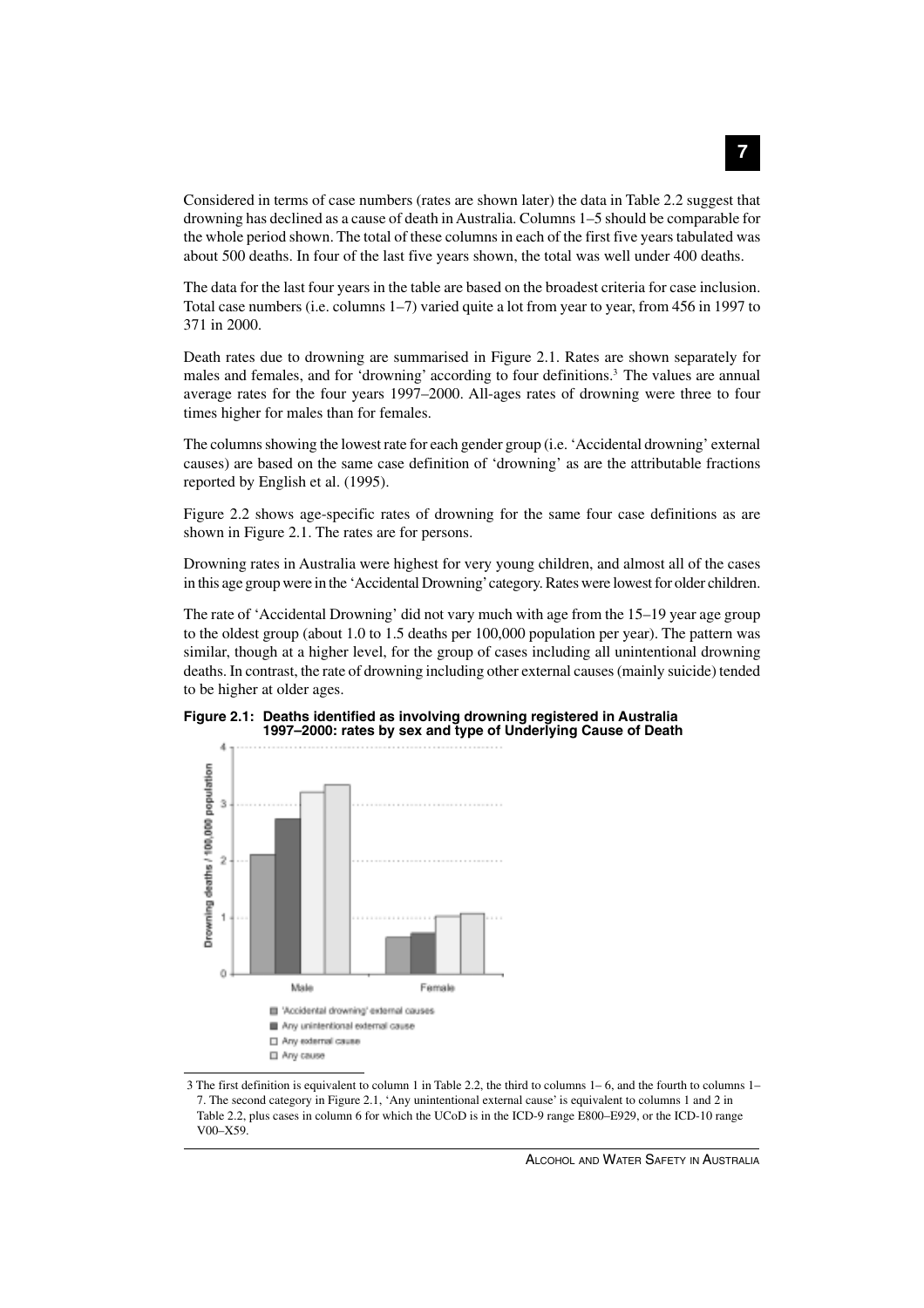Trends in drowning rates from 1979–2000 are shown in Figure 2.3 for two age groups: less than five years, and all older ages. Drowning rates declined for both of these age groups in the period shown. In terms of absolute values, rates declined much more for the young group than for older ages. Considered in terms of percentage change, the decline was similar for both groups in the first half of the period, and more pronounced for the young group than the older group in the second half.









ALCOHOL AND WATER SAFETY IN AUSTRALIA

**8**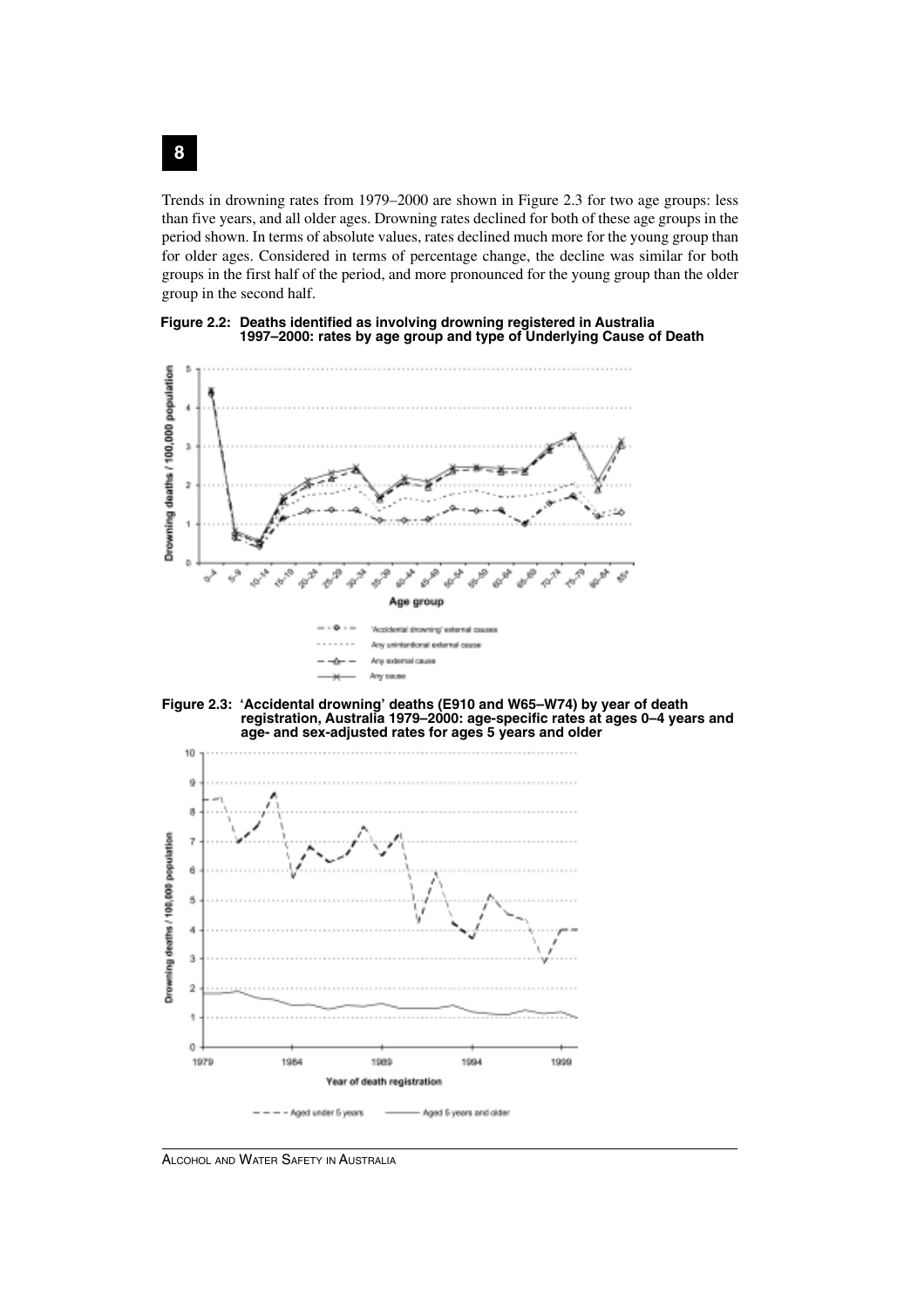

The fractions of drowning deaths attributed to alcohol according to the values provided by English et al. (1995) are zero for ages 0–9 years<sup>4</sup>, and various non-zero fractions at older ages (see Table 2.1). Figure 2.4 shows trends in age-adjusted rates of 'Accidental drowning' in Australia at ages 10 years and older, by sex.

Rates for males aged 10 years or older declined by about one-half during the 22 year period shown. Equivalent rates for females, although much lower than male rates throughout the period, did not decline.

# **Applying existing attributable fractions to data on drowning in Australia**

This section presents estimates of drowning mortality in Australia attributable to alcohol, based on the attributable fractions (population) and drowning case numbers presented in the two previous sections.

In particular, the all-ages and age-specific estimates presented in English et al. (1995) have been applied to Australian mortality data for the period 1979–2000.

These attributable fractions were applied to 'Accidental drowning' according to the definition used by the reports mentioned in Table 2.1, i.e. cases where UCoD = ICD-9 code E910 or ICD-10 codes W65–W74 (Figure 2.1).

<sup>4</sup> This is an approximation, and is based on data limited to an assessment of alcohol levels in persons who drowned. It could be the case that consumption of alcohol by adult care-givers contributes to some deaths by drowning of young children.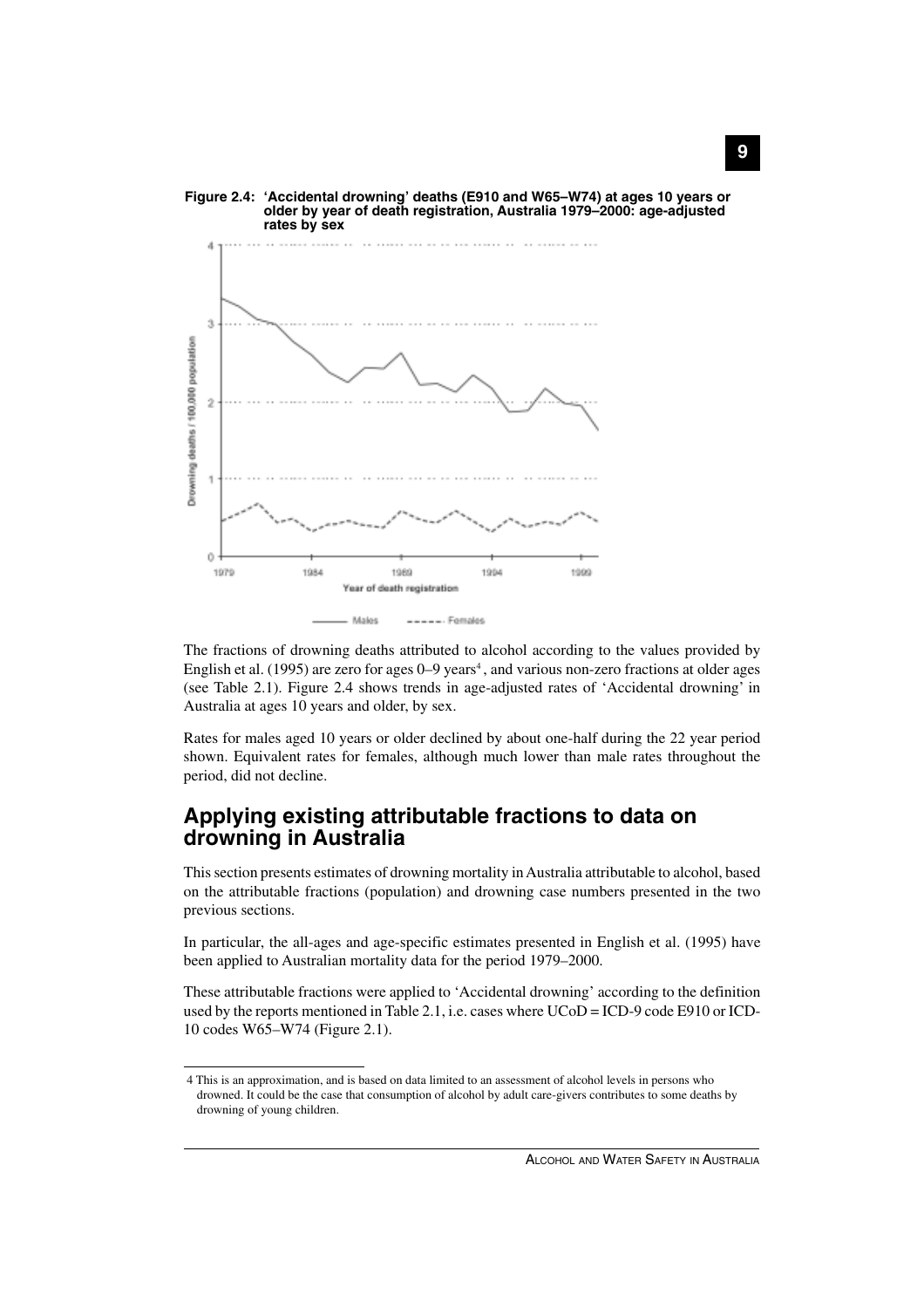

Age group

Some results of this are shown in Figure 2.5 as age-specific numbers of all 'Accidental drowning' deaths, overlayed by the number of these deaths that are attributed to alcohol, according to the fractions in English et al. (1995). The values are average annual case numbers for the four-year period 1997–2000.

The shorter bars in Figure 2.5 show the number of 'Accidental Drowning' deaths (i.e. deaths given a cause code W65–W74) in each age group that are attributed to alcohol, according to the fractions published by English et al. (1995).

As described above, 'Accidental Drowning' is a commonly reported category of cases, but it does not include all identifiable deaths from drowning. Figures 2.1 and 2.2 show drowning death rates according to each of four, increasingly more inclusive, case definitions.

Table 2.3 shows numbers of alcohol-attributable deaths calculated when the English et al. (1995) attributable fractions are applied to the numbers of deaths included by each of these four case definitions. Note that the column values in this table are cumulative – that is, each column includes the same cases as the column to its left, plus additional cases meeting its wider case definition.

This is intended only as an indicative exercise, as English et al. (1995) made no claim that the attributable fractions that they presented are applicable to drowning cases other than those for which UCoD is E910 (or, by implication, in the range of ICD-10 codes with equivalent scope, W65–W74).

The age-specific fractions were applied and the resulting estimates of age-specific numbers of drowning deaths summed to produce all-ages estimates. The last two rows in Table 2.3 show



# **10**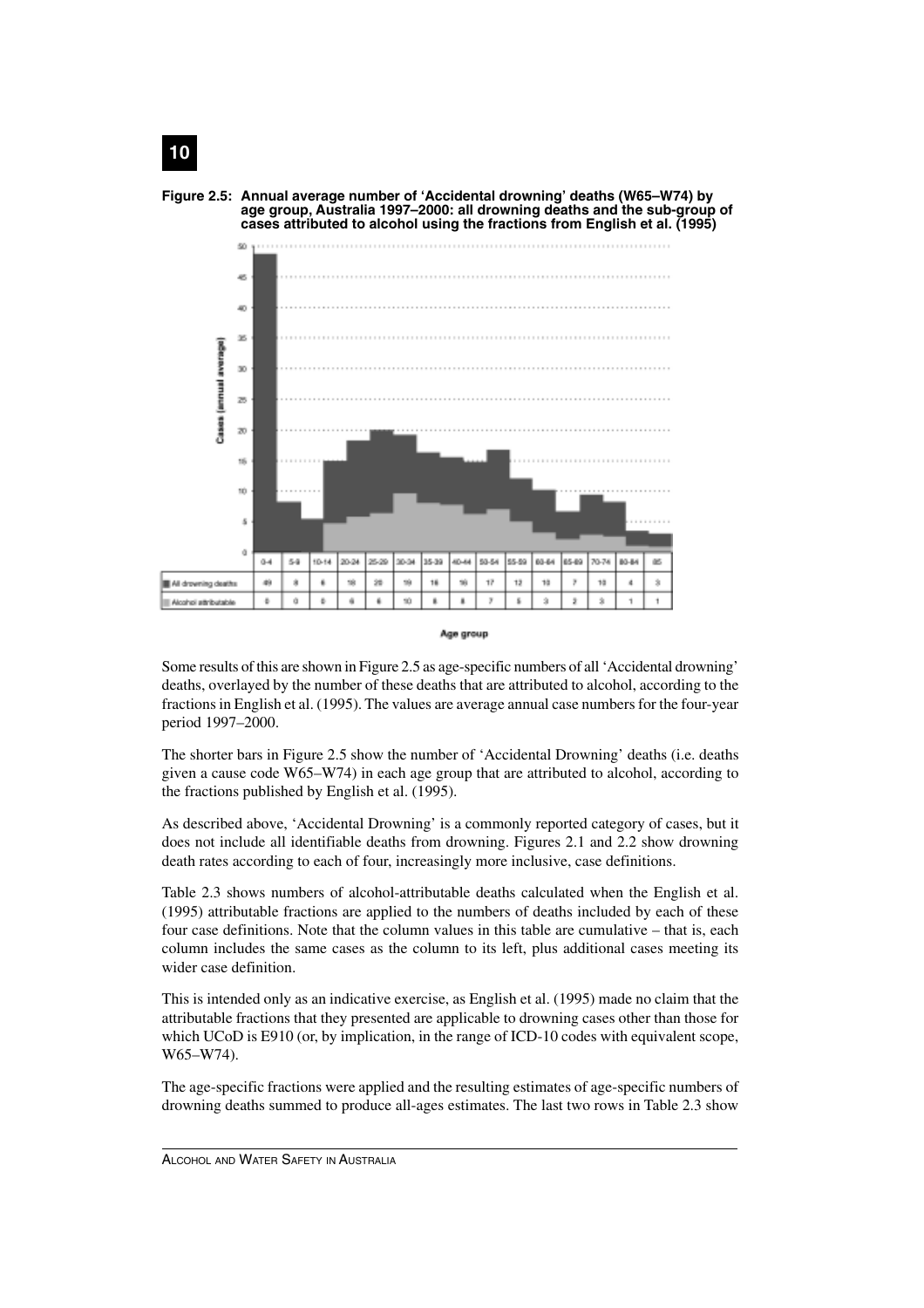the effect of applying the 'all ages' attributable fraction supplied by English et al. (1995). In the first of these rows, the all ages fraction (which is 0.34) is applied to drowning cases at any age. In the final row, the same fraction is applied to drowning deaths at ages 10 years and older, the age range for which fractions are non-zero in the age-specific set.

| <b>AGE</b>                   | 'Underlying Cause of Death'              |                                     |                       |           |  |  |  |
|------------------------------|------------------------------------------|-------------------------------------|-----------------------|-----------|--|--|--|
|                              | 'Accidental drowning'<br>external causes | Any unintentional<br>external cause | Any external<br>cause | Any cause |  |  |  |
| $0 - 4$                      | 0                                        | 0                                   | $\mathbf 0$           | 0         |  |  |  |
| $5 - 9$                      | 0                                        | 0                                   | 0                     | 0         |  |  |  |
| $10 - 14$                    | 0                                        | 0                                   | $\mathbf 0$           | 0         |  |  |  |
| $15 - 19$                    | 5                                        | 6                                   | $\overline{7}$        | 7         |  |  |  |
| $20 - 24$                    | 6                                        | 8                                   | 9                     | 9         |  |  |  |
| $25 - 29$                    | 6                                        | 8                                   | 10                    | 11        |  |  |  |
| $30 - 34$                    | 10                                       | 14                                  | 17                    | 18        |  |  |  |
| $35 - 39$                    | 8                                        | 10                                  | 12                    | 13        |  |  |  |
| $40 - 44$                    | 8                                        | 12                                  | 15                    | 16        |  |  |  |
| $45 - 49$                    | 6                                        | 9                                   | 11                    | 12        |  |  |  |
| $50 - 54$                    | $\overline{7}$                           | 9                                   | 12                    | 12        |  |  |  |
| $55 - 59$                    | 5                                        | $\overline{7}$                      | 9                     | 9         |  |  |  |
| $60 - 64$                    | 3                                        | 4                                   | 5                     | 6         |  |  |  |
| 65-69                        | $\overline{c}$                           | 4                                   | 5                     | 5         |  |  |  |
| $70 - 74$                    | 3                                        | 3                                   | 6                     | 6         |  |  |  |
| $75 - 79$                    | 3                                        | 3                                   | 5                     | 5         |  |  |  |
| $80 - 84$                    | 1                                        | 1                                   | 2                     | 2         |  |  |  |
| 85 plus                      | 1                                        | 1                                   | $\overline{c}$        | 2         |  |  |  |
| Sum of age specific counts   | 74                                       | 99                                  | 126                   | 132       |  |  |  |
| Constant fraction (0.34)     |                                          |                                     |                       |           |  |  |  |
| Applied to all ages          | 86                                       | 108                                 | 133                   | 138       |  |  |  |
| Applied to ages 10 and older | 66                                       | 88                                  | 112                   | 117       |  |  |  |

#### **Table 2.3: Drowning deaths by age group and type of Underlying Cause of Death, Australia 1997–2000: annual average cases attributed to alcohol using fractions from English et al. (1995)**

Finally in this section, consideration is made of how rates of 'Accidental drowning' deaths attributed to alcohol according to the fractions from English et al. (1995) varied over time and differed for males and females (Figure 2.6).

Note that the alcohol-attributed rates shown in this figure are based on application of the same age-specific attributable fractions throughout the period. Even if these fractions were a good approximation of reality for one part of the period, this need not have been so for the whole period shown.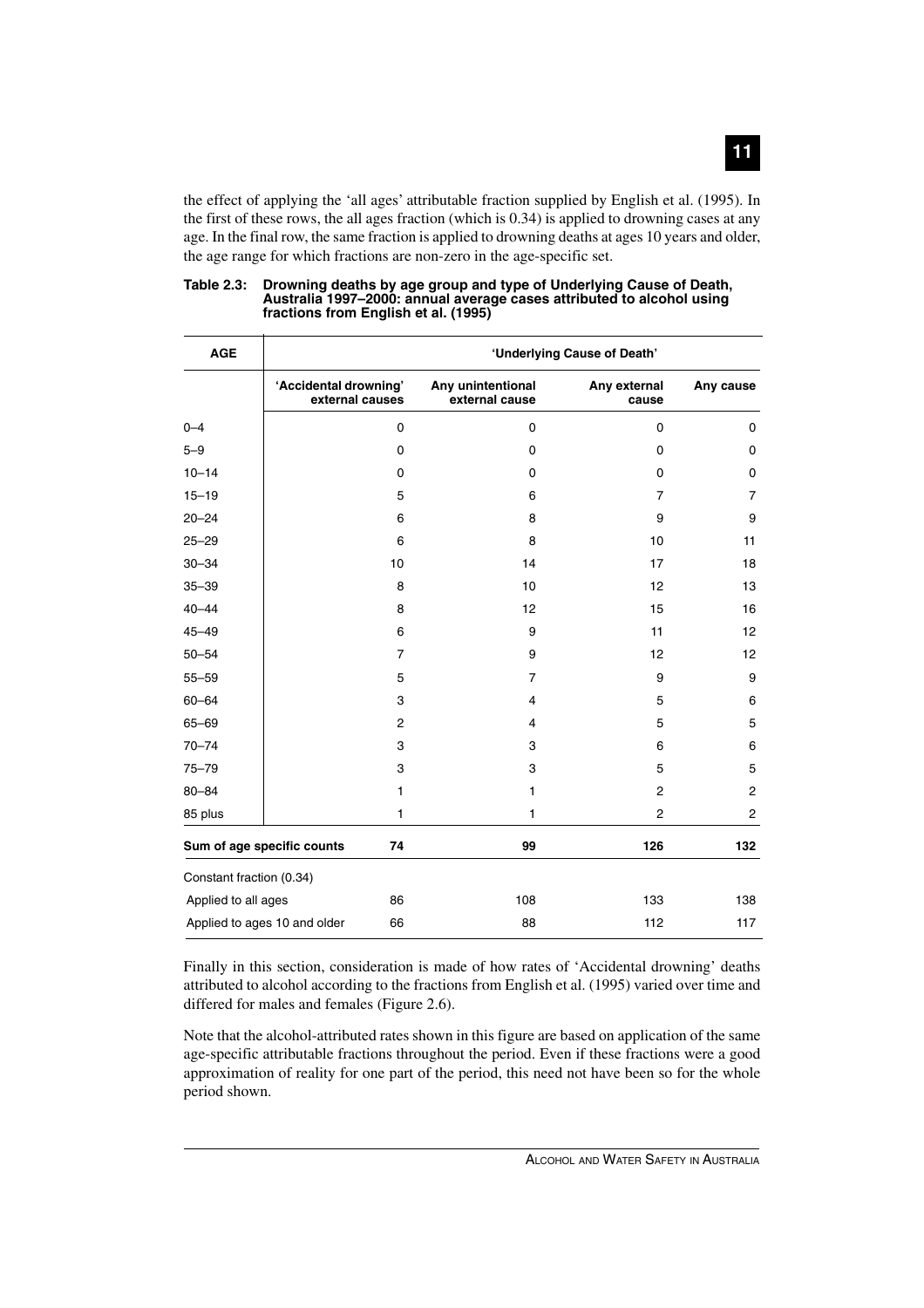

**Figure 2.6: 'Accidental drowning' deaths (E910 and W65–W74) by year of death registration, Australia 1979–2000: age-adjusted rates of all cases and of cases**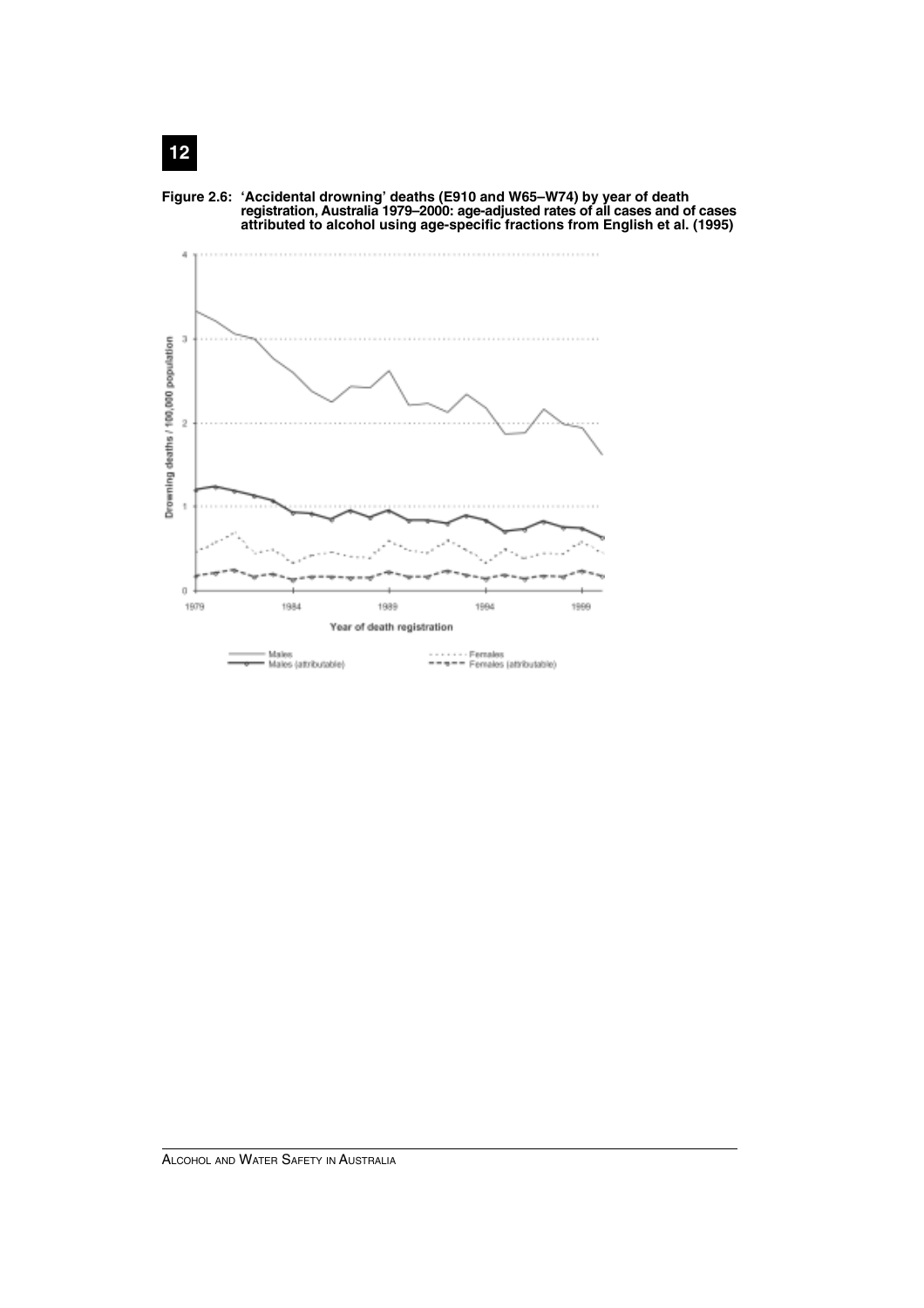# **3 The National Coroners Information System as an information source**

# **Introduction**

The National Coroners Information System  $(NCIS)^5$  is a national system of information and supporting infrastructure that is designed to provide prompt access to coronial data from all coronial jurisdictions in Australia, to support the work of coroners and others interested in the prevention of injury and disease. The NCIS has been developed for coroners, and is managed, by the Monash University Centre for Coronial Information (MUNCCI).

At the time of writing, the NCIS covered all Australian States and Territories, with Queensland data recently being entered into the system but not yet being publicly accessible. All deaths referred to a coroner and that occurred in Australia (except Queensland) from 1 July 2000 onwards are supposed to be entered into the system.

Although the NCIS has been established partly as a source of information to support the prevention of injury and disease, its effectiveness in this role has not yet been tested through the practical use of the data. Like any such system, teething problems can be expected early in its operation, so it is important to use the data in order to identify the strengths and limitations of the system.

This section of the project had two interests or themes in relation to the NCIS:

- to determine how useful the system is as a source of information on drowning and the possible contributory role of alcohol; and
- to determine what the available information revealed about drowning and the role of alcohol.

The primary interest was all drowning deaths, but there was also specific interest in deaths associated with recreational aquatic injury, including non-drowning deaths (if any).

# **Structure of the NCIS**

The structure of the NCIS is well described in several MUNCCI publications, one of which is quoted here. 'The NCIS has been designed to hold Core Data Items that are fields, variables or reports concerning the deceased person, the causes and circumstances of death and related matters. Depending on the data item, this information is in the form of codes (or code labels); numerical values (e.g. for age); brief passages of text (e.g. for name and address) or documents. Much of this information is recorded as an ordinary part of the practice of coroners and their staff. Several core data items (e.g. Mechanism of injury) are designed to enable users of NCIS data to identify specific types of cases efficiently and reliably. The coroners' findings are generally in the form of text files' (this description is taken from the NCIS Data Dictionary (MUNCCI, 2001)).

Information is entered at various stages of the coronial process. The initial data entry involves notification of the case to the system. The final data entry should occur at the time the case is closed. Because the available information changes during the coronial investigation process, assessments of the surrounding circumstances may change over time. Therefore, for several

<sup>5</sup> Information about the NCIS is available at: http://www.vifp.monash.edu.au/ncis/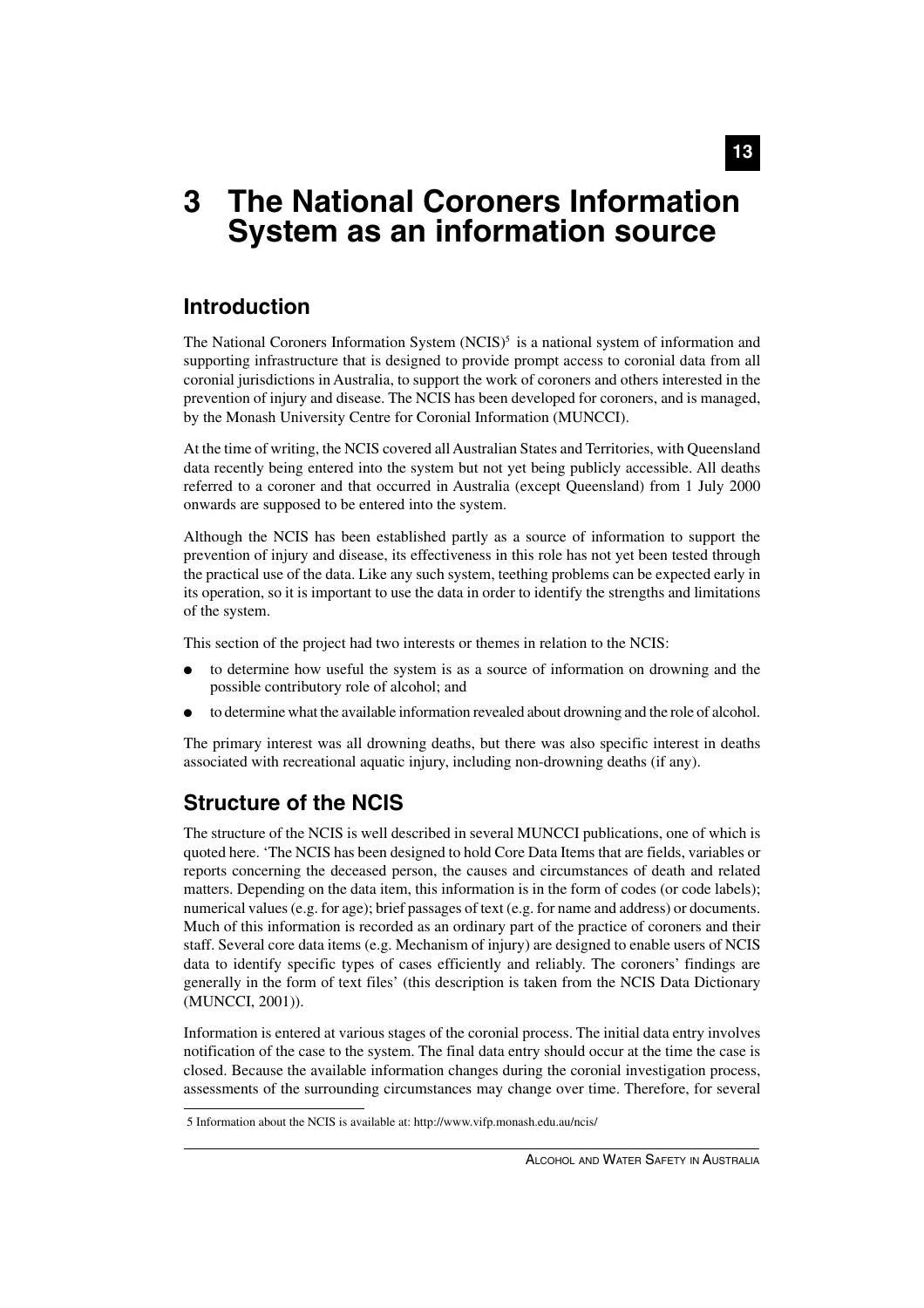important data concepts, relevant data items are coded separately at the time of case notification and again at the time of case closure.

Most of the categorical variables are coded and entered at individual State and Territory coroners' offices. Text documents are prepared or compiled as part of the coroner's investigation process or at the conclusion of the case. The most relevant data items for the current project are considered here.

# **Closed and Open cases**

One of the most important data elements from a research point of view is the Case status data element, which describes whether the case is *Open* or *Closed*. *Closed* cases are those for which the coronial process has been completed and for which all required information has been entered into the NCIS. *Open* cases are those that are either not finalised by the coroner, or that are finalised but for which the required information has not been entered into the NCIS database. Detailed and identifying information is available to third party users of the NCIS only for *Closed* cases. This means that documents such as the police report, autopsy report, toxicology report and finding are not available for *Open* cases. This clearly limits the usefulness of the available coded information for *Open* cases, because there is no way of verifying the information or properly understanding the circumstances surrounding the fatal injury. Information is sometimes added to NCIS records after they have been given *Closed* status.

# **Case Type**

The Case Type is classified at the time of notification and again when the Coronial process is completed. Deaths are classified as 'Natural Cause' deaths (those due to 'illness'), 'External Cause' deaths (those due to 'injury'), and deaths for which the case type is not known. The deaths of interest in this study were expected to be classified as External Cause deaths.

### **Intent**

Like Case Type, Intent is classified at the time of notification and the time of case completion (i.e. the time the case is *Closed*). The main categories of this data element relevant for this project were 'Unintentional', 'Interpersonal violence', 'Intentional self-harm' and 'Unlikely to be known'. Deaths due to drowning could be expected to be coded to any of these categories. Deaths arising from recreational aquatic activity would be expected to virtually all be classified as unintentional.

## **Mechanism**

The 'Mechanism' data element is defined as 'The way in which injury was sustained. How the person was hurt.' (NCIS Data Dictionary, Version 1, p 95). Up to three Mechanisms can be coded for any one incident, with a text field available for each of these. This data element should identify all deaths that are due to drowning, but does not indicate the activity of the person at the time of fatal injury. On the basis of published literature, a considerable proportion of people who drown can be expected to have been involved in recreational aquatic activity at the time, and a large proportion of people who die as a result of recreational aquatic activity drown.

# **Object or substance producing injury (see Appendix 8.1)**

Up to three objects can be coded, with a text field allocated for each. A small number of objects could be expected to be frequently associated with drowning or recreational aquatic activity.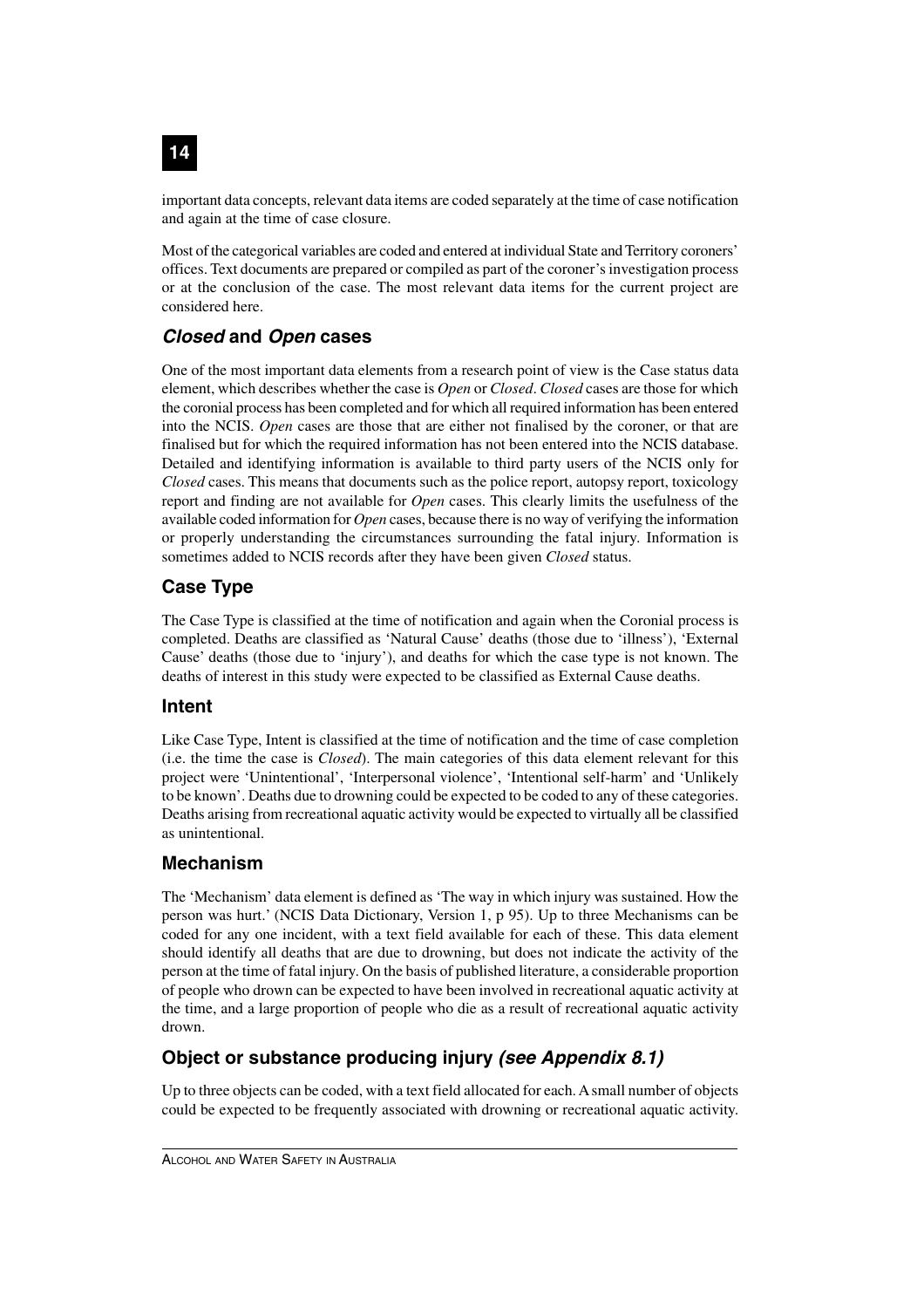These include those in the main category 'Water craft and means of transport' (category G), and those in specific categories identifying marine creatures (categories K51 to K59), watery places (categories L50 to L54), watery events (M19 and M29) or structures for swimming or bathing (R02, R13, R14 and R15). In addition, two object codes (P01 and Q09) identify alcohol as an involved object. These codes should, in theory, be able to be used to identify cases in which alcohol was meaningfully involved, although only P01 should be used for alcohol normally consumed (i.e. ethanol) (see Appendix 8.1).

## **Activity**

The 'Activity' data element has nine main categories and many sub-categories. Drowning deaths could be expected to be in any of the activity categories, but deaths due to recreational aquatic activity would be expected to be coded to either of the 'Sports and active recreation' or 'Leisure activity' categories, or to the 'Unspecified activity' category. It is likely that only a small proportion of people classified to the sports and leisure categories would have been undertaking recreational aquatic activity. More specific sports categories are recorded for those deaths with an activity coded to 'Sports and active recreation', and several of these codes (those starting with '3.—Water team', '4.—Boat', or '5.—Individual water-based') could be expected to identify recreational aquatic activity and to predominantly be applied to drowning cases.

### **Incident location**

The 'Incident Location' data element has several categories that could be expected to contain a considerable proportion of the drowning deaths and the deaths due to recreational aquatic activity – 'Aquatic recreation area'; 'Other: water-based sport'; 'Inland body of water'; 'Other body of water – beach, ocean, etc', 'Wharf, pier, jetty, etc'; and 'Bridge'. In addition, incidents that occur in home swimming pools and baths might be coded to 'Home', and those that occur in farm dams should be coded to 'Farm', although these last two categories could be expected to have a large proportion of deaths that are not connected to drowning or recreational aquatic activity.

## **Date of death and date of notification**

Cases could be expected to usually be notified to the NCIS within a few days of death, so the date of death and the date of notification could be expected to be similar, but not necessarily the same, because notification could be delayed by various factors. Therefore, the period of interest is usually best defined by the date of death. However, for some cases, the date of death might not be known, or not coded in the NCIS (especially for *Open* cases) or incorrectly recorded in the NCIS. If only the date of death is used to identify the cases of interest, cases for which the date of death is not recorded would not be included using criteria based on the date of death. Conversely, if there is a delay in notification, some deaths that did occur during the period of interest would not be included if date of notification was used as the proxy criteria for identifying deaths of interest. Since date of notification is virtually always recorded, and this date is usually very close to the date of death, it can also be used as a filter to help identify deaths that occurred in the period of interest but which do not have a recorded date of death or which have an erroneous date of death.

## **Medical cause of death**

The information on cause of death in the NCIS is currently recorded in free text form rather than being coded, although there are provisions for such coding to be recorded in the future.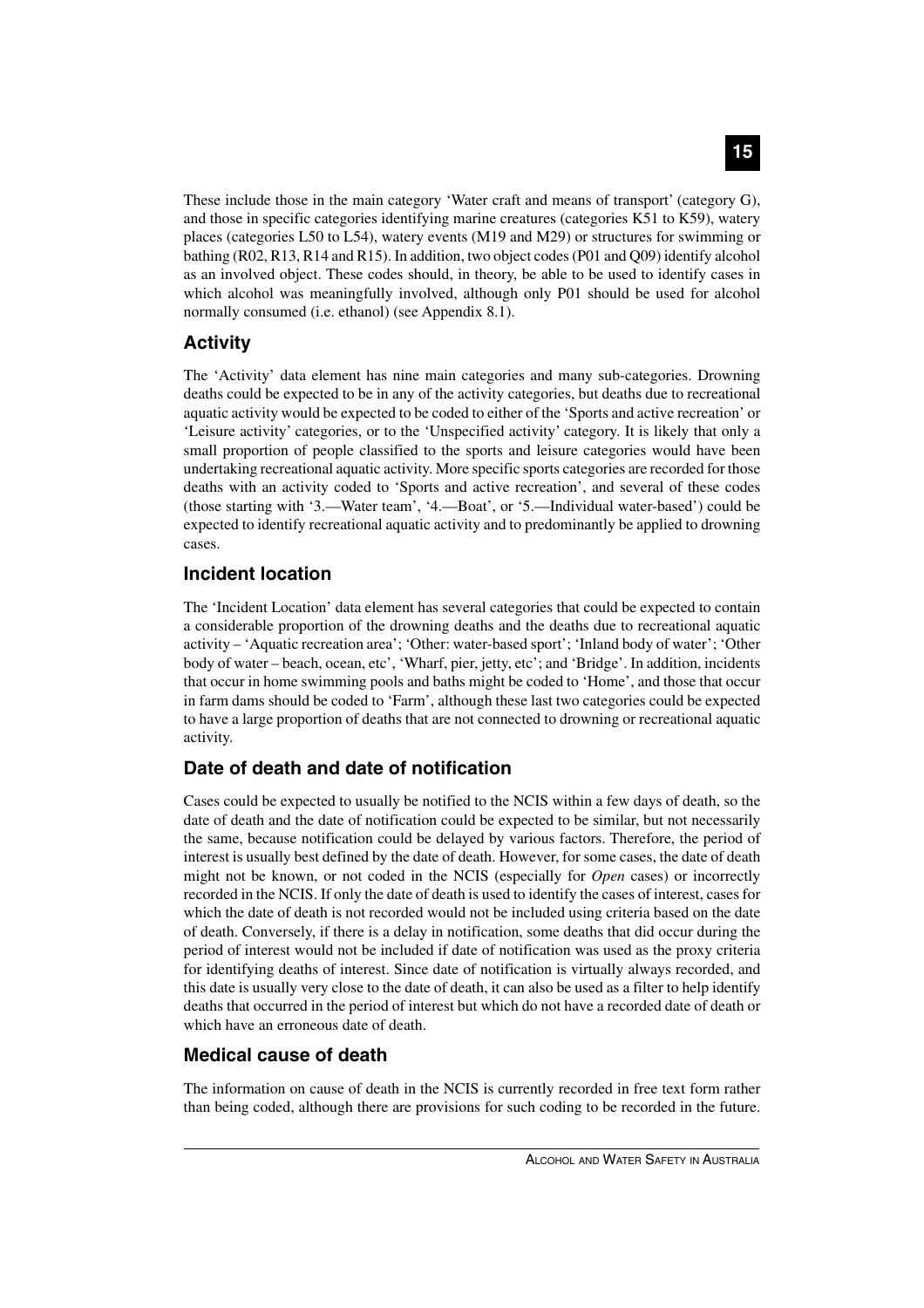There are six text fields in which the cause of death can be recorded, covering 1a, 1b, 1c, 1d and 2 on the death certificate, plus another field. Deaths due to drowning could be expected to be identified as such in at least one of these fields with words such as 'drowning', 'drowned', 'immersion' or 'immersed'.

# **Obtaining data from the NCIS**

Authorised users can obtain information from the NCIS by accessing the web site or by requesting information directly from MUNCCI staff. The web site provides access to individual cases and also allows data to be retrieved according to certain search criteria. The web site is preferred for access to individual cases or for small data requests. However, large or complicated data requests are better handled by the MUNCCI staff, who can provide the information in the form of one or more Excel files.

It is not currently possible to retrieve documents for more than one case through a search, whether via the web site or conducted by the MUNCCI staff, if information from other fields is also required. However, the documents and information from other fields should be obtainable through a series of searches.

Authorisation for access can be obtained after submission of an application and consideration of this by MUNCCI and relevant ethics committees. Information for this study was obtained under an agreement between MUNCCI and the Research Centre for Injury Studies at Flinders University.

# **Methods**

#### **Initial inclusion criteria**

The intention was to identify all deaths of interest that occurred in a 12-month period. The 12 month period 1 July 2000–30 June 2001 was chosen because this was the earliest 12-month period covered by the NCIS and so could be expected to have the largest proportion of cases completed (or *Closed*). Information was provided by MUNCCI staff following discussions to finalise the search criteria.

Information was requested from the NCIS regarding all deaths that met the following criteria:

- date of notification on or between  $1/7/2000$  and  $30/6/2001$ ; AND/OR
- date of death on or between  $1/6/2001$  and  $30/6/2001$ ;

AND

Case type at notification OR case type at completion not equal to 'Natural Cause'.

This meant that all deaths notified in the period of interest, or that occurred in the last month of the period of interest but that were notified later, would be included unless they were classified as 'Natural Cause' at both the time of notification and the time of completion. The Natural Cause group was excluded to decrease the number of cases that needed to be provided by MUNCCI and initially reviewed for the analysis.

Information from the whole of Australia, including Queensland, was desired, but it was known prior to the commencement of the study that Queensland data would not be available.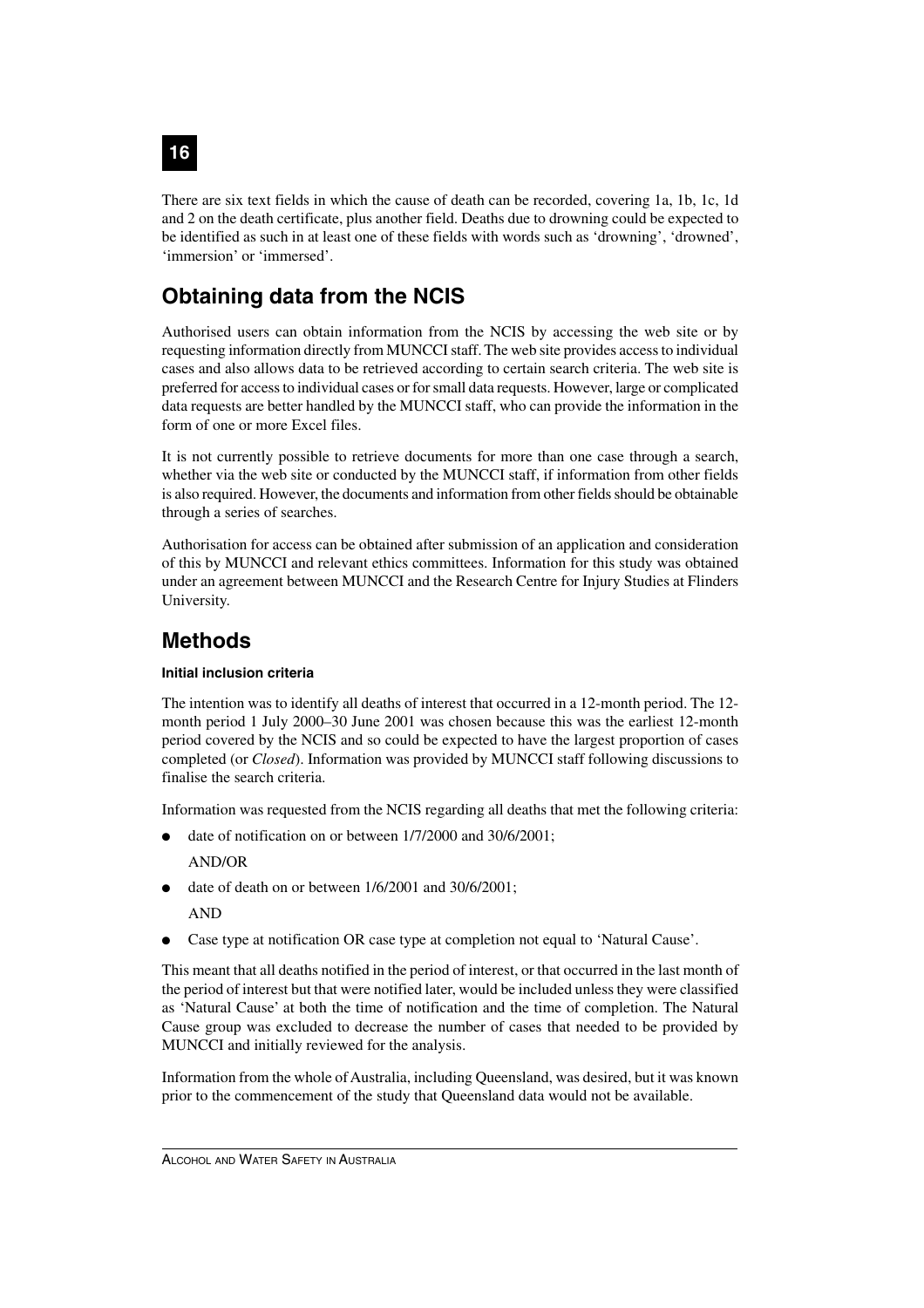All relevant fields (apart from the Sports Activity water recreation codes) from the various NCIS forms were requested. Information for fields that have numeric codes was provided in coded form. The Sports Activity water recreation codes were obtained through a separate search of the NCIS web site at a later time.

The information reported on in this chapter was extracted in the week ending 11 October 2002. Cases described as *Open* or *Closed* refer to the case status at the time the data were extracted. The information was provided in two Excel files – one based on date of notification and a smaller one based on date of death for June 2001 deaths. These files were cleaned, unnecessary fields deleted and some new fields created on the basis of the original information provided. Duplicates of cases that appeared in both files were deleted. Cleaning included comparing dates of incident, death and notification looking for anomalies (e.g. the incident could not occur after the death, and notification could not occur before the death). Anomalies identified were resolved where possible by inspecting the relevant NCIS file on the web site and reading any attached files or other information. Most of the anomalies appeared to be typographical errors that occurred during data entry. For apparently in-range cases where the date of death was missing or wrong, where the dates of incident and notification were the same, and the recorded date of death one year later, the date of incident was accepted as the date of death. Where the recorded date of death was one year after the date of notification (or otherwise clearly a typographical error), but the date of incident was several days before the date of notification (or was a typographical error also), the date of notification was accepted as the date of death. The files were then imported into SAS and analysed.

#### **Identifying in-range cases**

Deaths (or cases) were defined as in-range if the death occurred on or between 1/7/2000 and 30/6/2001. The initial files obtained from the NCIS contained 6,467 different observations. A further two deaths with a Case Type of Natural Cause at both Notification and Completion were identified through a separate search of the NCIS web site (described later) and added to the main file, making the total number of cases 6,469. Of these, 6,178 deaths were initially inrange (that is, they had a date of death on or between 1/7/2000 and 30/6/2001). These deaths had a date of notification in-range or within a few months after 30 June 2001. Another 180 cases with missing date of death (150) or date of death erroneously recorded as before 1 July 2000 (eight) or date of death erroneously recorded as after 30 June 2001 (22), were accepted as in-range deaths on the basis of the dates of incident and notification and/or other information. This left a total of 6,358 in-range deaths.

#### **Basic description of in-range cases**

External Cause was the main Case Type at Notification and at Completion for in-range cases. All cases with a missing Case Type at Completion were *Open* cases (Table 3.1).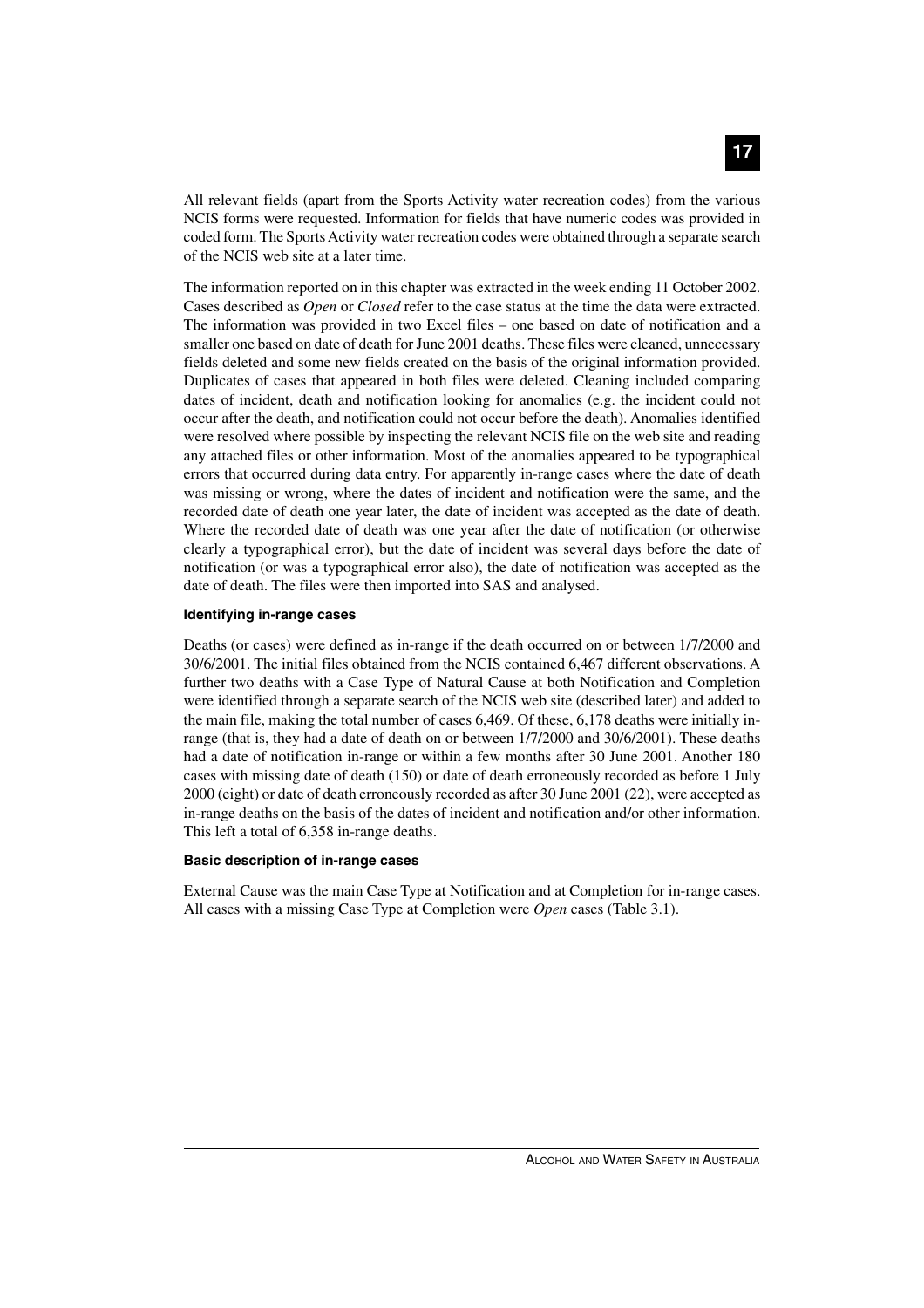| <b>Case Type</b>       | <b>Case count</b> | Per cent |  |
|------------------------|-------------------|----------|--|
| <b>At Notification</b> |                   |          |  |
| Natural                | 134               | 2%       |  |
| <b>Fxternal</b>        | 5,046             | 79%      |  |
| Still enquiring        | 181               | 3%       |  |
| Not known              | 995               | 16%      |  |
| Missing                | 2                 | $0\%$    |  |
| <b>Total</b>           | 6,358             | 100%     |  |
| <b>At Completion</b>   |                   |          |  |
| Natural                | 765               | 12%      |  |
| External               | 4,427             | 70%      |  |
| Not known              | 129               | 2%       |  |
| Missing                | 1,037             | 16%      |  |
| <b>Total</b>           | 6,358             | 100%     |  |

#### **Table 3.1: Case Type at Notification and Completion for all in-range cases, case count and per cent; Australia (excluding Queensland), July 2000–June 2001**

Sixty eight per cent of all cases, and 66% of cases with a Case Type at Notification of *External Cause*, were *Closed*.

#### **Identifying drowning deaths and non-drowning recreational aquatic injury deaths**

Drowning deaths were identified through any of the Mechanism, Cause of Death, Object or Location fields. Other injury deaths related to recreational aquatic activity were identified through any of Object, Location or Cause of Death fields. New variables were created to allow easy identification of these deaths during the analysis.

#### **Mechanism of injury**

Mechanism was present for 71% of all cases (both *Open* and *Closed*). Only 6% of cases with missing Mechanism were *External Cause* cases at Completion, and only 3% of *External Cause* cases at Completion had a missing Mechanism (note that Mechanism is not coded for natural cause deaths).

Two hundred and fourteen drowning cases were identified as drowning on the basis of the Mechanism (= '*J2 : Drowning and immersion*'). All but three of these had the drowning code as the Primary Mechanism (although some of these had the drowning code as a Secondary Mechanism as well). The other three had drowning as the Secondary Mechanism, but a different Primary Mechanism.

#### **Cause of death**

Two hundred and eleven cases had a text string 'DROWN' (in words such as 'drowning' or 'drowned') in one or more fields describing the cause of death. Another 57 cases had the text string 'IMMERS' (primarily in the word 'immersion') in the Cause of Death fields. Eight cases had both strings. All of these 260 cases were persons who drowned, and of the 204 with non-missing Mechanism field, 95% had a Mechanism of *drowning*.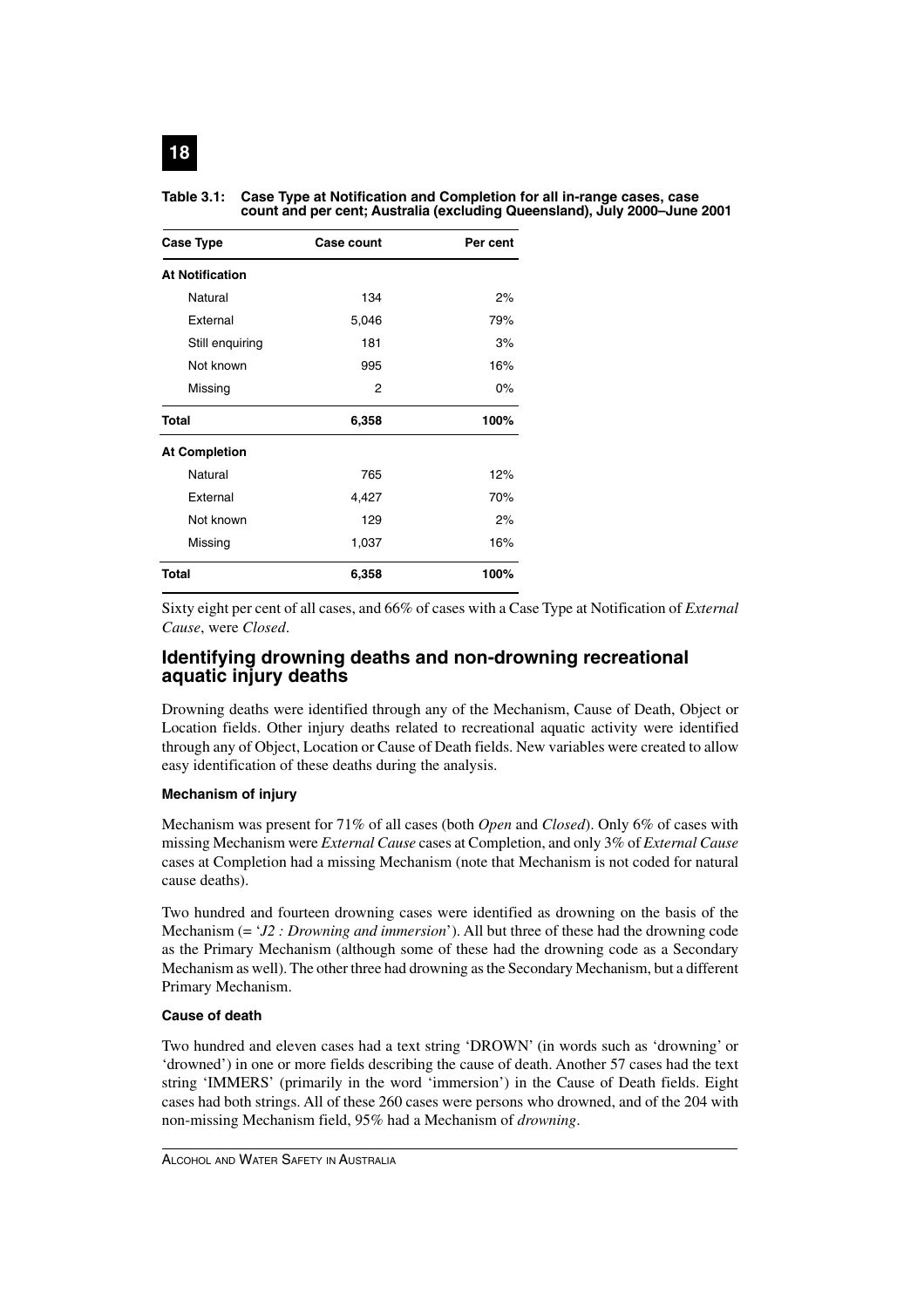Only one case had the text string 'BOAT' in any Cause of Death field, and this case involved a non-drowning recreational aquatic activity death.

#### **Object or substance producing injury**

Watercraft or boats were recorded as objects in 18 deaths (all External Cause at Completion deaths). Thirteen of these had a Mechanism of drowning. Five more involved an incident in a boat, three resulting in probable drowning and two in other fatal injuries.

Places such as dams, lakes, rivers, beaches and oceans were recorded as one of the objects in 137 cases. One hundred and twenty five of these had a Mechanism of drowning. Of the other 12, three deaths were due to drowning (one suicide, one whilst doing recreational underwater diving, and one following a motor vehicle crash). Eight of the remaining nine deaths were due to multiple injuries (seven from suicide jumps off a bridge or a cliff, and one from a fall onto rocks whilst walking), and one was from exposure when lying in a swamp.

One further death, of a surfer attacked by a shark, was identified because the object coding was *'shark'*.

#### **Activity**

The activity at the time of the incident was Sports and Active Recreation (127) or Leisure Activity (695) in 822 (13%) cases. Activity was missing or unknown for 862 (14%) cases. Of the 127 deaths with an activity coded as *Sports and Active Recreation*, 40 (31%) had a Mechanism code of *drowning*. Of the 694 deaths with an Activity coded as *Leisure*, 60 (9%) had a Mechanism code as *drowning*.

Of the 127 deaths with an activity coded as *'sports'*, 81 had a specific Sports activity code assigned. Forty-seven of these had a Sports Activity code identifying water sports, 34 of which had a Mechanism of *drowning*, and another two persons drowned but had a different Mechanism code. Of the remaining 11, three had already been identified as non-drowning recreational aquatic injury deaths, one involved a surfer who was attacked by a shark, five had a sports code of fishing but no other information, and one had information suggesting that the deceased person suffered fatal head injuries due to a collision with a buoy while involved in water-based activity. Interestingly, the NCIS status of two of these fishing deaths became *Closed* following data extraction for this project. At the time of extraction there was virtually no coded information available at all for these cases, so there was no way of identifying the Mechanism, Cause of Death, or the Activity or Location at the time of the incident. Once the cases were *Closed*, further information became available, which revealed that both deaths had involved drowning during recreational fishing.

The remaining case, which was the only one of the 11 that was *Closed* at the time of data extraction, involved an elderly woman who died while swimming at a beach, but whose final cause of death was recorded as due to ischaemic heart disease and for whom the Coroner specifically stated that she did not drown.

#### **Incident location**

The specific location of the person at the time of the incident was known for all but 15 deaths (although the general location was recorded as unknown for 217 deaths). The recorded location was associated with water for four per cent of deaths. Inland bodies of water and the sea/ocean each comprised about half of these locations (Table 3.2).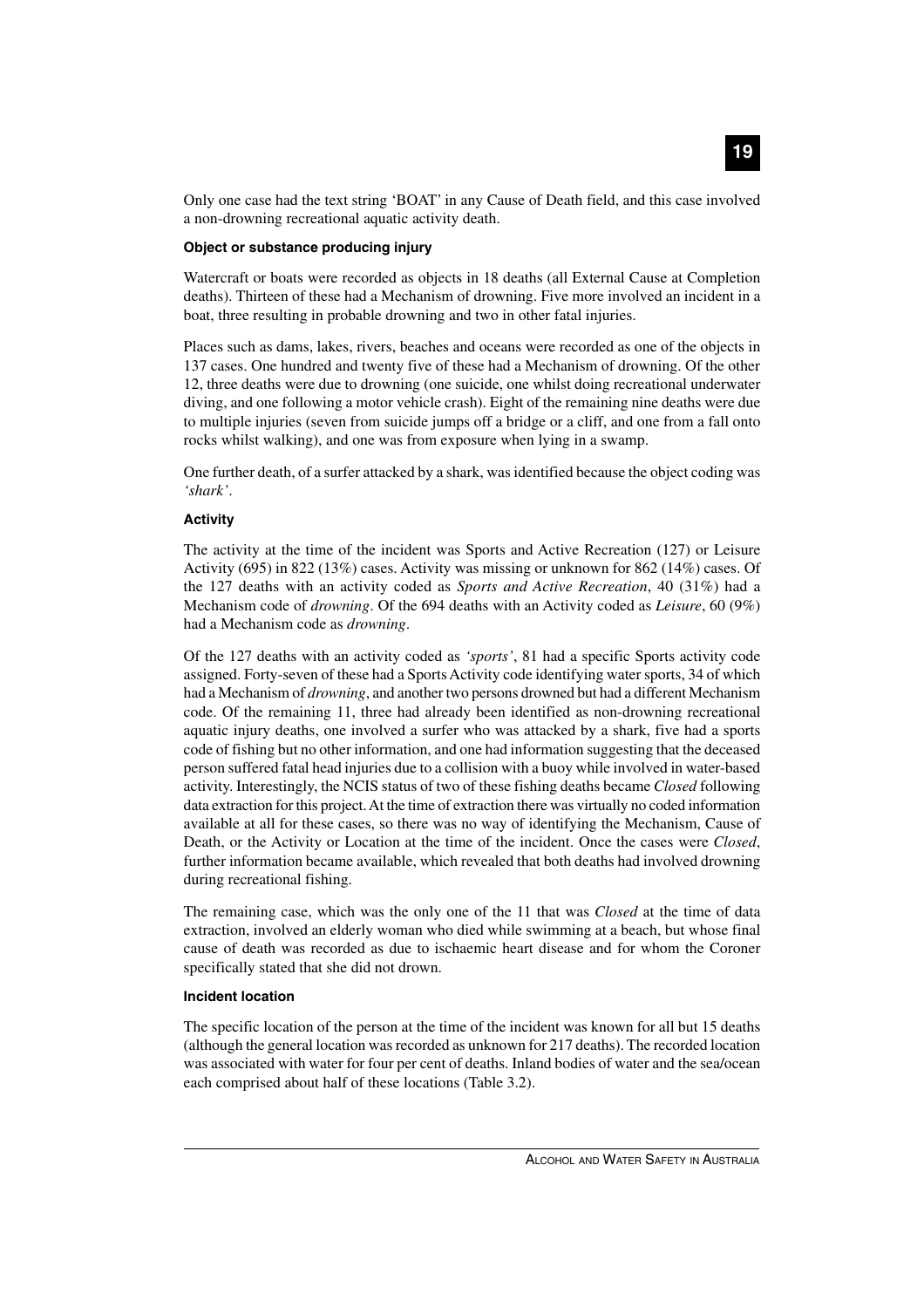### **Table 3.2: Location of incident only for locations associated with water, all cases; Australia (excluding Queensland), July 2000–June 2001**

| Location                  | <b>NCIS Code</b> | <b>Case count</b> |
|---------------------------|------------------|-------------------|
| Aquatic recreation centre | 54               | 8                 |
| Inland body of water      | 124              | 111               |
| Other water (e.g. ocean)  | 125              | 127               |
| Wharf, pier, jetty        | 126              | 2                 |
| <b>Bridge</b>             | 127              | 8                 |
| Total                     |                  | 256               |

One hundred and forty two of the 256 deaths with a water-associated Place of Incident had a Mechanism of *drowning*, 48 did not, and 66 had a missing incident mechanism. Because of the large number of cases, only the *Closed* cases were inspected on the NCIS web site to see if other information could clarify if any involved drowning or other injuries during water recreation. This revealed eight extra drowning cases and seven cases involving other injuries during water recreation.

## **Search of the NCIS web site for other cases**

The initial data request from the NCIS included all deaths apart from those that were coded as *Natural Cause* at both notification and completion. Since the initial review of the data identified several drowning cases with a final case type of *Natural Cause*, it was considered that some drowning deaths could potentially have been missed by excluding *Natural Cause* deaths. Therefore, searches were undertaken of the NCIS web site looking for cases with a *Natural Cause* Case Type at both Notification and Completion, that were in-range, and in which the person had died as a result of drowning. The search criteria were:

- 'drown' in any of the cause of death fields; AND/OR
- 'immers' in any of the cause of death fields; AND/OR
- sports activity coded to 'fishing', 'other boat', 'surfing', 'swimming', 'scuba' or 'water skiing'.

Two new cases were identified using this approach – one person who drowned in a creek while swimming (this case was still *Open*), and one person who had drowned in a public pool while swimming (this case was *Closed*). In both cases, ischaemic heart disease was identified in the Cause of Death in addition to the drowning. However, since this also occurred for some of the other cases included from the main data set supplied by the NCIS, it was decided that these two cases should be included.

Additional cases which satisfied the activity criteria were not included as they all involved people dying directly from heart attacks while undertaking one of the identified activities, but with no contribution from drowning and no apparent causal relationship to the recreational aquatic activity.

### **Final data set for analysis**

The results of this consideration of the coded and brief text variables, and some text documents, were combined to produce a data set that was presumed to contain all drowning deaths, and, in addition, all non-drowning injury deaths that were due to recreational aquatic activity. There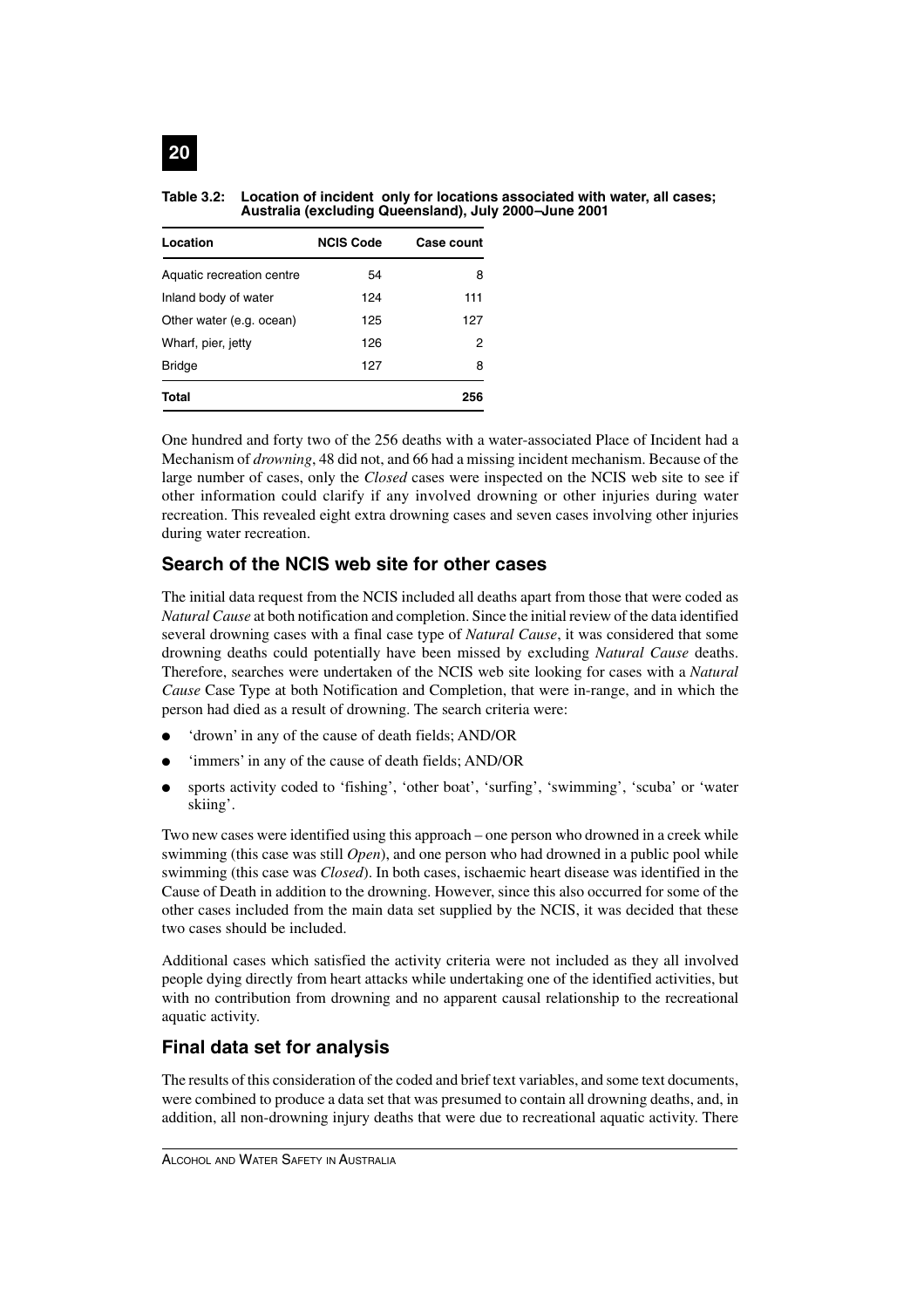were 291 deaths that were due to either drowning, or to non-drowning injury during recreational aquatic activity. Of these, 61% were *Closed*. Since 97% (282) of the deaths were due to drowning, the nine non-drowning deaths arising from recreational aquatic activity are analysed separately later in this Chapter. The data flow is shown in Figure 3.1.



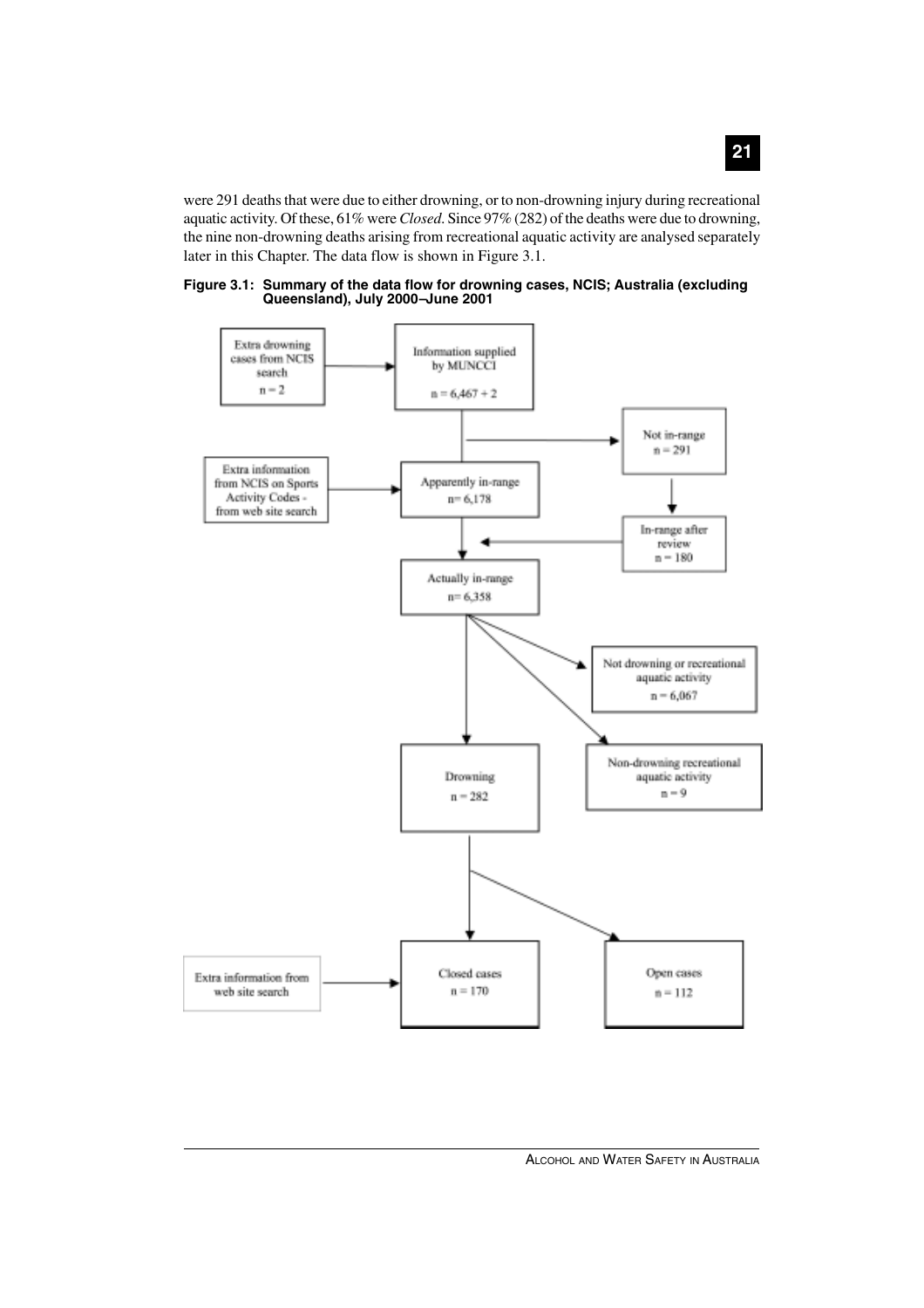

# **Results**

# **All drowning deaths**

#### **Main characteristics**

The main characteristics of the coded and brief text information for the 282 drowning deaths, stratified by Case Status, are shown in Table 3.3. The results for the *Closed* cases are presented in more detail in the second section of the results.

#### **Differences between Closed cases and Open cases**

The primary focus of this study was the role of alcohol in drowning deaths. A secondary consideration was the role of alcohol in deaths (whether from drowning or other causes) arising from recreational aquatic activity. The only fields available for *Open* and *Closed* cases that provide information on alcohol presence or absence are the three Object fields (although theoretically reference to alcohol could be included in the Cause of Death fields). However, the inclusion of alcohol as an Object could be expected to be inconsistent in cases where alcohol may well have played a role. Also, almost half the *Open* cases had no object recorded at all. Therefore, assessment of the accuracy of this alcohol coding is required before it can be relied on, as it is likely that the object variables would provide a considerable underestimate of the true number of cases involving alcohol. Information on alcohol was expected to usually be present in toxicology documents, and less reliably in autopsy, police and Coroner's Finding documents, but these documents are only available for *Closed* cases.

Similarly, the Incident Activity data element provides only limited information that can be used to identify or exclude recreational aquatic activity, whereas information that could allow these deaths to be identified might be expected to be present in police documents or Coroner's findings.

Therefore, a proper consideration of the role of alcohol in drowning, or of the circumstances of deaths arising from recreational aquatic activity, requires access to text documents. As previously stated, the text documents were only available for *Closed* cases. For this reason, the rest of the analysis was confined to *Closed* cases.

The main determinant of whether a case is *Closed* or *Open* is the time since the death occurred. Therefore, there are few a priori reasons that would suggest that *Closed* cases might differ importantly to *Open* cases. Perhaps the most important concern is that the period covered by the analysis runs from July*–*June. Deaths that occurred early in the study period would be more likely to be *Closed* than deaths that occurred later in the study period. Indeed, this is borne out by the data in this study, which showed a decreasing proportion of *Closed* cases for more recent dates of death (Table 3.4).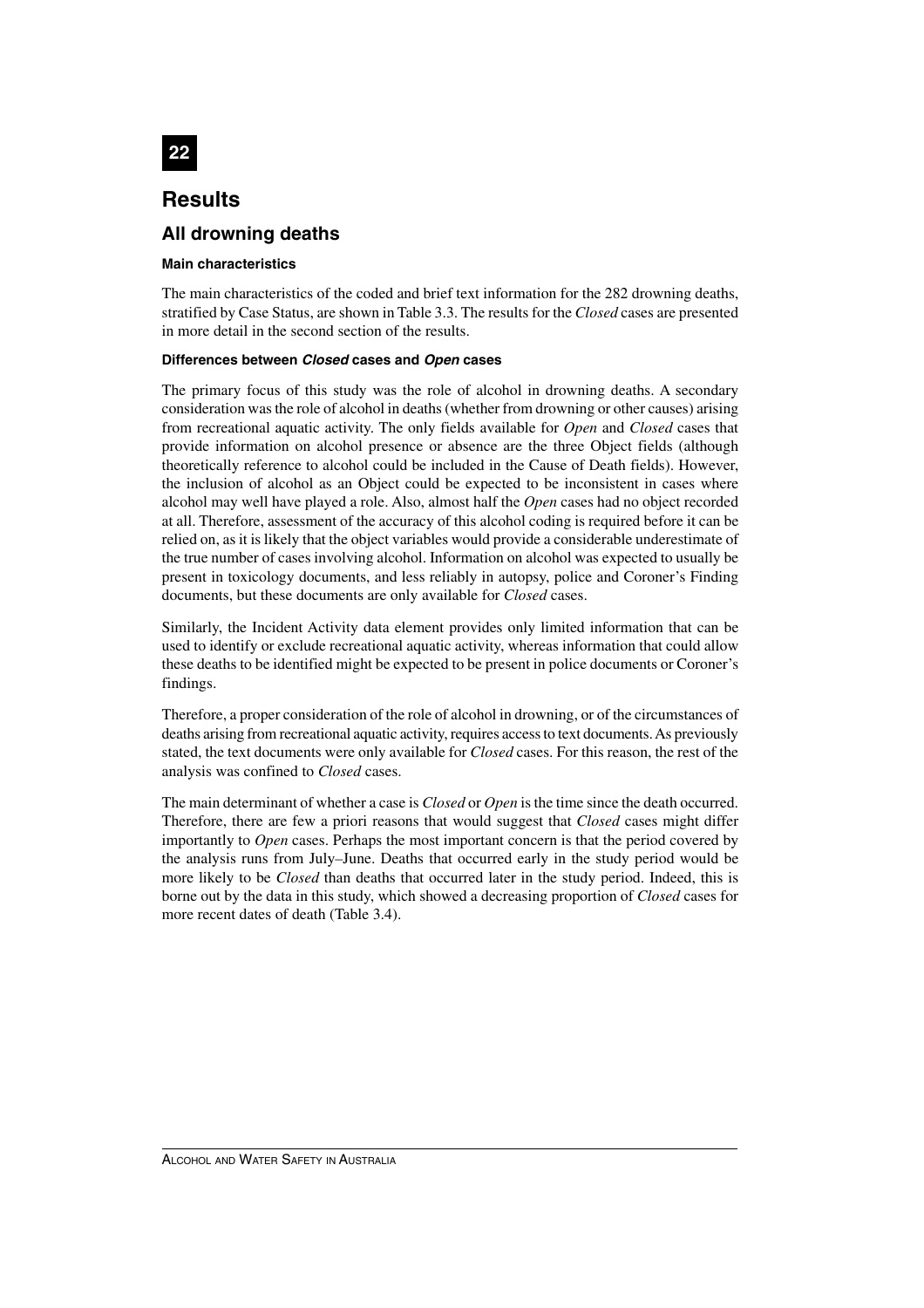| Data element                                                            | Closed<br>$(n = 170)$ | Open<br>$(n = 112)$ | <b>Total</b><br>$(n = 282)$ |
|-------------------------------------------------------------------------|-----------------------|---------------------|-----------------------------|
| Sex and age                                                             |                       |                     |                             |
| Male                                                                    | 78%                   | 79%                 | 78%                         |
| Missing                                                                 | 1%                    | 1%                  | 1%                          |
| Average Age (standard deviation)                                        | 41.8 years (22.9)     | 42.8 years (22.6)   | 42.2 years (22.8)           |
| Mechanism                                                               |                       |                     |                             |
| Drowning                                                                | 94%                   | 49%                 | 76%                         |
| Case type at notification                                               |                       |                     |                             |
| External                                                                | 86%                   | 89%                 | 88%                         |
| Natural                                                                 | 2%                    | 4%                  | 3%                          |
| Still enquiring                                                         | 0%                    | 4%                  | 2%                          |
| Not known                                                               | 12%                   | 3%                  | 8%                          |
| Case type at completion                                                 |                       |                     |                             |
| External                                                                | 95%                   | 53%                 | 78%                         |
| Natural                                                                 | 3%                    | 4%                  | 3%                          |
| Not known                                                               | 2%                    | 0%                  | $1\%$                       |
| Missing                                                                 | $0\%$                 | 44%                 | 17%                         |
| Intent at notification                                                  |                       |                     |                             |
| Unintentional                                                           | 65%                   | 45%                 | 57%                         |
| Intentional self-harm                                                   | 16%                   | 6%                  | 12%                         |
| Not known                                                               | 16%                   | 2%                  | 10%                         |
| Missing                                                                 | 4%                    | 46%                 | 21%                         |
| Intent at completion                                                    |                       |                     |                             |
| Unintentional 74%                                                       | 44%                   | 62%                 |                             |
| Intentional self-harm                                                   | 17%                   | 7%                  | 13%                         |
| 6%<br>Not known                                                         | 1%                    | 4%                  |                             |
| Missing 3% 48%                                                          | 21%                   |                     |                             |
| <b>Cause of death</b>                                                   |                       |                     |                             |
| Drowning / immersion                                                    | 94%                   | 90%                 | 92%                         |
| Cause of death includes heart disease                                   | 5%                    | 12%                 | 7%                          |
| Missing                                                                 | 2%                    | 7%                  | 4%                          |
| <b>Object</b>                                                           | $\%$                  |                     |                             |
| Body of water                                                           | 52%                   | 34%                 | 45%                         |
| Swimming pool                                                           | 9%                    | 3%                  | 6%                          |
| Boat                                                                    | 8%                    | 4%                  | 7%                          |
| Bath                                                                    | 8%                    | 3%                  | 6%                          |
| Alcohol                                                                 | 10%                   | 0%                  | 6%                          |
| Missing                                                                 | 10%                   | 47%                 | 25%                         |
| <b>Activity</b>                                                         |                       |                     |                             |
| Sports and Active Recreation                                            | 12%                   | 29%                 | 19%                         |
| Leisure                                                                 | 26%                   | 37%                 | 31%                         |
| Work                                                                    | $1\%$                 | 4%                  | 2%                          |
| Other specified                                                         | 37%                   | 12%                 | 27%                         |
| Unknown                                                                 | 11%                   | 5%                  | 9%                          |
| Missing                                                                 | 0%                    | 7%                  | 3%                          |
| Location                                                                |                       |                     |                             |
| Inland body of water                                                    | 26%                   | 29%                 | 28%                         |
| Other body of water (e.g. ocean, sea, etc)<br>Aquatic recreation centre | 36%<br>$0\%$          | 32%<br>3%           | 34%<br>2%                   |
| Home                                                                    | 19%                   | 13%                 | 16%                         |
|                                                                         |                       |                     |                             |

**Table 3.3: Main characteristics of drowning deaths by case status, per cent; Australia (excluding Queensland), July 2000–June 2001**

ALCOHOL AND WATER SAFETY IN AUSTRALIA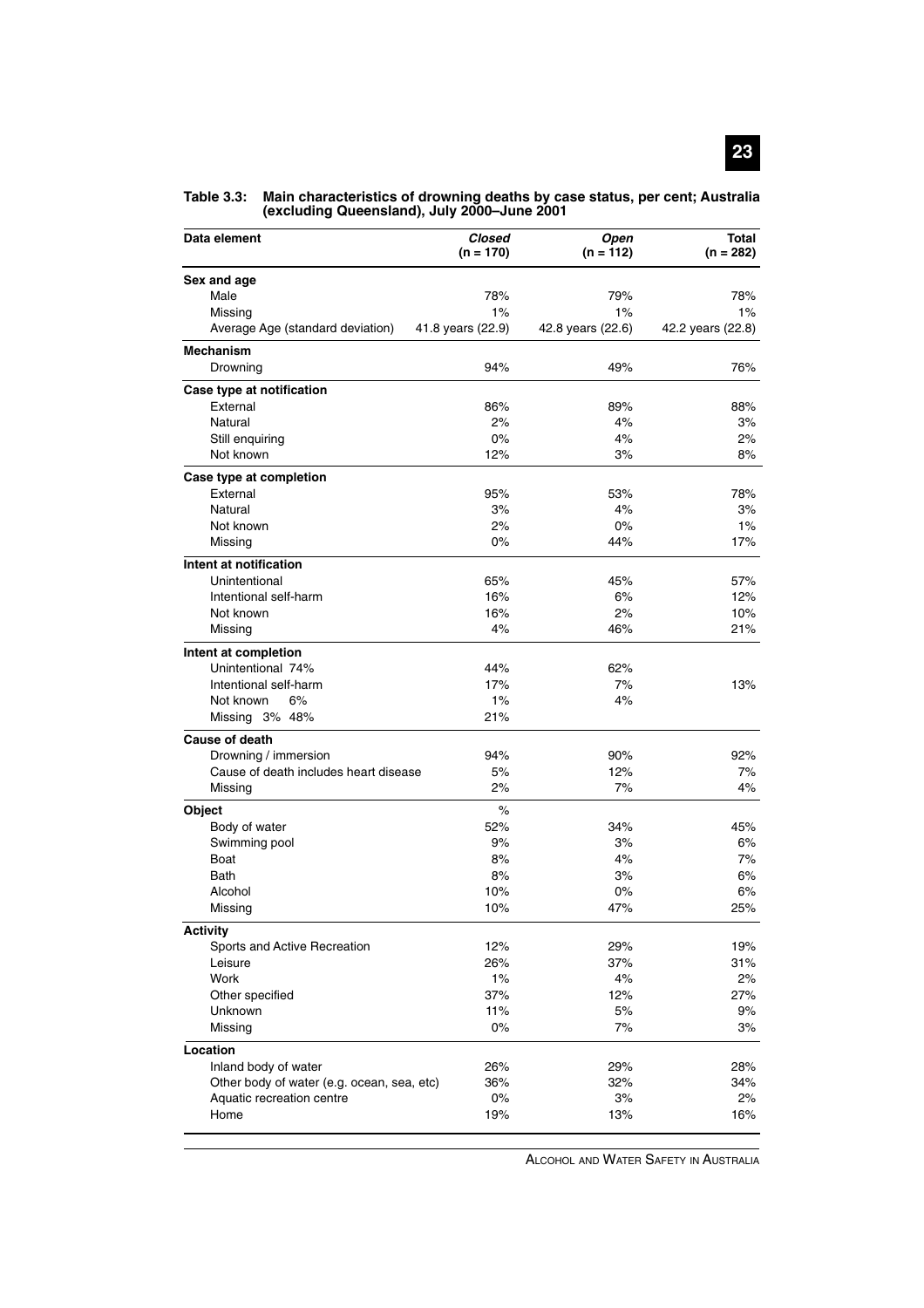| Time period                   | <b>Drowning cases</b> |          | All cases  |          |
|-------------------------------|-----------------------|----------|------------|----------|
|                               | Case count            | % Closed | Case count | % Closed |
| 1 Jul 2000-30 Sep 2000        | 43                    | 81%      | 1,708      | 78%      |
| 1 Oct 2000-31 Dec 2000        | 84                    | 67%      | 1,654      | 75%      |
| 1 Jan 2001-31 Mar 2001        | 93                    | 57%      | 1,451      | 61%      |
| 1 April 2001-30 Jun 2001      | 62                    | 42%      | 1.543      | 54%      |
| 1 Jul 2000-30 June 2001 (All) | 282                   | 60%      | 6,358      | 68%      |

**Table 3.4: Case status by date of death for drowning cases and all cases, case counts and per cent; Australia (excluding Queensland), July 2000–June 2001**

Both aquatic activity and survival in water are highly dependent on the ambient and water temperatures – recreational aquatic activity is more common in the warmer months (approximately November to March) and survival in the water less common in the colder months (approximately May to September). Since the study period commenced early in winter, deaths that occurred in the Winter and Spring will be more likely to be *Closed*, and so be preferentially included in an analysis only of *Closed* cases, than deaths that occurred in Summer or Autumn.

Similarly, deaths that involve some unusual or uncertain aspect, or that may be the subject of criminal charges, could be expected to take longer to be resolved, and so to stay *Open* for longer. Therefore, limiting an analysis to only *Closed* cases may exclude a greater proportion of these deaths than other types of death. Deaths in which homicide or suicide is suspected seem potentially vulnerable to this source of bias. However, deaths resulting from intentional self-harm did not appear to take longer to close than other deaths. A lower proportion of deaths coded as resulting from interpersonal violence were closed, but there were not many of these cases, and none identified in the known drowning cases (Table 3.5).

| Intent                 | <b>Drowning cases</b> |          | All cases  |          |
|------------------------|-----------------------|----------|------------|----------|
|                        | Case count            | % Closed | Case count | % Closed |
| Unintentional          | 161                   | 68%      | 2,402      | 79%      |
| Interpersonal violence | 0                     |          | 146        | 62%      |
| Deliberate self-harm   | 34                    | 79%      | 1,576      | 81%      |
| Not known              | 29                    | 93%      | 646        | 93%      |
| Missing                | 58                    | 10%      | 1,518      | 26%      |
| All deaths             | 284                   | 60%      | 6,358      | 68%      |

**Table 3.5: Intent at notification by case status for drowning cases and all cases, case counts and per cent; Australia (excluding Queensland), July 2000–June 2001**

Fortunately, the results in Table 3.3 show that the main characteristics of *Closed* drowning deaths were similar to the characteristics of *Open* drowning deaths. This suggests that the results obtained for *Closed* cases should be broadly applicable to all drowning deaths that occurred in the 12-month period under study.

ALCOHOL AND WATER SAFETY IN AUSTRALIA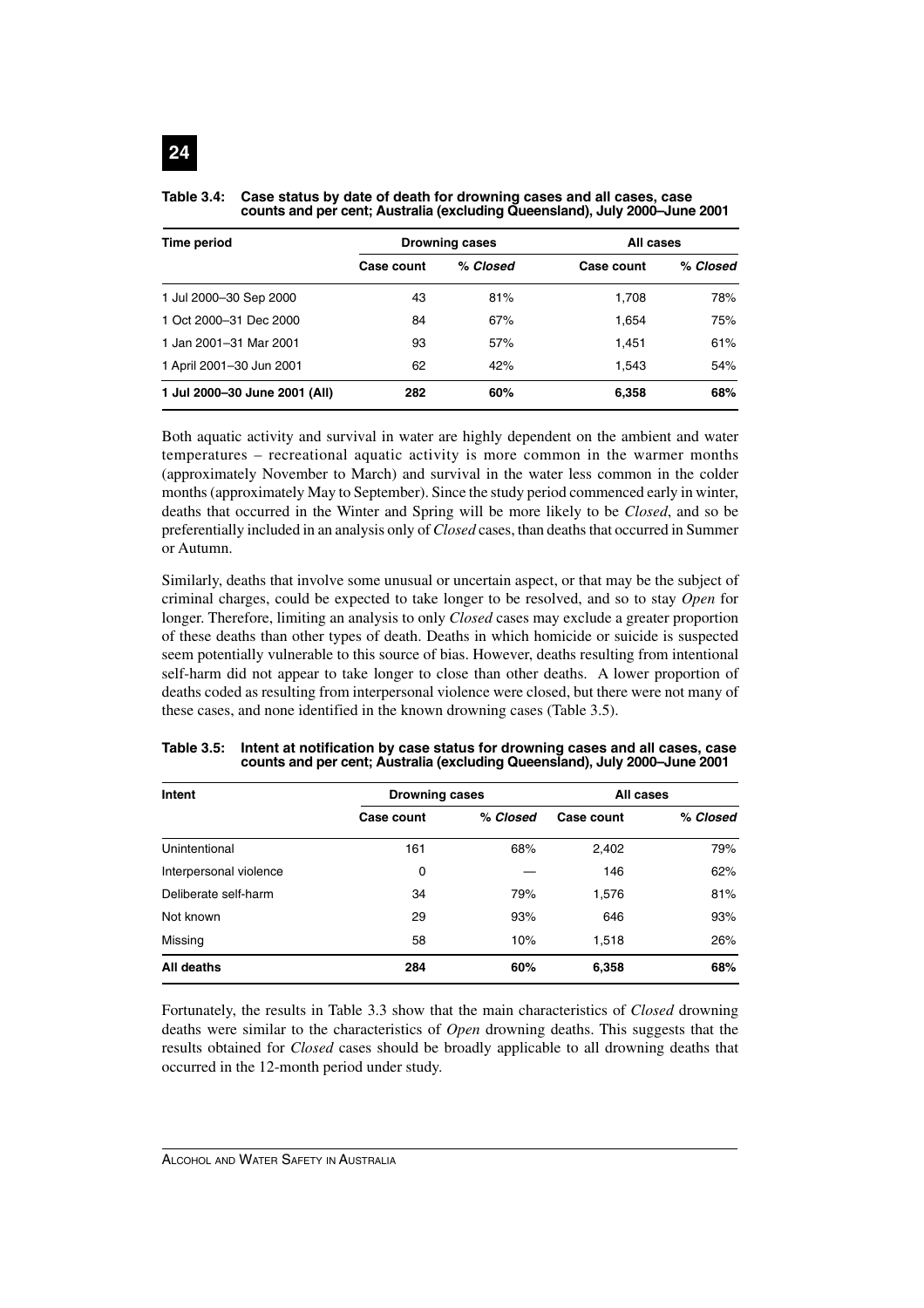### **Comparison to national deaths data on drowning deaths**

In order to assess the completeness of coverage of drowning deaths provided by the NCIS, a comparison was made with ABS deaths data. National deaths data for the period covered by this study were not available from the ABS at the time of preparation of this report. Therefore, data were analysed for all deaths that occurred in the 12-month period prior to that covered by this study, namely deaths that occurred on or between 1 July 1999 and 30 June 2000 (and which were registered by 31 December 2000). The basis for this approach was that the number of drowning deaths is likely to be similar in adjacent years, and even if the number changes, the relative proportions of various characteristics of the person or the circumstances of death are likely to be reasonably stable. Therefore, important differences between the numbers and characteristics of cases in the two data sets would suggest a problem of coverage and/or coding in one or both data sets.

There are several data items that can be used to identify drowning deaths in the ABS deaths data, including the 'Drowning' flag, the UCoD ICD-10 code and any MCoD ICD-10 code. All deaths that satisfied at least one of the following criteria were accepted as drowning deaths in the ABS data set:

- deaths for which the 'Drowning' flag was set;
- deaths for which the UCoD field, or any MCoD field, contained any ICD-10 External Cause code which implies drowning (i.e.V90, V92, W65–W74, X71, X92, or Y21);
- deaths for which any MCoD field contained ICD-10 code T75.1 ('drowning and non-fatal submersion').

These criteria were considered to provide the best match to the inclusion criteria used in the NCIS analysis. Queensland deaths were excluded from the analysed ABS data because Queensland data are not currently included in the publicly available component of the NCIS.

The ABS deaths data contained registrations of 293 deaths that occurred in 1999–00 and that satisfied the above criteria for a drowning death. The number of drowning deaths identified in the NCIS for the subsequent 12 months was very similar – 282. A State and Territory-based comparison also revealed very similar proportions in each jurisdiction during the two time periods. The proportion of males in the two data sets was similar (74% in the ABS versus 78% in the NCIS). Assuming that the ABS data contain all relevant deaths, these results suggest that virtually all drowning deaths were reported to the NCIS and were identifiable through use of the data fields and approach described here (Table 3.6).

Note that the basis for this comparison is the fact that (with a few minor exceptions) unexpected deaths are reported to a coroner. Assuming all drowning cases would be classified as unexpected deaths, the numbers in the NCIS and ABS data set should be comparable for drowning.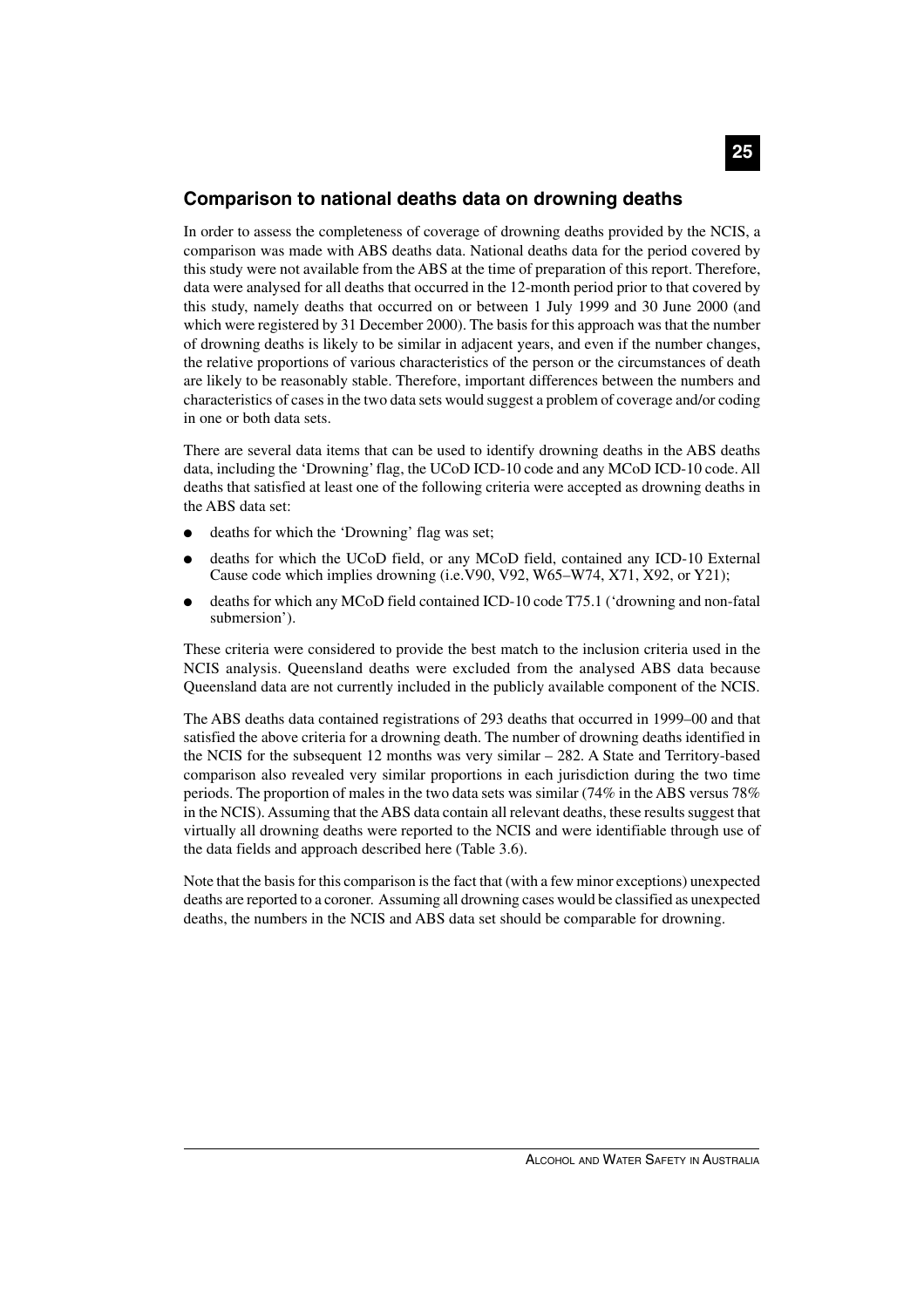| <b>State / Territory</b>           |            | <b>NCIS (2000-01)</b> | ABS (1999-00) |          |
|------------------------------------|------------|-----------------------|---------------|----------|
|                                    | Case count | Per cent              | Case count    | Per cent |
| New South Wales                    | 140        | 50%                   | 120           | 41%      |
| Victoria                           | 71         | 25%                   | 73            | 25%      |
| South Australia                    | 21         | 7%                    | 33            | 11%      |
| Western Australia                  | 23         | 8%                    | 38            | 13%      |
| Tasmania                           | 16         | 6%                    | 20            | 7%       |
| <b>Northern Territory</b>          | 8          | 3%                    | 5             | 2%       |
| <b>Australia Capital Territory</b> | 3          | $1\%$                 | 4             | $1\%$    |
| <b>Total</b>                       | 282        | 100%                  | 293           | 100%     |

#### **Table 3.6: Comparison of drowning deaths identified from NCIS (2000–01) and ABS (1999–00), case counts and per cent; Australia (excluding Queensland)**

# **Deaths involving drowning and disease**

A small minority of the deaths identified by national deaths data appear to be '*Natural Cause*' deaths where the deceased person had an epileptic seizure and drowned. Also, some of the deaths included in the first data set provided by MUNCCI contained deaths which appeared to be due to drowning but for which either the notification or completion Case Type was coded as '*Natural Cause*'. Cases for which the circumstances of death involved epilepsy or ischaemic heart disease as well as immersion, and which had been coded as Natural Cause at both notification and completion, would not have been included in the initial data set provided by the NCIS. In an attempt to identify such deaths, deaths coded in the NCIS as '*Natural Cause*' at both the time of notification and the time of completion were searched for text suggestive of drowning, but only two extra in-range cases were found, and neither of these involved epilepsy. However, there was at least one death that did, or probably did, involve epileptic seizures and resultant drowning that had already been included as a case because either the notification case type or the completion case type were not 'Natural Cause'.

Therefore, it is unlikely that deaths involving medical conditions and immersion that were coded to Natural Cause rather than External Cause would be in the NCIS but not be identified in the approach used here to identify all drowning cases.

## **Drowning deaths–Closed cases**

#### **The presence and general content of attached documents**

For each of the 170 drowning cases that were *Closed*, the unit record file on the NCIS web site was inspected. Up to four documents were attached to each file – the police report, the autopsy report, the toxicology report and the finding. For each case, note was made of which of these documents was present. When present, the documents were read, looking for reference to the use (or lack of use) of alcohol, and for information on the circumstances of the fatal incident. Where alcohol values were present, these were recorded, along with any mention of whether body decomposition may have contributed to the measured alcohol level. This information was coded and entered into an Excel file, which was then combined with the SAS file based on the original information obtained from the NCIS.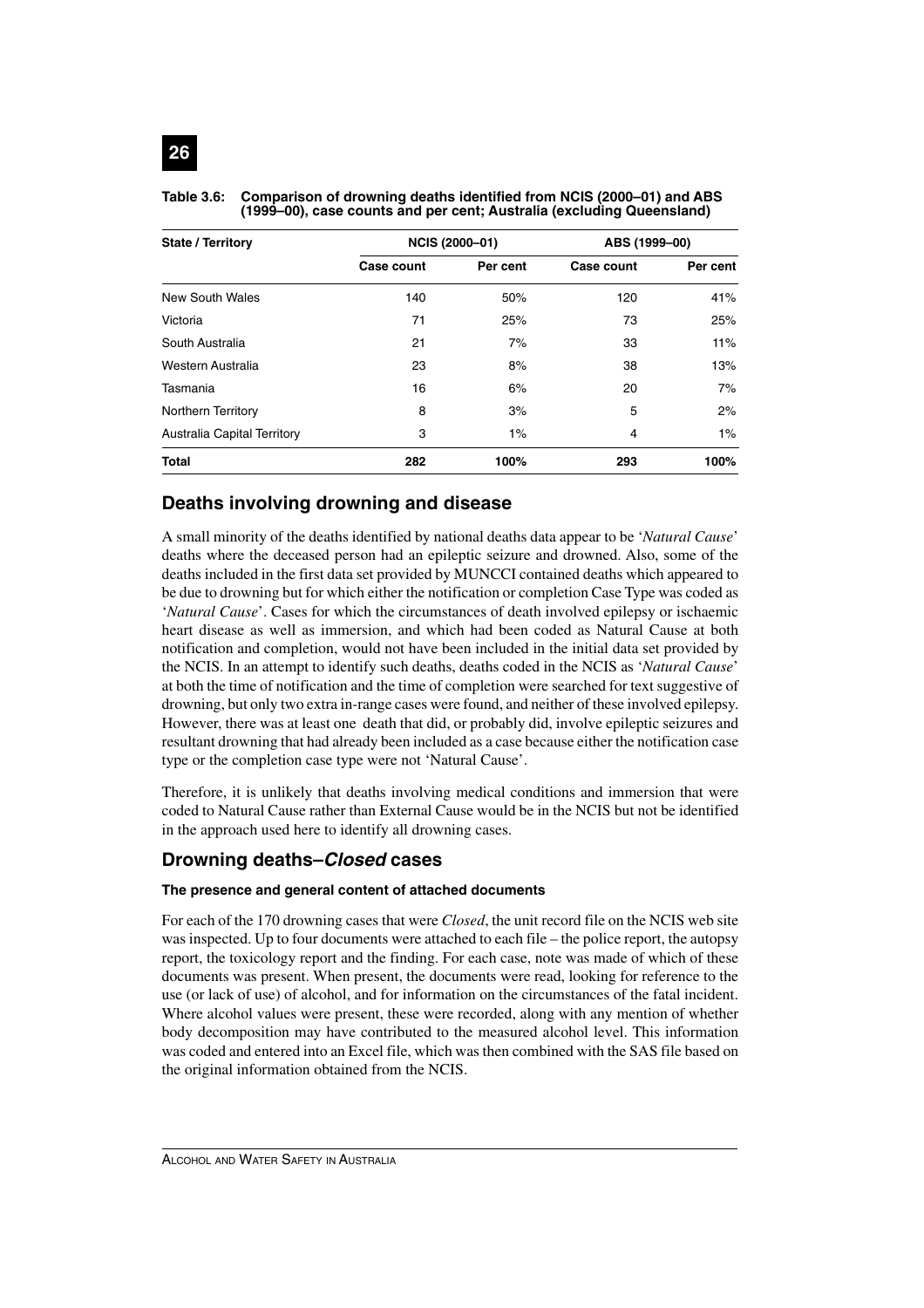Police reports were present for 91% of cases, but autopsy reports, toxicology reports and the Coroner's finding were present in only about half the cases. However, the percentage of cases with toxicology reports is misleading, because in New South Wales all autopsy reports that were present contained the standard toxicology results, and no New South Wales case had a separate toxicology report. Therefore, toxicological information was actually available in 72% of New South Wales' cases, and in 71% of cases overall.

There was considerable variation between jurisdictions in terms of proportions of cases with various documents. Victoria, Tasmania, the Northern Territory and the Australian Capital Territory had high proportions of cases with a police report, autopsy report and finding. All Western Australian cases had a police report and nearly two thirds had a toxicology report, but few had a finding or autopsy report, while all South Australian cases had only a police report. Only 9% of New South Wales' cases had a finding. This is most likely due to the fact that the New South Wales coronial offices only produce a finding document when a hearing has been held. There were also qualitative differences between jurisdictions. For example, the police reports for most jurisdictions were usually several paragraphs in length, but for South Australian cases they were often only one or two lines. It should be noted that the qualitative differences between these police reports results from the procedure adopted in each jurisdiction, and the decision as to what the jurisdiction will/will not provide the NCIS. Many of the autopsy reports had considerable information describing the circumstances of death, and New South Wales autopsy reports commonly had a copy of the P79A, the police notification to the Coroner, at the end of the report. The P79A sometimes provided additional information to that provided by any attached police report. The implications of this variability in the availability and contents of documents are considered later in this chapter (Table 3.7).

| <b>State / Territory</b>    | Case<br>count | <b>Police</b><br>report | Autopsy | <b>Toxicology</b><br>report | <b>Finding</b> |
|-----------------------------|---------------|-------------------------|---------|-----------------------------|----------------|
| New South Wales             | 46            | 70%                     | 72%     | 0%                          | 9%             |
| Victoria                    | 67            | 100%                    | 67%     | 94%                         | 88%            |
| South Australia             | 17            | 100%                    | $0\%$   | 0%                          | $0\%$          |
| Western Australia           | 21            | 100%                    | 5%      | 62%                         | 19%            |
| Tasmania                    | 8             | 88%                     | 63%     | 38%                         | 88%            |
| Northern Territory          | 8             | 100%                    | 88%     | 63%                         | 100%           |
| Australia Capital Territory | 3             | 100%                    | 100%    | 67%                         | 100%           |
| <b>Total</b>                | 170           | 91%                     | 55%     | $51%$ <sup>a</sup>          | 50%            |

**Table 3.7: Presence of documents on NCIS web site by State/Territory for Closed drowning cases only, case counts and per cent, Australia (excluding Queensland), July 2000–June 2001**

(a) The total is 71% when toxicology information from the autopsy report for NSW cases is included.

### **Information on alcohol**

#### **Attached documents**

For all cases, explicit information on alcohol involvement was available for 72% of cases, but this varied from 91% in Victoria to 12% in South Australia. When such information was available, it usually came from the toxicology report (which, for New South Wales, was in the autopsy report). Alcohol information was available from the autopsy report in all New South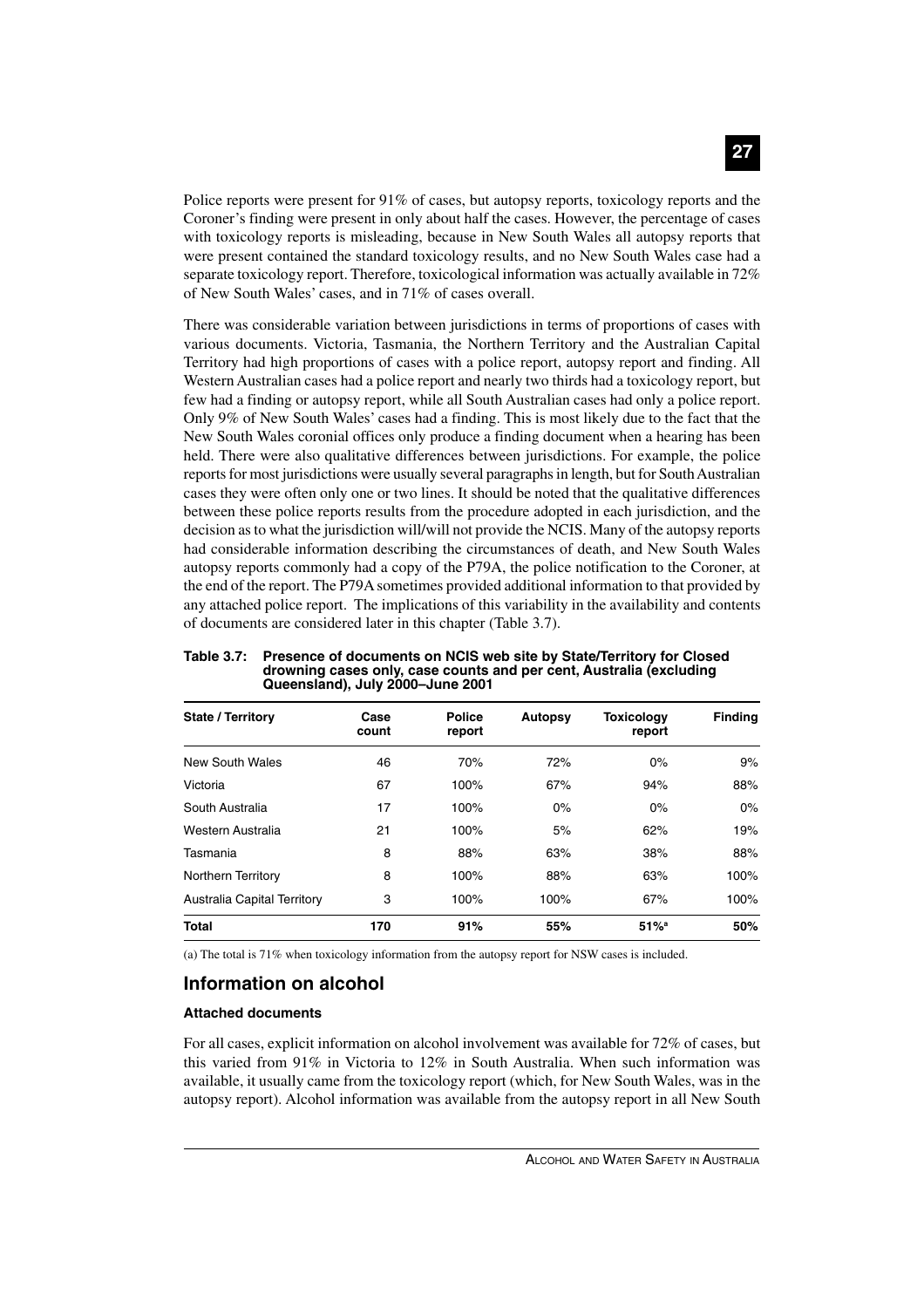

Wales cases, and in around one-third of cases from Victoria, Tasmania, the Northern Territory and the Australian Capital Territory (Table 3.8).

| <b>State / Territory</b>            | Case<br>count | <b>Police</b><br>report | <b>Autopsy</b> | <b>Toxicology</b><br>report | <b>Finding</b> | Any |
|-------------------------------------|---------------|-------------------------|----------------|-----------------------------|----------------|-----|
| New South Wales                     | 46            | 7%                      | 72%            | 0%                          | 0%             | 72% |
| Victoria                            | 67            | 18%                     | 39%            | 90%                         | 24%            | 91% |
| South Australia                     | 17            | 12%                     | $0\%$          | 0%                          | $0\%$          | 12% |
| Western Australia                   | 21            | 10%                     | 0%             | 62%                         | 5%             | 67% |
| Tasmania                            | 8             | 13%                     | 38%            | 38%                         | 13%            | 63% |
| <b>Northern Territory</b>           | 8             | 0%                      | 38%            | 63%                         | 63%            | 63% |
| <b>Australian Capital Territory</b> | 3             | 0%                      | 33%            | 67%                         | 0%             | 67% |
| <b>Total</b>                        | 170           | 12%                     | 39%            | 49% <sup>a</sup>            | 14%            | 72% |
|                                     |               |                         |                |                             |                |     |

**Table 3.8: Availability of information on alcohol in documents on NCIS web site – as a percentage of all cases by State/Territory for Closed drowning cases only, per cent; Australia (excluding Queensland), July 2000–June 2001**

(a) The total is 68% when toxicology information from the autopsy report for NSW cases is included.

The previous analysis provides information on the percentage of cases for which alcohol information was available. It is also useful to examine what percentage of documents that **are** present contain information on alcohol, and what sort of information is available. Virtually all the toxicology documents contained information on alcohol. About 70% of autopsy documents contained alcohol information, but this varied considerably between jurisdictions, and was 100% in New South Wales. A definitive statement on alcohol was uncommon (27% overall) in findings, and rare (13% overall) in police reports (Table 3.9).

The quality of information also varied between reports. Toxicology reports usually contained quantitative information, but rarely mentioned if the body was decomposed to an extent that might have influenced the validity of the result. In contrast, the state of decomposition of the body and its possible influence on any non-zero alcohol values was commonly mentioned in autopsy reports, which also not uncommonly contained the quantitative level of alcohol reported in any available toxicology report for the case. Information in the finding, when present, was variable, sometimes mentioning the quantitative level of alcohol and sometimes that the person had, or less commonly had not, been drinking. When police reports did mention alcohol, in all but one case it was to note that alcohol had been consumed rather than that it had not.

### **Involved object**

Alcohol was coded as an involved object in 10% of drowning cases, mainly as a secondary or tertiary object. All but one of these were cases in which other information suggested alcohol did contribute to the fatal incident or its aftermath. The remaining case was of a person who had a post mortem blood alcohol of 0.03g/100ml that was almost certainly due to body decomposition. Only 53% of the 30 deaths in which alcohol appeared to play a role had alcohol coded as an object.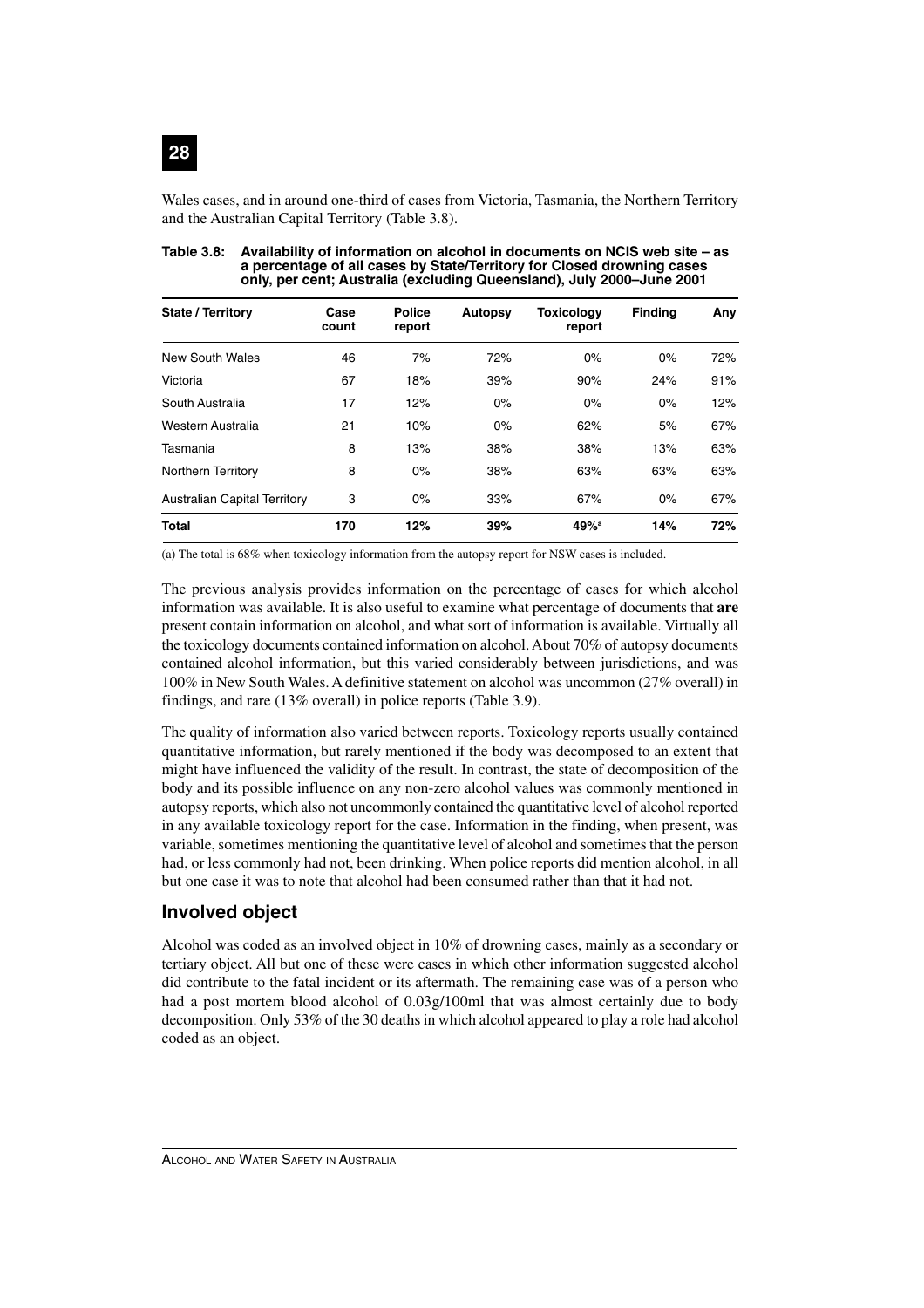| <b>State / Territory</b>           | <b>Police</b><br>report | Autopsy | <b>Toxicology</b><br>report | <b>Finding</b> |
|------------------------------------|-------------------------|---------|-----------------------------|----------------|
| New South Wales                    | 9%                      | 100%    |                             | $0\%$          |
| Victoria                           | 18%                     | 58%     | 95%                         | 27%            |
| South Australia                    | 12%                     |         |                             |                |
| Western Australia                  | 10%                     | $0\%$   | 100%                        | 25%            |
| Tasmania                           | 14%                     | 60%     | 100%                        | 14%            |
| Northern Territory                 | $0\%$                   | 43%     | 100%                        | 63%            |
| <b>Australia Capital Territory</b> | 0                       | 33      | 100                         | $\Omega$       |
| <b>Total</b>                       | 13                      | 70      | 97                          | 27             |

**Table 3.9: Availability of information on alcohol in documents on NCIS web site – per cent of cases with documents by State/Territory for Closed drowning cases only; Australia (excluding Queensland), July 2000–June 2001**

### **Identifying drowning deaths**

The use of various NCIS fields to identify drowning deaths in the overall data set was described earlier. This section summarises this information for *Closed* drowning cases and considers the usefulness of the fields for this purpose.

#### **Mechanism**

All but three *Closed* cases had at least one Mechanism recorded. *Drowning* was recorded as a Mechanism in 94% of drowning cases, in all but three as the Primary Mechanism. All of these cases were true drowning cases, and there were no non-drowning cases with *Drowning* recorded as a Mechanism. Non-drowning Primary Mechanisms recorded for true drowning cases were *Contact with a Blunt Object; Falling, Stumbling, Jumping; Mechanical Threats to Breathing; Poisoning by Liquid Substances;* and *Other Specified Effect of Chemical Substances*.

### **Object**

Half of the drowning cases had a body of water coded as an object, and another 25% had a boat, swimming pool or bath as an object. Also, the vast majority (92%) of deaths associated with these groups of objects were drowning deaths (Table 3.10).

#### **Table 3.10: Relationship between object and drowning deaths for selected objects for Closed cases only, case counts and per cent; Australia (excluding Queensland), July 2000–June 2001**

| <b>Object</b>              | Case count | Per cent that were<br>drowning deaths | Per cent of<br>drowning deaths |
|----------------------------|------------|---------------------------------------|--------------------------------|
| Body of water <sup>a</sup> | 97         | 92%                                   | 52%                            |
| Watercraft                 | 16         | 88%                                   | 8%                             |
| Swimming pool              | 15         | 100%                                  | 9%                             |
| <b>Bath</b>                | 15         | 87%                                   | 8%                             |
| <b>Total</b>               | 143        | 92%                                   | 77%                            |

(a) Includes fish pond, ornamental lake, dam, lake, water reservoir, river, stream, swamp, marsh, beach, seashore, sea and rocks.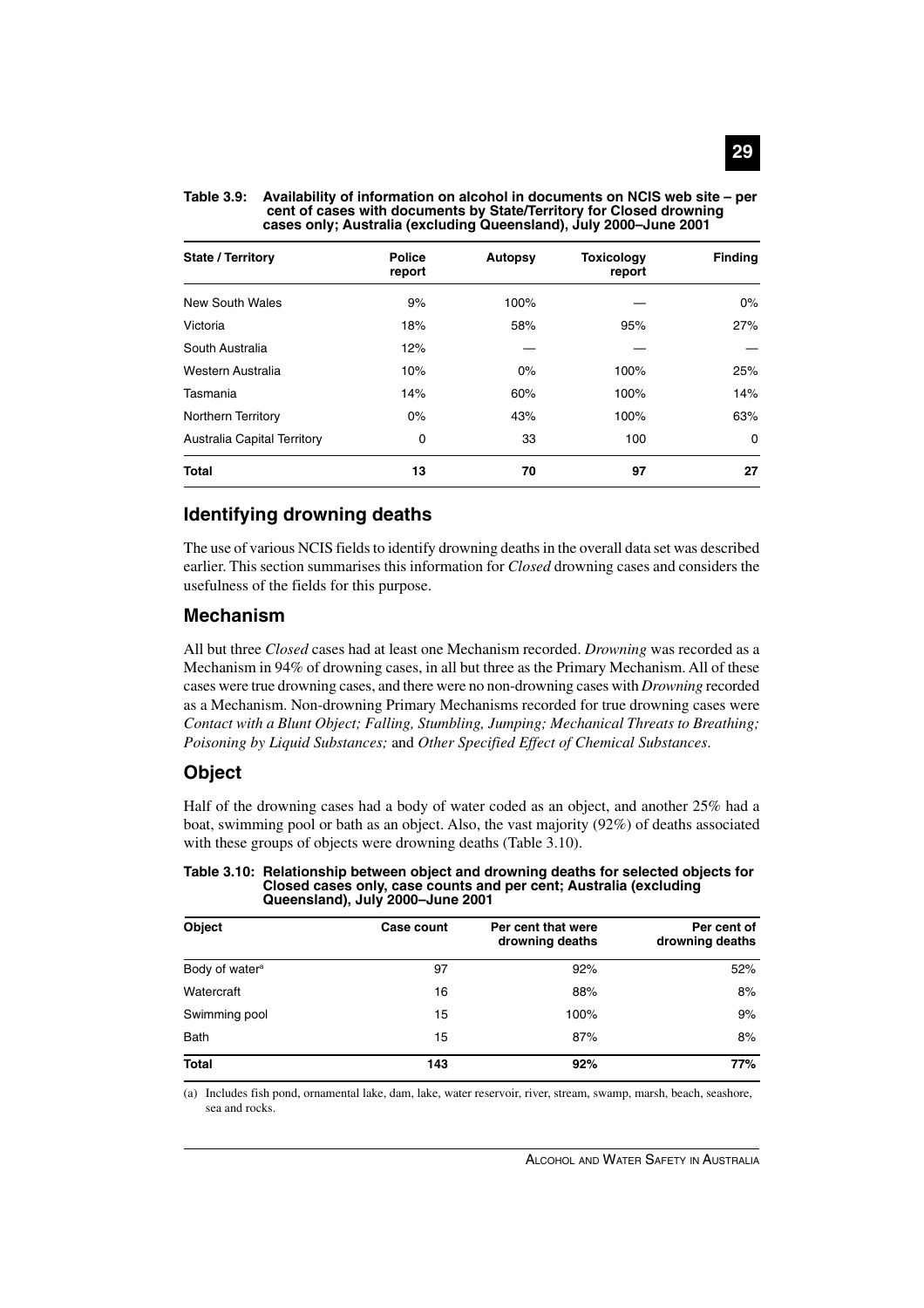

### **Activity**

There was no broad Activity code that identified primarily drowning cases. The most useful Activity codes for identifying drowning cases were those associated with water-based activities within the *Sports and Active Recreation* category. Eighty six per cent of cases with an activity code that identified water sports were true drowning cases, but only 11% of drowning cases had a water-based sports activity code.

## **Location**

Four specific locations identify places where most drowning events are likely to occur – *Inland Body of Water, Other Body of Water; Wharf, Pier, Jetty;* and *Aquatic Recreation Centre*. Seventy six per cent of deaths in these four categories were true drowning cases, and these deaths represented 66% of all drowning cases (Table 3.11).

#### **Table 3.11: Relationship between place of incident and drowning deaths for selected places for Closed cases only, case counts and per cent; Australia (excluding Queensland), July 2000–June 2001**

| <b>Place</b>                           | Case count | Per cent that were<br>drowning deaths | Per cent of<br>drowning deaths |
|----------------------------------------|------------|---------------------------------------|--------------------------------|
| Inland body of water                   | 69         | 65%                                   | 26%                            |
| Other body of water-beach, ocean, etc. | 69         | 88%                                   | 36%                            |
| Wharf, pier, jetty                     | 2          | 50%                                   | $1\%$                          |
| Aquatic recreation centre              | 7          | 71%                                   | 3%                             |
| <b>Total</b>                           | 147        | 76%                                   | 66%                            |

## **Cause of death**

One hundred and fifty nine (94%) of the 170 drowning cases had a text string of either 'DROWN' (126), 'IMMERS' (29) or both (4) in one or more of the cause of death fields. All cases with either of these text strings in the cause of death fields were true drowning cases.

## **Processing time for cases**

The mean time between the date of incident and the date of death was  $0.76$  days (SD =  $3.6$ ) days), with 77% of deaths occurring on the day of the incident, and another 15% occurring the day after. The mean time to notification was 3.0 days (SD = 12.6), with 54% of deaths notified to the Coroner on the same day, another 21% the day after, and 98% of all deaths notified within one month. The mean time from notification to closure was  $401$  days (SD = 188), and the median time was 449 days.

## **Summary of Closed drowning cases**

### **Circumstance**

The main circumstance types involved in the drowning cases were recreational aquatic activity (45%), incidentally contacting water while undertaking a non-water activity (such as walking nearby and falling in – 26%) and intentional self-injury (16%). Four of the recreational activity incidents involved the drowning death of a person attempting to rescue a family member from the water. Five of the 'incidental' incidents involved persons cleaning or doing other maintenance in or near a pool area (but not in the pool itself) who fell into the pool and drowned (Table 3.12).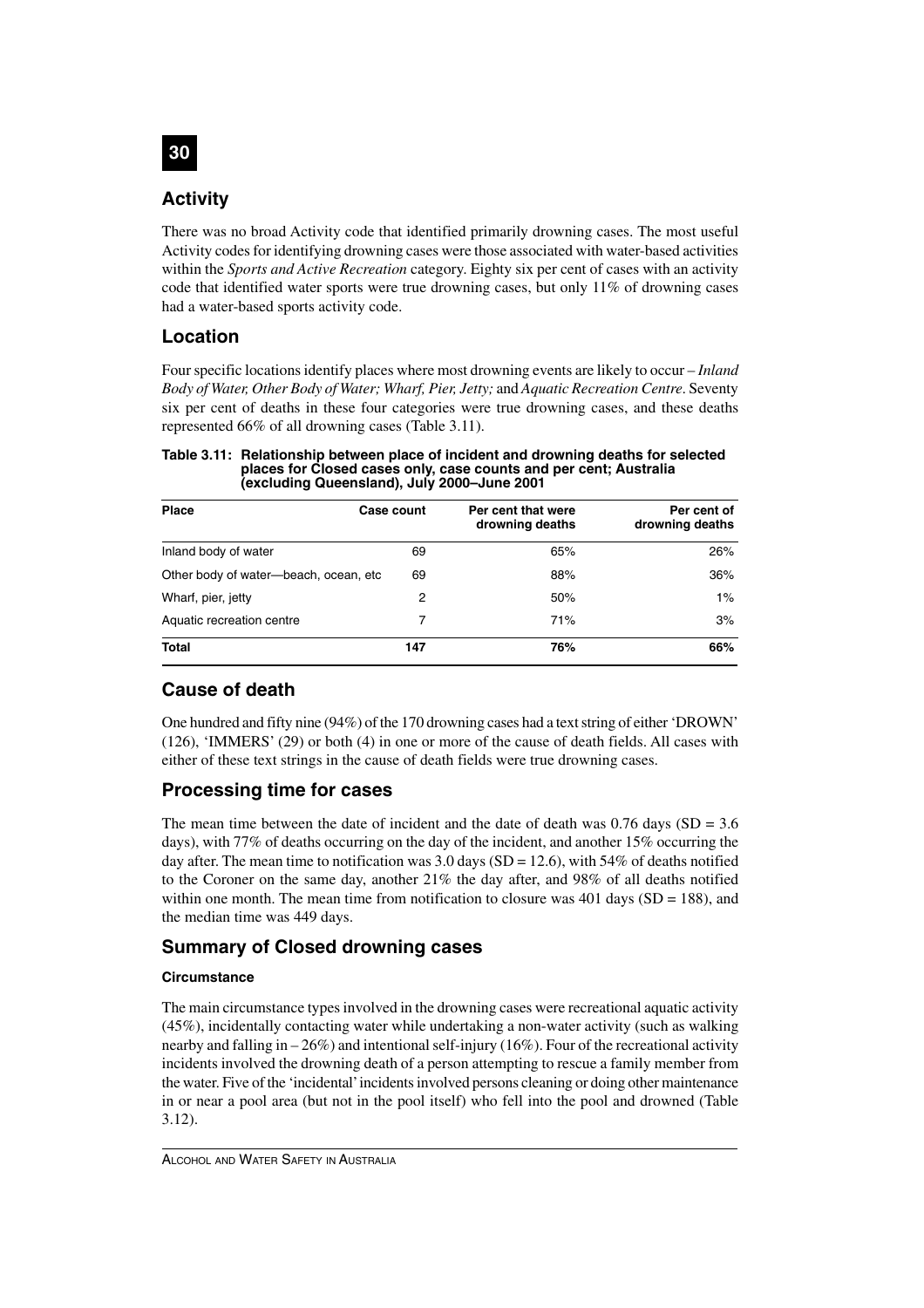#### **Table 3.12: Circumstance at the time of the fatal incident for drowning cases only, case count and per cent; Australia (excluding Queensland), July 2000–June 2001**

| Circumstance                            | <b>Case count</b> | Per cent |
|-----------------------------------------|-------------------|----------|
| Recreational                            | 76                | 45%      |
| Incidental                              | 44                | 26%      |
| Intentional self-harm                   | 28                | 16%      |
| Occupational                            | 5                 | 3%       |
| Water-associated but not recreational   | 2                 | $1\%$    |
| Deliberate - assault                    | 1                 | $1\%$    |
| Uncertain but possibly recreational     | 3                 | 2%       |
| Uncertain but probably not recreational | 9                 | 5%       |
| No information                          | 2                 | $1\%$    |
| Total                                   | 170               | 100%     |

#### **Location**

The drownings occurred in a variety of places: at or near a beach (26%), rocky foreshore (6%) or open water (6%); rivers and creeks (19%); and private swimming pools (11%) were the most common (Table 3.13).

| Table 3.13: Location of the fatal incident for drowning cases only, case counts and per |
|-----------------------------------------------------------------------------------------|
| cent; Australia (excluding Queensland), July 2000-June 2001                             |

| Location          | <b>Case count</b> | Per cent |
|-------------------|-------------------|----------|
| Beach             | 45                | 26%      |
| Ocean – rocks     | 10                | 6%       |
| Open water        | 14                | 6%       |
| Jetty-salt water  | 6                 | 4%       |
| River             | 33                | 19%      |
| Lake / reservoir  | 13                | 8%       |
| Jetty-fresh water | 1                 | 1%       |
| Pool-private      | 18                | 11%      |
| Pool-public       | 4                 | 2%       |
| Farm dam          | 7                 | 4%       |
| Bath              | 11                | 6%       |
| Spa               | 3                 | 2%       |
| Other / not known | 5                 | 3%       |
| <b>Total</b>      | 170               | 100%     |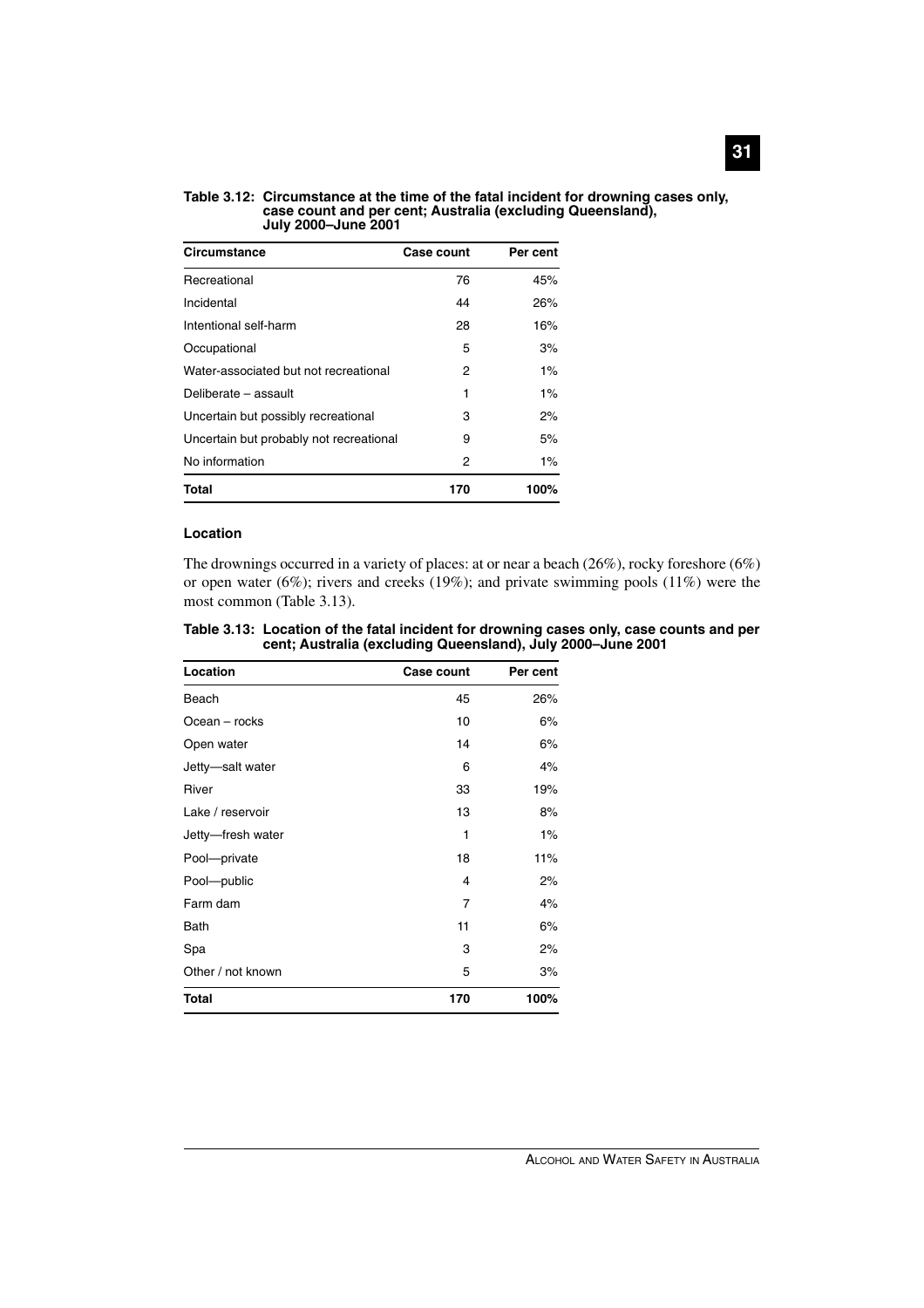### **Specific activity for drowning deaths during recreational aquatic activity**

Half of the drowning deaths that occurred during recreational aquatic activity involved persons swimming. Fishing accounted for another quarter (evenly spread between rock fishing and other fishing), while surfing, boating and scuba accounted for much smaller proportions (Table 3.14).

| <b>JULY ZUUU-JULIE ZUUT</b> |                   |     |  |
|-----------------------------|-------------------|-----|--|
| Location                    | <b>Case count</b> | %   |  |
| Swimming                    | 38                | 50  |  |
| Surfing                     | 5                 | 7   |  |
| Rock fishing                | 9                 | 12  |  |
| Scuba                       | 4                 | 5   |  |
| <b>Boating</b>              | 5                 | 7   |  |
| Other fishing               | 10                | 13  |  |
| Other and unknown           | 5                 | 7   |  |
| <b>Total</b>                | 76                | 100 |  |

**Table 3.14: Specific activity during recreational aquatic activity deaths for drowning cases only, case count and per cent; Australia (excluding Queensland), July 2000–June 2001**

## **The role of alcohol**

**32**

The level of blood alcohol was known for 119 (70%) of the 170 *Closed* cases. Excluding results for the 16 deaths in which there was significant decomposition of the body prior to the level of alcohol being taken, blood alcohol levels were known for 68% (105 of 154). For cases where the blood alcohol was known, it was zero for 79%, less than 0.05 g/100ml for 3% and 0.10 g/100ml or greater for 19% (19 cases) (Table 3.15).

| <b>Blood alcohol value</b> |            | All cases | Cases with valid values <sup>a</sup> |          |
|----------------------------|------------|-----------|--------------------------------------|----------|
|                            | Case count | Per cent  | Case count                           | Per cent |
| $\Omega$                   | 83         | 49%       | 83                                   | 79%      |
| $0 - 0.049$                | 9          | 5%        | 3                                    | 3%       |
| $0.050 - 0.079$            | 3          | 2%        | 0                                    |          |
| $0.080 - 0.099$            | 0          |           | 0                                    |          |
| $0.100 - 0.199$            | 9          | 5%        | 6                                    | 6%       |
| $0.200 - 0.299$            | 12         | 7%        | 10                                   | 10%      |
| $0.300 - 0.399$            | 3          | 2%        | 3                                    | 3%       |
| Not known                  | 51         | 30%       |                                      |          |
| <b>Total</b>               | 170        | 100%      | 105                                  | 100%     |

**Table 3.15: Blood alcohol values for drowning cases. All cases and cases with valid values, case counts and per cent; Australia (excluding Queensland), July 2000–June 2001**

(a) Excludes cases with significant body decomposition and cases with unknown blood alcohol values.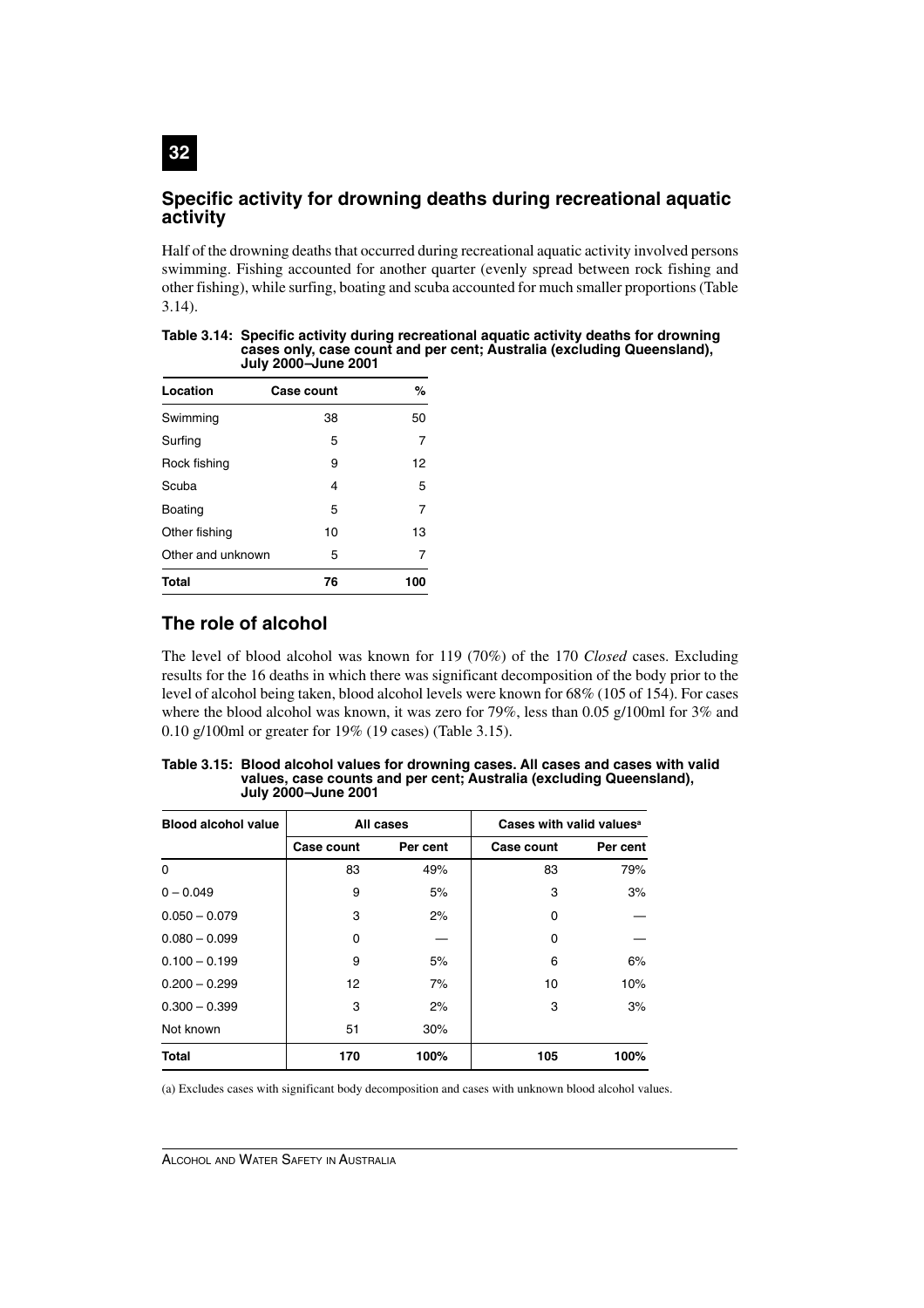Determining whether alcohol made a contribution to the occurrence of an event is not always straightforward. Each of the cases in which alcohol appeared to have contributed is described briefly in Table 3.16, based on the information in the NCIS. Each person's blood alcohol level is also presented, where known. The descriptions are presented separately for cases with known blood alcohol, unknown blood alcohol, and blood alcohol level possibly affected by body decomposition.

| Table 3.16: Circumstances of death for deaths where alcohol appeared to contribute— |
|-------------------------------------------------------------------------------------|
| only deaths with known alcohol level and no significant body                        |
| decomposition; Australia (excluding Queensland), July 2000-June 2001                |

| <b>Alcohol</b><br>level<br>g/100ml | <b>Circumstances</b>                                                                                                                                                                                                                                                                                                                              |  |  |  |  |
|------------------------------------|---------------------------------------------------------------------------------------------------------------------------------------------------------------------------------------------------------------------------------------------------------------------------------------------------------------------------------------------------|--|--|--|--|
| Known, valid blood alcohol values  |                                                                                                                                                                                                                                                                                                                                                   |  |  |  |  |
| 0.020                              | Teenage boy who drowned when he jumped into rough seas off rocks to swim. He was<br>estimated to have drunk six cans of a spirit and cola mix over several hours leading up to<br>the incident. A companion who had not been drinking got into difficulties but survived.                                                                         |  |  |  |  |
| 0.037                              | Adult male who drowned in a public dam when swimming near the slipway. The<br>circumstances of drinking were not recorded.                                                                                                                                                                                                                        |  |  |  |  |
| 0.046                              | Adult male who drowned swimming at an unpatrolled surf beach. He had consumed six<br>drinks of beer and two spirit drinks the night before and another large stubby of beer<br>about three hours before the incident, which occurred in the mid-afternoon.                                                                                        |  |  |  |  |
| 0.100                              | Adult male who drowned when fishing in a waterhole. He had consumed a significant but<br>unknown amount of alcohol, and a significant quantity of diazepam.                                                                                                                                                                                       |  |  |  |  |
| 0.133                              | Adult male who drowned in unknown circumstances when rock fishing alone. The<br>circumstances of drinking were not recorded, but he was on a fishing trip with friends.                                                                                                                                                                           |  |  |  |  |
| 0.140                              | Adult male who drowned when he jumped into the water from a pier to swim. He had<br>been drinking a significant amount of beer for many hours prior to the incident.                                                                                                                                                                              |  |  |  |  |
| 0.154                              | Adult male who drowned when he fell out from a powered dinghy which hit an object<br>while the man was retrieving crab pots from the mouth of a river at night. He had<br>consumed about six cans of beer in the hours prior to the incident                                                                                                      |  |  |  |  |
| 0.176                              | Adult male who drowned in a public dam while kayaking alone at night. He had<br>consumed an unknown but considerable amount of red wine in the hours immediately<br>before the incident.                                                                                                                                                          |  |  |  |  |
| 0.180                              | Adult male who drowned in a suburban river in unknown circumstances. He had<br>consumed an unknown but considerable amount of beer in the hours immediately before<br>the incident.                                                                                                                                                               |  |  |  |  |
| 0.214                              | Adult female who drowned when she fell in the family pool in unknown circumstances<br>but, according to the pathologist, probably with some relationship to coronary artery<br>disease as well as the alcohol intoxication. She had consumed an unknown amount of<br>alcohol at a party earlier in the evening.                                   |  |  |  |  |
| 0.220                              | Adult male who drowned in a public dam while in the water guiding a stalled powerboat<br>back to a loading ramp. According to the pathologist, there was probably some<br>relationship to a myocardial arrhythmia as well as the alcohol intoxication. He was<br>reported to have consumed two cans of full strength beer immediately beforehand. |  |  |  |  |
| 0.220                              | Adult male who drowned when he dived off the end of a salt water boat ramp into cold,<br>shallow water (one and a half to two metres) – he possibly hit his head in the dive. He<br>had consumed a large but unknown amount of alcohol overnight in the hours leading up<br>to the incident.                                                      |  |  |  |  |
| 0.220                              | Adult female who drowned when the vehicle in which she was a front seat passenger<br>accidentally drove off the edge of a boat ramp or pier at night in poor visibility. The driver<br>was also intoxicated and also drowned. The circumstances of her drinking are not known.                                                                    |  |  |  |  |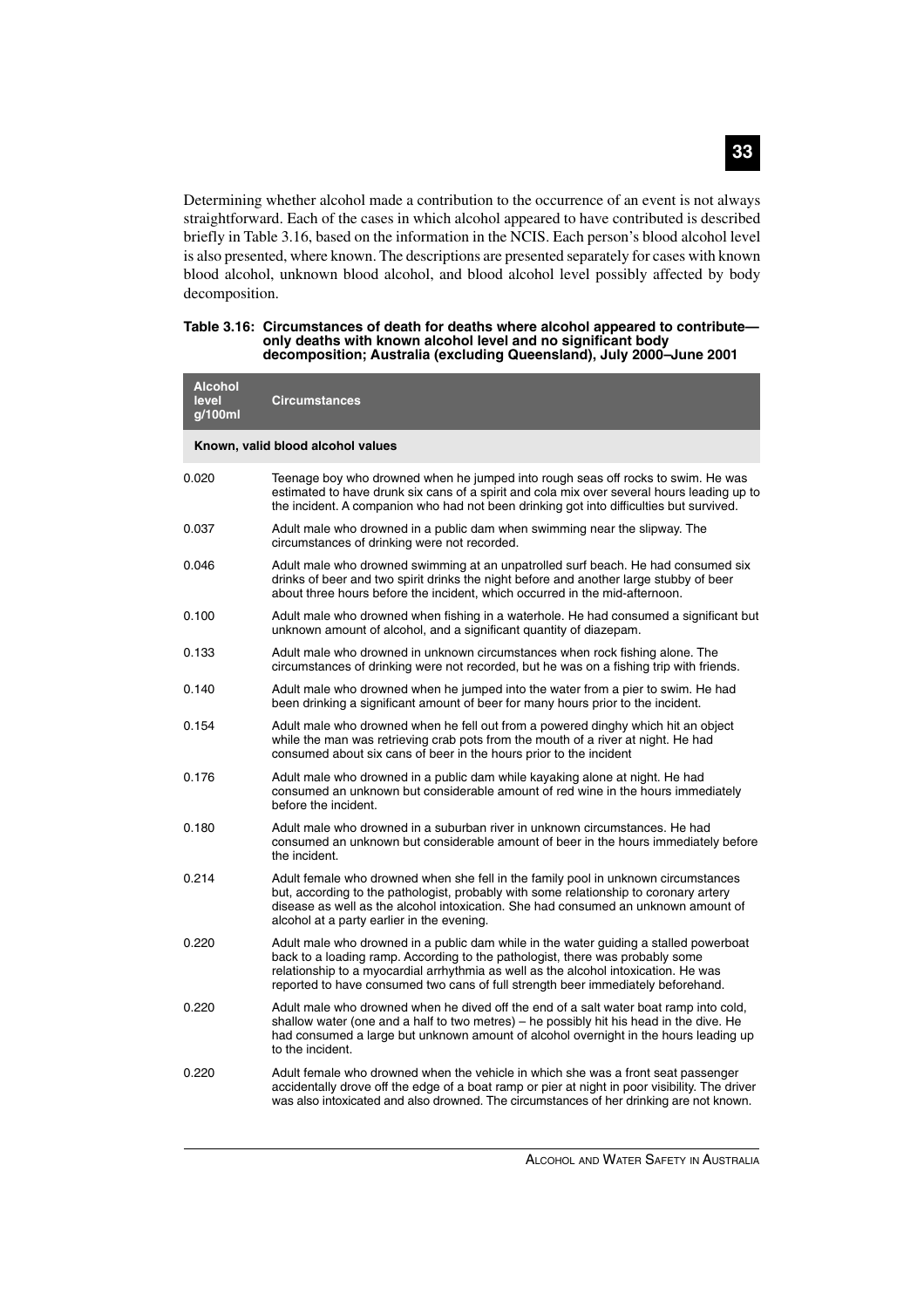

| <b>Alcohol</b><br>level<br>g/100ml | Circumstances                                                                                                                                                                                                                                      | (Table 3.16 continued)                                                                  |  |  |  |
|------------------------------------|----------------------------------------------------------------------------------------------------------------------------------------------------------------------------------------------------------------------------------------------------|-----------------------------------------------------------------------------------------|--|--|--|
| Known, valid blood alcohol values  |                                                                                                                                                                                                                                                    |                                                                                         |  |  |  |
| 0.220                              | Adult female who drowned when the vehicle she drove accidentally went off the edge of<br>a boat ramp or pier at night in poor visibility. The passenger was also intoxicated and<br>also drowned. The circumstances of her drinking are not known. |                                                                                         |  |  |  |
| 0.260                              | Adult male who drowned when he either fell or jumped into a suburban river. He was<br>known to be intoxicated at the time, but the circumstances of the drinking were not<br>recorded.                                                             |                                                                                         |  |  |  |
| 0.262                              | Adult female who drowned when she entered the water at a beach with the intention of<br>taking her life. The circumstances of her drinking were not recorded, but she was<br>described to be 'suffering from alcoholism'.                          |                                                                                         |  |  |  |
| 0.280                              | Adult male who drowned in a river in uncertain circumstances but probably when he fell<br>in while intoxicated. He had been sitting next to the river drinking wine for several hours<br>and had been too drunk to stand up when last seen.        |                                                                                         |  |  |  |
| 0.282                              | Adult female who intentionally drowned herself in her bath while under the influence of<br>alcohol and several central nervous system depressant medications. She was described<br>as being a heavy drinker.                                       |                                                                                         |  |  |  |
| 0.293                              | Adult female who unintentionally drowned when she jumped off a 15 to 20 metre cliff in<br>unknown circumstances. She was described as being heavily intoxicated and possibly<br>under the influence of drugs.                                      |                                                                                         |  |  |  |
| 0.321                              | Adult male who drowned swimming across a river. He was described as having been<br>drinking heavily immediately before the incident.                                                                                                               |                                                                                         |  |  |  |
| 0.360                              | Adult male who drowned while swimming in a river with other people while heavily<br>on the day of the incident.                                                                                                                                    | intoxicated. He was described as being a binge drinker and as having been on a 'bender' |  |  |  |
| 0.375                              | Adult male who unintentionally drowned in his backyard swimming pool in uncertain<br>intoxication' was included in the cause of death.                                                                                                             | circumstances. There was no information regarding his alcohol intake but 'acute alcohol |  |  |  |
|                                    | Known blood alcohol values but body decomposed                                                                                                                                                                                                     |                                                                                         |  |  |  |
|                                    | having been heavily intoxicated following drinking at a bar.                                                                                                                                                                                       | 0.020 Adult male who drowned crossing a creek or drain at night. He was described as    |  |  |  |
| 0.060                              | Adolescent boy who drowned when swept away from storm water channel in which he<br>had been sitting and carrying out graffiti. He had been drinking cans of spirit and cola at<br>the time and was described as being 'drunk'.                     |                                                                                         |  |  |  |
|                                    | 0.137 Adult male who was assaulted and probably deliberately drowned in a storm<br>water channel. The pathologist described the blood alcohol level as indicating moderate<br>intoxication, but the circumstances of drinking were not described.  |                                                                                         |  |  |  |
| 0.186                              | Adult male who drowned when his runabout collided with a bridge pylon in a river at<br>night. The man had been drinking at a hotel and was described as being intoxicated.                                                                         |                                                                                         |  |  |  |
|                                    | 0.200<br>with a friend at night. He had been drinking heavily before and during the kayak trip.                                                                                                                                                    | Adult male who drowned in a bay when he fell out of the kayak he was paddling           |  |  |  |
| 0.213                              | Adult male who drowned whilst swimming from a jetty in salt water during the day. He<br>had been drinking a considerable amount of wine prior to swimming.                                                                                         |                                                                                         |  |  |  |
|                                    | Unknown blood alcohol values                                                                                                                                                                                                                       |                                                                                         |  |  |  |
|                                    | Adult male who entered the water at the end of a jetty in uncertain circumstances. He<br>had been drinking on the jetty with a friend, but no other information was recorded.                                                                      |                                                                                         |  |  |  |
|                                    | Adult male who drowned swimming in the sea. He was described as having been<br>drinking and taking valium (diazepam).                                                                                                                              |                                                                                         |  |  |  |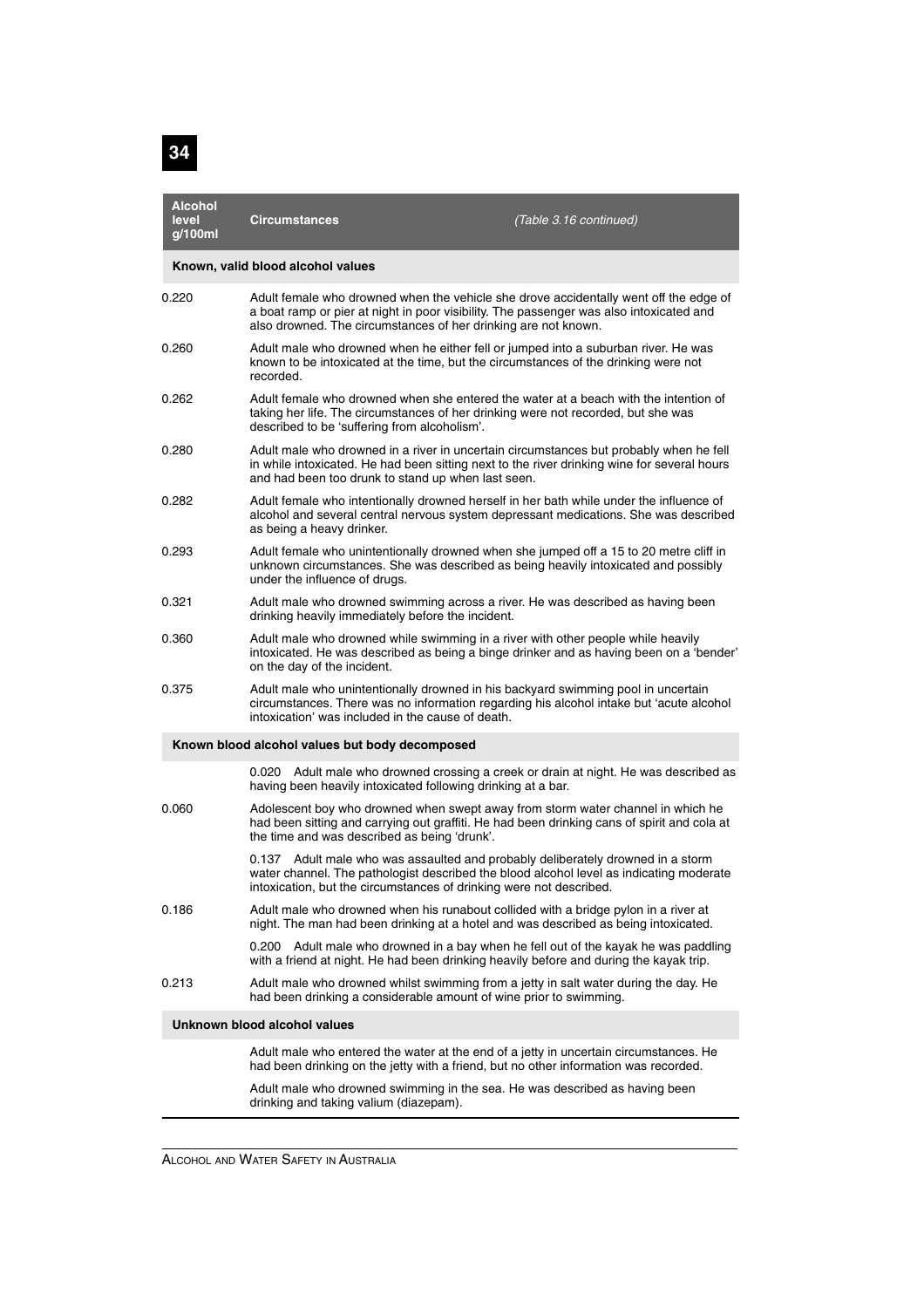Based on the evidence in the available documents, 30 of the 170 deaths (18%) appeared to have a meaningful contribution from alcohol. Blood alcohol measurements were available for 28 of these, all of which were greater than zero. However, for six of the 30 cases where alcohol appeared to have contributed, the body was decomposed, and this may have resulted in misleading blood alcohol measurements. Of the cases in which alcohol appeared not to have contributed, the blood alcohol was either zero or not known in all cases except those for which the body was decomposed.

Excluding cases which either had a decomposed body or for which the blood alcohol levels were not known, 21% (22 of 105 cases) of cases appeared to have been caused, at least in part, because of drinking associated with the activity. The blood alcohol levels for these cases ranged from 0.020 g/100ml to 0.375 g/100ml. They are summarised in the right hand columns of Table 3.15.

Using those cases with valid blood alcohol levels, the apparent involvement of alcohol varied considerably depending on the incident type, being highest (30%) for recreational incidents, 13% for suicide cases and zero for occupational cases. The percentages differed if all cases were included, but those based only on cases with known, reliable blood alcohol measurements are likely to be more accurate (Table 3.17).

| Incident type          | All cases               |                               | Cases with valid values <sup>a</sup> |                               |
|------------------------|-------------------------|-------------------------------|--------------------------------------|-------------------------------|
|                        | Case count <sup>b</sup> | Per cent alcohol <sup>c</sup> | Case count <sup>b</sup>              | Per cent alcohol <sup>c</sup> |
| Recreational           | 76                      | 20%                           | 44                                   | 30%                           |
| Incidental             | 44                      | 16%                           | 34                                   | 15%                           |
| Deliberate self-injury | 28                      | 11%                           | 15                                   | 13%                           |
| Occupational           | 5                       | 0%                            | 3                                    | $0\%$                         |
| Other and unknown      | 17                      | 29%                           | 9                                    | 22%                           |
| <b>Total</b>           | 170                     | 18%                           | 105                                  | 21%                           |

**Table 3.17: Involvement of alcohol by incident type for drowning cases only – all cases and cases with valid values, case count and per cent; Australia (excluding Queensland), July 2000–June 2001**

(a) Excludes cases with significant body decomposition and cases with unknown blood alcohol values.

(b) Case count of cases of this incident type.

(c) Percentage of cases of this incident type that arose at least in part because of alcohol use.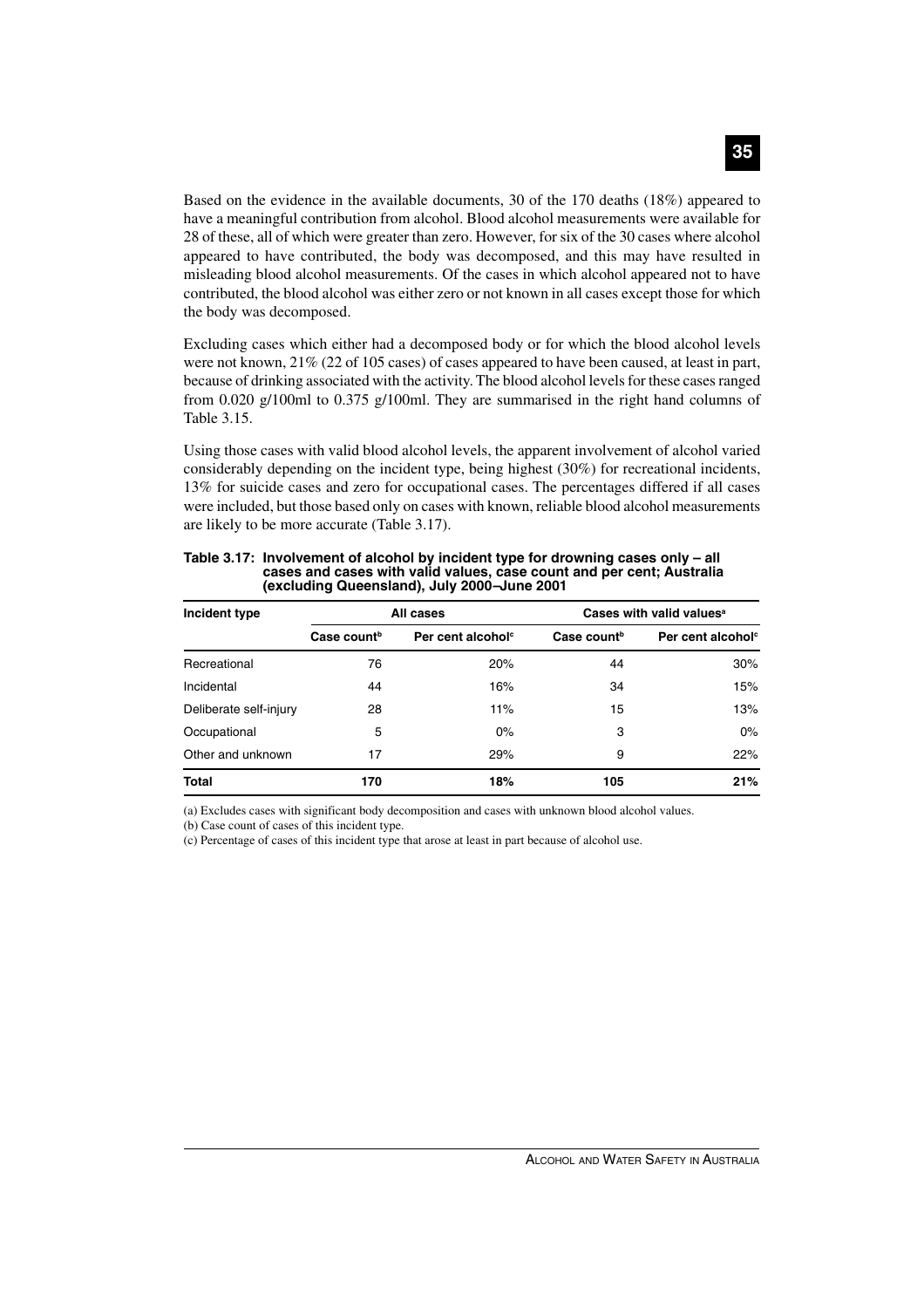

### **Comparison to national deaths data: English et al. (1995) attributable fraction and the ABS 'drug-related' deaths flag**

#### **Attributable fraction from English et al. (1995)**

The assessment of NCIS data reported in this chapter provides a basis for a preliminary assessment of the attributable fraction for alcohol and drowning provided by English et al. and summarised in Table 2.1. In effect, the attributable fraction attributes to alcohol all 'accidental drowning' deaths in which blood alcohol level was 0.10 g/100ml or higher, and specifies agespecific and all-ages proportions of drowning deaths for which this BAC level is assumed to be present. NCIS data provide a direct basis for comparing these assumed proportions of drowning in which alcohol is present to proportions calculated using data for recent drowning deaths in Australia.

The solid line in Figure 3.2 shows the age-specific proportions presented by English et al. (1995) as drowning attributable to alcohol, as cited in Table 2.1. Note that these are proportions of cases in which BAC is  $0.10g/100m$  or higher. The dashed line in Figure 3.2 represents agespecific proportions of drowning cases in NCIS for which blood alcohol data were available and had a value of 0.10g/100ml or higher.

As noted elsewhere, these data are for Australia excluding Queensland. Both data sources have been reported in terms of the age bands distinguished by English, Holman et al. (1995). The all-ages proportions of drowning attributed to alcohol by these two sources are: 34% (English, Holman et al. 1995) and 18% (NCIS >=0.10g/100ml).

The NCIS data suggest that a high level of alcohol (0.10g/100ml or higher) is present less frequently among recent drowning deaths in Australia than was the case for the cases reported in the study referred to by English, Holman et al. (i.e. drowning in North Carolina in the early 1980s).

#### **Figure 3.2: Proportions of drowning deaths which are 'alcohol-related' (defined as BAC >=0.10g/100ml) by age-group according to attributable fractions from English et al. (1995) and NCIS 2000–01 (Australia excl Qld)**



Note: horizontal lines represent the proportion for each age group distinguished by English et al. (1995).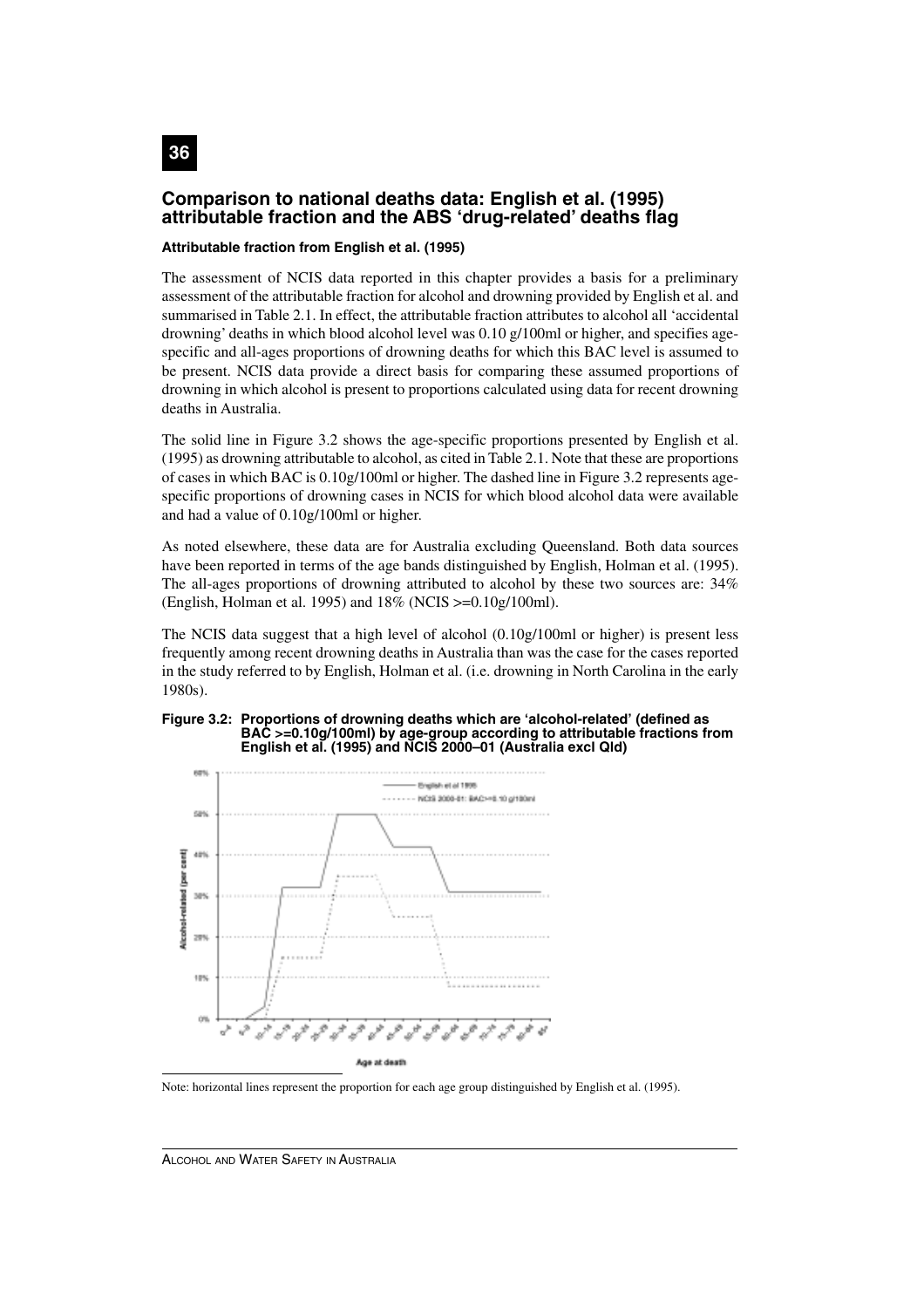### **'Drug-related' flag in ABS deaths data**

The assessment of NCIS data also provides a basis for assessing a 'flag' item in the file of mortality data provided by the ABS. The item is designed to indicate 'drug-related' deaths. The item flags deaths 'related to' alcohol, tobacco, other drugs, and combinations of these three types of substance.

Interpretation of this item has been difficult. The conceptual basis and coding criteria for its use have not been published, and we are not aware of validation studies. Advice from ABS officers indicates that the flag is given a value referring to alcohol in circumstances likely to be relevant to this project (e.g. if records seen by the coder while establishing the UCoD indicate a BAC above zero) and also in some other circumstances (e.g. if records refer to certain diagnoses, such as alcoholic cirrhosis). Because of this uncertainty the flag item was not used in the analysis of mortality data reported in Chapter 2.

Figure 3.3 shows the proportions of drowning deaths that are identified as being related to alcohol according to our assessment of NCIS data and according to the ABS flag item. NCIS proportions are calculated as the number of drowning cases with any BAC value above zero divided by all drowning cases in which information was available on whether alcohol was present. ABS proportions are calculated as the number of drowning deaths where the Drugs flag has any value mentioning alcohol (i.e. 2, 4, 6 or 7) divided by all drowning deaths. As noted above, the NCIS data accessible for this project excluded Queensland deaths, and the same restriction has been applied to the ABS data shown in the figure. The NCIS data are for the year from July 2000. ABS data for part of this period were not available at the time of writing, and the ABS data used for Figure 3.2 are deaths registered in 1999 and 2000.

The two sources reveal fairly similar age-specific proportions of drowning deaths that involve alcohol (the ABS flag item gives lower values at mid-adult ages). The all-ages proportions of drowning attributed to alcohol by these two sources are:  $21\%$  (NCIS  $>0$  g/100ml) and 16% (any 'alcohol' value of the drugs flag). Further assessment, based on data for the same period





Note: horizontal lines represent the proportion for each age group distinguished by English et al. (1995).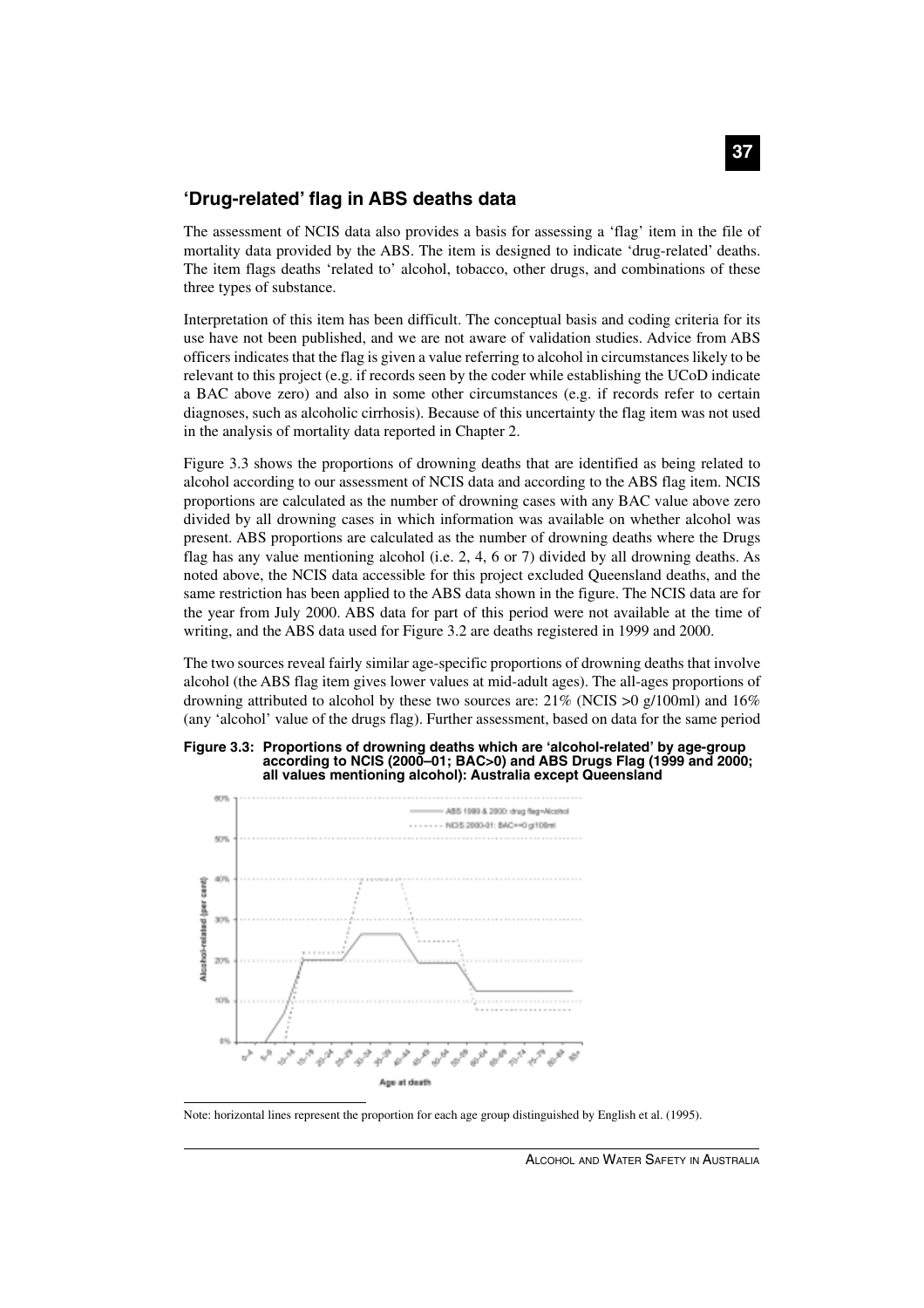and preferably including case linkage, is required to establish whether the flag item provides a measure of alcohol related drowning equivalent to that which can be derived from direct assessment of NCIS data. The preliminary assessment possible at present suggests that prospects for this are quite good.

## **Non-drowning deaths arising from recreational aquatic activity**

The previous two sections described deaths due to drowning. About forty per cent of these incidents (76 deaths) occurred during recreational aquatic activity. An unknown number of the 112 *Open* drowning deaths occurred in association with recreational aquatic activity. In addition to these drowning deaths, nine non-drowning deaths that were associated with recreational aquatic activity were identified. Seven of these were *Closed* cases (although the other two became *Closed* during the current analysis).

The nine cases occurred in South Australia (four), New South Wales (two), Victoria, Western Australia and the Northern Territory (one each). Three deaths involved persons attacked by sharks while the victim was surfing or swimming. Two deaths occurred in the same incident when the victims were electrocuted as a result of a catamaran they were maneuvering from the water coming into contact with high voltage overhead wires. The other four deaths occurred in different incidents – a pillion passenger on a personal water craft sustaining fatal head injuries when the craft hit a partially submerged rock; a scuba diver dying as a result of a vascular gas embolism following a rapid ascent; an elderly man who fell over on a recreational fishing boat and sustained serious chest injuries from which he later died; and a fisherman who fell out of his dinghy on a river and sustained fatal abdominal injuries when the boat ran over him in the water.

Blood alcohol values were only available for two of the cases (the blood alcohol value was zero in both cases), but the information available did not suggest that any of the incidents were associated with alcohol use.

# **Discussion**

# **The NCIS as a source of information on drowning deaths**

The results from this analysis suggest that nearly all drowning cases are reported to the NCIS, and that these can be identified through the use of the Primary and Secondary Mechanism fields (looking for cases coded to '*J2: Drowning and immersion*') and the Cause of Death fields (searching for the text strings 'immers' and 'drown').

Deaths other than External Cause deaths should be included in any search for drowning deaths, because at Notification about 10% to 15% of drowning deaths are not recorded as External Cause, and at Completion there are still about 5% of deaths that are not recorded as External Cause.

It is difficult to assess the effect that a lack of information on cases might have had on identifying drowning deaths and adequately understanding how they occur. One incident involved the deaths of two persons, apparently both from drowning, when they were washed off rocks. One of these persons, whose body was eventually recovered, was included as a case, but the other person was not identified through any of the searches. This person's body may not have been recovered, but it is reasonable to assume that the person also drowned. Presumably the case is either still *Open* but there was insufficient information to link the case to the known case, or has not been reported to the NCIS. As mentioned earlier in the Chapter, there were also two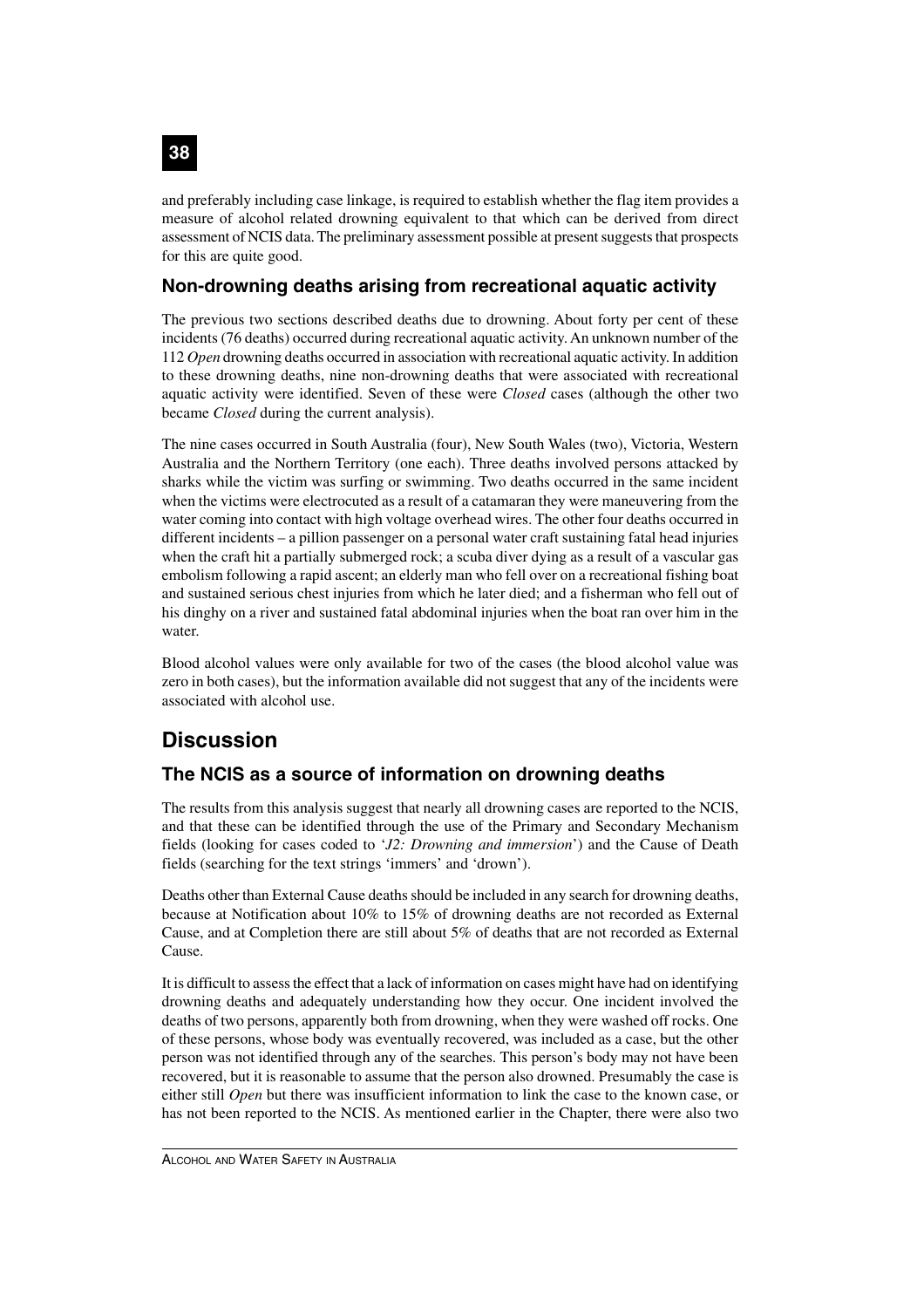deaths where the only suggestive information was that the persons had been fishing at the time of the incident (as indicated by the Activity code). These cases were *Open* at the time of data extraction and not included as drowning cases as the Mechanism and Cause of Death fields were empty. Later review of these cases for another reason identified them as drowning deaths because the cases had been *Closed*, and information on Mechanism and Cause of Death added, since the data had been extracted for this project. Therefore, it is clear that there were some drowning deaths that were not identified because the case was still *Open* and there was insufficient information in the NCIS to allow the deaths to be identified as being due to drowning. This problem is likely to be even more of an issue for recreational aquatic deaths that did not involve drowning.

We restricted the main analysis to *Closed* cases in order to minimize bias due to missing information. However, even many *Closed* cases lacked adequate documentation, either because the documents were not on the NCIS site or the documents that were present contained inadequate information. Nevertheless, detailed information **was** accessible for many cases. The identified differences in document presence and content between jurisdictions indicate both the possibilities for the NCIS system and the need for improvement in some areas.

#### **The NCIS as a source of information on deaths related to recreational aquatic activity**

The vast majority of deaths due to recreational aquatic activity in Australia are due to drowning. Using only *Closed* cases, all but seven (4%) of the relevant cases were due to drowning. The discussion in the previous section on drowning deaths therefore covers most of the issues related to recreational aquatic activity.

### **The NCIS as a source of information on alcohol's involvement in drowning deaths and deaths related to recreational aquatic activity**

The NCIS has been found to provide information on alcohol involvement in the majority of drowning cases, with blood alcohol values available for 70% of cases, and some information on alcohol use or lack of use available for 72%. The quality and level of detail of the information varied considerably between documents of the same type, even within the same jurisdiction, and varied considerably between document types and between jurisdictions. Of particular note were the few cases in which alcohol was not involved and for which there was a definitive statement (in either the police report or finding) about the lack of involvement of alcohol. There were no instances where information on alcohol use, or lack of use, contradicted blood alcohol values. However, a lack of detailed information on the timing, circumstance and amount of alcohol use restricts the ability to properly understand the circumstances, assess the role that alcohol may have played, and use this information to target areas for prevention and plan intervention activities. Only one case was identified in which alcohol use in persons other than the deceased person was obviously involved in the incident (this involved a motor vehicle incident in which both the driver and passenger in the car had been drinking heavily and both died when their car ran off a boat ramp into the water). Information on alcohol use by other persons involved in the fatal events considered here was not usually recorded in available documents, although it was present in a minority of cases. The drug and alcohol module that is being incorporated into the standard police investigation pro-forma, which is currently being developed for use in association with the NCIS might address the current shortcomings in the available data.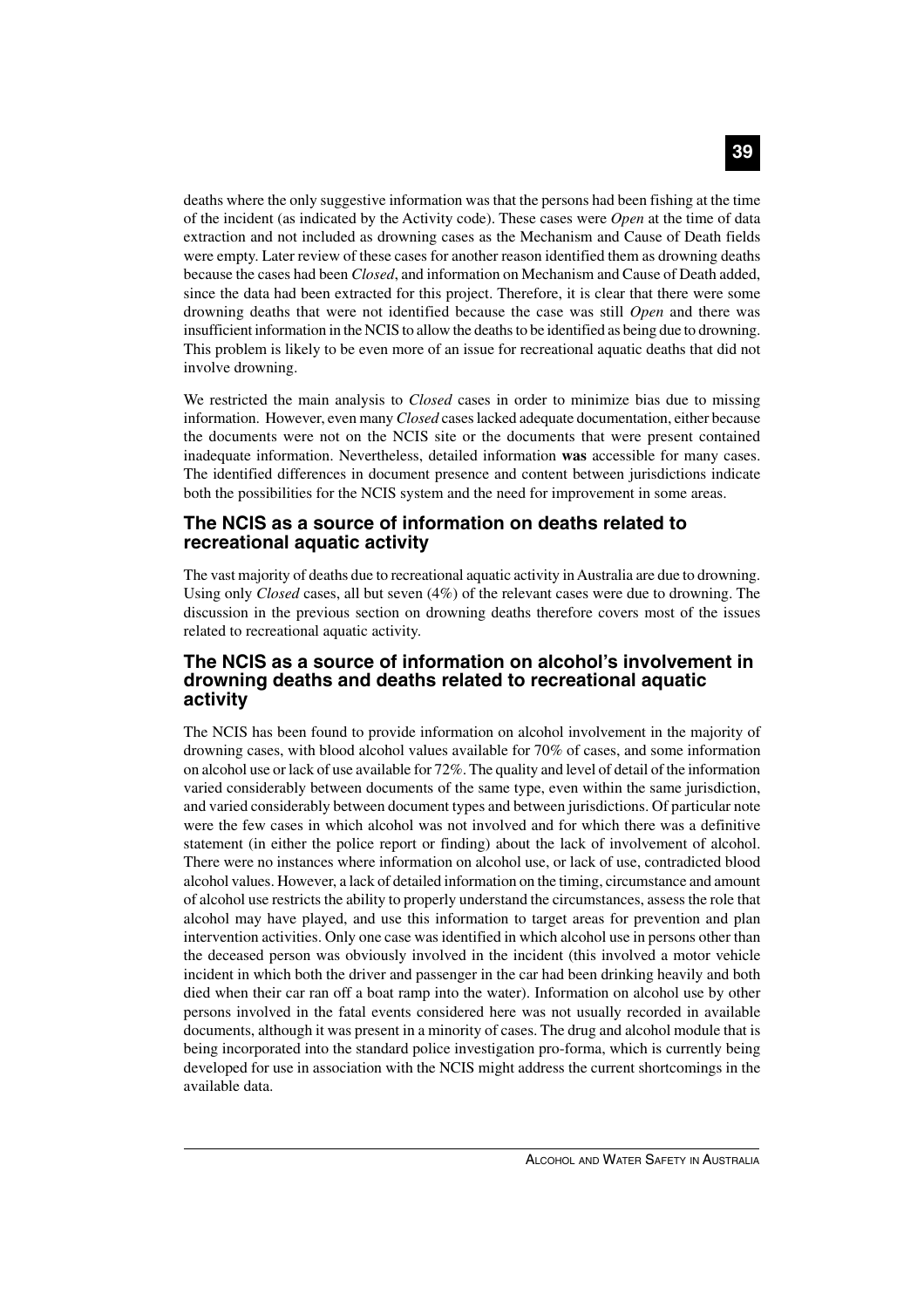### **The role of alcohol in drowning deaths and deaths related to recreational aquatic activity**

The results from this study suggest that alcohol contributes to approximately 21% of fatal drowning incidents. The contribution is estimated to be highest for people engaged in recreational aquatic activity (about  $30\%$ ) and lower in drowning due to suicide (15%). None of the occupationally-related drowning deaths were associated with alcohol, but there were only five such cases.

These results are consistent with those found in other studies, where a contribution from alcohol has been estimated to occur in between 25% to 50% of unintentional drowning deaths (Howland and Hingson 1988; Hingson and Howland 1993), and about 20% to 30% of drowning deaths related to recreational aquatic activity (see Chapter 5, and particularly Table 5.2). None of the non-drowning deaths related to recreational aquatic activities appeared to involve alcohol.

For some circumstances, determining the role of alcohol or the lack of a role of alcohol in a death seems straightforward. However, for other circumstances this determination can be very difficult, and even when the blood alcohol level is very high it may be difficult to know whether an individual person might have survived an incident if they had not been affected by alcohol. These issues are discussed in more detail in Chapters 4 and 5.

### **Definition issues**

This study raised several issues related to definition – what constitutes a drowning death, what constitutes recreational aquatic activity, and what constitutes meaningful involvement of alcohol?

Most drowning deaths appeared to be straightforward to identify. Sometimes there were questions regarding whether the person may have sustained another injury (usually a head injury) that may have contributed to the incident. Sometimes the body was either not recovered or was so decomposed that establishing a definitive cause of death was virtually impossible. However, overall it was usually clear whether or not the person had drowned. More of a concern is the degree of possible involvement of coronary artery disease, and the influence its presence might have on classification. The presence of significant coronary artery disease at the time of the fatal incident appeared to influence the Case Type assigned to a case. It appeared that very similar cases could be classified as either *External Cause* or *Natural Cause*, depending on the weighting given to the coronary artery disease. The justification for this approach is not clear, as persons with ischaemic heart disease who suffer immersion and become hypoxaemic may well have myocardial ischaemia and resultant fatal arrhythmias or infarction as the terminal event. Also, persons who happen to have been in the water at the time of having an ischaemic event will only have the features of immersion at autopsy if the coronary artery disease was not quickly fatal and the person drowned. In such a situation, the person may well have survived if they were not in water at the time. Either way, it seems appropriate to identify these cases as drowning cases. Alternatively, there will be cases (and one was identified in this analysis) where a person dies whilst swimming, and is found floating submerged in the water, but where the death occurred entirely due to ischaemic heart disease, and the typical features of drowning are not present at autopsy because the person died before inhaling much water. In such situations, drowning would not seem to be an appropriate cause of death to apply. Unfortunately, the situation is complicated by other issues, particularly the fact that a person can suffer a socalled 'dry' drowning, and have little or no fluid in their lungs. If such a person also had significant coronary artery disease at autopsy, it might be difficult to establish the correct

**40**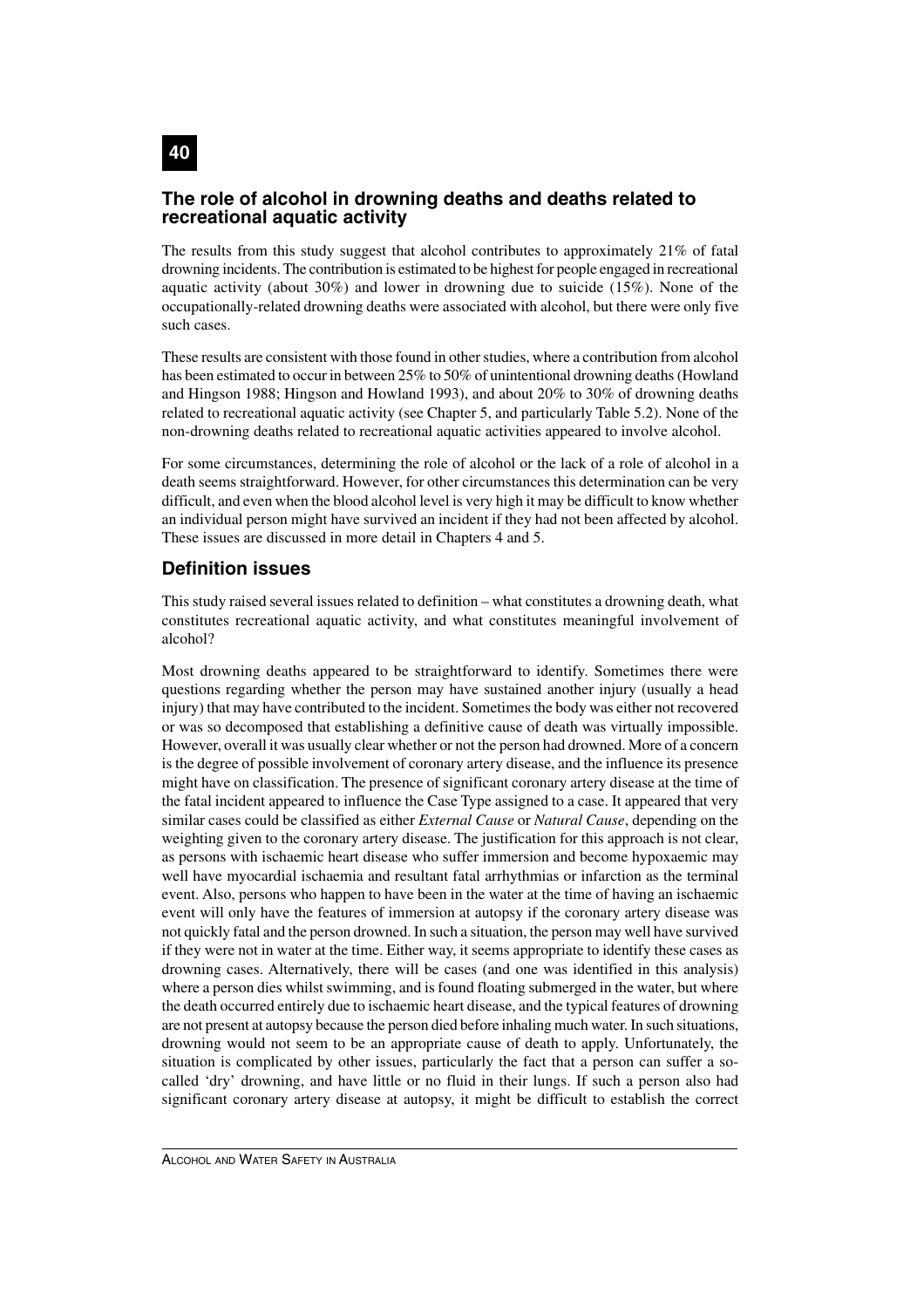cause of death. These issues need to be taken into account in any comprehensive study of drowning deaths, and may be an appropriate area for consideration by MUNCCI and the Coroners.

The definition of recreational aquatic activity is largely straightforward, and reasonably well encompassed by the aquatic activity codes applied to the *Sports and Active Recreation* category of the Activity field. However, there were several cases identified in this study that proved difficult to classify, sometimes through lack of information, but in other times for theoretical reasons. Examples included a person washed off rocks while looking at scenery at a beach, and persons drinking at a pier who entered the water in uncertain circumstances.

As mentioned previously, issues regarding assessing the involvement of alcohol in an incident are considered in detail in Chapters 4 and 5.

### **Data errors in the NCIS**

In the course of this study, many errors (mainly minor, but some more important or systematic) were identified in the NCIS data. Those that were important for the study were corrected in the data file. The integrity of NCIS data would be improved if a mechanism was available by which the errors and the corrections could be notified to MUNCCI for inclusion in the database. Although there is nothing to stop this occurring on an *ad hoc* basis, it requires effort and planning by the involved researchers and MUNCCI, and it would be useful if such a process became a formal part of major research projects based on NCIS data. This could occur in a similar manner to that currently in place regarding the need for research findings of public importance based on NCIS data to be reported to MUNCCI and the Coroners at the earliest appropriate opportunity.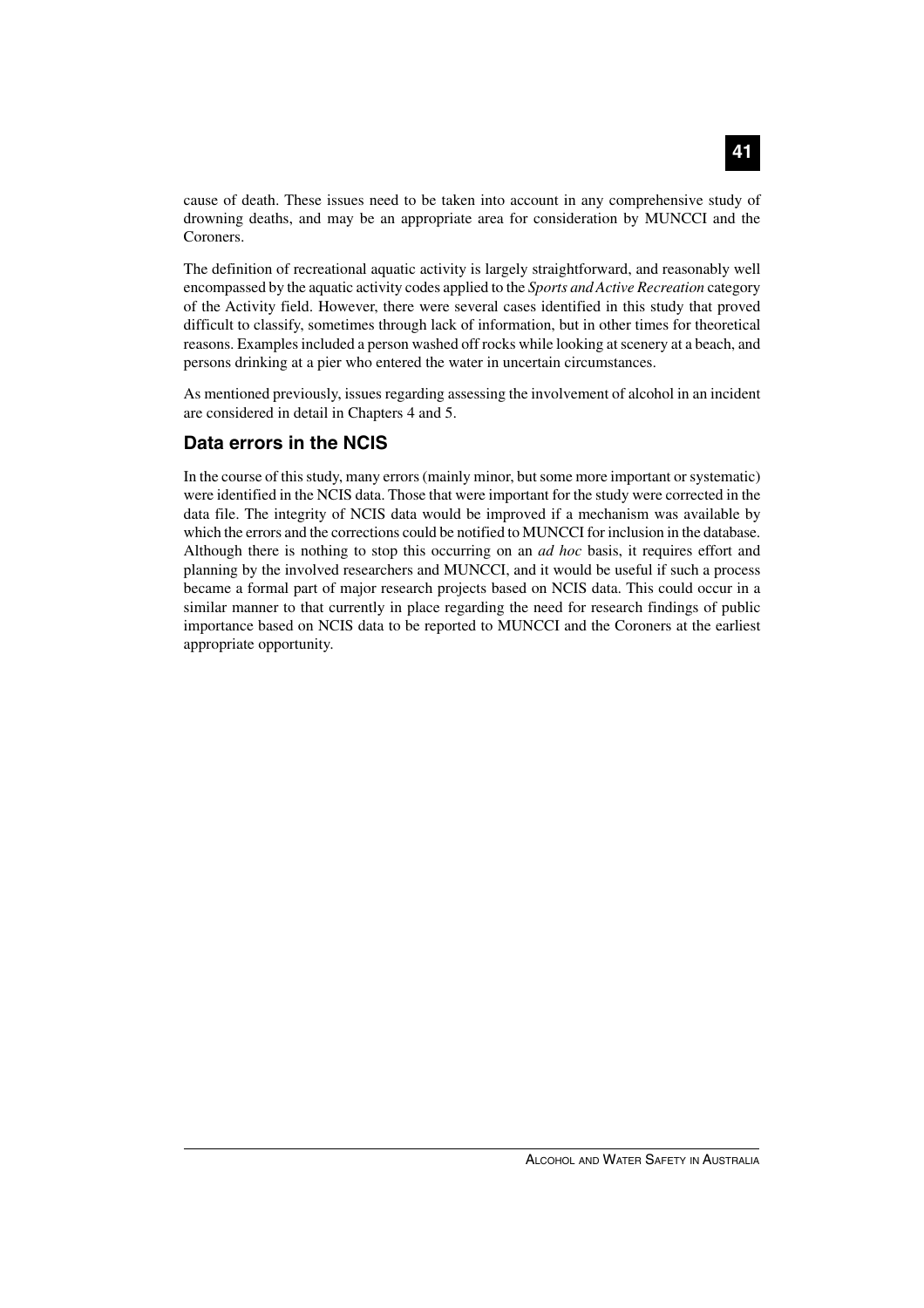# **4 Emergency department surveillance**

# **Introduction**

**42**

This chapter discusses the potential feasibility and value of collecting data on alcohol relatedness as part of emergency department (ED) surveillance of drowning and near drowning cases. Several issues are considered:

- The context of ED surveillance for alcohol relatedness among immersion cases;
- The meaning of 'alcohol relatedness';
- Emergency departments as sites for injury surveillance;
- Collecting ED data on immersion cases; and
- Currently available ED data sources.

Consideration of the second and third issues was based on work undertaken by NISU. We have referred, in particular, to a manuscript report edited by one of us (Harrison) entitled *Measuring and characterising injury in Australia,* and to the NISU technical report *Alcohol-related injury and young males* (Steenkamp, Harrison et al. 2002).

# **Context**

The concept of an injury pyramid is well established. Considering injury generally in Australia, for each death there are about 50 hospitalisations (the precise ratio depends on definitions) and still more attendances to EDs. An even greater number of injury cases result in visits to general practitioners (GPs). For example, published estimates of the ratio of injury cases seen at GPs to cases seen at Australian EDs range from 1.2:1 to 2.8:1 (McClure 1994; Day, Valuri et al. 1997). Many injury cases (mainly of low severity) do not attend either EDs or GPs.

In contrast, for drowning and near drowning, about two hospital separations occur for every drowning death. In the financial year 1999–00, about 240 deaths in Australia were coded to ICD-10 codes W65–W74 (*Accidental drowning or submersion*). In the same financial year, 563 hospital separations due to injury were coded to a similar range of ICD-10-AM codes (Helps, Cripps et al. 2002). A recent report on persisting morbidity among hospital separations found that of about 831 separations related to near drowning identified for the 1997–98 financial year, around one in 14 ended with the death of the person (Steenkamp 2002). In contrast, fewer than one in 100 hospital admissions for injury and poisoning of all types ends with death (Cripps, Steenkamp et al. 2002).

These data indicate a high case fatality rate associated with immersion events when compared with other types of injury. This approach to estimating case fatality presumes that all relevant cases (or a large proportion of them) either die, or are admitted to a hospital. This might be true if a narrow definition is used (eg. cases of immersion involving loss of consciousness). If a broad case definition is used (eg cases involving rescue from water) then it would not be true.

Case definitions of drowning, near drowning, immersion and related terms have been the subject of debate and are not well established.<sup>6</sup> As discussed in Chapter 2 and reported in the literature, commonly used ICD 'drowning' codes do not identify all deaths from drowning (Smith and Langley 1998), nor all hospitalisations for near drowning (Steenkamp 2002). Any ED surveillance data system for immersion or near drowning should pay close attention to the definition of relevant cases.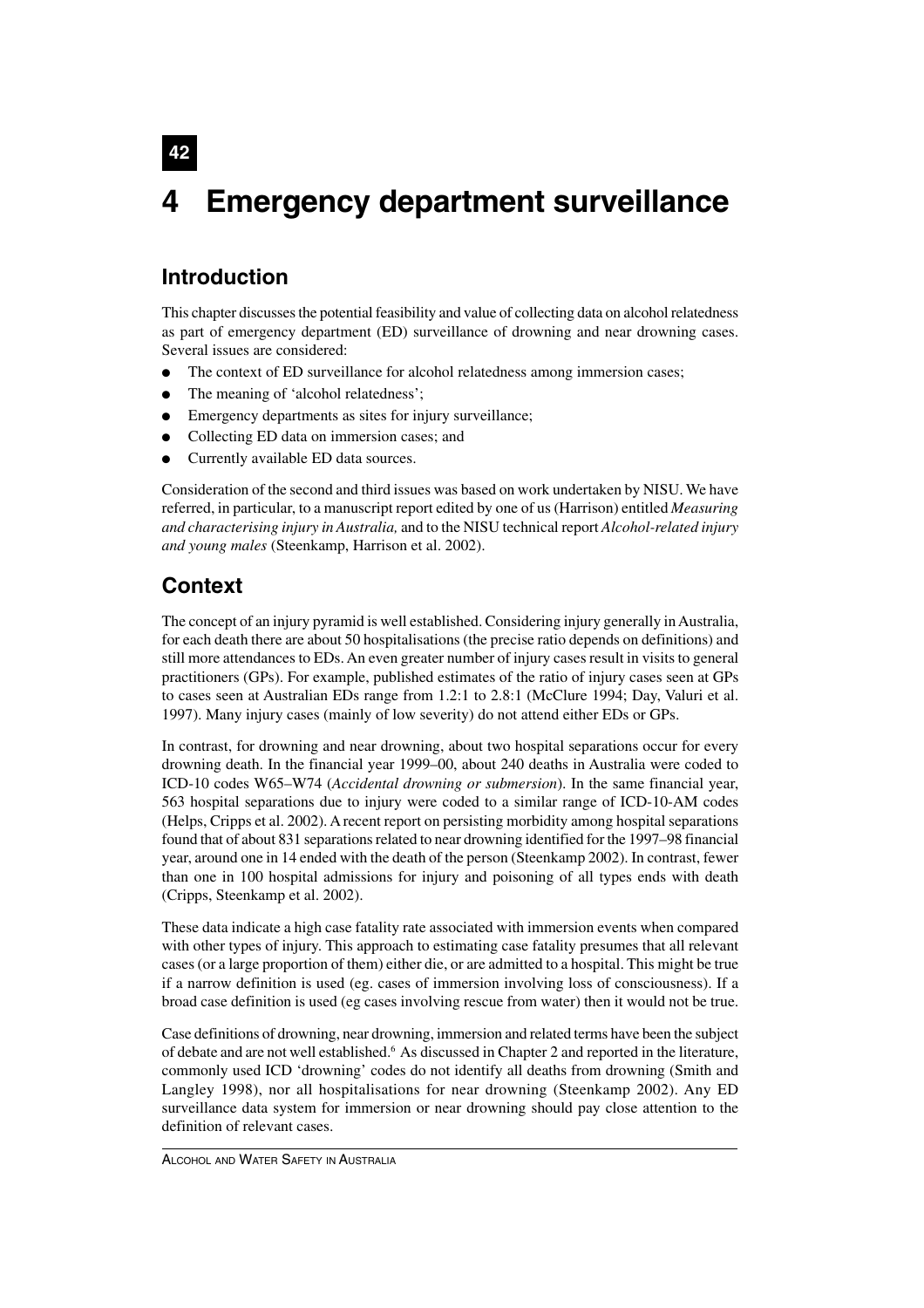Collecting data on the role of alcohol among immersion cases presenting to emergency departments needs to be considered in the context of obtaining data on alcohol relatedness for all types of outcomes following immersion events. Table 4.1 presents a summary of various outcomes and potential avenues of collecting data on cases and alcohol relatedness.

# **Alcohol relatedness**

This section is largely based on the NISU technical report *Alcohol-related injury and young males* (Steenkamp, Harrison et al. 2002).

The concept 'alcohol relatedness' or 'alcohol involvement' is not well-defined. This is illustrated by the different methods used to describe alcohol involvement in Table 5.2.

In current literature, the term 'alcohol relatedness' is often used to refer to evidence that an injured person had consumed alcohol in the period leading up to an injury event. This 'acute' alcohol use is often stated as alcohol consumption in the six/nine/twelve hours before the injury event and is measured by blood or breath alcohol levels and/or self-report by patients, depending on ethical considerations and resources available.

'Alcohol relatedness' can also refer to alcohol use by other parties involved in the injury event, such as an assailant or the driver of another vehicle involved in a crash. Information on this type of alcohol-relatedness is rarely collected routinely, except perhaps in specialised data systems. The concept 'alcohol relatedness' can also incorporate other aspects regarding alcohol use, such as usual drinking patterns and/or alcohol dependence. This report makes minimal comment on alcohol use by other parties involved in immersion events or on drinking patterns in relation to immersion, mainly because of a lack of information in current literature.

Another aspect to consider is whether alcohol relatedness/involvement only refers to the 'presence of alcohol' or to whether alcohol 'contributed to' or 'caused' the injury event because of impairment on the part of the relevant parties involved. It is often problematic to demonstrate that intoxication leads to impairment, and potentially confounding factors (e.g. polydrug use, how learned the activity is, hangover effects, and psycho-physiological consequences) should be considered.

A major challenge in regard to establishing and understanding (causative) relationships between alcohol use and injury is the use of meaningful and accurate measures of intoxication and impairment. There is a danger that poor representations of intoxication will be used (e.g. selfreport or estimated blood alcohol levels). There are also temporal problems with measurement, i.e. time delays between injury and measurement. Self-report of alcohol use in those who use alcohol in a hazardous and harmful way is generally truthful if the interview is conducted in a clinical research setting, the respondent is alcohol-free, and there is an assurance of confidentiality (Sommers, Dyehouse et al. 1997).

Routine data, especially those on fatalities and hospitalisations, are the most substantial sources of data on injury in Australia. Identification of a sub-set of the injury cases as 'alcohol related' is not straightforward. Broadly, two approaches can be taken. One is to assess alcohol-relatedness case by case. The other is to estimate the fraction of cases (of all injuries, or of particular types) and use available evidence to estimate the proportion of that type that can be attributed to alcohol. The attributable fractions approach was introduced in Chapter 2. Case-by case identification was used in Chapter 3 and is outlined here.

<sup>6</sup> Definitions were considered by the Epidemiology of Drowning task force of the World Congress on Drowning, Amsterdam 26-28 June 2002 (www.drowning.nl).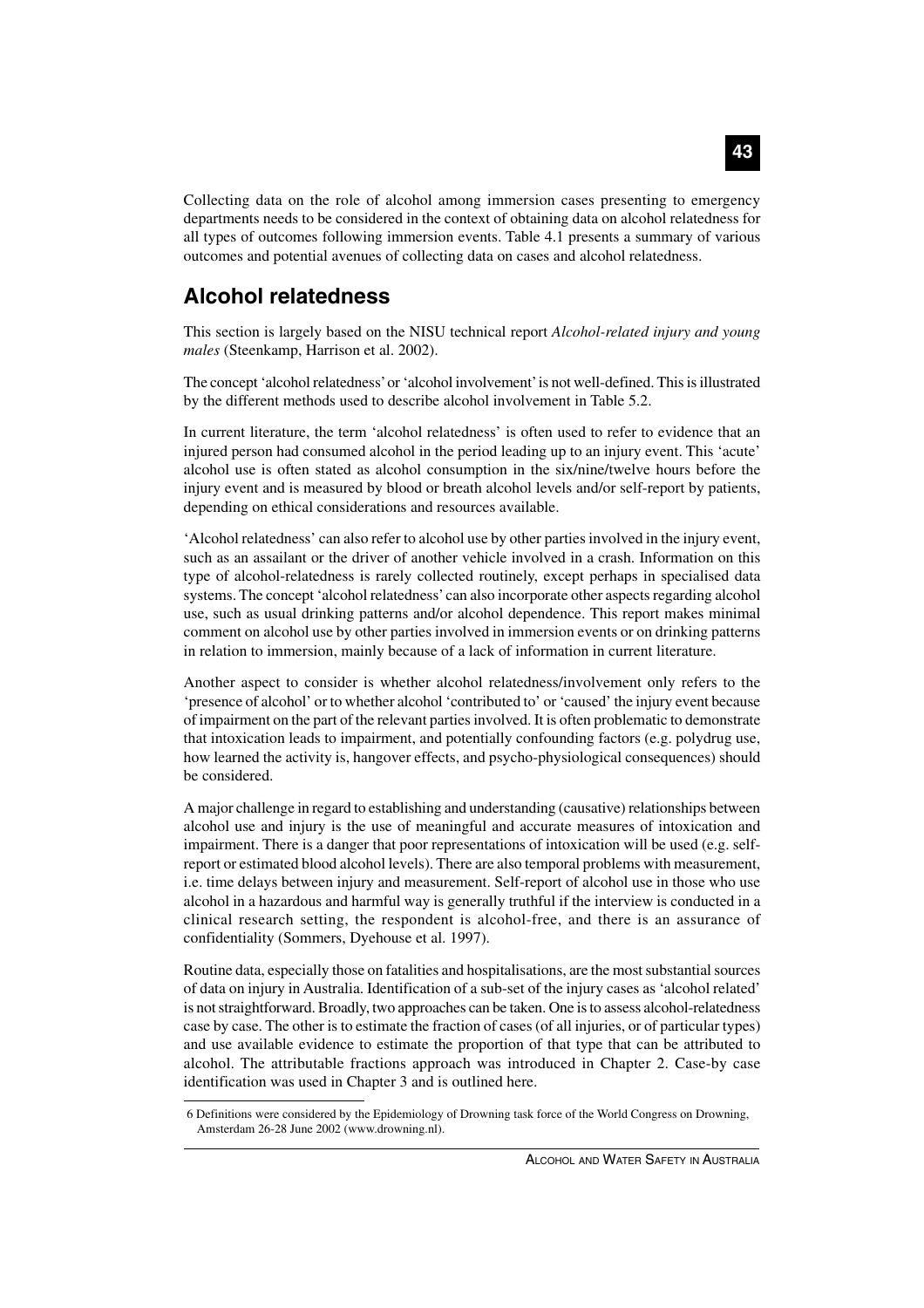#### **Table 4.1: Potential ways of collecting data on alcohol relatedness for various outcomes following immersion events**

| Type of outcome                                                                                                                                                         | <b>Ascertainment of</b><br>(near) drowning<br>cases                                                                                                                                                       | Potential to ascertain presence of alcohol<br>(levels, or cases exceeding a threshold)                                                                                                                                                                                                                                                                                                                                                                                                                                                                                                                                                                                                                                               |  |
|-------------------------------------------------------------------------------------------------------------------------------------------------------------------------|-----------------------------------------------------------------------------------------------------------------------------------------------------------------------------------------------------------|--------------------------------------------------------------------------------------------------------------------------------------------------------------------------------------------------------------------------------------------------------------------------------------------------------------------------------------------------------------------------------------------------------------------------------------------------------------------------------------------------------------------------------------------------------------------------------------------------------------------------------------------------------------------------------------------------------------------------------------|--|
| 1. Deaths<br>(About 400 per<br>year) (a)                                                                                                                                | National collection<br>processes are in<br>place, i.e. both through<br>the ABS and NCIS.<br>Ascertainment is<br>estimated to be good                                                                      | Blood alcohol levels are determined for many cases.<br>Reasons for non-assessment include delays between<br>immersion event and death (e.g. if deceased attended a<br>hospital prior to death), which appears to be uncommon;<br>delays between death and the time of testing; and the body<br>not being recovered                                                                                                                                                                                                                                                                                                                                                                                                                   |  |
|                                                                                                                                                                         | for ABS data, but still<br>needs to be<br>established for NCIS<br>cases (see Ch. 3).                                                                                                                      | The potential for ascertainment of alcohol levels at time of<br>death is high, and good for establishing which cases had<br>levels exceeding some set threshold (e.g. the legal limit for<br>driving a vehicle).                                                                                                                                                                                                                                                                                                                                                                                                                                                                                                                     |  |
| 2. Hospitalised<br>cases<br>(About 6 to 7<br>hundred 'incident'<br>cases per year) (b)                                                                                  | National collection<br>process in place, i.e.<br>through the AIHW's<br>National Hospital<br><b>Morbidity Database</b><br>(NHMD).                                                                          | Blood or breath alcohol levels are not determined as a<br>routine practice. Reasons for non-assessment include<br>ethical and practical considerations, and delays between<br>immersion event and hospital admittance. Alcohol related-<br>ness is sometimes recorded in notes and appears in the<br>NHMD as relevant ICD codes recorded in diagnosis fields.                                                                                                                                                                                                                                                                                                                                                                        |  |
|                                                                                                                                                                         | Ascertainment is<br>thought to be good.                                                                                                                                                                   | The potential for general ascertainment at national level of<br>alcohol levels for admitted cases is low. Specific studies at<br>selected sites may be possible. Trauma registers might<br>provide a basis for obtaining information on the small<br>numbers of relevant cases (though only some registers<br>include immersions).                                                                                                                                                                                                                                                                                                                                                                                                   |  |
| 3. Cases<br>presenting to<br><b>EDs</b><br>(Case counts not                                                                                                             | There is no national<br>collection of such<br>cases, which is poorly<br>defined difficult to                                                                                                              | Blood alcohol levels are not determined routinely for ED<br>cases, though legislatively-based collection has been<br>required for some case types in some jurisdictions [eg<br>motor vehicle drivers (O'Connor and Trembath 1995)]                                                                                                                                                                                                                                                                                                                                                                                                                                                                                                   |  |
| known)<br>quantify, and probably<br>overlaps with (4),<br>especially for minor<br>cases.                                                                                |                                                                                                                                                                                                           | A few investigators have studied blood alcohol for samples<br>of injury cases presenting to an ED (McLeod, Stockwell et<br>al. 1999; Roche, Watt et al. 2001) Recent alcohol<br>consumption was assessed by interview and breath tests.<br>Ascertainment rates were high in the context of these<br>studies, which provided dedicated project staff for collec-<br>tion, and surveyed modest numbers of cases (ie hundreds,<br>compared with as total number of ED injury attendances<br>which is likely to be over 1 million per year). Cost,<br>acceptability and other issues relevant to the feasibility of<br>applying these methods for routine collection are not<br>known, but are likely to present a considerable barrier. |  |
| 4. Cases<br>presenting to<br>GPs<br>(Case counts not<br>known)                                                                                                          | No national collection<br>of such cases exists.<br>A sample survey<br>system is in operation<br>(Britt, Sayer et al. 1999).<br>However, incidence of<br>immersions is low in<br>relation to survey power. | Blood alcohol levels are not determined routinely. Numbers<br>of relevant cases are likely to be small. The potential for<br>ascertainment of alcohol levels on a national level is low.                                                                                                                                                                                                                                                                                                                                                                                                                                                                                                                                             |  |
| 5. Cases whether or                                                                                                                                                     | There is no national                                                                                                                                                                                      | Blood alcohol levels are not determined routinely.                                                                                                                                                                                                                                                                                                                                                                                                                                                                                                                                                                                                                                                                                   |  |
| not presenting to<br>the health sector.<br>This includes<br>rescues by life<br>savers or<br>bystanders.<br>(Case counts not<br>known. 'Rescues'<br>might be measurable) | collection of such<br>cases, which are<br>poorly defined and<br>probably difficult to<br>quantify.                                                                                                        | The potential for ascertainment of alcohol levels on a<br>national level is low (perhaps less so for formal rescues).<br>Special studies would be possible.                                                                                                                                                                                                                                                                                                                                                                                                                                                                                                                                                                          |  |
| (a) Annual number of drownings will vary according to which definition of drowning is used (see chapter 2)                                                              |                                                                                                                                                                                                           |                                                                                                                                                                                                                                                                                                                                                                                                                                                                                                                                                                                                                                                                                                                                      |  |

(b) See *Persisting morbidity among hospitalisations for near drowning, Australia 1997-98* (Steenkamp 2002)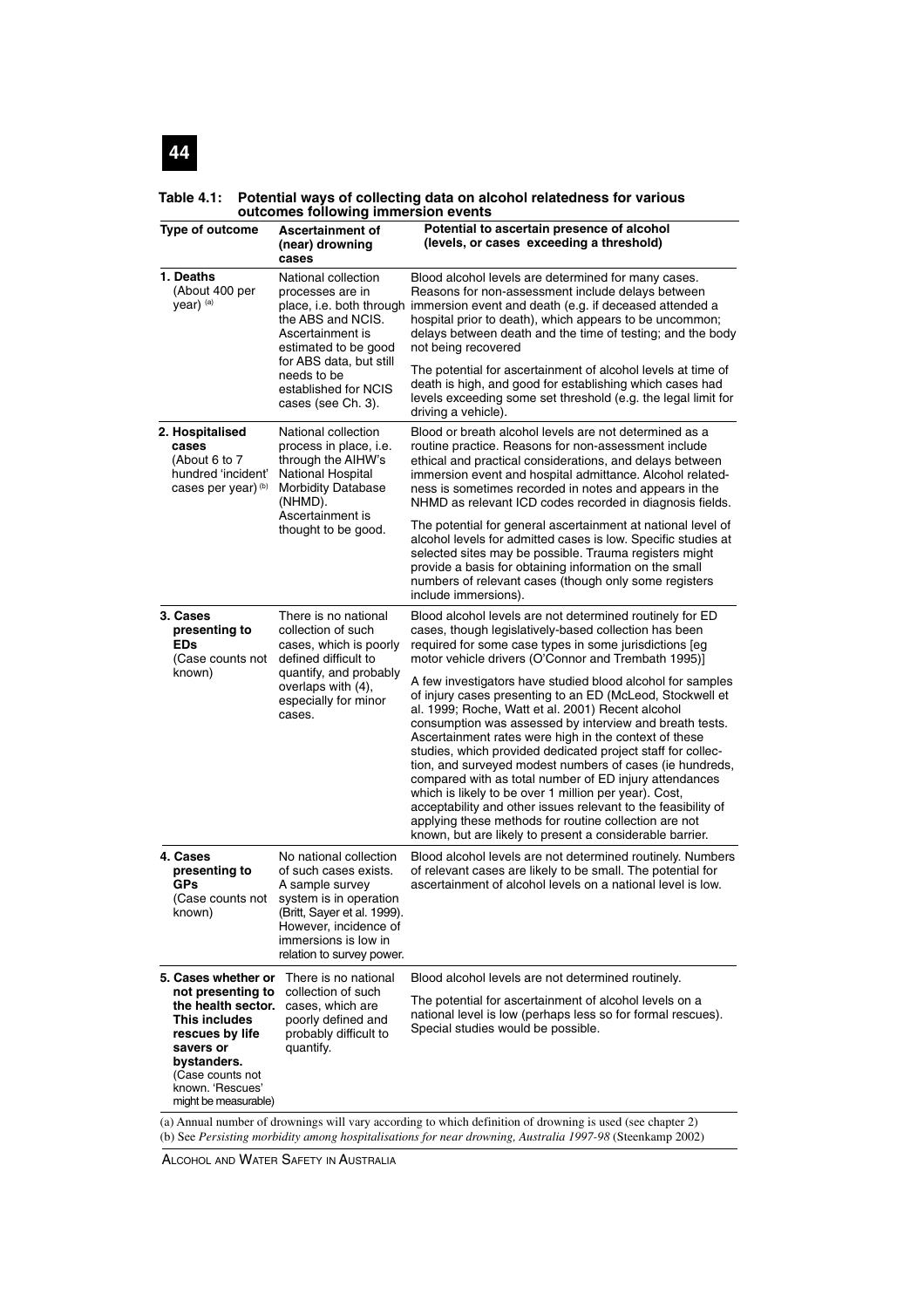It is, in principal, possible to assess injured people, case by case, to determine whether alcohol might have contributed to the occurrence of each injury case. That can be done by obtaining evidence that the injured person, or some other person involved in the event that resulted in injury, had a significant level of blood alcohol at the time of occurrence. Even if case by case evidence of the presence of alcohol is obtained, it does not necessarily imply a causal role (e.g. a car driven by a sober person hits a tree, resulting in injury of an alcohol-affected passenger). However, providing that there is a reasonable level of detail in the available documents, it is often possible to determine that the circumstances of the incident were such that it was likely that the level of intoxication of the person contributed to the injury occurring and/or to the resulting injury being more serious than it might otherwise have been.

In practice, obtaining such information is often difficult. Nevertheless, collection of information about recent alcohol consumption by persons presenting to EDs because of injury has been done in the context of some special studies (McLeod, Stockwell et al. 1999; Roche, Watt et al. 2001). These reports show that collection is possible when special resources are available, such as dedicated data collection staff. Transfer of these findings (based on hundreds of cases) to routine collection of BAC data on a mass basis in EDs (ie. to annual case numbers three or four orders of magnitude greater) would be a major undertaking, raising substantial issues of cost, acceptability, quality assurance and other matters.

It is particularly unusual to obtain information on alcohol levels of potentially relevant persons other than the injured person, with the exception of some drivers involved in motor vehicle crashes (O'Connor and Trembath 1995).

# **Emergency departments as surveillance sites**

This section is largely based on an unpublished NISU report *Measuring and characterising injury in Australia* (ed. JE Harrison)*.*

EDs have strengths and weaknesses as sites for surveillance of injury (or other types of case).

Strengths of EDs as surveillance sites include:

- Cases are concentrated at a relatively small number of locations, i.e. about 1.5 million injury cases attend approximately 500 EDs in Australia each year and about 50% of cases are seen at the 70 or so of the busiest EDs.
- There is quite widespread willingness to contribute to injury surveillance at these sites, subject to practical considerations and provision of resources.

Limitations are:

- There are not well-established traditions of (nor mechanisms for) collection and coding of data for statistical purposes, particularly at national level (cf. hospital in-patients).
- In keeping with other parts of the health sector, EDs are under cost pressures that limit capacity to engage in what tend to be seen as non-core activities.
- In the absence of widespread and comparable electronic record keeping systems, collection of data concerning ED cases is confronted by practical problems, i.e. a lack of good sampling frames; methods for case identification and data capture and recording which tend to be seen as ancillary to the ordinary work and record-keeping of EDs; and a lack of relevant precedents for collection, transfer and use of data at national level.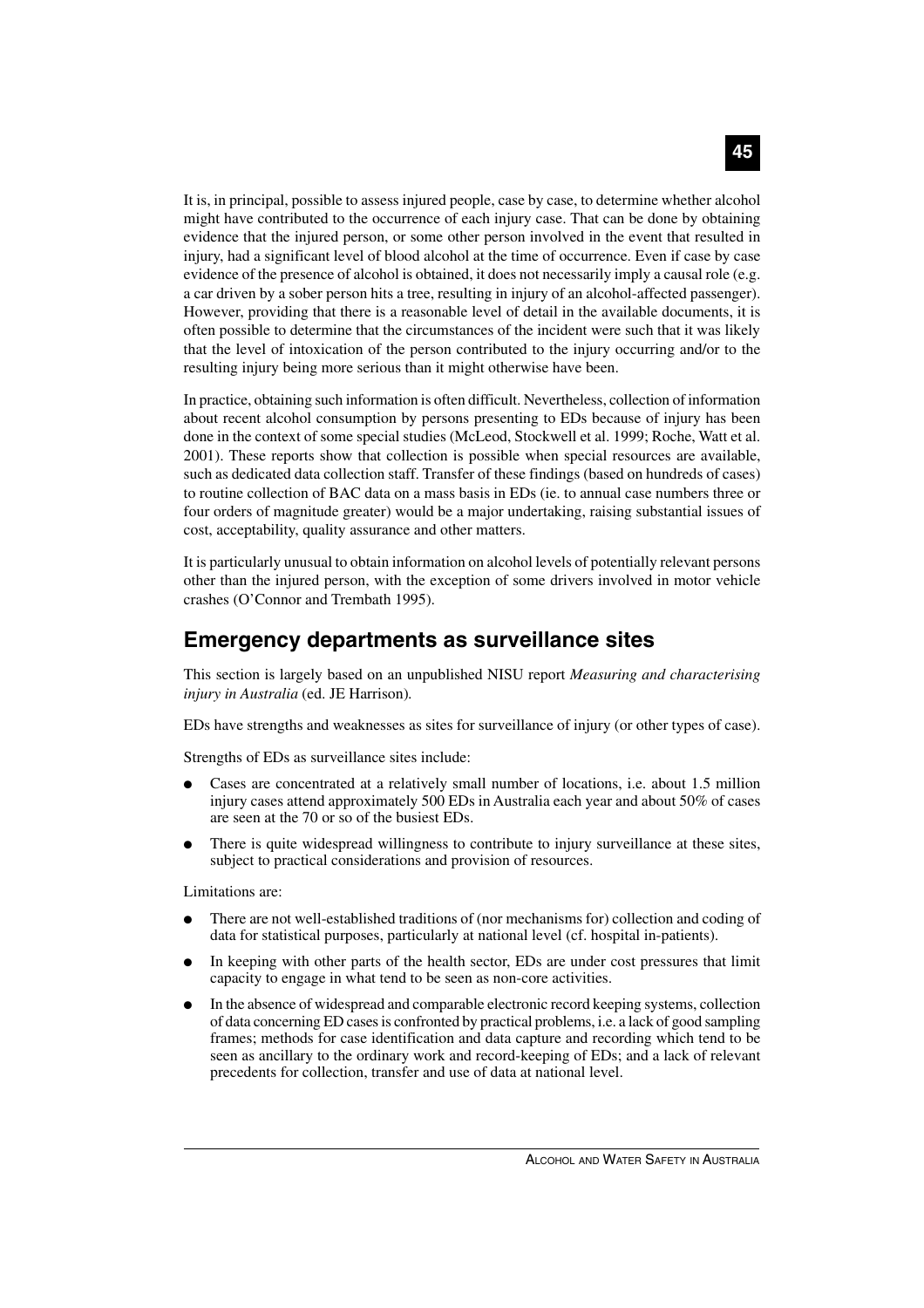

It is important to distinguish between two potential purposes for ED injury surveillance data i.e.

- 1. to measure and monitor injury incidence in a population over time; and
- 2. to provide a pool of information-rich case records which can be used to describe injuries and their circumstances of occurrence (i.e. for case characterisation).

These two purposes implicate somewhat different data requirements for relevant surveillance systems as outlined below.

#### ● **Measuring and monitoring injury cases**

For this purpose, the main requirement is that an ED surveillance system should be capable of estimating case incidence rates with sufficient precision to enable significant changes to be detected reliably.

Such a system requires meaningful and practicable case definitions, and collection mechanisms capable of counting all—or a well-defined sample of—cases meeting the definition that arise in a particular population and time period.

It is technically feasible to develop a system based on a sample of EDs that would be capable of measuring cases (injury or other) attending EDs. Doing so would be relatively expensive, and would present considerable challenges in achieving and maintaining good data quality.

An important limitation of ED-based surveillance of injury is that even if a good quality data collection system existed, which was capable of detecting changes in ED case numbers, such changes may not imply change in injury incidence. This is because most injury cases do not attend an ED, and the proportion that are seen at an ED might change for various reasons unrelated to incidence.

#### ● **Characterising injury cases**

'Characterising' refers to describing specific injury case types and associated factors, preferably in detail. The main requirement for a surveillance system with this purpose is that the system should provide relevant case information of reasonable depth and quality. Description may give insight into causal mechanisms and suggest means for prevention. Cases and sometimes controls can be selected from such pools for case-control studies of injury risk factors. Emergency Departments are potentially a useful source of information to characterise immersion cases, although the circumstances surrounding cases presenting to EDs might not be the same as those surrounding other cases (ie. rapidly fatal cases, and 'near miss' cases in which immersion is not followed by effects likely to prompt ED attendance).

### **Collecting ED data on immersion cases**

Drowning is the best known serious consequence of immersion events. However, it has been estimated that as many near drownings occur as fatal immersions (Nixon, Pearn et al. 1995). Some cases attend EDs, which can thus be considered as a setting for surveillance.

From the point of view of quantitative surveillance, the potential value of ED data would be high if this source enabled measurement and monitoring of a type of water-related injury case not well covered by an existing source. Three broad case types can be distinguished: (1) deaths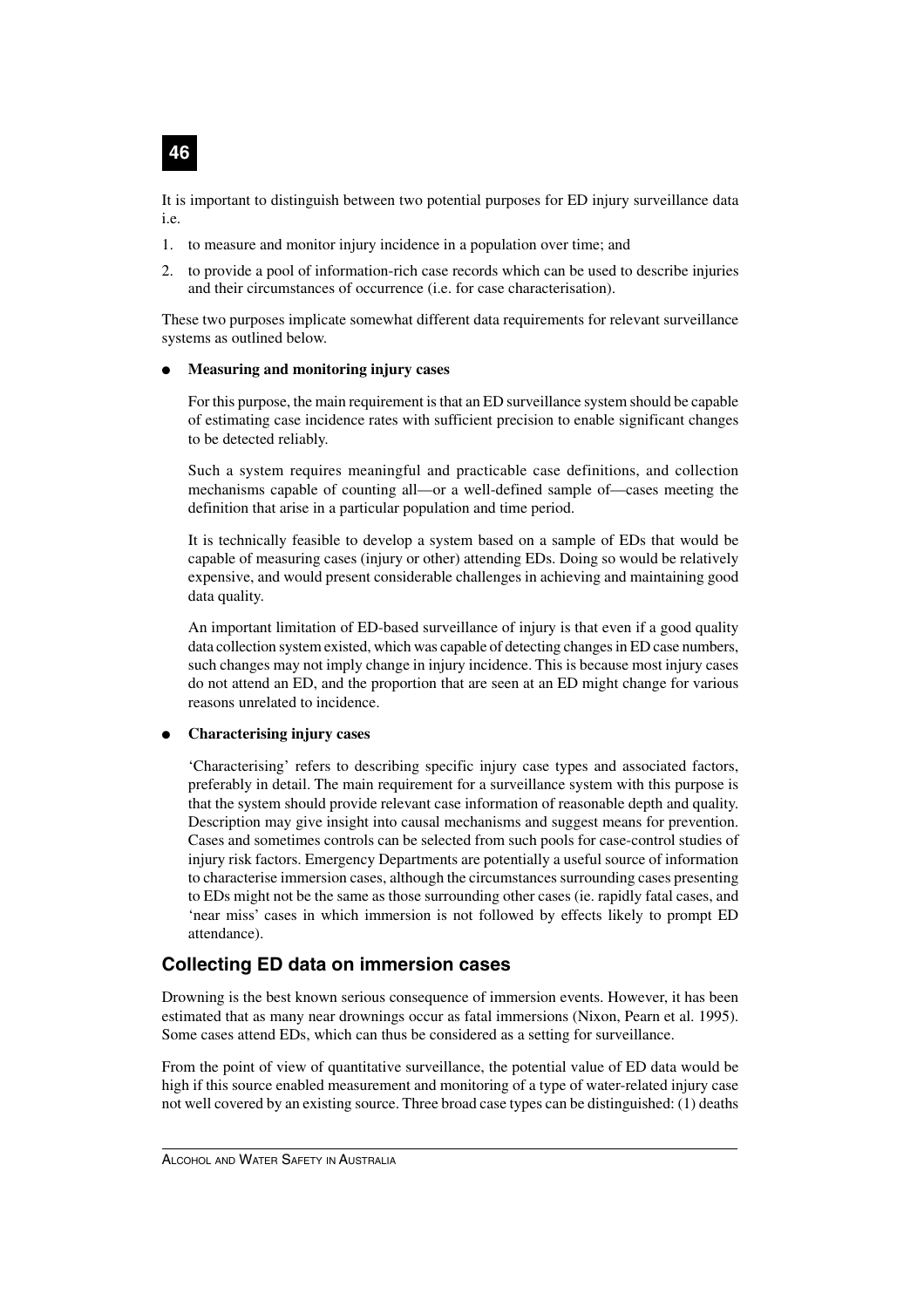(drowning); (2) severe non-fatal (eg. near-drowning with loss of consciousness; or evidence of persisting harm); and (3) non-severe, non-fatal.

- (1) While some drowned persons are brought to EDs, and some drowning deaths occur there, most do not. ABS mortality data and the NCIS provide a better basis for surveillance of drowning.
- (2) Severe non-fatal cases are likely to be brought to an ED, but they are also likely to be admitted to hospital. Hospital separations data provides an existing source for basic surveillance of these cases, though information about circumstances of occurrence is not sufficiently detailed for some purposes (Steenkamp 2002). More extensive information on these cases could be collected at EDs. However, numbers of relevant cases (several hundred per year) are small in relation to all ED cases (millions per year). Interests concerning this uncommon case type would be unlikely to have much influence on the design of a generalpurpose ED data system. Also, more information is likely to be known about these cases by the time of discharge from hospital than at the time of presentation to an ED. Consequently, a potential route to better information on severe non-fatal cases would be based on case-note review, using existing hospital separations data as finding aids. A second route would be for trauma registers to include near-drowning cases uniformly (only some registers do so at present), or to develop a special-purpose register.
- (3) Cases that are neither severe nor fatal are the least well defined type. While some such cases attend an ED, the fraction doing so is quite uncertain (depending on the definition used the fraction may be small), and the cases presenting may not be a representative sample. While data presently collected at EDs on such cases warrants examination, other investigations would be required to quantify the occurrence of this type of case, and to determine the representativeness of the cases seen at EDs.

# **Currently available ED data sources**

The main relevant Australian ED data collections (those held by the Victorian Injury Surveillance and Applied Research system, VISAR, and the Queensland Injury Surveillance Unit, QISU) do not include data items designed to identify alcohol relatedness. Text fields might include mention of alcohol in some instances but this is not likely to provide a satisfactory basis for determining alcohol-involvement. Routine assessment of alcohol involvement of injury has been attempted in some EDs in the USA and (on a limited basis) in Australia. Special studies show that it can be done on a small scale, given sufficient resources (McLeod, Stockwell et al. 1999; Roche, Watt et al. 2001). Legislative provisions in Australian jurisdictions variously require blood samples to be taken in EDs to allow blood alcohol measurement for certain persons involved in motor vehicle incidents (O'Connor and Trembath 1995).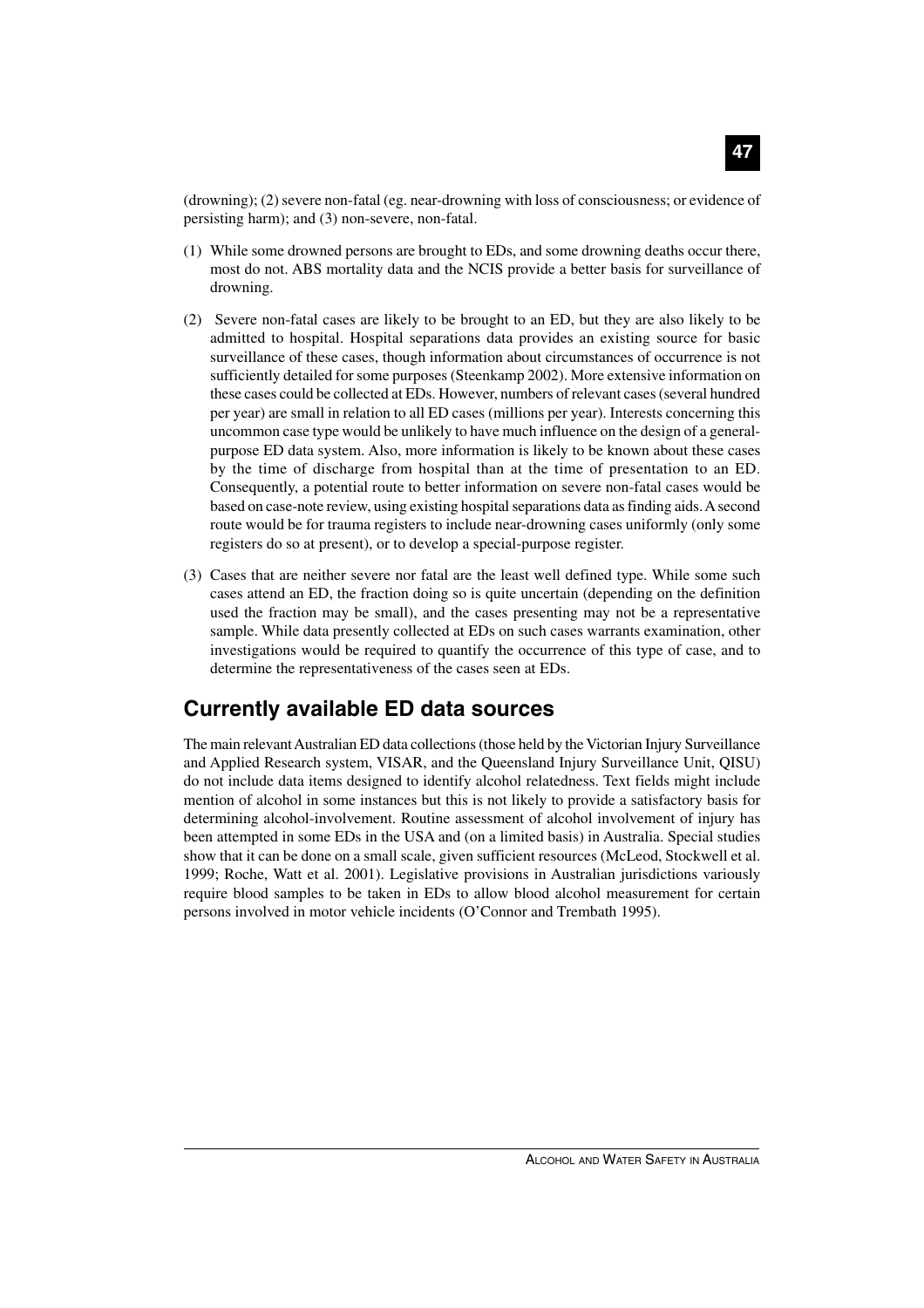# **48 5 Literature review**

# **Introduction**

The chapter considers information on recreational aquatic activity that is available from the published literature. It briefly considers what is known about drowning, near drowning and other injuries arising from recreational aquatic activities in Australia. The physiological effects of alcohol that contribute to drowning and other aquatic-related injury are described, followed by consideration of literature on the extent of use of alcohol in association with recreational aquatic activities, and studies on public perceptions regarding the role of alcohol in injuries related to recreational aquatic activity. Next, a review of what is known about alcohol's contribution to drowning in general, and serious and fatal injury arising from recreational aquatic activities in particular, is presented. Finally, prevention activities are reviewed.

# **Scope**

Recreational aquatic activities are the focus of this section. These are defined as activities explicitly related to water that are undertaken for fun, pleasure or amateur sport. Typical examples include recreational swimming, fishing, sailing, boating and diving. ('Diving' in this report includes both diving into water and underwater diving such as scuba diving but, unless otherwise specified, refers to diving into water, such as occurs in swimming pools). All relevant places are included, such as large bodies of salt or fresh water, rivers, and backyard and local swimming pools. Deaths which occur when the water is incidental to the activity at the time (e.g. a toddler playing next to a pool or dam, someone walking along a pier or near a river, and a car travelling on a bridge across a river) have been excluded as much as possible, as have activities which would normally involve water but which are not recreational (e.g. having a bath, undertaking professional fishing, or using a boat for transport purposes as part of usual daily activities). In practice, it was sometimes difficult to exclude all unwanted cases because of the way the data were presented in the available papers and reports.

# **Recreational aquatic activity in Australia**

There is not a lot of information on the extent of recreational aquatic activity in Australia. The most recent such information suggests that swimming is the most popular activity, followed by surf sports, fishing, and water skiing and power boating. This information comes from a national telephone survey conducted for the Australian Sports Commission from February to November 2001. This survey was restricted to persons 15 years and older and covered only active participation. Persons could nominate more than one activity, and the presented results on individual activities don't allow an assessment of overall participation in at least one of a group of activities. The number and proportion of people involved in specific recreational aquatic activities are shown in Table 5.1.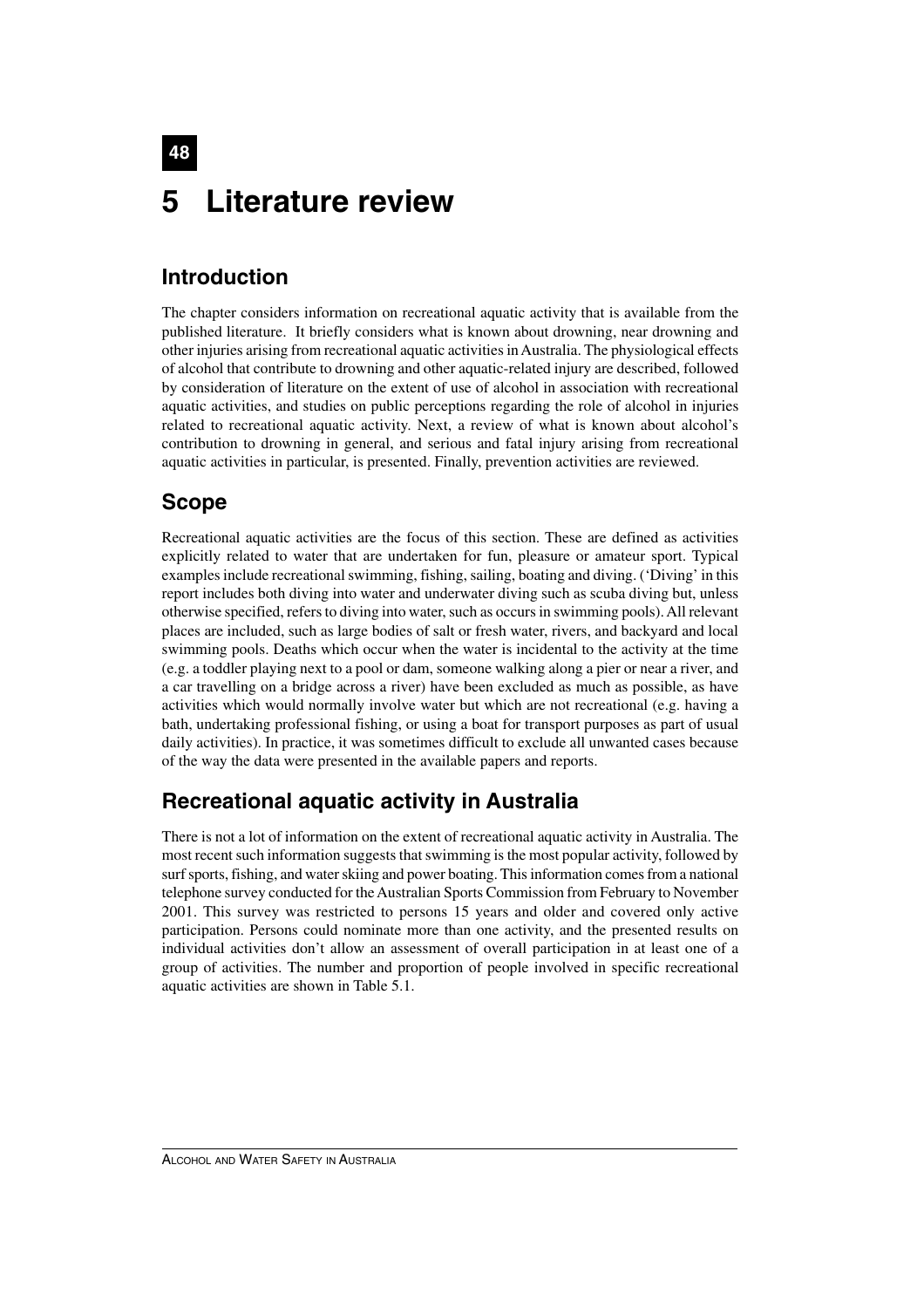| <b>Activity</b>           | Number ('000) | Per cent |
|---------------------------|---------------|----------|
| Aquarobics                | 142.1         | 0.9%     |
| Canoeing/kayaking         | 102.1         | 0.7%     |
| Fishing                   | 365.0         | 2.4%     |
| Sailing                   | 150.3         | 1.0%     |
| Scuba diving              | 79.4          | 0.5%     |
| Surf sports               | 366.6         | 2.4%     |
| Swimming                  | 2,415.5       | 16.0%    |
| Water skiing/powerboating | 176.5         | 1.2%     |

**Table 5.1: Active participation in recreational aquatic activities; Australian population aged 15 years or more: number and per cent**

Source: (Australian Sports Commission 2002)

These percentages are considerably lower than those reported from comparable surveys conducted in the United States (described below). The reasons for the large differences are not known, but at least some of the difference may arise from the definition of 'active participation' that was used in the Australian survey. It is likely, therefore, that the true participation rate in Australia, particularly in recreational boating and swimming, is considerably higher than suggested by the information from the survey.

# **Injury associated with aquatic activity**

The main types of injuries associated with swimming, recreational boating and other recreational aquatic activity are:

- drowning whilst swimming, boating, fishing or underwater diving;
- other injuries while boating; and
- cervical spine injuries from diving into water.

The non-drowning injuries include head injuries, internal injuries, spinal injuries and barotrauma. Hypothermia also occurs, but in fatal occurrences in cold water it is often very difficult to distinguish between death due to drowning and death due to hypothermia.

'Drowning' is defined as death from suffocation by submersion in a liquid, usually freshwater or seawater. 'Near drowning' is submersion in a liquid where the victim survives, at least in the short term (Modell 1981). 'Immersion' is used to describe these occurrences.

From 1992–1997, 2,637 people drowned in Australia. Two hundred and ninety two drowning deaths followed boating incidents. Another 1,551 'accidental', non-boating drowning deaths occurred—346 in an ocean or estuary, 162 at a surf beach, 262 at non-tidal lagoons and lakes, 90 while fishing and 56 during diving (Mackie 1999). Preliminary data for 2000/2001 suggest a decline in the number of drowning deaths in Australia since then, with 269 drowning deaths in the 12-month period. Ninety-two of these related to swimming, 46 to watercraft incidents, 16 to fishing and 14 to diving (Royal Life Saving Society of Australia 2001).

In 1998/1999, 23 persons sustained a serious spinal cord injury in an aquatic environment (9% of all persons sustaining spinal cord injuries in Australia during that 12 month period), including seven who were dumped by waves while surfing or swimming; six who were diving into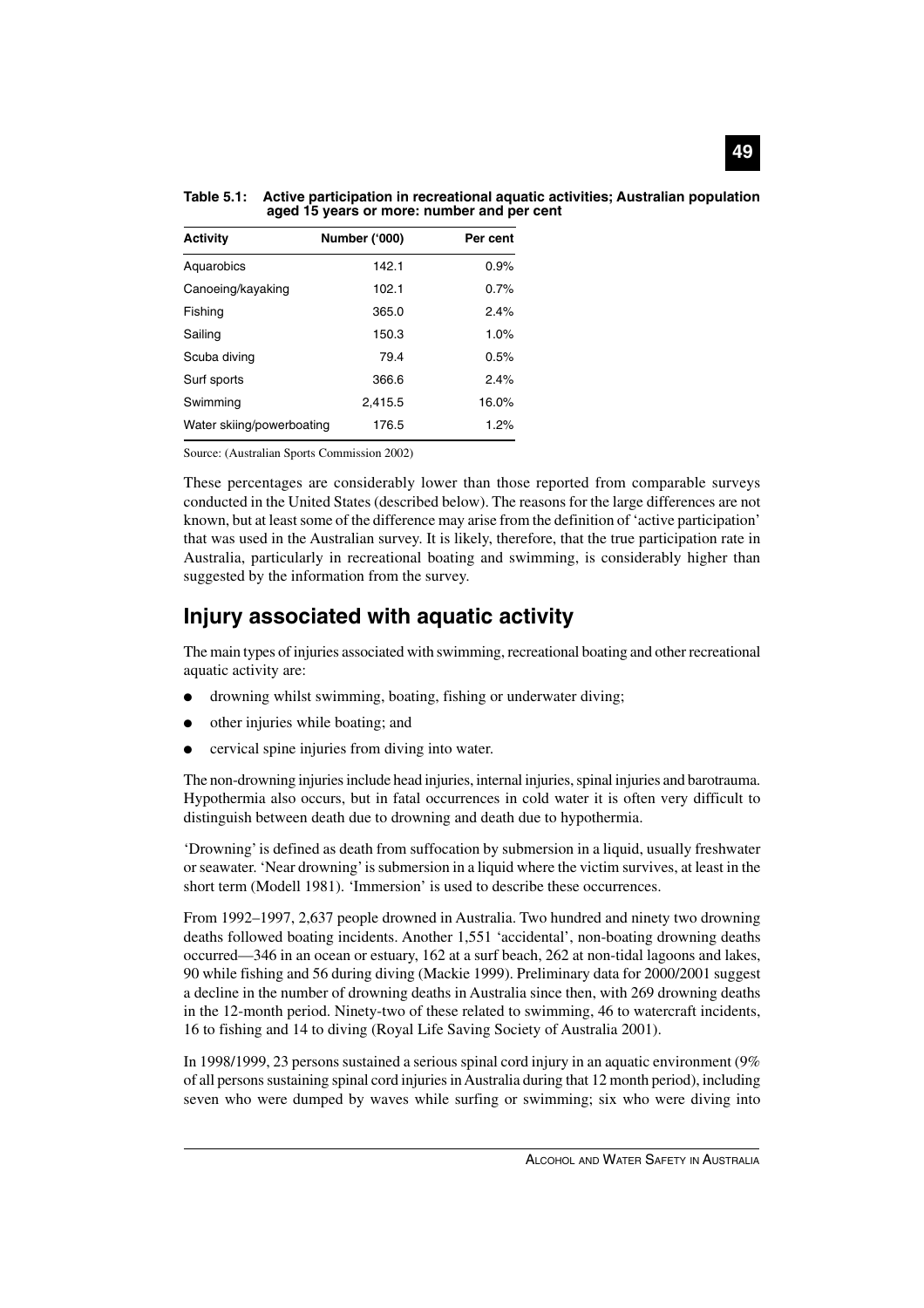swimming pools; six who were diving, or fell, into a river or lake; and three who hit their head on sand as they dived into the surf (O'Connor 2000).

# **Physiological effects of alcohol**

There are a number of factors that increase the risk of injury for persons involved in swimming and other water-related activity when combined with alcohol. These include factors that:

- impair the judgement of when to engage in the activity;
- decrease the normal ability to engage in those activities;
- increase the chances that the person will be injured while undertaking the activity; and/or
- increase the risk of sustaining a severe injury or not surviving the injury.

In terms of recreational swimming, factors apart from alcohol that are known to increase the risk of drowning or near drowning include swimming inexperience, swimming at night, swimming alone, swimming in dangerous water conditions and swimming at unpatrolled beaches. For boating, factors other than alcohol that increase the risk of fatal injury include not wearing a life jacket, boating in dangerous water conditions, operator inattention, operator inexperience and careless/reckless operation (United States Coast Guard 2001).

The psychological and physiological effects of alcohol have the potential to increase the likelihood of exposure to these higher risk situations. These include impairing:

- judgement by affecting cognitive processing, thereby increasing the likelihood of persons choosing to be, or not avoiding being, exposed to higher risk situations;
- balance, vision and coordination by affecting central nervous system processing, thereby increasing the risk of falling overboard, falling heavily, and of being involved in a collision;
- physiological responses by causing blood vessel dilatation, which increases the period of time someone may choose to swim in cold water, thereby increasing the risk of sustaining hypothermia; and
- labyrinthine function and laryngospasm, thereby decreasing the chances of survival if in the water, because of effects on swimming ability and an increased risk of hypothermia (Gooden 1972; Gooden 1984; Howland and Hingson 1988; Howland, Mangione et al. 1990; Howland, Smith et al. 1993; Bross and Clark 1995).

In addition, alcohol has been found to impair the ability of divers to perform entry dives into shallow water (Perrine, Mundt et al. 1994).

# **Interpreting information on alcohol use and alcohol contribution**

The previous section has presented reasons why, a priori, alcohol may increase the risk of immersion or other serious injury during aquatic recreational activity. However, several factors need to be considered when assessing the evidence for a causal or contributory role for alcohol in serious injuries arising from aquatic recreational activity.

Firstly, as mentioned in Chapter 4, alcohol may not necessarily play a causal role in an incident even if it is present. For example, if 50% of drowning swimmers have a blood alcohol concentration (BAC) of greater than 0.08g/100ml, and 50% of non-drowning swimmers also have a BAC greater than 0.08g/100ml, then there is no evidence that raised blood alcohol

**50**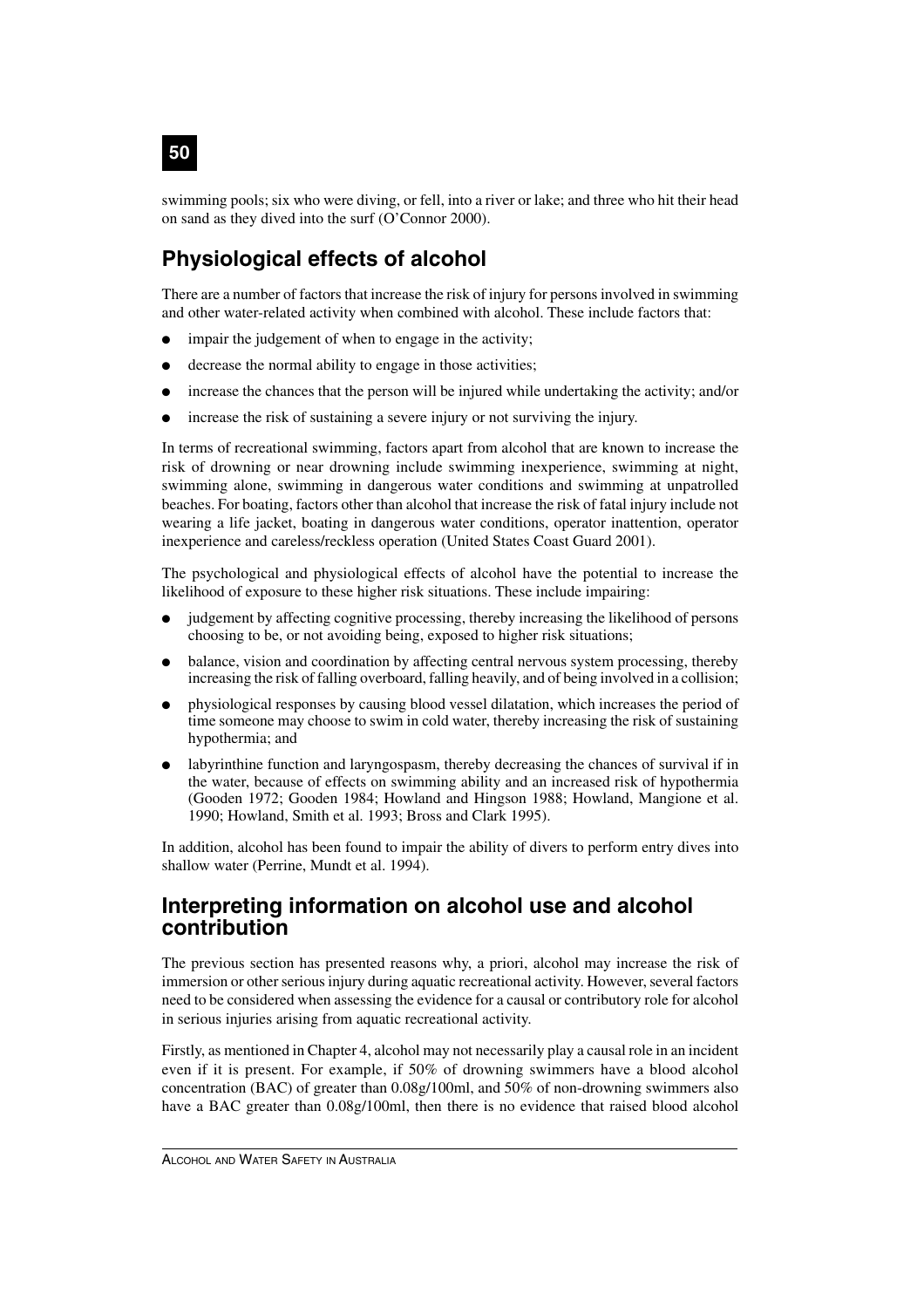levels increase the risk of drowning. There may still be an increased risk in this situation if a greater proportion of the drowned swimmers have a very high blood alcohol level compared with non-drowned swimmers, but this would need to be ascertained. Therefore, information on blood alcohol levels in comparison populations is required when interpreting data on a study population (Johnstone 1985).

Secondly, blood alcohol levels can rise after death due to decomposition processes, or fall prior to death due to normal metabolic processes. Therefore, it is important to know the time at which the blood (or other body fluid) used in the test was obtained in relation to when the incident occurred and when the death occurred. Wintemute and coworkers have suggested criteria of death within six hours of immersion and blood being obtained within 24 hours of death (Wintemute, Teret et al. 1990). However, as a general rule, the closer to the time of death that the blood is taken the better, provided that death occurs soon after the injurious incident takes place. More correctly, the blood alcohol level at the time of the injurious incident is the primary measure of interest. Therefore, it is important to obtain information regarding when the blood used for blood alcohol level estimation is taken in relation to both the incident and the death (Johnstone 1985).

Thirdly, many studies describe all drownings, whether intentional or unintentional, thereby including those due to homicide and suicide. Others only cover non-intentional drownings, but include people not involved in aquatic activity, such as those falling into water when not involved in recreational aquatic activity, and drowning resulting from motor vehicle crashes. Some studies include only aquatic activities, but cover all related activities, such as occupational activities, and persons travelling on a boat just for transport purposes. In addition, some studies cover only immersion injuries, whilst others cover all injuries, including physical injuries such as fractures and lacerations, in addition to immersion injuries. Therefore, it is important to focus only on the activities of interest. This analysis is focussed on serious and fatal injuries of any type that result from recreational aquatic activities. However, available data sources, and the predominance of drowning and near drowning incidents, means that most information describes immersion injuries arising from recreational aquatic activities, and available information on recreational diving injuries focuses on injuries to the cervical spine.

# **Use of alcohol in recreational aquatic activities**

Most information on the use of alcohol in association with recreational water activity comes from telephone surveys conducted in the United States (US), either at a national or State level. These surveys have consistently suggested that about 30%–40% (higher in some studies) of people on boats drink alcohol while on board (Howland, Smith et al. 1993). The more important of these studies are reviewed here.

In a national telephone survey of persons 16 years or older in the US, 89% of persons reported having been involved in at least one activity in or near the water in the previous year, with swimming (75%) and boating (72%) being the most common. Of all persons surveyed, 43% reported using alcohol at least once while being engaged in these activities, and 28% reported drinking alcohol on the last occasion they engaged in these activities. Twenty-four per cent of swimmers and 32% of boaters reported having drunk alcohol during these activities at least once in the previous year. Males were more likely to have drunk alcohol, and tended to drink more heavily, than did females. Of those persons who reported drinking alcohol while involved in aquatic activities, 9% reported that they often or always drank, 36% said that they often drank, and 55% that they rarely drank alcohol during those activities. Nearly all the total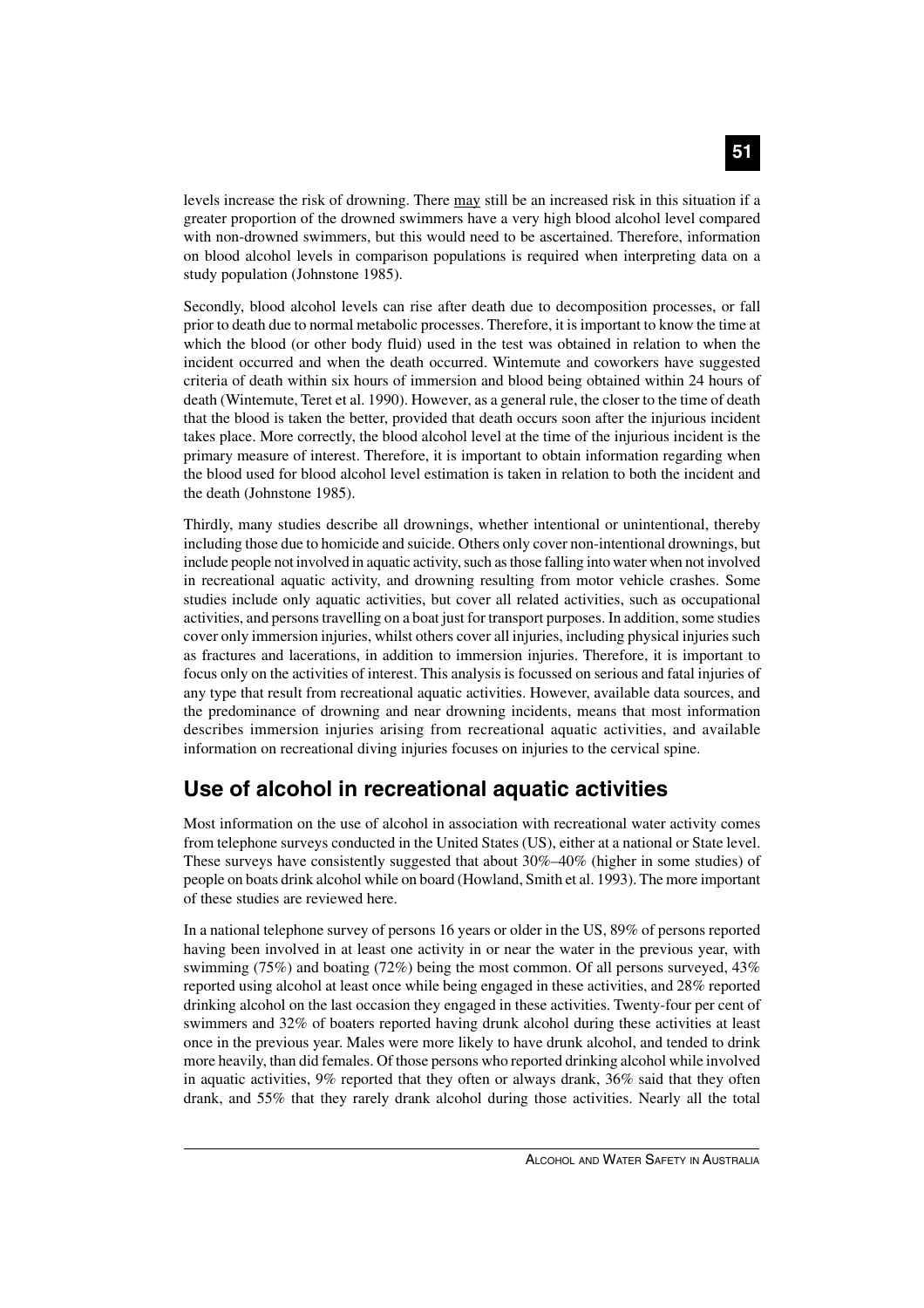respondents supported laws prohibiting operation of vessels while intoxicated, but less than 50% of respondents were aware that such legislation was already in place (Centers for Disease Control and Prevention 1993). A similar survey based in only one State found 36% of men and 11% of women reported having drunk alcohol while engaged in aquatic activities (Howland, Mangione et al. 1990).

A more recent survey examined factors that might contribute to the higher rate of drowning in men compared to women. This survey revealed that men engaged in higher risk activities associated with aquatic activities than did women, including being more likely to drink alcohol when they engaged in aquatic activities  $(33\% \text{ vs } 23\%)$ . They are also more likely to drink greater amounts of alcohol and are more likely to drink when swimming alone (15% vs 4%) or at night (38% vs 32%). Of persons who boated without wearing a lifejacket, a higher proportion of men reported having been drinking at the time (44% vs 33%). In addition, men who had drunk alcohol were more likely to swim where there was no lifeguard (26% vs 37%), and to operate or travel in a powerboat without a lifejacket (9% vs 30%), compared to men who didn't drink. The differences were smaller between women who drank and didn't drink alcohol in relation to these circumstances (Howland, Hingson et al. 1996).

In a national telephone survey conducted in the US, 31% of persons who had operated a powered boat reported having done so at least once while influenced by alcohol. This was more likely among males, persons between the ages 25–34 years, and higher educated persons. The authors concluded that, because persons who reported operating a boat while influenced by alcohol also tended to report operating motor vehicles while under the influence of alcohol, strategies used to decrease injuries arising from alcohol-related driving might also be useful to decrease injuries arising from alcohol-related boating. They also suggested there was a need for better monitoring of the use of alcohol while operating powered boats, and that the use of alcohol by passengers needed attention (Logan, Sacks et al. 1999).

Another national US telephone survey examined boating training and experience, and found that 73% of respondents who operated boats had no formal training. Surprisingly, boaters with training were just as likely as those without training to use alcohol (26% to 27%) and not to use personal flotation devices (76% to 79%). It was concluded that these results suggested inadequacies with the available boater training and that boat operators did not properly understand the risks of the activities in which they were engaged. The authors suggested training should cover the risks of alcohol while boating, and be conducted often enough to prevent low risk perceptions recurring (Bell, Howland et al. 2000).

A recent face-to-face interview survey of boat operators in the US found that 12% of recreational boat operators used alcohol while operating the boat, and 35% of crew used alcohol in association with recreational boating. The authors stated that they considered the results probably considerably underestimated the true prevalence of alcohol use (Ciraulo, Smith et al. 2000).

Finally, a State-based US study of boaters interviewed at boat ramps found that about 70% of boaters reported that they had drunk alcohol on boat outings, 47% were carrying alcohol on the day of interview, 75% said that they consumed two or more drinks on each outing at which they drank, and that the prevalence of alcohol use was not affected by boating training or knowledge of laws addressing alcohol use in relation to boating (Glover, Lane et al. 1995).

Other State-based surveys have found similar qualitative results, with swimming and boating being the most common recreational aquatic activities. About 30% of persons reported alcohol use in association with these activities, and about 30% of these alcohol users reporting at least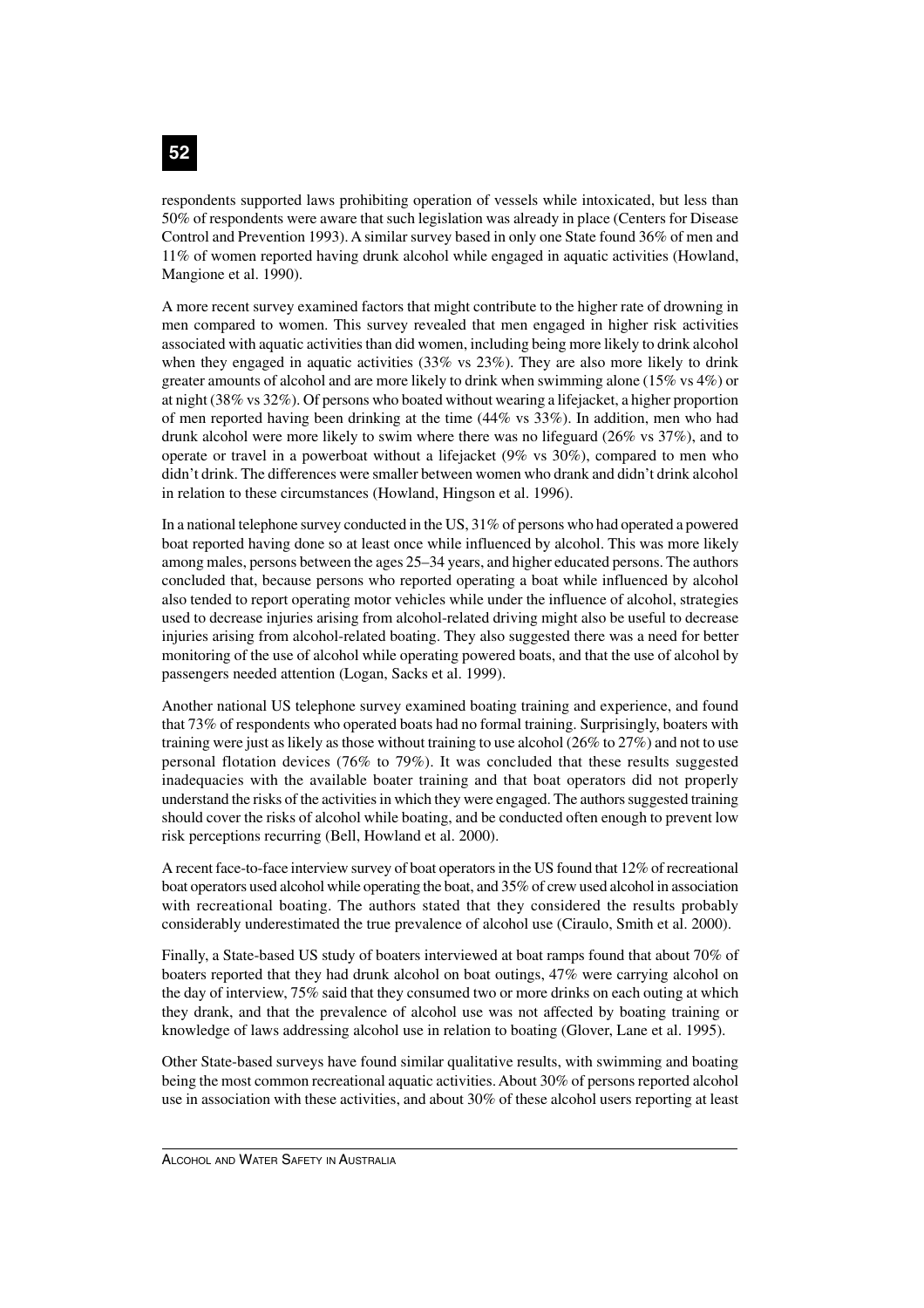moderate alcohol intake when they do drink, with men consuming more alcohol than women (Centers for Disease Control and Prevention 1990).

One survey of persons involved in boating obtained breath samples from operators and passengers, as part of a larger case-referent study of the role of alcohol in boating fatalities (this study is described in more detail later). The study found that 17% of referents had a nonzero blood alcohol, with 7.4% having a value greater than 0.05g/100ml, 3.4% 0.10g/100ml or greater, and 1.4% 0.15g/100ml or greater (Smith, Keyl et al. 2001).

# **Public perceptions about recreational aquatic activities and alcohol**

There is no published information about public attitude or understanding in Australia of alcohol's involvement in serious and fatal injuries sustained during recreational aquatic activity. Some information is available from the US, where a random mail survey of boat owners found that the respondents reported that it was safe for passengers to drink more than boat operators, and that it was safe to drink more when the boat was at rest compared to when it was moving (Howland, Mangione et al. 1996).

Another national survey in the US, this time by telephone, showed that members of the general public reasonably accurately estimated the proportion of persons who drowned who were legally drunk at the time of the incident, with the study's 'true' result coming from a meta-analysis of studies using data from medical examiners to examine alcohol involvement in fatal non-traffic injuries (Smith, Branas et al. 1999). About half the respondents thought that raising the legal drinking age to 21 had decreased the number of injury deaths, 78% stated that they did not believe that raising alcohol taxes would decrease injury deaths, and 58% supported blood alcohol measurements being taken on all 'seriously injured' persons presenting at hospitals. However, it should be noted that the study wasn't focussed specifically on drowning, and these results relate to alcohol and all injuries. The authors concluded that the public did not have a good understanding of how alcohol-policies can decrease alcohol-related injury, and suggested that the general public should be included in education programs by injury prevention professionals (Girasek, Gielen et al. 2002). A related analysis of the same survey found that the respondents believed that 67% of drownings were preventable (Girasek 2001).

# **Overall contribution of alcohol to drowning deaths**

In their review of alcohol and drowning literature published up to 1985, Howland and Hingson (1988) found that between 25% and 50% of adult persons who drowned unintentionally had used alcohol, but they also called for more information to be collected on alcohol use in involved persons who did not drown (Howland and Hingson 1988). A subsequent review by the same authors of literature up to 1991 found a similar range of values (Hingson and Howland 1993). Several relevant studies have been published since then, and their results remain consistent with the Howland and Hingson reviews. For example, a meta-analysis of non-traffic injuries found that 34% of drowning victims had a blood alcohol level of 0.10 mg/100ml or greater, very similar to the percentage found for drivers killed in motor vehicle crashes on public roads (33%)(Smith, Branas et al. 1999). This result was similar to that found in a recent study of unintentional drowning in King County, Washington State, which examined the role of alcohol and medical care in trends in unintentional drowning. Of the identified drowning victims in the King County study, 69% had useable blood alcohol readings and, of these, 62% had no alcohol in the blood, 9% had a blood alcohol above zero but less than 0.10  $g/100$ ml, and 30%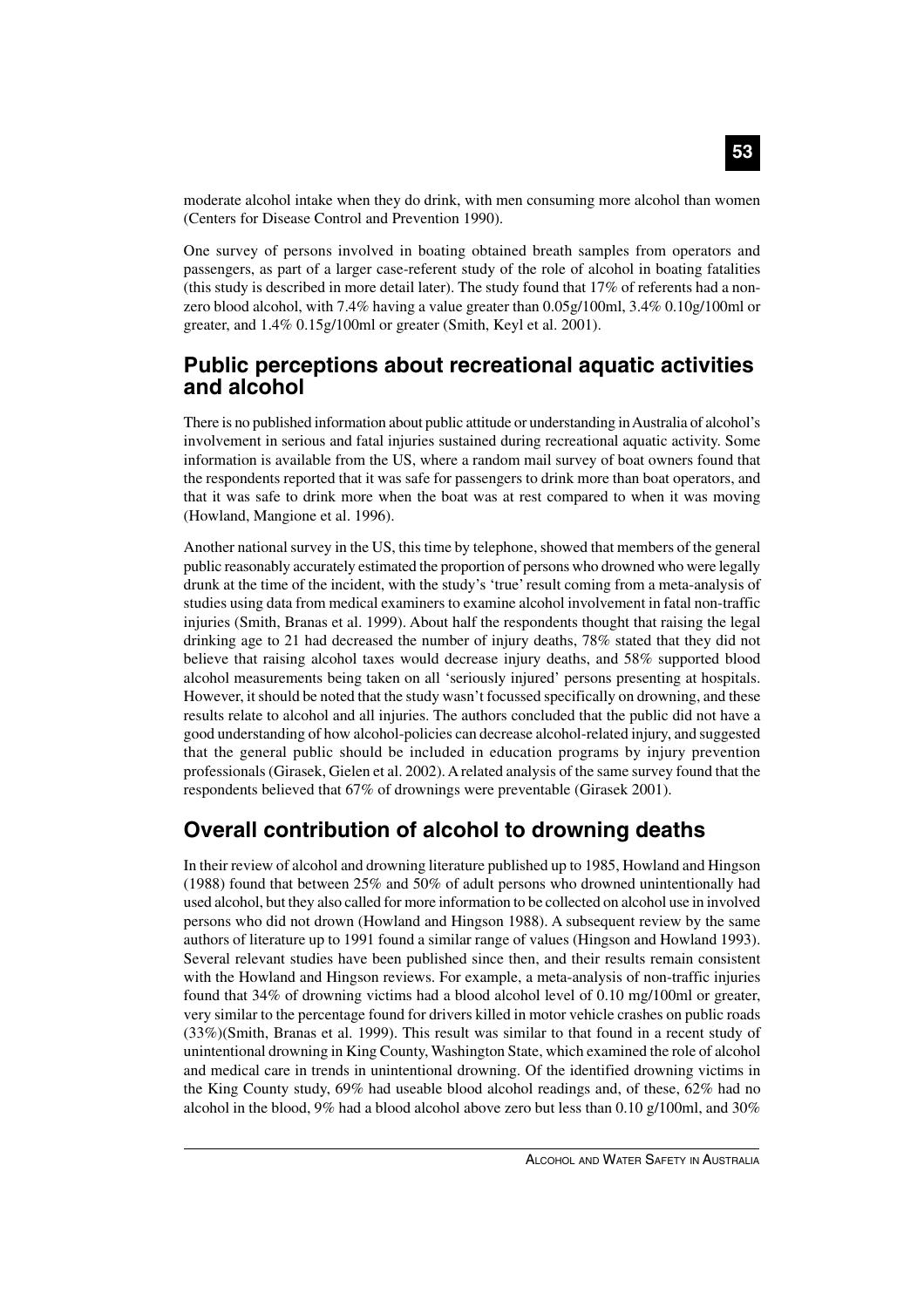had a blood alcohol greater than or equal to 0.10 g/100ml (Cummings and Quan 1999). There is little information on other causes of death or serious injury, apart from drowning and near drowning, arising from recreational aquatic activity (although some information on cervical spine injuries sustained in recreational diving is presented later).

Of Australasian studies, the first study of note covered all non-intentional drownings that occurred in the greater Sydney area during 1962–1964 inclusive. Drowning deaths associated with motor vehicle incidents appear to have been excluded. Ninety-one (56%) of the 163 eligible deaths occurred during recreational aquatic activity, with swimming (48%), boating (26%), surfing (11%) and rock fishing (10%) the most common activities being undertaken by the victims. A minimum of 7%–13% of persons was reported to have been intoxicated, and this was considered by the author to be a probable underestimate. No information on alcohol involvement was presented regarding deaths occurring due to recreational aquatic activity was presented (Adams 1966).

A study of all non-intentional drownings in Geelong from 1959 to 1983, using blood alcohol values described as 'valid for the time of death', reported that 31% of male victims 15 years of age or older had blood alcohol levels of 0.08g/100ml or greater. Fifty-one per cent of men aged 30–64 years had blood alcohol levels of 0.08g/100ml or more, and 42% of these people with raised blood alcohol levels had levels over 0.3 g/100ml. None of the 13 females had blood alcohol levels of 0.08g/100ml or more (Plueckhahn 1984).

A similar study based in Auckland, New Zealand, found that of 150 accidental drowning victims (129 males), over half had consumed some alcohol and 37% of these (about 20% of all persons who drowned unintentionally) had levels over 0.10 g/100ml. Inclusion criteria for the blood alcohol measurements were not detailed (Cairns, Koelmeyer et al. 1984).

A more comprehensive New Zealand study of all drowning deaths from 1992–1994 inclusive of persons 10 years or older was based on coroners' files. Forty per cent of those tested within 48 hours of body recovery had some alcohol detected in the blood, and in 24% the level was 0.10 g/100ml or more. However, blood alcohol levels were only available for about one third of all deaths for which files were found. The authors concluded that about 30%–40% of all drowning victims had at least some alcohol in their blood at the time of the incident, and in 17%–24% the level was 0.10 g/100ml or higher (Warner, Smith et al. 2000).

A case series of surf lifesaving resuscitations in Queensland from 1973–1986 suggested that a minimum of 21% of resuscitated persons had consumed at least moderate amounts of alcohol immediately prior to the incident. However, interpretation of the actual role of alcohol is difficult because the identification of alcohol consumption was based on the smell of alcohol on the breath of the person being resuscitated, and the authors stated that the 21% was probably an underestimate. Only 70% of the resuscitations were for immersions (another 7% were for other injury of some sort), and 89% of the alcohol-positive cases were for immersion. Seventy per cent of the immersion victims survived (Fenner, Harrison et al. 1995).

# **Contribution of alcohol to recreational aquatic activity injury**

Most potentially useful studies include cases who were injured in circumstances other than recreational aquatic activities, as mentioned previously. However, many report some results that are relevant to the consideration only of recreational aquatic activity. The information on alcohol involvement is of varying quality, from poor to very good. The useful results from the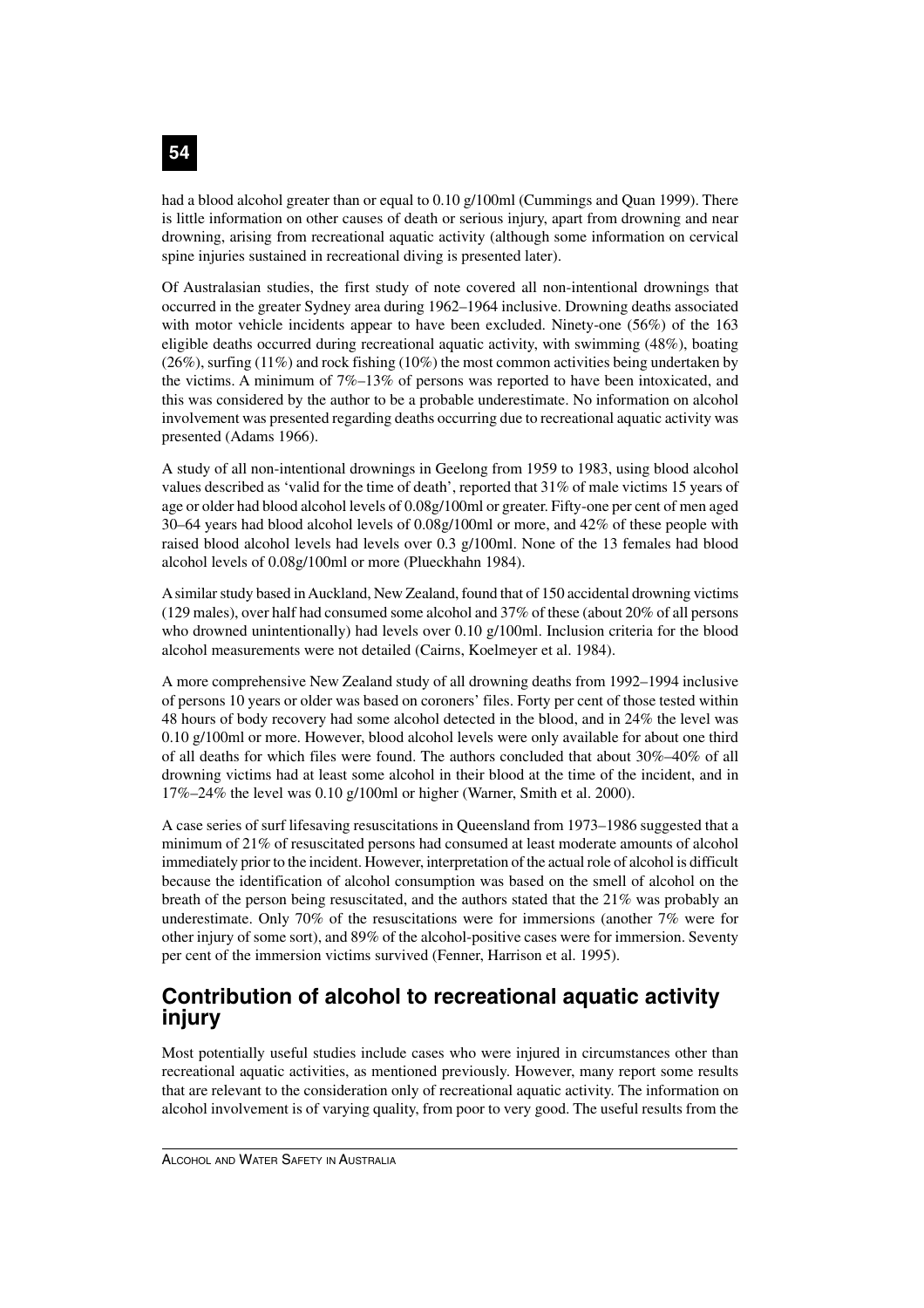more relevant of these studies are reviewed briefly here, presented separately for swimming, boating and diving. The information for swimming and boating is summarised in Table 5.2, and that for diving in Table 5.3.

### **Recreational swimming**

The Australian study of all non-intentional drownings in Geelong from 1959 to 1983 reported that sixteen of 35 men (46%) who drowned while engaged in recreational swimming had BAC more than zero, and 20% had a BAC greater than or equal to 0.08g/100ml (Plueckhahn 1984). An earlier analysis of a subset of the study subjects reported that 28% of the non-intentional drownings occurred during recreational swimming and 31% during boating (probably mostly recreational) (Plueckhahn 1972).

The Queensland case series of surf lifesaving resuscitations reported that alcohol use was suspected in 21% of the recreational swimmers (Fenner, Harrison et al. 1995).

The Canadian Red Cross publishes an annual report on all drowning deaths in Canada. The 1999 report, using blood alcohol values but with no information about inclusion or exclusion criteria of tests, reported that 63% of recreational swimmers who drowned had BAC more than zero, and 53% had BAC greater than 0.08g/100ml (Canadian Red Cross Society 2000).

A study of all non-intentional drownings in active male United States' soldiers considered the role of alcohol and other risk factors. Although all non-intentional drownings were included, only 11% were due to occupational activities and 6% to an unintentional fall into the water. The remaining 83% were due to recreational activities, particularly swimming (40%), boating (15%) and diving (6%). Involvement of blood alcohol was determined only by its mention in investigative reports, no blood alcohol values were presented, and information on blood alcohol was missing in 47% of cases. Of those cases for which blood alcohol information was available, 58% had blood alcohol mentioned as having contributed, and 48% of these (28% of those with available blood alcohol levels) were documented to have been drinking heavily. However, there was no information on alcohol levels stratified by activity at the time. The authors noted that alcohol intake was associated with a number of other risk factors for drowning, such as 'reckless behaviour', 'violation of safety rules', 'swimming in an unauthorised area' and 'diving into an unknown depth' (Bell, Amoroso et al. 2001).

A study of all 'accidental' drownings in Denmark from 1989–1993 inclusive identified 147 drowning deaths associated with recreational aquatic activity. Boating accounted for 64% of these and swimming for another 26%. Information came from the medico-legal death certificates, which included a summary of circumstances of the death. Formal blood alcohol measurements were usually not available. The study found that 22% of decedents were under the influence of alcohol at the time of the incident, including 32% of swimmers (Steensberg 1998).

A South African study of all drowning deaths from 1980–1983 inclusive reported that 55% of the 87 persons who drowned while engaged in recreational swimming had blood alcohol levels greater than zero. However, there was no information on the criteria used to include or exclude blood alcohol estimations (Davis and Smith 1985).

A study of all 293 drowning deaths in a Californian county from 1974–1985 inclusive used strict criteria for useable blood alcohol concentrations—persons who died within six hours of immersion and whose blood was taken within six hours of death. Of the 40 persons who were engaged in recreational swimming, 63% had BAC more than zero, 55% had BAC over 0.05g/ 100ml, and 40% had BAC more than 0.10 g/100ml (Wintemute, Kraus et al. 1988).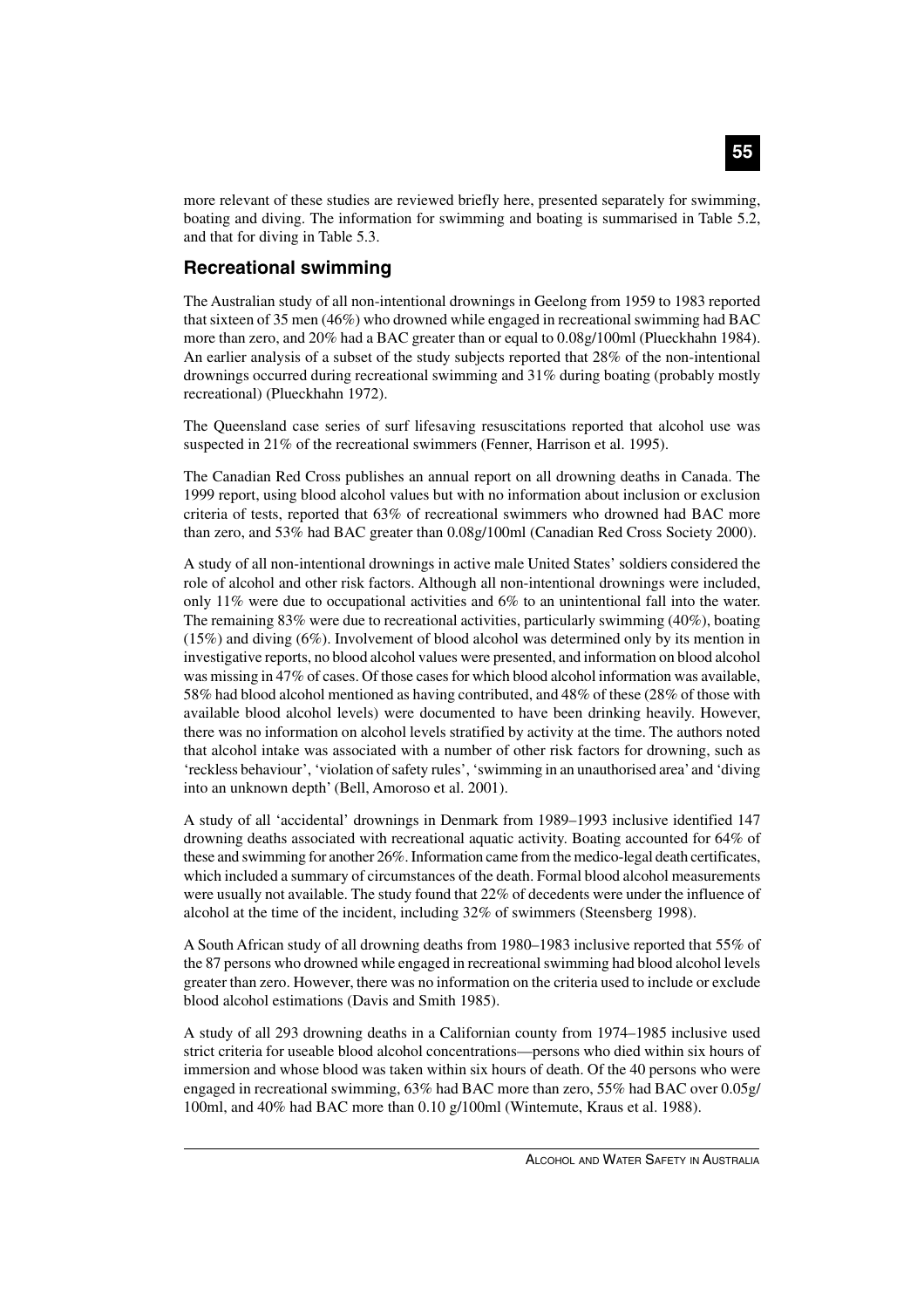A Maryland study of all 'accidental' drownings in 1972 presented data on alcohol levels in a subset of 45 persons who had drowned in Baltimore from 1968–1972 inclusive and for whom apparently appropriate blood alcohol measurements (persons for whom the body was submerged less than 12 hours) were available. Eleven of the fourteen swimmers (78%) had blood alcohol levels above zero, and 50% had blood alcohol levels greater than 0.15g/100ml (Dietz and Baker 1974).

# **Recreational boating**

Most serious or fatal injury related to boating is due to immersion. For the United States, there were 701 recreational boating-related deaths in 2000. Seventy four per cent of these persons drowned, and it was suggested that 86% of the people who drowned would have survived if they had worn life jackets. Alcohol was 'involved' in 31% of all the deaths, and said to be the cause of 14%. However, the definition of 'involved' and 'cause' was not provided in the relevant report. Capsizing and falls overboard accounted for 418 (60%) of the 701 deaths, and about 90% of these 418 people drowned. The boat was stationary or drifting in 24% of all deaths. Unfortunately, there was no separate identification of boat operators and passengers (United States Coast Guard 2001).

The Canadian Red Cross study of all drowning deaths in Canada in 1999 reported that boating drownings accounted for 45% of all drownings during recreational activity, and recreational boating accounted for the vast majority of all boating drownings. The study found that 47% of drowning victims associated with recreational boating for which valid blood alcohol levels were available had non-zero BAC, and 30% had BAC greater than 0.08g/100ml. Only eight per cent of the boating-related deaths were not due to drowning, and only one of these persons had a BAC more than 0.08g/100ml (Canadian Red Cross Society 2000).

A case-referent study of all recreational boating deaths occurring in Maryland and North Carolina in the US from 1990– 1998 inclusive identified cases from official state boating fatality records and medical examiner files in the two States. Only deaths that occurred during the 'boating season' (April to October) were included. Some deaths that occurred between 2100 hours and 0700 hours were excluded, as were deaths associated with the use of small crafts such as sailboats, rafts and jet skis, and persons less than 18 years of age. Alcohol measurements in cases were adjusted for time between death and when the sample was taken. The study found that 55% of cases had a non-zero BAC, 27% had a BAC of at least 0.10g/100ml, and 18% had a BAC of 0.15g/100ml or more (Smith, Keyl et al. 2001).

A Louisiana study of all drowning deaths in 1998 provided information on drowning deaths related to boating activities (probably primarily recreational), with blood alcohol measurements based on specimens taken at autopsy. Thirteen of the 34 persons (38%) more than 12 years of age had blood alcohol levels greater than zero (Centers for Disease Control and Prevention 2001).

The Danish study of all 'accidental' drownings in Denmark mentioned earlier found that 14% of all drowning deaths associated with boating were associated with alcohol, including 22% of all leisure boating deaths not including fishing, in-shore shooting and yachting (Steensberg 1998).

An Ohio study of all fatal recreational boating incidents from 1983–1986 was based on official records, for which investigators made a 'judgement about alcohol use', with little information from formal toxicology tests. Eighty per cent of the 124 deaths were due to drowning. Alcohol was said to have 'contributed' to between 7% and 21% of deaths, and to have been the 'contributing cause' in at least 7%. However, the blood alcohol information appears to have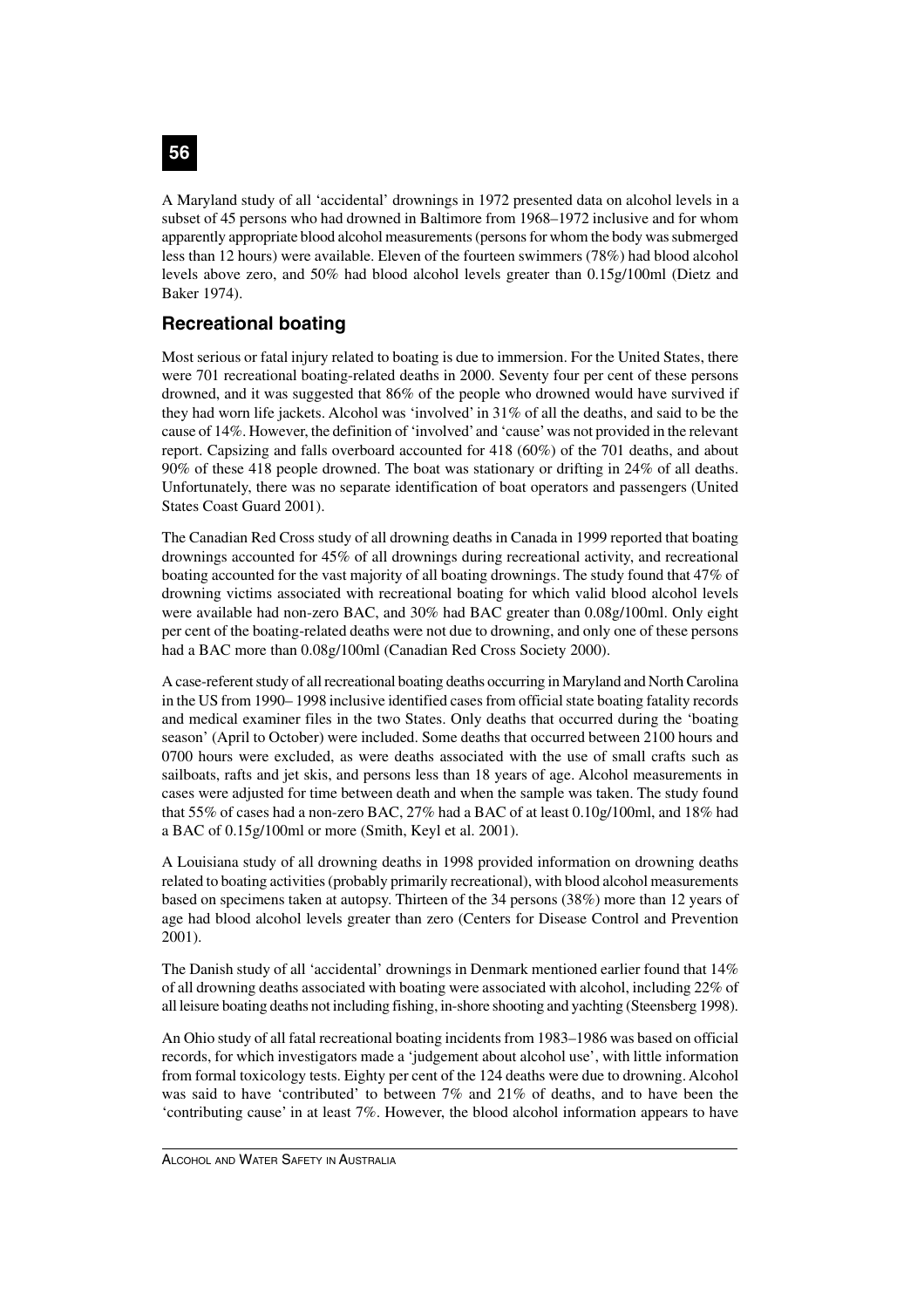#### been in relation to the boat operators rather than to the deceased persons. Also, the information on alcohol use was neither detailed nor comprehensive, and was not based on formal toxicology testing (Molberg, Hopkins et al. 1993).

The study described earlier of all drowning deaths in a Californian county also provided information on drowning deaths related to boating. Of the 14 persons who drowned in relation to recreational boating, 50% had BAC more than zero, 35% had BAC over 0.05g/100ml, and 28% had BAC more than 0.10 g/100ml (Wintemute, Kraus et al. 1988).

The study described earlier of all drowning deaths in Baltimore for whom valid blood alcohol measurements were available found that 57% of the boating deaths had BAC more than zero, and 43% had BAC greater than 0.15g/100ml (Dietz and Baker 1974).

The early analysis of the Australian drowning study based in Geelong reported that two of the three persons who had drowned in boating incidents and for whom alcohol measurements were available had BAC greater than zero (both greater than 0.15g/100ml) (Plueckhahn 1972).

Finally, a Finnish study of all 'fatal leisure water transport accidents' is described briefly as part of a paper about a study of all 'water transport accidents' in Finland. Ninety-four per cent of the subjects drowned. The alcohol values appear to have been based on blood tests, but not to necessarily relate to the victim, apparently sometimes being from the operator of a boat from which a passenger was killed. No detail is provided on inclusion or exclusion criteria. The paper reports very high proportions of persons with high blood alcohol values—59% of operators and 65% of passengers with BAC greater than or equal to 0.15g/100ml, and 67% of operators and 76% of passengers with BAC greater than or equal to 0.10g/100ml (Lunetta, Penttila et al. 1998).

### **Recreational diving and spinal cord injury**

Alcohol has been shown to significantly impair the ability of divers to perform shallow-water dives in controlled conditions (Perrine, Mundt et al. 1994). Many studies have implicated alcohol as contributing to the occurrence of spinal cord injuries arising from recreational diving, although the extent of involvement of alcohol is not always documented, and there are few measures of the extent of any increased risk arising from alcohol use. The main findings have been summarised by Blanksby and co-workers, who noted alcohol as having contributed to between 15% and 44% of diving-related spinal injuries (Blanksby, Wearne et al. 1997) (although it is probably more correct to say that alcohol had been used in the lead-up, rather than that it clearly contributed to the occurrence of these percentages of diving-related spinal injuries). Some of the more important of these studies are reviewed briefly here.

A United States' study of non-fatal cervical spinal cord injuries occurring in swimming pools found that 49% of injured persons reported 'alcohol involvement' (which appeared to mean alcohol use by the injured person) (DeVivo and Sekar 1997).

Another United States' study of persons injured as a result of recreational diving and requiring hospitalisation, 71% of whom sustained major cervical spine injury, reported that 74% of persons had non-zero blood alcohol levels, and 38% had levels above 0.10g/100ml (Kluger, Jarosz et al. 1994).

A study of all recreational diving injuries of the cervical spine in the mid-west of the United States found that 'alcohol use' was recorded for 44% of patients, and that over half of these had a blood alcohol level of 0.10g/100ml or more (Bailes, Herman et al. 1990).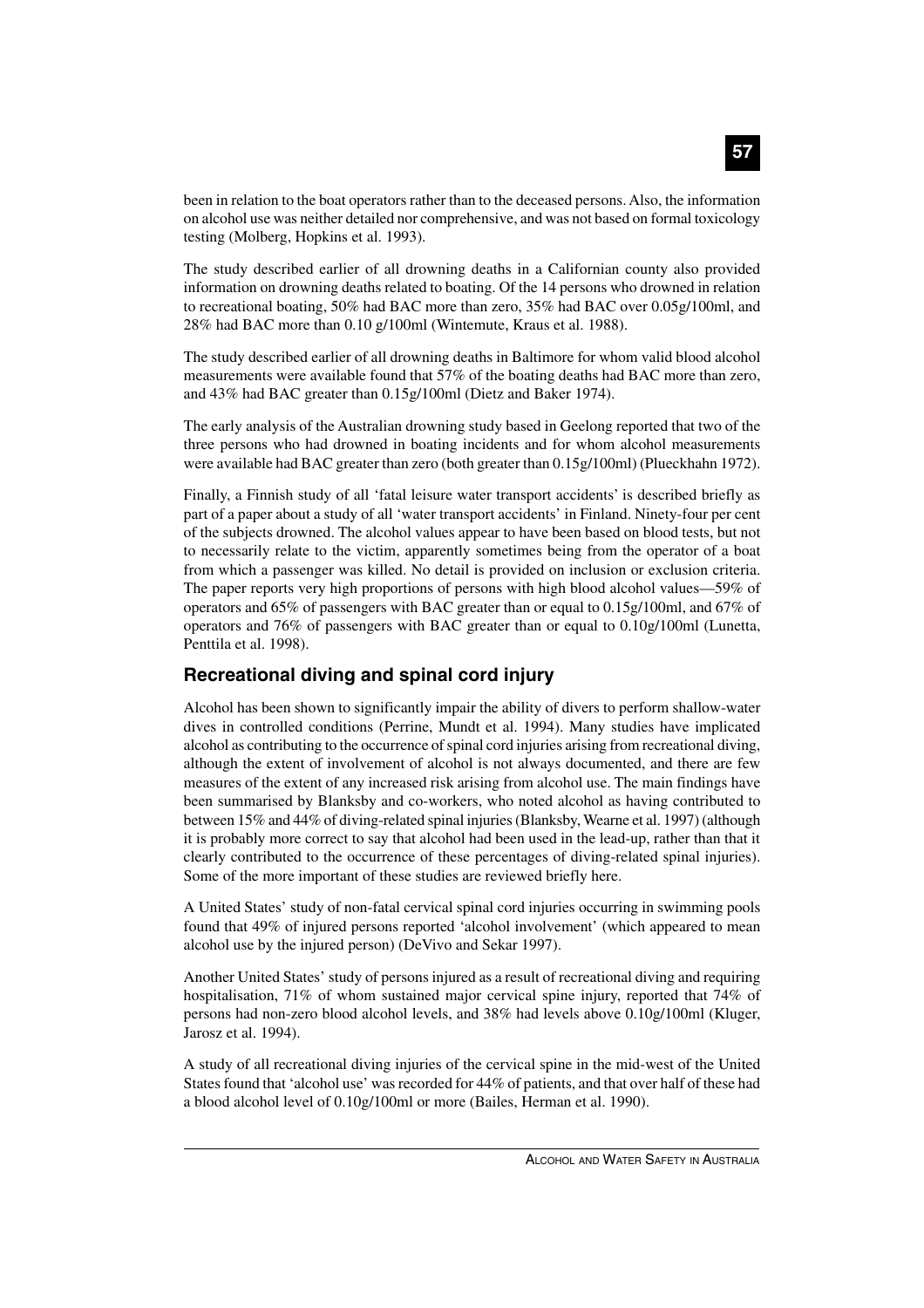#### **Table 5.2: Alcohol involvement in recreational aquatic activities summary of results from main studies**

| Country                                                   | Population                                                                                                                                                                 |                                        | Swim                         |
|-----------------------------------------------------------|----------------------------------------------------------------------------------------------------------------------------------------------------------------------------|----------------------------------------|------------------------------|
| United States 2000                                        | All 701 recreational boating fatalities                                                                                                                                    |                                        |                              |
| Canada 1999                                               | All drowning deaths $-20\%$ in boating collisions                                                                                                                          | >0<br>>0.08                            | $n = 40$<br>63%<br>53%       |
| United States (Louisiana) 1998                            | All drownings                                                                                                                                                              |                                        |                              |
| United States (Maryland and<br>North Carolina 1990 - 1998 | All recreational boating fatalities of persons 18 years of<br>age or older occurring from April to October inclusive and<br>whose bodies were found with one week of death | >0.05<br>>0.10<br>>0.15                | 36%<br>27%<br>11%            |
| Denmark 1989 - 1993                                       | All 'accidental' drowning deaths                                                                                                                                           | $n = 38$                               | 'under the<br>influence' 32% |
| Australia (Queenlsand)<br>1973 - 1992                     | All resuscitations on a beach, with 89% due to immersion                                                                                                                   | $n = 171$<br>>0                        | 21%                          |
| United States (Ohio) 1983 - 1986                          | All recreational boating incidents<br>(80% due to drowning)                                                                                                                | 'Mentioned'<br>'Cause'                 | 21%<br>7%                    |
| United States (California)<br>$1974 - 1985$               | All drownings                                                                                                                                                              | n = 40<br>>0<br>>0.05<br>>0.10         | 63%<br>55%<br>40%            |
| United States (North Carolina)<br>1980 - 1984             | All unintentional drownings                                                                                                                                                | $n = ?$<br>>0.10                       | $>20\%$                      |
| South Africa (Cape Town)<br>1980 - 1983                   | All drownings                                                                                                                                                              | $n = 87$                               | >0                           |
| Australia (Geelong) 1959 - 1983                           | 135 persons 15 years or older who drowned<br>'accidentally' with valid blood alcohol levels                                                                                | $n = 43$<br>>0<br>$>=0.08$<br>$>=0.15$ | 37%<br>16%<br>16%            |
| United States (Maryland)<br>$1968 - 1972$                 | All persons 15 years or older who drowned<br>'accidentally' and with valid blood alcohol levels                                                                            | n = 14<br>>0<br>>0.10<br>>0.15         | 79%<br>64%<br>50%            |
| Australia (Geelong) 1967 - 1971                           | 23 persons 15 years or older who drowned with<br>valid blood alcohol levels                                                                                                | n = 14<br>>0<br>$>=0.8$<br>$>=0.15$    | 43%<br>36%<br>36%            |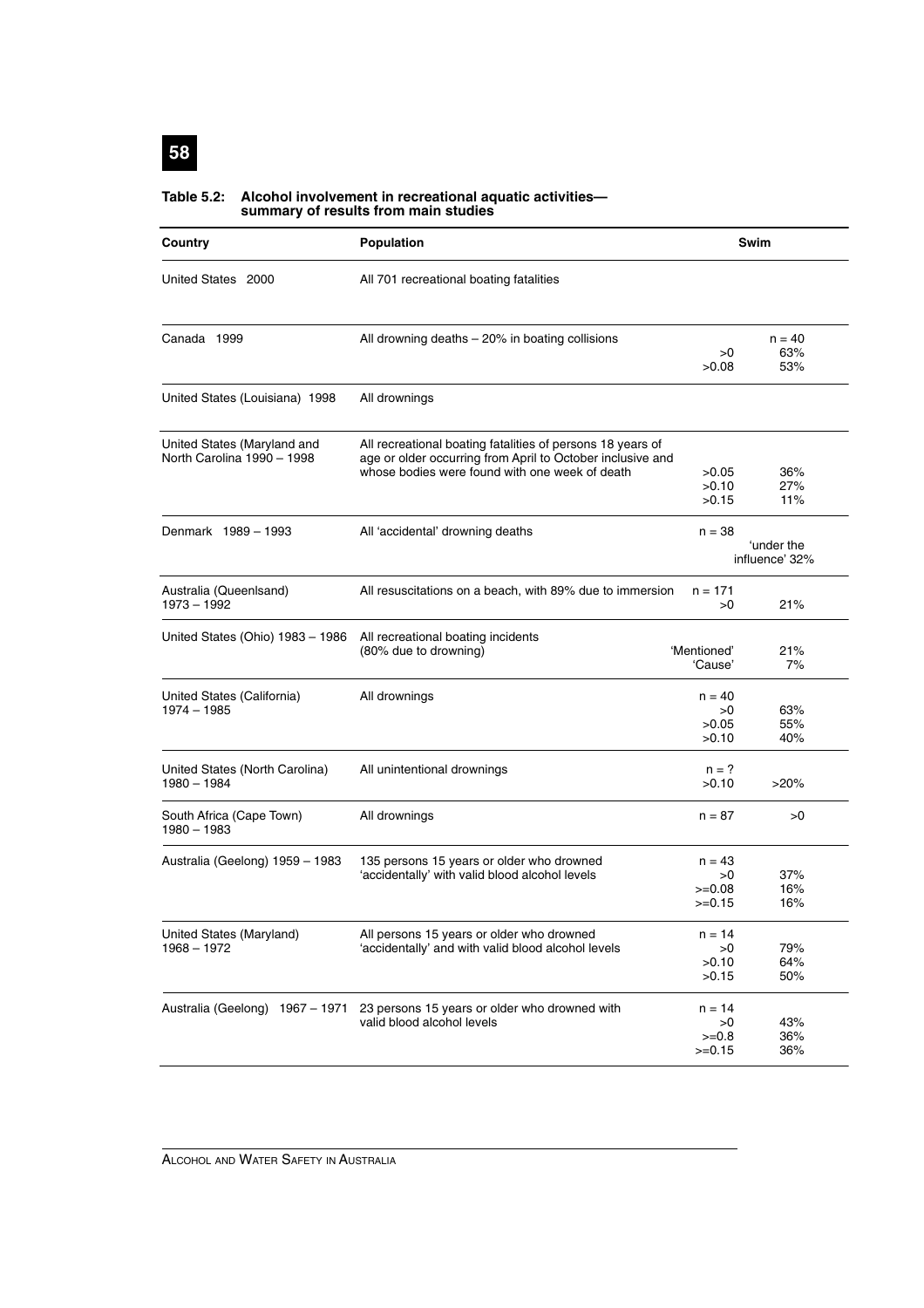|                                    | <b>Boat</b>                  | <b>Alcohol determination criteria</b>                                             | Reference                                            |  |
|------------------------------------|------------------------------|-----------------------------------------------------------------------------------|------------------------------------------------------|--|
| $n = 701$<br>'Involved'<br>'Cause' | 31%<br>14%                   | No details provided                                                               | (United States Coast Guard 2001)                     |  |
| $N = 122$<br>>0<br>>0.08           | 44%<br>32%                   | 'Blood testing'-no more details                                                   | (Canadian Red Cross Society 2000)                    |  |
| $n = 34$<br>>0                     | 38%                          | Alcohol (and/or drugs) present in<br>autopsy sample                               | (Centers for Disease Control and Prevention<br>2001) |  |
| $N = 221$<br>>0                    | 55%                          | Blood alcohol levels adjusted for time<br>since death                             | (Smith, Keyl et al. 2001)                            |  |
| $n = 94$                           | 'under the<br>influence' 14% | Information on alcohol involvement<br>from the death certificate summary          | (Steensberg 1998)                                    |  |
|                                    |                              | Judged by smell of alcohol on the<br>victim's breath                              | (Fenner, Harrison et al. 1995)                       |  |
| $n = 124$                          |                              | Judgement about alcohol use by<br>investigators-<br>minimal toxicological testing | (Molberg, Hopkins et al. 1993)                       |  |
| $n = 14$<br>>0<br>>0.05<br>>0.10   | 50%<br>35%<br>28%            | Death within 6 hours;<br>Blood taken with 24 hours of death                       | (Wintemute, Kraus et al. 1988)                       |  |
| $n = ?$<br>>0.10                   | >20%                         | 'Blood testing'-no more details                                                   | (Patetta and Biddinger 1988)                         |  |
| 55%                                |                              | No information                                                                    | (Davis and Smith 1985)                               |  |
|                                    |                              | Blood alcohol values for the time of death                                        | (Plueckhahn 1984)                                    |  |
| $n = 7$<br>>0<br>>0.10<br>>0.15    | 57%<br>43%<br>43%            | 'Blood tests; body submerged less than<br>12 hours                                | (Dietz and Baker 1974)                               |  |
| $n = 3$<br>>0<br>>0.08<br>>0.15    | 67%<br>67%<br>67%            | Blood alcohol values for the time of death                                        | (Plueckhahn 1972)                                    |  |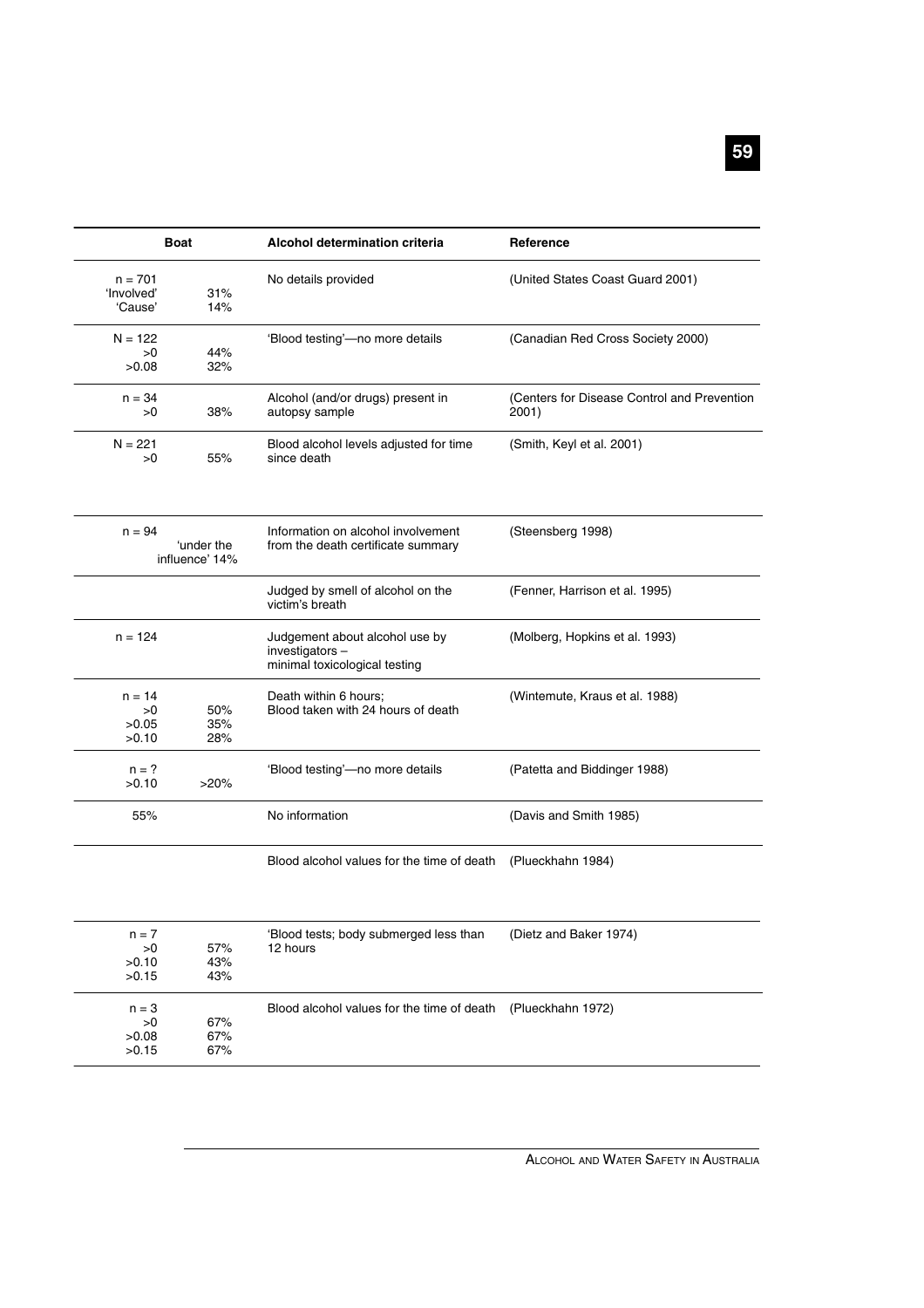A small study of persons hospitalised because of spinal injuries arising from water recreation in natural bodies of water, mostly after diving into shallow water, found that six of the 10 persons with information on alcohol use had used alcohol immediately before engaging in the activity that resulted in the injury (Branche, Sniezek et al. 1991).

A study of spinal cord injuries in Denmark found that at least 24% of the persons injured in recreational diving incidents had consumed alcohol immediately before the incident (Biering-Sorensen, Pedersen et al. 1990).

A South African study of recreational cervical spine injuries reported that 'a high percentage occurred under the influence of alcohol' (Scher 1981), while a similar South African study published in the same year reported alcohol as a 'contributing factor' in 48% of the recreational divers presenting with cervical spine injuries at one hospital, but about 20% at another hospital (Mennen 1981).

A United States study of cervical spine injuries sustained during water-sports found that alcohol 'contributed' to a minimum of 16% of the incidents, although the judgement of contribution appears to be based only on the injured person admitting to having drunk alcohol immediately prior to the incident. Many of the subjects did not provide information on alcohol use, so the 16% is probably an underestimate of the percentage of persons who had been drinking, but not necessarily of the proportion of incidents to which alcohol use really did contribute (Good and Nickel 1980).

| Country                                   | <b>Population</b>                                                                                           |
|-------------------------------------------|-------------------------------------------------------------------------------------------------------------|
| United States 1973-?1996                  | Spinal cord injuries resulting from diving injuries sustained in swimming pools                             |
| United States (Pennsylvania)<br>1987-1991 | All recreational diving injuries (71% with cervical spine injuries)                                         |
| United States (Wisconsin)<br>1988         | Persons hospitalised because of spinal injuries arising from water recreation in natural<br>bodies of water |
| United States (mid-west)<br>1975-1986     | All recreational diving injuries of the cervical spine                                                      |
| Denmark 1975-1984                         | Spinal cord injuries from shallow water diving requiring specialist treatment                               |
| South Africa (Cape Town)<br>1964-1980     | Spinal injuries from diving presenting to a spinal unit                                                     |
| South Africa (Pretoria)<br>1969-1979      | Spinal injuries from diving presenting to a spinal unit                                                     |
| United States (California)<br>1965-1976   | Cervical spine injuries sustained during water-sports                                                       |

**Table 5.3: Alcohol involvement in recreational diving injuries and spinal cord injuries summary of results from main studies**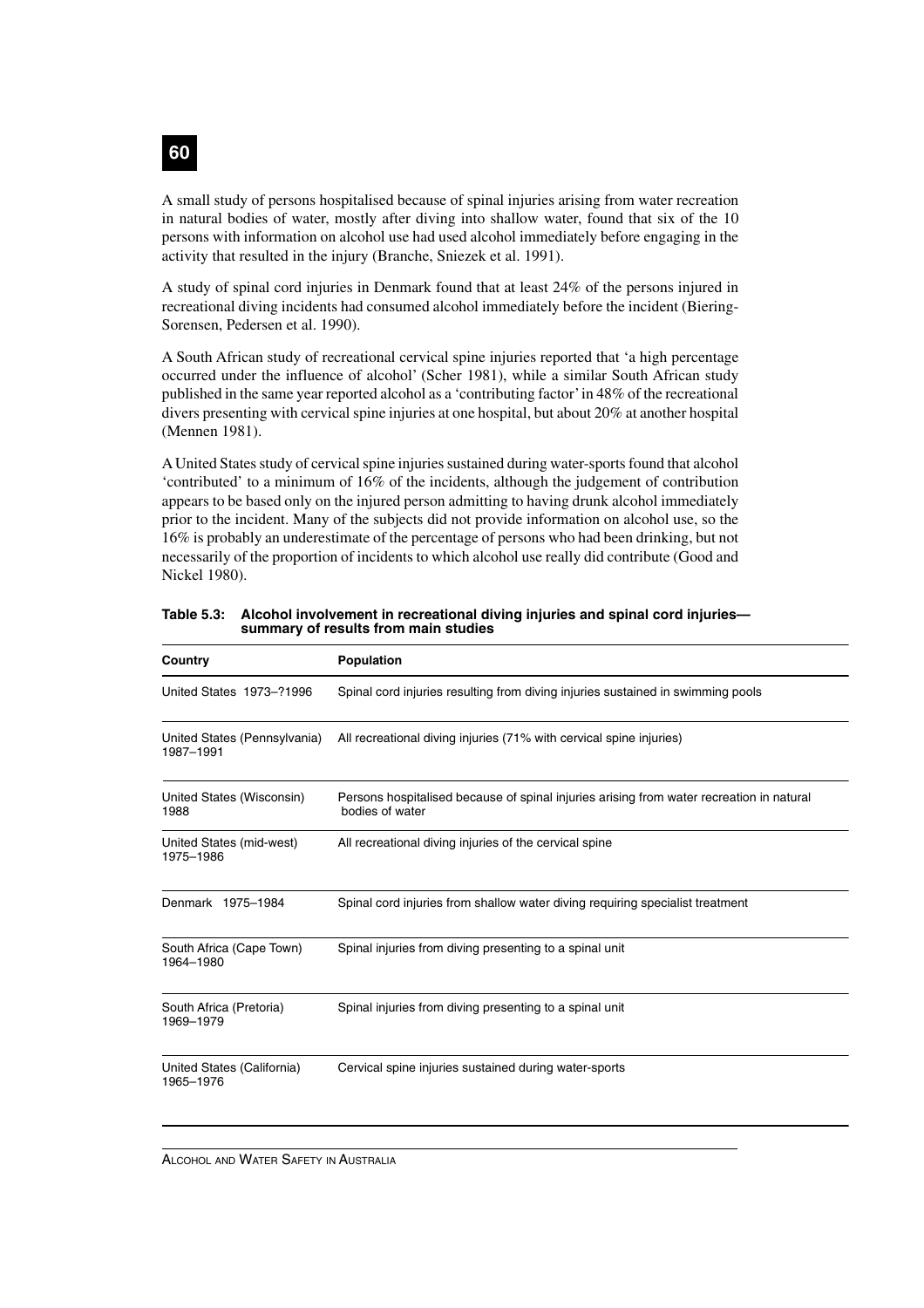# In addition, people sustaining spinal cord injuries have been found to be more likely to have consumed alcohol immediately prior to the incident than uninjured persons (Branche, Sniezek et al. 1991). Young males and use of alcohol are said to be the two most common characteristics

# **Measures of risk due to alcohol**

1981; Herman and Sonntag 1991).

There are very few direct measures of risk of serious or fatal injury related to aquatic recreational activities available. Those that are available nearly all cover only drowning. The main available estimates are described here and summarised in Table 5.4.

of persons sustaining cervical spinal cord injuries arising from recreational diving (Mennen

The best available information comes from the previously mentioned population-based casereferent study of drinking and recreational boating fatalities by Smith and co-workers. This study appears to have included all fatalities, but these are likely to have been predominantly drowning deaths. The study found that alcohol use by the deceased person increased the risk of fatal injury associated with boating. This increased risk was evident at all measurable levels of alcohol from 0.010 g/100ml, and increased with increasing blood alcohol level. The estimated relative risk (RR) was 1.3 (5% CI: 1.2 – 1.4) at 0.010 g/100ml, increasing to 3.7 (2.8 – 4.7) at 0.05 g/100ml, 10.6 (6.9 – 15.7) at 0.10g/100ml and to 52 (95% CI: 26 – 106) at 0.25 g/100ml. The relative risks were similar if fatalities (and the relevant controls) of people who were voluntarily swimming from a boat were excluded, and were similar for boat operators and boat

| <b>Alcohol contribution</b>          |                     | Alcohol determination criteria                                         | Reference                                   |
|--------------------------------------|---------------------|------------------------------------------------------------------------|---------------------------------------------|
| $n = 196$<br>'Involved'              | 49%                 | 'Self-reported alcohol involvement'                                    | (DeVivo and Sekar 1997)                     |
| $n = 58$<br>>0<br>>0.10              | 73%<br>38%          | 'Blood alcohol levels'-no more details                                 | (Kluger, Jarosz et al. 1994)                |
| $n = 10$<br>'Use'                    | 60%                 | Documented or reported alcohol use-<br>no more details                 | (Branche, Sniezek et al. 1991)              |
| $n = 220$<br>'Use'<br>>0.10          | 44%<br>at least 23% | Documented alcohol use and 'blood alcohol<br>levels' – no more details | (Bailes, Herman et al. 1990)                |
| $n = 34$<br>>0                       | 24%                 | 'Knowledge of alcohol intake beforehand'                               | (Biering-Sorensen, Pedersen<br>et al. 1990) |
| $n = 42$<br>'Contributing<br>factor' | 20%                 | Probably clinical notes and self-report                                | (Mennen 1981)                               |
| $n = 23$<br>'Contributing<br>factor' | 48%                 | Probably clinical notes and self-report                                | (Mennen 1981)                               |
| $n = 152$                            |                     | Self-report                                                            | (Good and Nickel 1980)                      |
| 'Contributing<br>factor'             | 16%                 |                                                                        |                                             |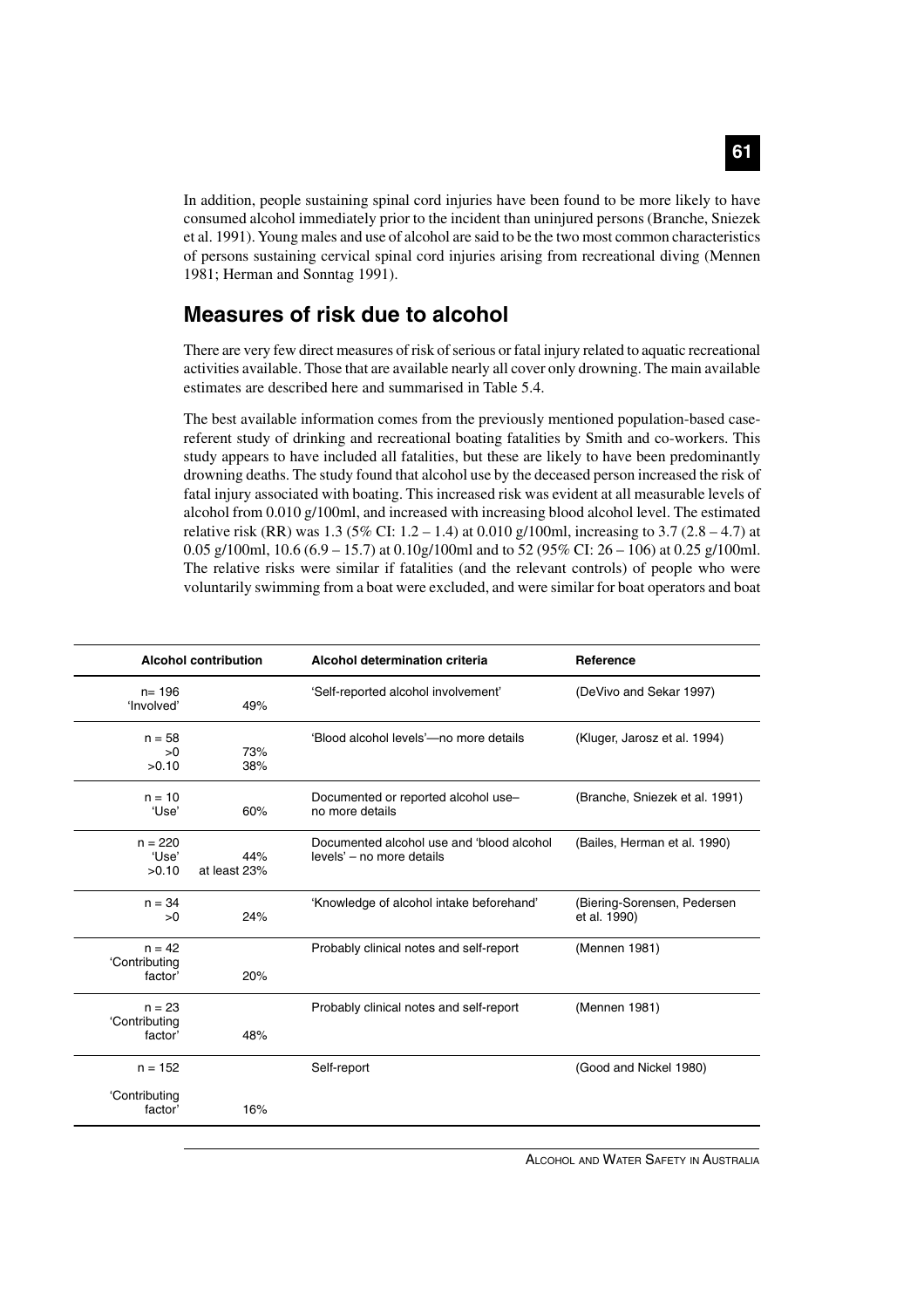#### **Table 5.4: Published estimates of risk or relative risk of fatal injury in relation to recreational aquatic activities**

| Population                                                                                                                   | <b>Risk measure</b>                                                       |
|------------------------------------------------------------------------------------------------------------------------------|---------------------------------------------------------------------------|
| All accidental 'recreational boating deaths' occurring in Maryland<br>and North Carolina in the US from 1990–1998, inclusive | Relative risk (RR) of fatal injury in relation to<br>recreational boating |
| Boating fatalities in California (includes non-recreational activities)                                                      | RR of drowning                                                            |
| Drowning deaths (includes non-recreational activities)                                                                       | RR of drowning                                                            |
| Recreational boating deaths in Ohio                                                                                          | Proportion related to alcohol                                             |
| All recreational boating deaths in the US                                                                                    | Proportion related to alcohol                                             |
| All spinal injuries requiring hospitalisation in Wisconsin                                                                   | Odds ratio (OR) of spinal injury requiring<br>hospitalisation             |

1. 95% confidence interval for all studies except that by Branche et al. (1991), for which it is a 90% confidence interval.

passengers. The study was well conducted, with careful selection of appropriate controls, and appropriate adjustment of potential confounders or sources of bias such as missing or misleading alcohol values, age, race, sex, occupant status, boat type, location, time of day and weekday/ weekend. Alcohol measurements in cases were adjusted for time between death and when the sample was taken, and alcohol measurements in control subjects were obtained from breath samples (Smith, Keyl et al. 2001).

The only other comparable study was a small study of boating fatalities in California, which found an odds ratio 2.9 for any drinking, and 10.6 for blood alcohol levels above 0.10 g/100ml. Although this study had a small sample size, and incomplete control of possible confounding factors, the odds ratio for alcohol levels above 0.10 g/100ml was very similar to that found in the previous study by Smith and co-workers ((Mengert, Sussman et al. 1992), cited in (Smith, Keyl et al. 2001) and (Howland, Mangione et al. 1996)).

The relative risk of drowning was estimated, by means of a case referent study, to be 31.8 (with a 95% confidence interval of 5.8 to 176) for persons with a blood alcohol level of 0.10 g/ 100ml or more, and 4.6 (1.6 – 13.1) for persons with a non-zero blood alcohol less than 0.10 g/ 100ml (Smith and Houser 1994).

These relative risks were used, in a study of the role of alcohol and medical care in trends in unintentional drowning, to derive percentages of drownings attributable to alcohol (Cummings and Quan 1999). Cummings and Quan attributed 97% of drowning cases at the higher blood alcohol levels to alcohol, and 78% of cases at the lower blood alcohol levels.

Other direct measurements of the contribution of alcohol to recreational aquatic activity serious injuries and deaths have been mentioned above. Alcohol was said to have 'contributed' to between 7% and 21% of recreational boating deaths in Ohio, and to have been the 'contributing cause' in at least 7% (Molberg, Hopkins et al. 1993). Alcohol was 'involved' in 31% of all boat related deaths, and said to be the cause of 14% (United States Coast Guard 2001).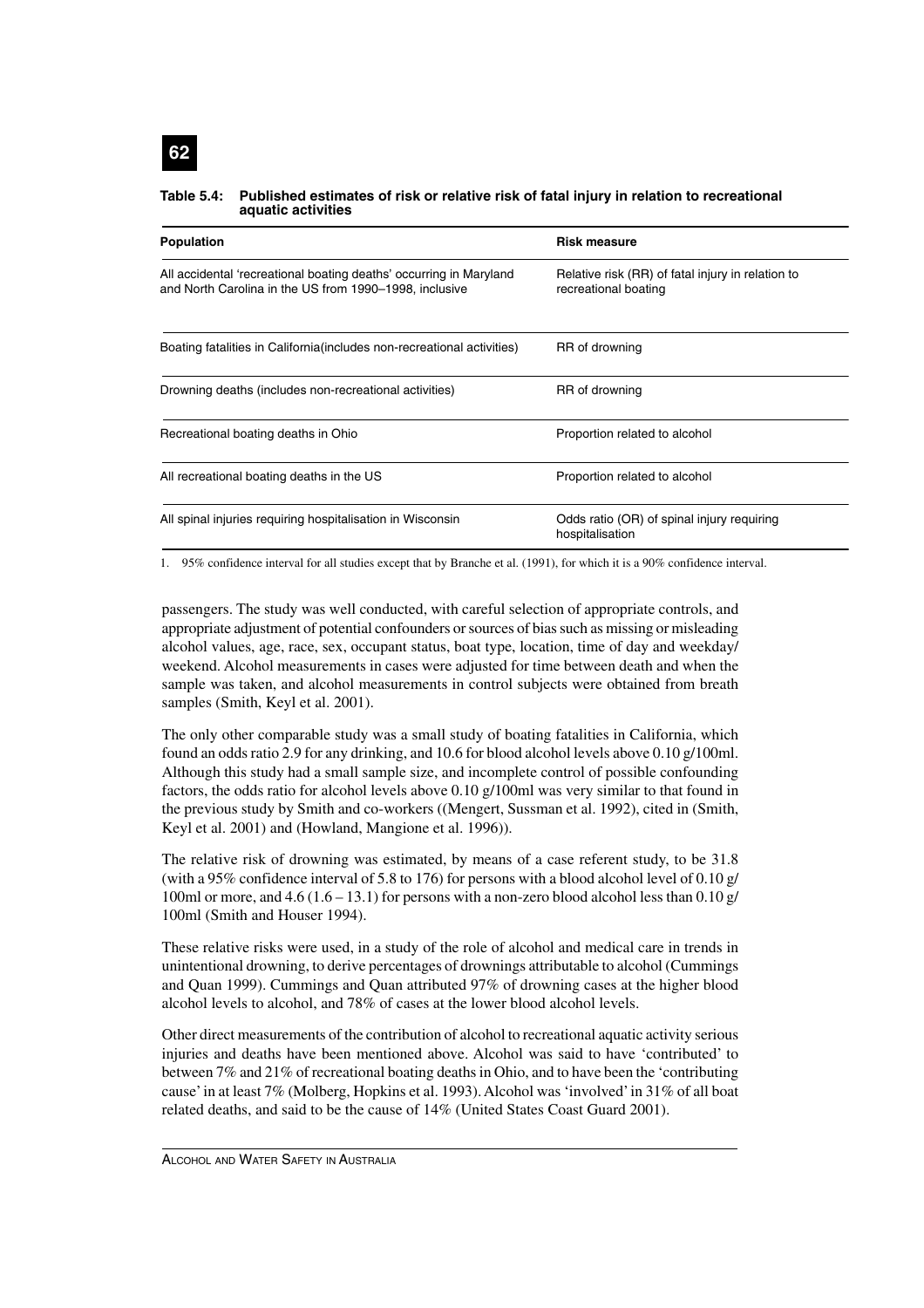| Level                  | <b>Risk</b>  | 95% CI         | Reference                        |
|------------------------|--------------|----------------|----------------------------------|
| $0.01$ g/100ml         | 1.3          | $1.2 - 1.4$    | (Smith, Keyl et al. 2001)        |
| 0.05q/100ml            | 3.7          | $2.8 - 4.7$    |                                  |
| 0.10q/100ml            | 10.4         | $6.9 - 15.7$   |                                  |
| 0.25g/100ml            | 52.4         | $25.9 - 106.1$ |                                  |
| more than zero         | 2.9          |                | (Mengert, Sussman et al. 1992)   |
| 0.10g/100ml or greater | 10.6         |                |                                  |
| > zero alcohol         | 4.6          | $1.6 - 13.1$   | (Smith and Houser 1994)          |
| $> 0.10$ g/100ml       | 31.8         | $5.8 - 176$    |                                  |
| alcohol 'contributed'  | $7\% - 21\%$ |                | (Molberg, Hopkins et al. 1993)   |
| alcohol 'caused'       | 7%           |                |                                  |
| alcohol 'involved'     | 31%          |                | (United States Coast Guard 2001) |
| alcohol 'caused'       | 14%          |                |                                  |
| 'use of alcohol'       | 4.0          | $1.1 - 15.0$   | (Branche, Sniezek et al. 1991)   |

The only study suggesting a value for the increased risk from alcohol use of injury in recreational diving was a case-referent study by Branche and co-workers. This was a small study of persons hospitalised because of spinal and/or spinal cord injury arising from water recreation in natural bodies of water, mostly after diving into shallow water. There were only 11 cases, and some of these had missing data. Controls were chosen through random digit dialling and were persons who had used a natural body of water last time they had engaged in water recreation. Six of ten cases had consumed alcohol immediately prior to engaging in the water recreational activity (one case had missing information), giving a crude odds ratio of 4.0 (90% CI 1.1 to 15.0) (Branche, Sniezek et al. 1991).

### **Trends in the role of alcohol**

Cummings and Quan applied the attributable percentages they derived to cases identified in coroners' records with non-zero blood alcohol levels. The study found that there was an 81% decline in drowning due to alcohol over the 20 years covered by the study, that 51% of prevented drowning deaths were due to the decrease in alcohol-associated drowning, and the percentage of all drowning due to alcohol fell from 50% to 22% over the 20 years (Cummings and Quan 1999).

The reason for the decline is not known, and it has been suggested that at least part of it may be due to less people being exposed to aquatic recreation, or a greater propensity of people involved in such recreation to engage in the activities in more supervised conditions, situations where alcohol may be banned or used less commonly or in smaller amounts at these more formal venues (Smith and Howland 1999). This could occur, for example, if a greater proportion of swimming occurs at patrolled beaches or in patrolled swimming pools, rather than in open water or inland water. Therefore, it might not be any safer to be engaged in the same aquatic recreational activities that had been undertaken in the past, and the use of alcohol in these activities may not have changed. Instead, the decline in alcohol involvement in drowning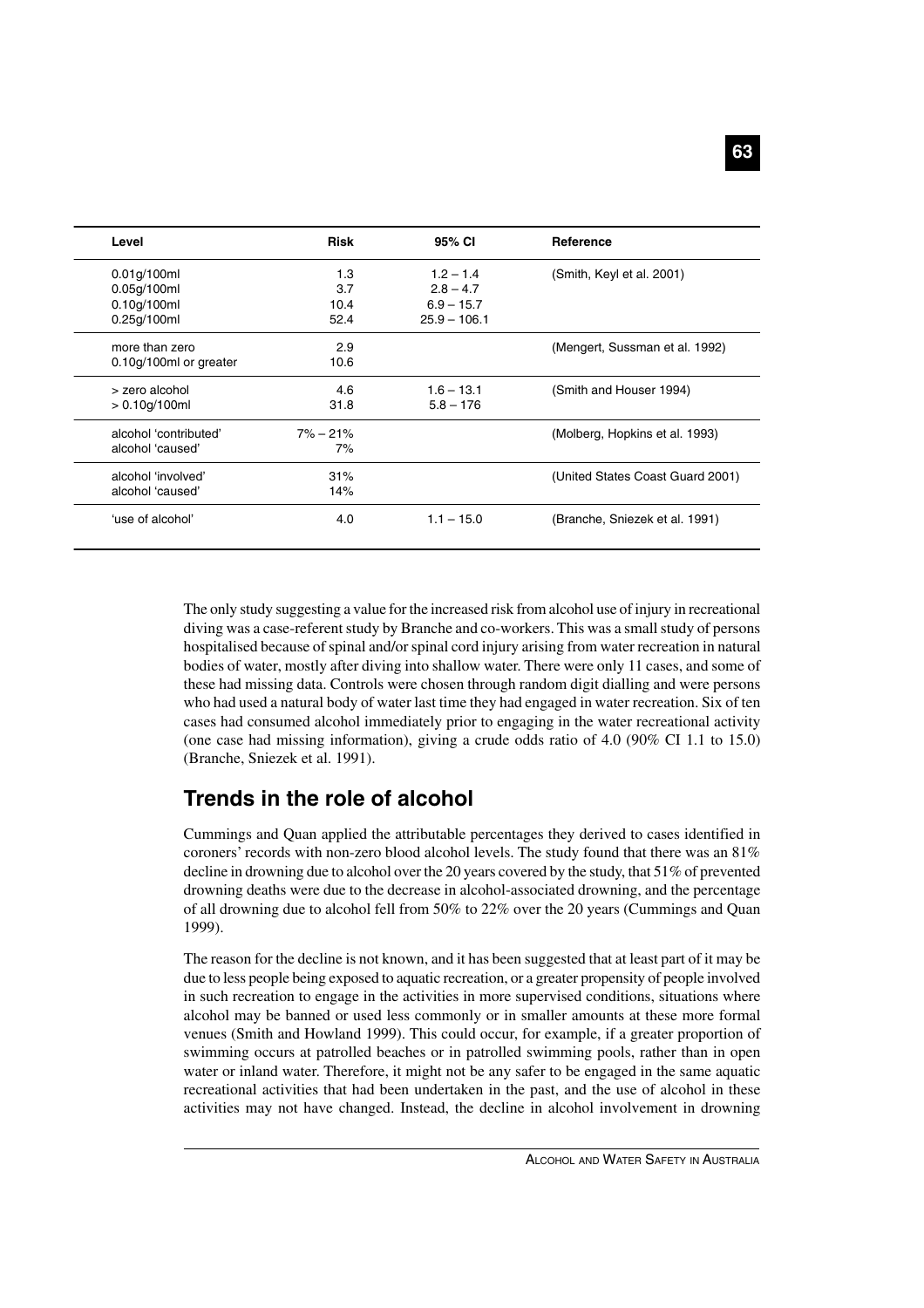## **64**

might simply be secondary to the change in the type of activities being undertaken, rather than a change in the use or effect of alcohol in particular aquatic activities. However, it appears likely that the majority of the reported change does result from decreased use of alcohol during recreational aquatic activity.

## **Prevention strategies**

Many strategies have been suggested for decreasing the risk of alcohol-related injury during aquatic activities. These are contained in many of the references already cited, and were reviewed recently as part of a general review of countermeasures to reduce drowning and spinal injury from diving into shallow water (Nixon, Pearn et al. 1995). However, few of these have been the subject of rigorous scientific evaluation, and drowning has been called the 'final frontier' of injury prevention (Pless 1997).

Suggested strategies include:

- public service announcements by federal and state government agencies and communitybased organisations warning about the dangers of alcohol use in association with water recreation, and tailoring such messages to swimming, boating and/or fishing (Dietz and Baker 1974; Howland and Hingson 1988; Centers for Disease Control and Prevention 1993; Lunetta, Penttila et al. 1998);
- eliminating or modifying advertisements that encourage the use of alcohol during boating activities (Dietz and Baker 1974; Howland and Hingson 1988; Centers for Disease Control and Prevention 1993);
- restricting the sale of alcoholic beverages at aquatic facilities (Howland and Hingson 1988; Centers for Disease Control and Prevention 1993; Fenner 2000)
- passage and enforcement of federal and state legislation restricting alcohol consumption during water-recreation activities (Howland and Hingson 1988; Centers for Disease Control and Prevention 1993; Molberg, Hopkins et al. 1993; Canadian Red Cross Society 2000);
- introduction of stiffer penalties for operating recreational boats under the influence of alcohol (Centers for Disease Control and Prevention 1987);
- making server liability apply to drowning (Wintemute, Kraus et al. 1987);
- limiting the consumption of alcohol by anyone engaged in any form of activity related to water (Adams 1966; Centers for Disease Control and Prevention 1986; Gulaid and Sattin 1988; Bross and Clark 1995; Fenner 2000; Centers for Disease Control and Prevention 2001);
- public education on the risks of drowning if alcohol is consumed while involved in aquatic activities (Plueckhahn 1972; Pearn 1984; Plueckhahn 1984; Centers for Disease Control and Prevention 1986; Wintemute, Kraus et al. 1987; Centers for Disease Control and Prevention 1990; Scher 1992; Howland, Smith et al. 1993; Fenner, Harrison et al. 1995; Howland, Mangione et al. 1996; Lunetta, Penttila et al. 1998; Steensberg 1998; Logan, Sacks et al. 1999; Mackie 1999; Canadian Red Cross Society 2000; Ciraulo, Smith et al. 2000; Bell, Amoroso et al. 2001);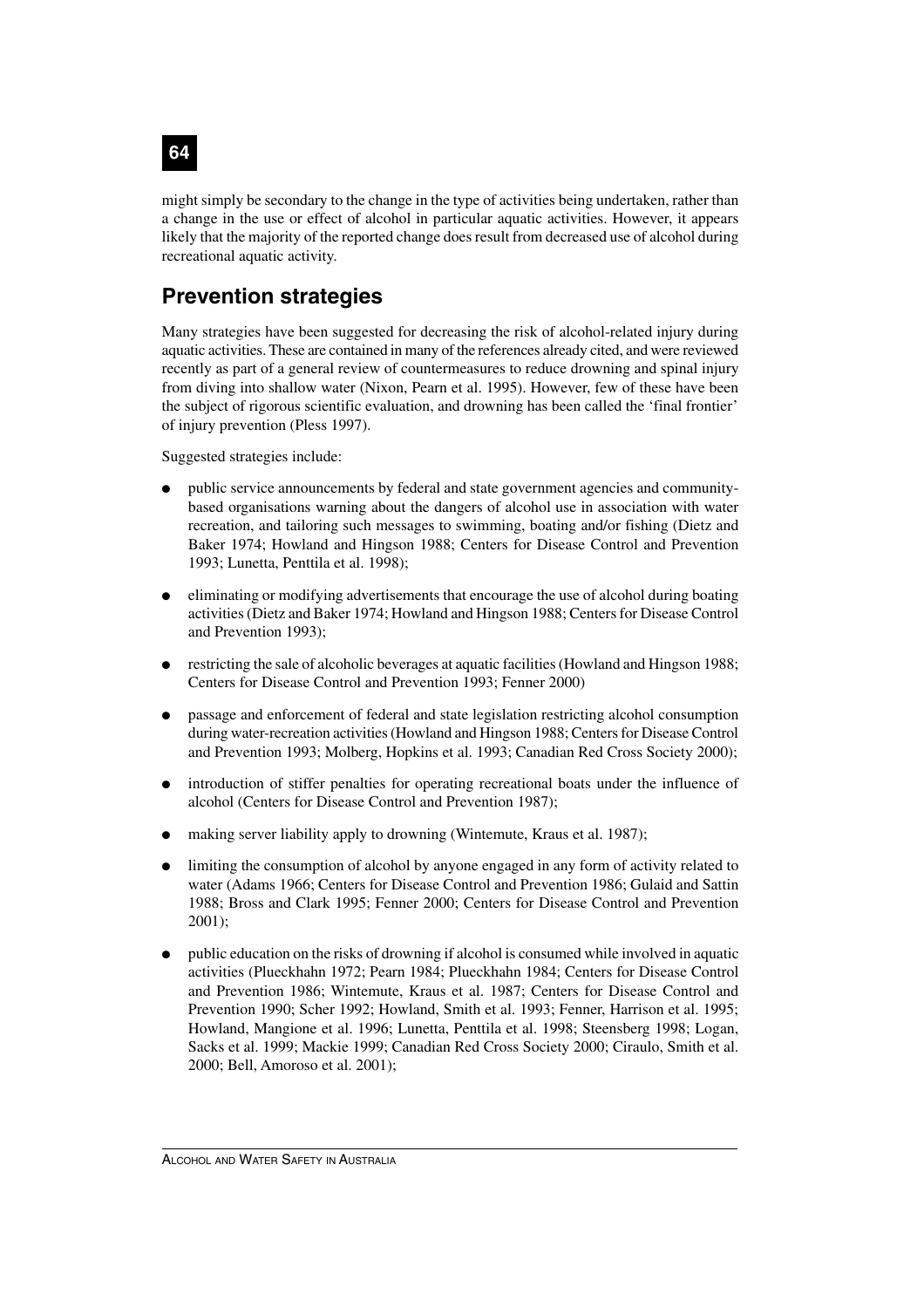- public education aimed at changing public acceptance of drinking while involved in aquatic activities (Howland, Mangione et al. 1990; Chochinov 1998);
- public education of the potential benefits of alcohol control policies (Girasek, Gielen et al. 2002);
- including information on the risks of alcohol use in all training for boaters (Molberg, Hopkins et al. 1993; Glover, Lane et al. 1995; Bell, Howland et al. 2000);
- focussing on all boat occupants, not just the operators (Howland, Smith et al. 1993; Howland, Mangione et al. 1996; Lunetta, Penttila et al. 1998; Logan, Sacks et al. 1999; Centers for Disease Control and Prevention 2001; Smith, Keyl et al. 2001);
- targeting adult males (Lunetta, Penttila et al. 1998; Logan, Sacks et al. 1999; Canadian Red Cross Society 2000);
- addressing the hazard of combining alcohol with water recreation involving diving (Branche, Sniezek et al. 1991; Perrine, Mundt et al. 1994);
- public education on the risks of sustaining severe injury if alcohol is consumed while involved in recreational diving (Scher 1981; Alexander 1990; Bailes, Herman et al. 1990; Scher 1992; Perrine, Mundt et al. 1994);
- using a standardised sobriety test (McKnight, Lange et al. 1999; Canadian Red Cross Society 2000);

In addition, a number of areas for further research or action have been identified. These include:

- developing a better understanding about the epidemiology of boating and/or non-boating, alcohol-related drowning incidents, including better measures of the association between alcohol and drowning (Wintemute, Kraus et al. 1988; Centers for Disease Control and Prevention 1990; Howland, Mangione et al. 1990; Cummings and Quan 1999);
- obtaining more information on drownings involving particular racial/ethnic groups and women (Bell, Amoroso et al. 2001);
- obtaining information on the possible role of alcohol intake in persons supervising children under six years of age who drown (Davis and Smith 1985);
- obtaining more information on drownings through linkage of health, administrative and risk data sources (Bell, Amoroso et al. 2001);
- determining the effectiveness and acceptability of random sobriety checks for boat operators (Logan, Sacks et al. 1999);
- determining an appropriate permissible BAC or the need for a 'zero tolerance' approach regarding alcohol use and boating (Logan, Sacks et al. 1999);
- measuring the impact of laws already in place prohibiting boating whilst intoxicated (Wintemute, Kraus et al. 1988);
- examining the feasibility of controls to limit alcohol consumption by swimmers, especially those aged between 25 and 40 years, and males between 20 and 40 years (Canadian Red Cross Society 2000);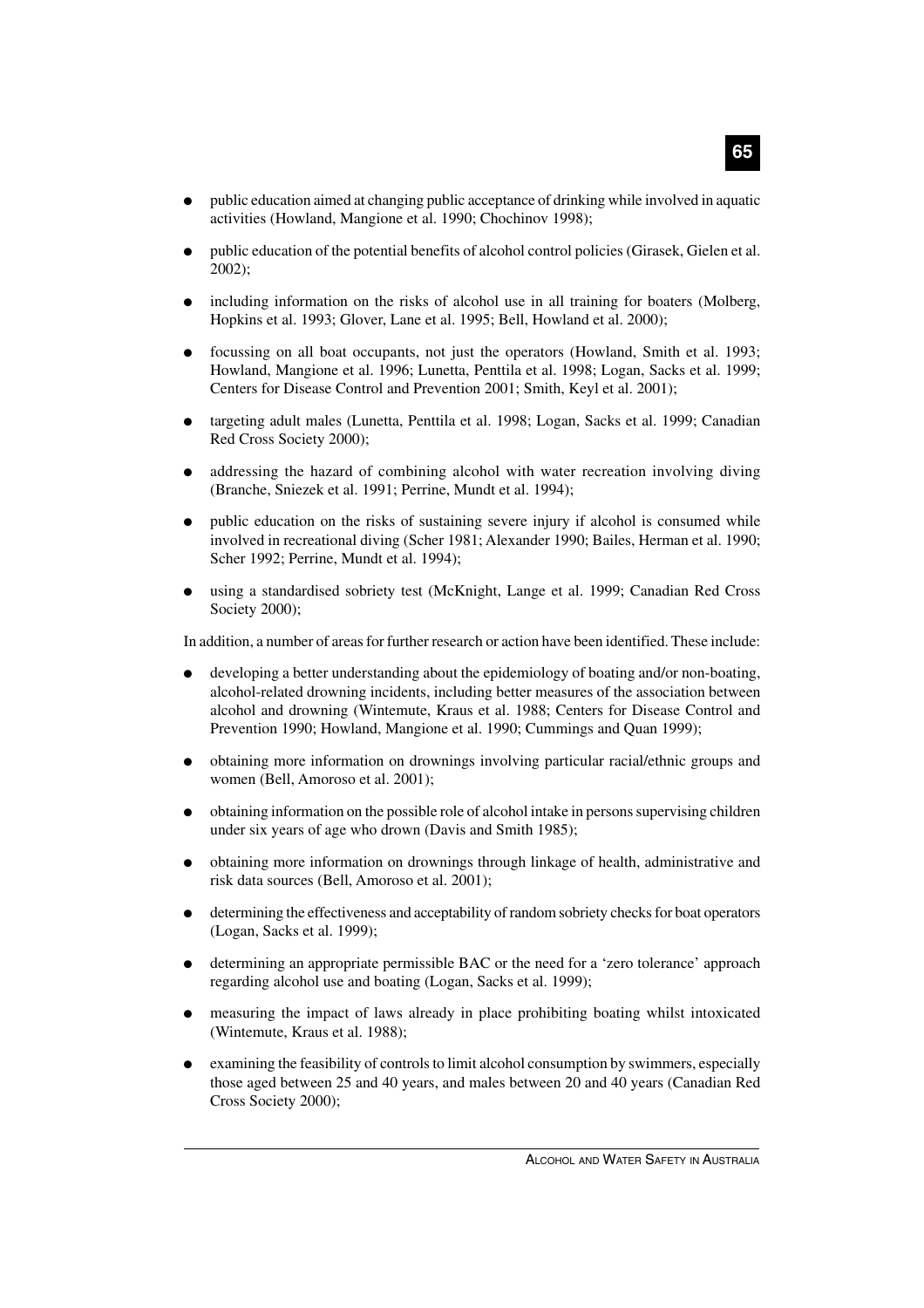- developing (national) guidelines for the best way to obtain and record information on blood alcohol level in drowning deaths (Warner, Smith et al. 2000); and
- ensuring that Coroners determine the blood alcohol level for all persons 10 years or older who drown (Warner, Smith et al. 2000).

These initiatives can be combined into a small number of groups, such as initiatives to:

- encourage the decreased use of alcohol;
- impose penalties on persons who do have increased blood alcohol levels;
- focus on particular high-risk groups;
- obtain a better understanding of the risks of increased alcohol use and the benefits of various prevention programs.

In terms of encouraging or enforcing decreased alcohol intake in relation to recreational aquatic activity, alcohol has been presumed, almost on an a prior basis, to be a bad thing to combine with recreational aquatic activity. Therefore, activities designed to decrease alcohol consumption in relation to recreational water activity are generally accepted as being appropriate preventive activities. Anecdotal evidence and cases series studies strongly support the presumption that alcohol use is a problem, but it is really only the case-referent study by Smith and co-workers (Smith, Keyl et al. 2001) of fatalities related to recreational boating that provides robust evidence of the extent of increased risk associated with various levels of blood alcohol. However, as mentioned previously, there is very little evidence regarding the effectiveness of any of the prevention initiatives proposed or already in place.

In one of the few trials of prevention approaches, printed information on water safety were given to parents of children attending an emergency department at a paediatric tertiary referral hospital in the United States. The information provided had simple instructions regarding use of life vests, swimming in 'lifeguarded' areas, and not using alcohol when swimming or boating. When surveyed one to two weeks after receiving the information, all parents recalled receiving instructions of some sort. In terms of the contents of the instructions, half of the respondents recalled that instructions were regarding water safety . Of these 50%, the instructions were reported to be about life vests  $(41\%)$ , drowning  $(25\%)$  and swimming  $(13\%)$ . There was no mention in the paper of specific recall regarding alcohol use. Eighty eight per cent of respondents reported that the prevention information was very useful or useful, and the authors concluded that emergency departments could be an appropriate setting for the dissemination of injury prevention information to parents. The study did not investigate whether receiving the information resulted in any change in behaviour in the targeted settings (Quan, Bennett et al. 2001).

In the study by Cummings and Quan described previously, the findings were said to be consistent with the hypothesis that decreased use of alcohol while in or close to water had contributed to the decline in drowning cases. However, the results were also consistent with other causes, and the authors were unaware of any definitive evidence of such decreased alcohol use (Cummings and Quan 1999).

Minimum drinking age laws do not appear to be an important policy initiative for preventing drowning in adolescents and young adults, based on a study of the number of drowning fatalities and the state minimum drinking age laws in the United States, although the authors did not rule out a small effect of the laws (Howland, Birckmayer et al. 1998).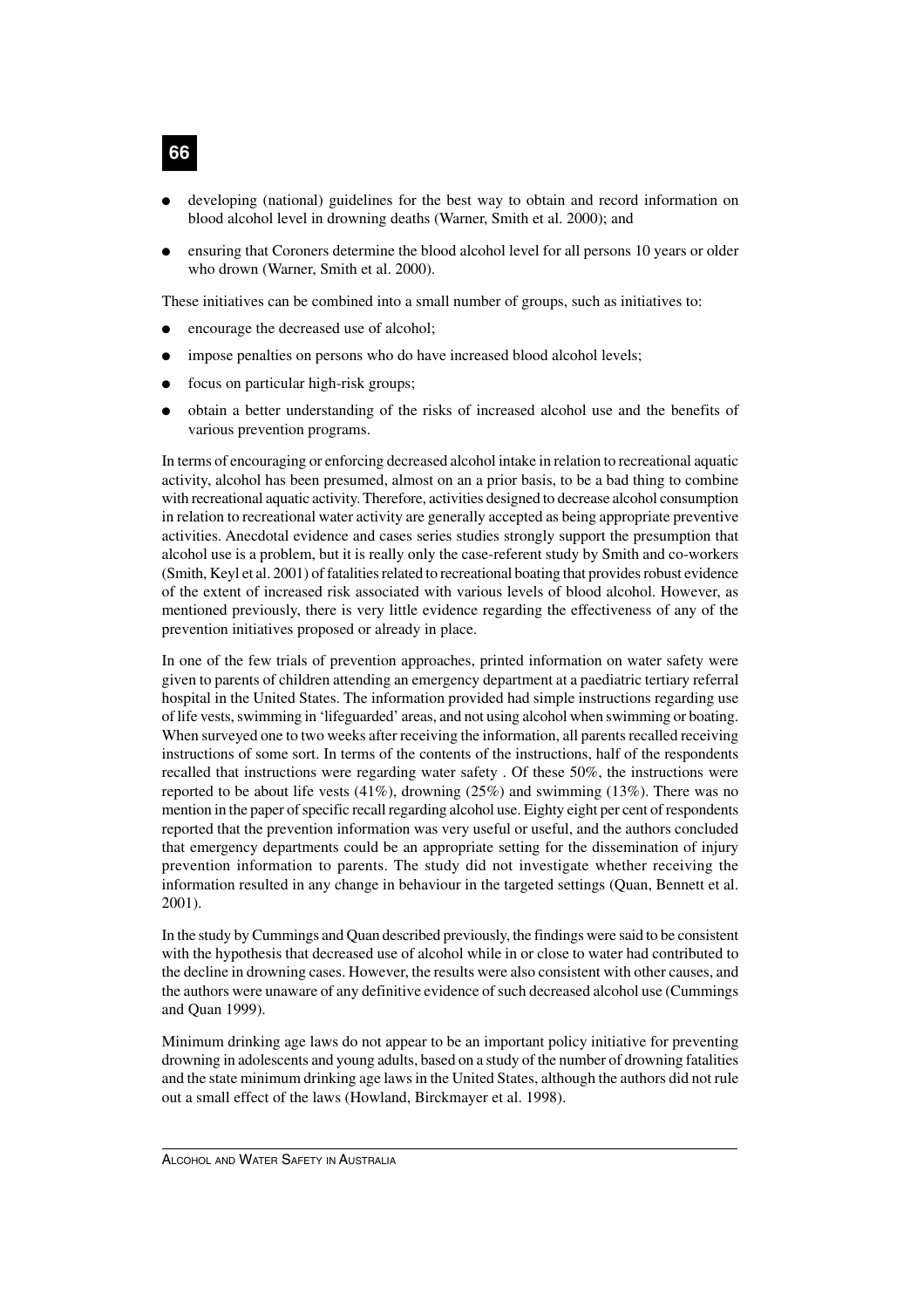In terms of focussing on apparent high-risk groups Chochinov, in a review of boating fatalities in Canada, argues that alcohol is an important contributor to boating-related drowning, and that it is therefore important that the use of alcohol in association with the operation of a boat be seen as socially irresponsible in the same way as drinking and driving is viewed (Chochinov 1998). However, the focus on boat operators ('designated operators') in campaigns to decrease alcohol use in relation to boating activity has been criticised, because drinking passengers may be at risk regardless of the sobriety or otherwise of the boat operator as a result of the effect of alcohol on balance, judgement, swimming ability and response to cold (Howland, Smith et al. 1993; Howland, Mangione et al. 1996; Smith, Keyl et al. 2001). The authors also argue to decrease the focus on moving boats, since many boating fatalities occur when the boat is stationary or drifting – 24% in the United States in 2000 (United States Coast Guard 2001).

The Australian National Alcohol Strategy actions and outputs are consistent with all these suggested activities related to prevention. The actions focus on:

- increasing community awareness, specially in young people, through promotional material, targeted campaigns and inclusion of alcohol messages in water safety campaigns;
- using legislation and education to reduce boating-related incidents associated with alcohol; and
- increasing knowledge and understanding of the factors associated involved in alcoholrelated aquatic incidents through improving data collections and commissioning reports such as the current one (Department of Health and Aged Care 2001).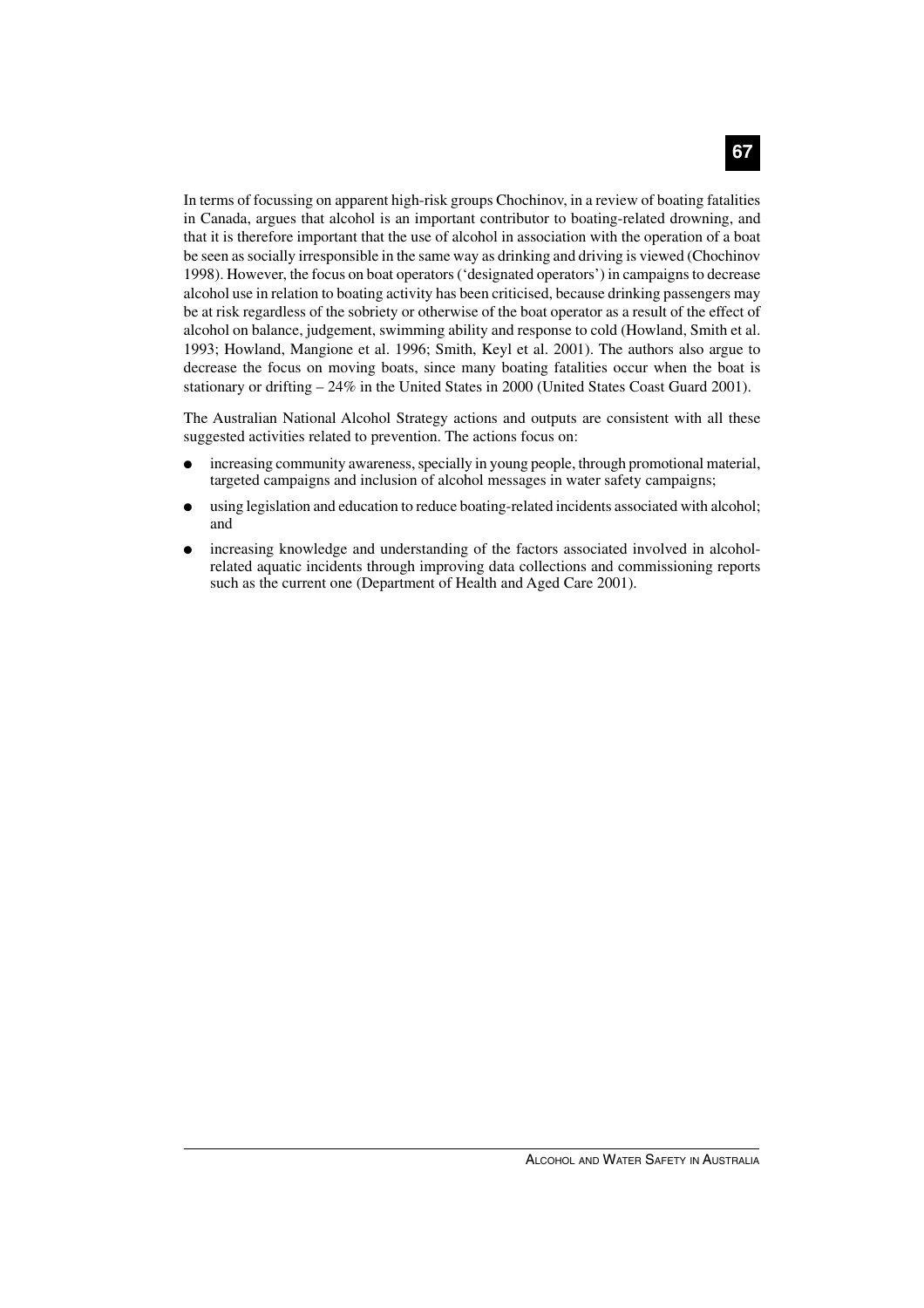## **68 6 Summary and conclusions**

## **Attributable fractions and mortality data**

Assessment of drowning attributable to alcohol in Australia depends on the completeness and reliability of the identification of drowning deaths and on the availability and validity of attributable fractions.

Death registration is generally considered to be nearly complete in Australia, and drowning is usually a well-defined cause of death. Hence, estimates of drowning mortality in Australia are probably fairly complete and reliable. When a recently deceased body is available for post mortem examination, ascertainment of this mechanism of death should be reliable. Some bodies are lost at sea or in similar circumstances. Drowning may be arrived at as the presumptive or probable mechanism of death in such cases. Presumably some deaths by drowning are not identified as such, either because too little is known about the mechanism of a known death to come to a conclusion, or because a death remains unknown. However, these are not likely to amount to more than a small number of deaths.

The availability and reliability of attributable fractions is the limiting factor for this approach to estimating and perhaps monitoring the role of alcohol as a cause of drowning in Australia.

Application of the age-specific fractions from English et al. (1995) produced an estimate of an average of about 74 'accidental drowning' deaths per year attributable to 'hazardous or harmful' levels of alcohol consumption in the period 1997–2000. If the same attributable fractions are applicable to drowning deaths more generally, then the total number of drowning deaths in Australia due to alcohol is about 130.

A flag for 'alcohol-related' deaths is added to the mortality data file by the ABS. The scope, validity and reliability of this item have been uncertain.

## **NCIS as an information source**

The analysis in Chapter 3 is one of the first uses of the National Coroners Information System (NCIS) as an information source on a significant public health issue. The NCIS appears to already provide very useful, and in some places comprehensive, information, but still has significant shortcomings in terms of the completeness and detail of information on many cases. The availability and quality of data also varies considerably between jurisdictions.

On the basis of this analysis of NCIS data, drowning is a significant cause of death in Australia. Alcohol appears to contribute to about 21% of drowning deaths, and perhaps 30% of drowning deaths related to recreational aquatic activity. Nearly half of all drowning cases occur in relation to recreational aquatic activity, and there are also a small number of non-drowning deaths related to recreational aquatic activity.

### **ED surveillance**

National surveillance of alcohol relatedness among immersion or near-drowning cases presenting to Australian EDs is not feasible at present.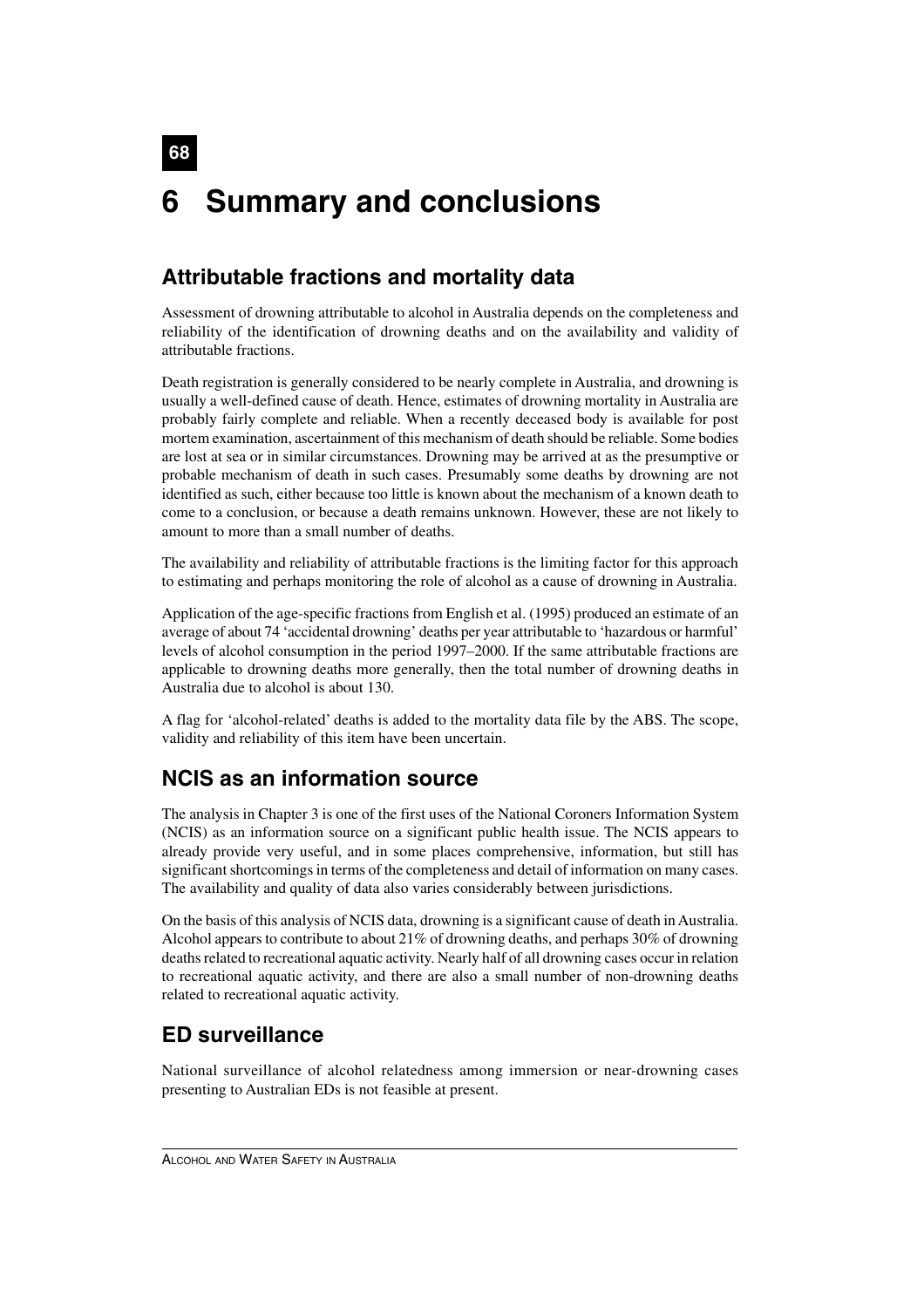There is currently no national ED data collection system, although there are two State-based ED data collection systems, QISU and VISAR. Neither VISAR not QISU includes data items designed to identify alcohol relatedness.

'Alcohol relatedness' is not a well-defined concept, particularly at the level of individual cases. Alcohol levels of persons attending EDs could, in principle, be measured. This has been required by legislation for certain types of case (eg. motorists) and has been done successfully in some special studies of relatively small numbers of injury cases. However, barriers to ascertainment of alcohol levels, or its presence above a threshold level, among ED cases generally and at a national level are likely to be high.

EDs are a suitable setting for collecting data for injury case characterisation. They are not a good principal setting for data collection for population-based measuring and monitoring of immersion and near-drowning. Only some fatal cases can be identified via EDs, because many bodies are recovered too late for any hope of resuscitation, and other deaths occur after admission. While serious non-fatal cases might be identified through EDs, such cases are also likely to be admitted to hospital and, hence, to be recorded in inpatient statistics (Steenkamp 2002). Some cases of immersion or near-drowning without serious consequences attend an ED, but (depending on choice of definitions, which are not well-established) these are likely to be a small and unrepresentative sample of all such cases.

### **Literature review**

Evidence from North America suggests that alcohol is widely used in association with recreational aquatic activity, although there is no information regarding the extent of use in Australia. A priori and anecdotal evidence suggests alcohol is an important risk factor for death and serious injury arising from recreational aquatic activity. Specific studies confirm this, but the extent of increased risk associated with alcohol use, and the attributable risk due to alcohol use, is not well characterised.

It appears that, as in most deaths associated with recreational aquatic activity, drowning is the most common water-related injury associated with alcohol. Alcohol is detected in the blood of about 30% to 50% of fatally injured persons involved in recreational aquatic activity. The few relevant studies on degree of increased risk suggest persons with a blood alcohol level of 0.10g/100ml have about 11 times the risk of death associated with recreational boating compared with persons who have not been drinking, but that even small amounts of alcohol can increase this risk. The population attributable risk seems to be in the range of about 10% to 30%.

The increased risk due to alcohol use of cervical spine injury associated with diving into water is also not well characterised.

There is very little information on the role of alcohol in recreational aquatic activity, and serious and fatal injury associated with recreational aquatic activity, in Australia.

Many prevention activities have been suggested in the literature, as well as areas for further work. The main areas from an Australian perspective where further work is needed appear to be:

- determining the extent of alcohol use in Australia in relation to recreational aquatic activity;
- obtaining information on the knowledge, attitudes and behaviours of Australians in relation to alcohol use and aquatic activity;
- undertaking analytic studies to determine the relationship between alcohol levels and the extent of increase in risk of serious or fatal injury in association with recreational aquatic activity in Australia; and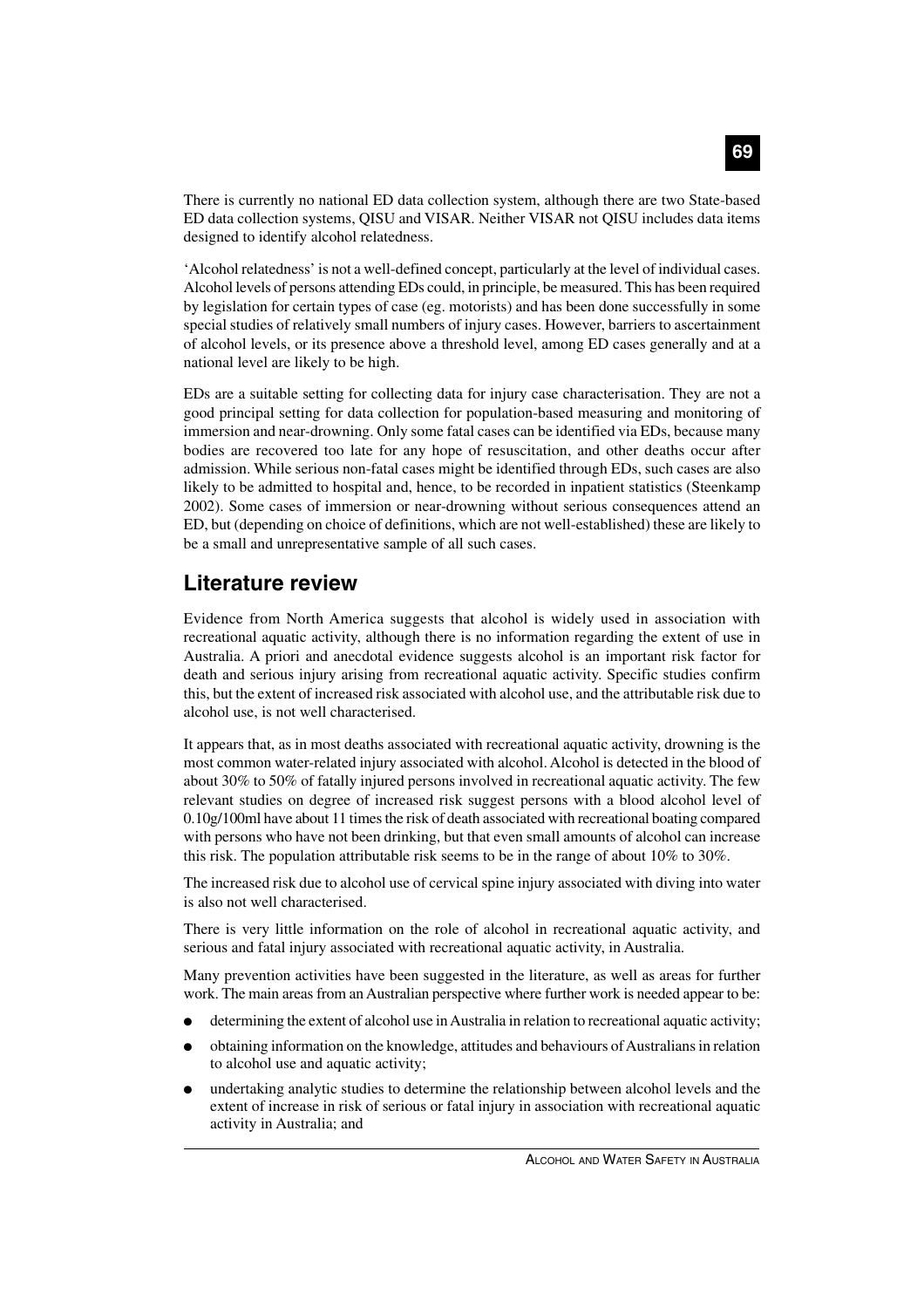evaluation of current and proposed interventions to reduce the contribution of alcohol to serious and fatal recreational aquatic activity.

### **Overall conclusions and recommendations**

**70**

Routine Australian mortality data provide a good basis for measuring and monitoring rates of drowning and some relevant characteristics of death by this means.

This information source alone is not sufficient for assessing the contribution of alcohol to drowning in Australia, or other adverse consequences of aquatic activities. Published attributable fractions provide a simple approach to estimating the contribution of alcohol to drowning, and we have reported some estimates of this type. However, these estimates are not very reliable.

Ideally, an assessment would be based on the following information:

- i. Reliable identification of deaths by drowning in Australia.
- ii. Reliable information on alcohol intoxication by people who have died by drowning in Australia.
- iii. Evidence of the relationship between alcohol use and risk of drowning based on analytic studies. The studies should have characteristics which make it likely that their findings are applicable (i.e. generalisable) to drowning in Australia.
- iv. Reliable and recent information on patterns of alcohol use among people exposed to risk of drowning in Australia.

Assessment of the contribution of alcohol to 'near-misses' for death or serious harm is complicated by the lack of information on relevant events. This is particularly so for near drowning, which does not lend itself to measurement. Data collection at emergency departments does not provide a satisfactory basis for quantitative monitoring of 'nearmiss' drowning and its relationship with alcohol. An uncertain, and probably small and variable, proportion of cases meeting a broad definition (e.g. swimmers assisted by lifesavers) present to this setting. Restriction of attention to cases whose medical condition makes attendance at an emergency department likely (e.g. immersion resulting in loss of consciousness) would, in principle, improve the feasibility of valid monitoring. The main existing emergency department data systems, which collect information about injuries including drowning, cover a small proportion of all emergency departments and do not obtain information on alcohol.

More meaningful information about 'near-miss' cases generally would probably be better obtained in other and more direct ways (e.g. life saving records; case-control studies of participants in aquatic activities).

An important but relatively small number of cases occur in which potentially fatal events are survived with residual harm (notably hypoxic brain damage following immersion). Hospital separations data can provide some information, but more complete and reliable information on such cases could be obtained by means of a register. Emergency department collections, where present, could provide some useful case information. However, condition on presentation may not provide a good guide to case outcome, and other sources would be needed (i.e. acute hospital and rehabilitation service records).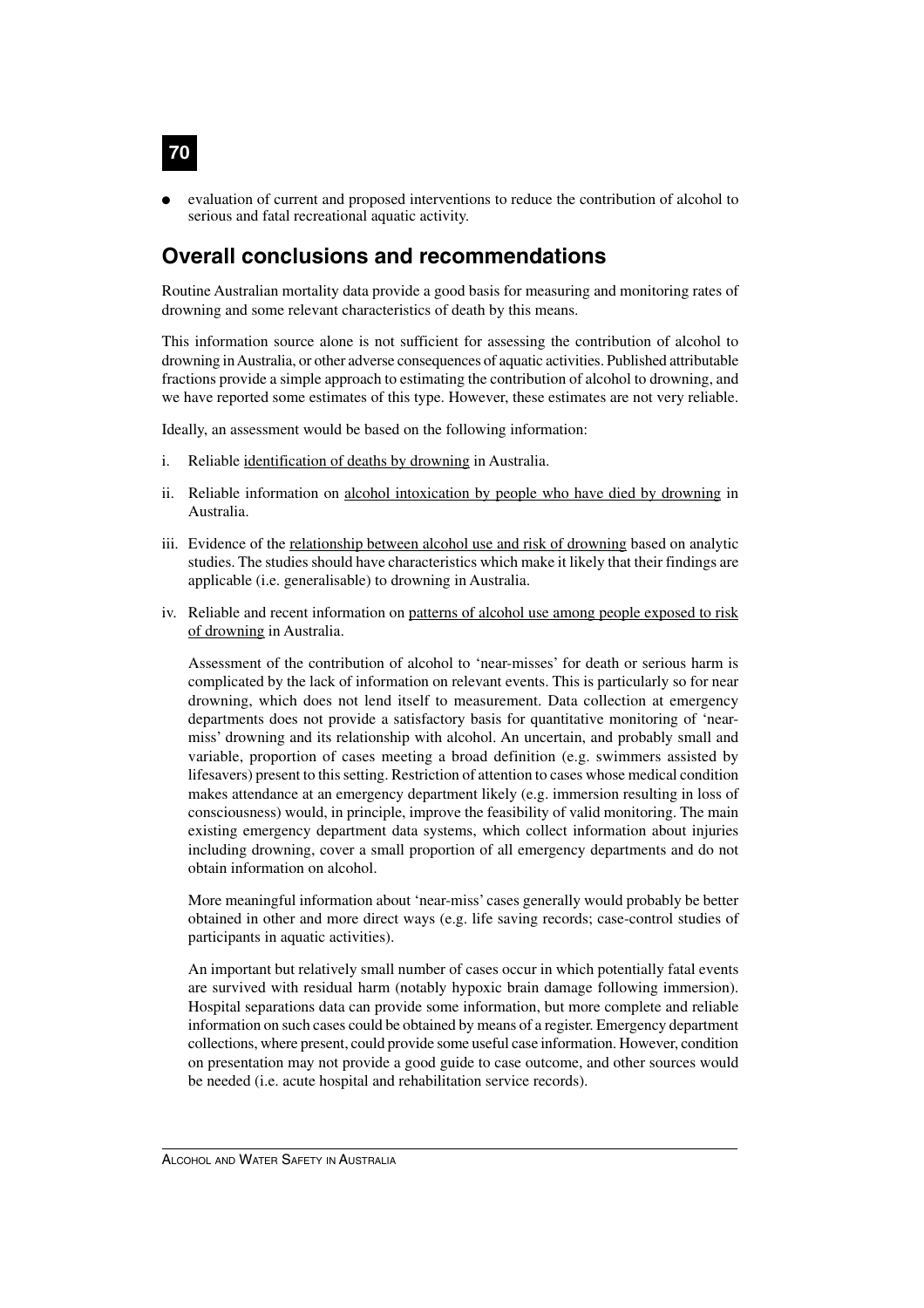In addition, prevention of alcohol-related drowning effectively requires an understanding of the setting and circumstances of drowning, with and without involvement of alcohol. This implies a requirement for a fifth type of information:

v. Detailed information characterising people, places and events associated with drowning in ways likely to provide insights relevant to prevention.

Information on total drowning mortality provides an upper limit to possible alcohol-related drowning mortality.

Information on alcohol levels of people who have drowned enables estimation of the proportion of all drowning attributable to alcohol. Cases with BAC of zero soon after death probably were not due to alcohol (though some might be due to alcohol consumption by another person). A reasonable argument can be made that drowning cases with high BAC levels are likely to be attributable to this factor. However, the presence of alcohol is not necessarily causally related to an individual death by drowning.

Evidence on the relationship between alcohol level and risk of drowning helps to enable interpretation of information on BAC levels at death. In combination with information on alcohol use among people exposed to risk of drowning and the other two types of information already mentioned, risk information enables direct estimation of the proportion of drowning attributable to alcohol.

On the basis of this project, we offer the following conclusions and recommendations concerning the status of information relevant to alcohol and safety during aquatic activities, and the prospects for improving this information.

*Note***:** The scope of this project also included non-drowning deaths in the context of recreational aquatic activities, which are attributable to alcohol. We found a small number of such deaths, but the overwhelming majority of in-scope deaths were by drowning. Accordingly, we have focused on drowning in framing our summary and conclusions.

#### **(i) Reliable identification of deaths by drowning**

- Routine Australian mortality data from the ABS provide a good basis for measuring and monitoring rates of drowning and some relevant characteristics of death by this means. Ascertainment based on this source is probably complete, or nearly so. Timeliness is limited (data for a calendar year become available about a year after it ends).
- According to this source, in recent years, there have been about 400 drowning deaths per annum in Australia, about two-thirds of which meet a commonly used definition of 'accidental drowning' (i.e. Underlying Cause of Death = ICD-10 codes X65–X74). Rates of drowning mortality have declined.
- The new National Coroners Information System (NCIS) appears to identify about the same number of drowning deaths as the ABS mortality data. A strength of the NCIS is that it provides more extensive and detailed information about most cases. A potential strength is that it might be able to provide sufficiently complete data more quickly than the routine mortality data system. A limitation at the time of this analysis was the lack of access to information on deaths in Queensland.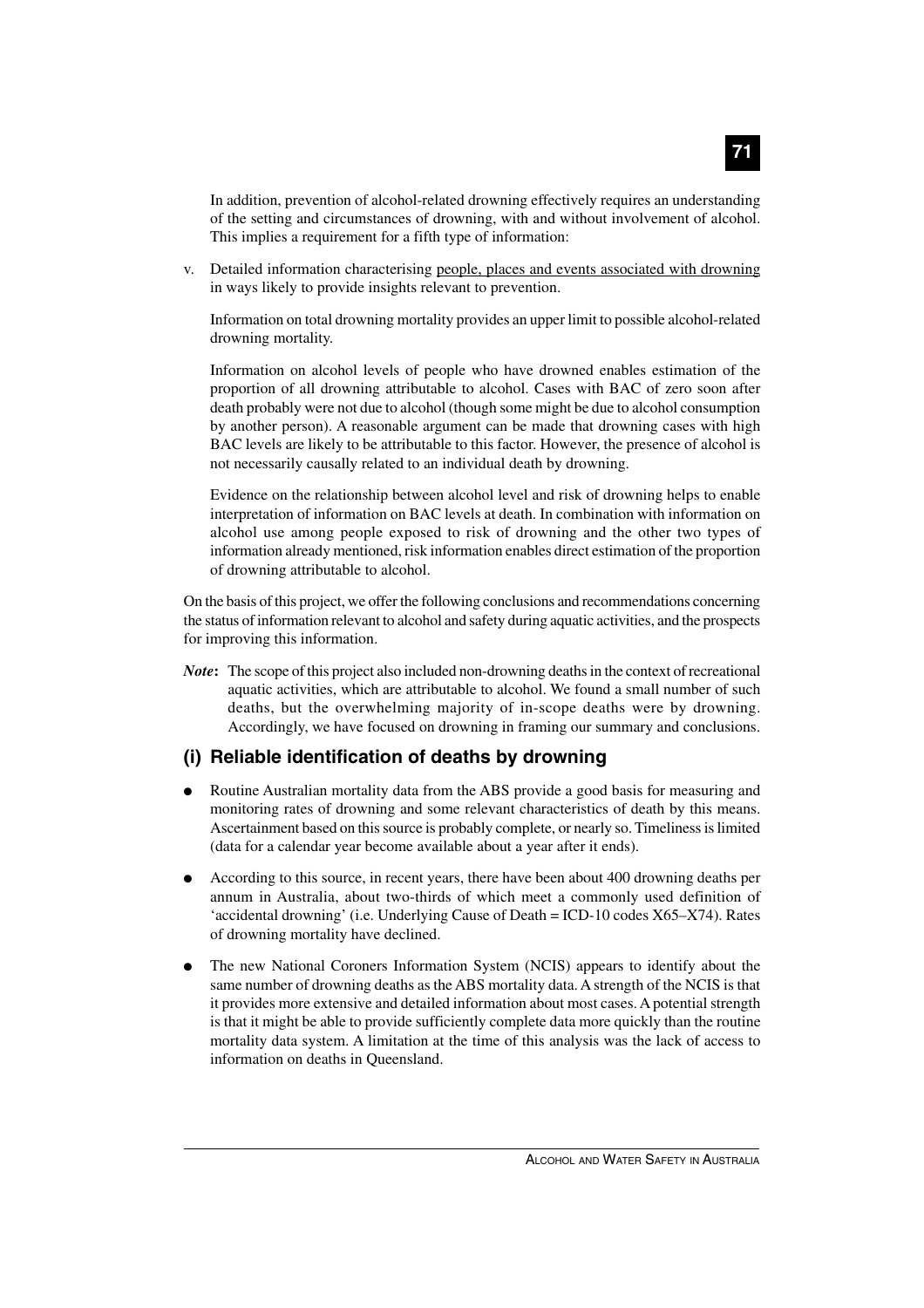

#### **CONCLUSION:**

**Current information sources provide adequate information on drowning for this purpose. Timeliness is the attribute most warranting improvement.**

#### *RECOMMENDATIONS:*

*Continue to use ABS mortality data as the basis for monitoring drowning mortality. Supplement this with NCIS because of the additional case information which it provides. Continue to assess NCIS for other benefits, with particular reference to timeliness and to data on Queensland deaths (when available).*

#### **(ii) Reliable information on alcohol intoxication by people who have died by drowning in Australia.**

- A widely-used Australian assessment of drug-caused mortality and morbidity attributes about one-third of 'accidental drowning' deaths to alcohol, using a criterion of blood alcohol of 0.10 g/100ml or higher (English, Holman et al. 1995). This is derived from a limited evidence base and should not be regarded as precise or current. This has been the best available basis for estimating alcohol-related drowning in Australia to date.
- A 'drug flag' item in the ABS mortality data set indicates cases that have been noted as having some connection with alcohol. The meaning of the flag is hard to interpret precisely because criteria for flagging are not well specified and extend beyond the scope of acute intoxication, and because completeness of ascertainment is uncertain.
- Analysis of data from the new National Coroners Information System indicates that alcohol was a factor in about 21% of drowning deaths in Australia in 2000–01 (18% where blood alcohol was 0.10 g/100ml or higher). The proportion of cases with evidence of alcohol involvement was 30% for drowning while engaged in recreational activities. (Note that deaths in Queensland were not available for analysis.)

#### **CONCLUSION:**

**Estimation based on published attributable fractions has been the best available basis for estimating alcohol-related drowning mortality in Australia. The NCIS appears to provide a better basis for assessing and monitoring alcohol-relatedness of drowning deaths in Australia than the published attributable fractions. Its value for this purpose will be confirmed when data become available for Queensland. Its value will be enhanced by speedier closure of cases (or release of blood alcohol data prior to closure) and by inclusion in NCIS case records of Underlying Cause of Death codes, as determined by the ABS. Our analysis of initial NCIS data suggests that the fraction of drowning deaths in Australia attributable to alcohol is lower than that proposed by English et al. in all age groups, especially at ages 60 years and older.**

**The ABS drugs flag item could become more useful for this purpose if the criteria for flagging 'alcohol-relatedness' were specified, and if the flag included a value meaning 'a test for alcohol was done and none was found' (or that the result was below a chosen criterion, such as 0.10 g/100/ml), and a value meaning 'BAC not assessed' or 'no information'.**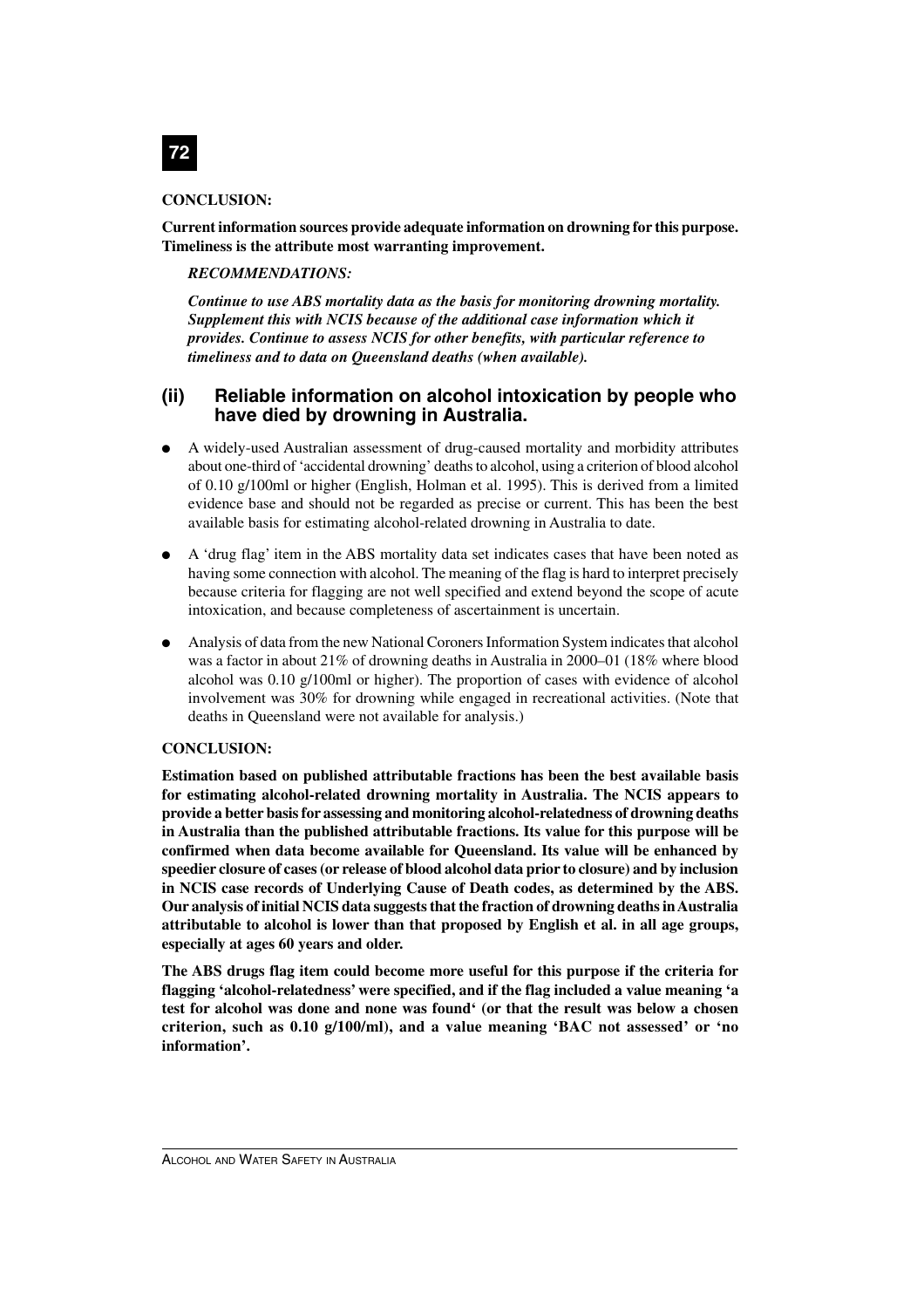#### *RECOMMENDATIONS:*

- Use NCIS data to derive future estimates of relevant alcohol use among people *who have drowned in Australia.*
- *Re-analyse NCIS data periodically (e.g. annually) to monitor presence and levels of alcohol among drowning deaths.*
- *Advocate liaison between ABS and the operators of the NCIS (i.e. the Monash University National Centre for Coronial Information, MUNCCI) with a view to developing the 'drug flag' so that it becomes interpretable as an indicator of BAC at death.*
- *Advise the Monash University National Centre for Coronial Information (MUNCCI) of the usefulness of the NCIS data for this project. Also inform MUNCCI of the project officers' recommendation that a mechanism should be developed to enable data corrections made during a project such as this to be applied (after appropriate checking) to the main NCIS data collection.*

#### **(iii) Evidence of the relationship between alcohol use and risk of drowning based on analytic studies.**

- We found very few good quality studies in the world literature, and none that were conducted in Australia. Nevertheless, available evidence indicates a strong relationship between blood alcohol and risk of recreational boating fatalities and drowning, with increase in risk detected at low BAC levels and large relative risks (10-fold or more) found at BAC 0.10 g/100ml or higher.
- The existing evidence, argument by analogy with literature on risk due to alcohol in other settings (e.g. driving) and a cautious approach provide a basis for arguing against any use of alcohol during, or in relevant periods before, aquatic activities. However the specific evidence base warrants expansion, particularly to confirm apparent elevation of risk at low BAC levels (i.e. 0.05 g/100ml and lower) and to broaden the range of types of aquatic activity for which evidence on alcohol and risk is available.

#### **CONCLUSION:**

**Current information provides an adequate basis for concluding that alcohol intoxication increases the risk of drowning during aquatic activities. However, it is not adequate to provide robust information concerning the shape of the relationship (including thresholds), nor about possible variation in the relationship between settings and types of aquatic activities.**

#### *RECOMMENDATIONS:*

*Advocate that one or a small number of analytic studies should be undertaken, preferably in Australia, to provide confirmatory and more specific evidence of the relationship between BAC and risk of drowning (or of adverse consequences of aquatic activities more broadly). Existing studies provide relevant examples (Smith and Houser 1994; Smith, Keyl et al. 2001).*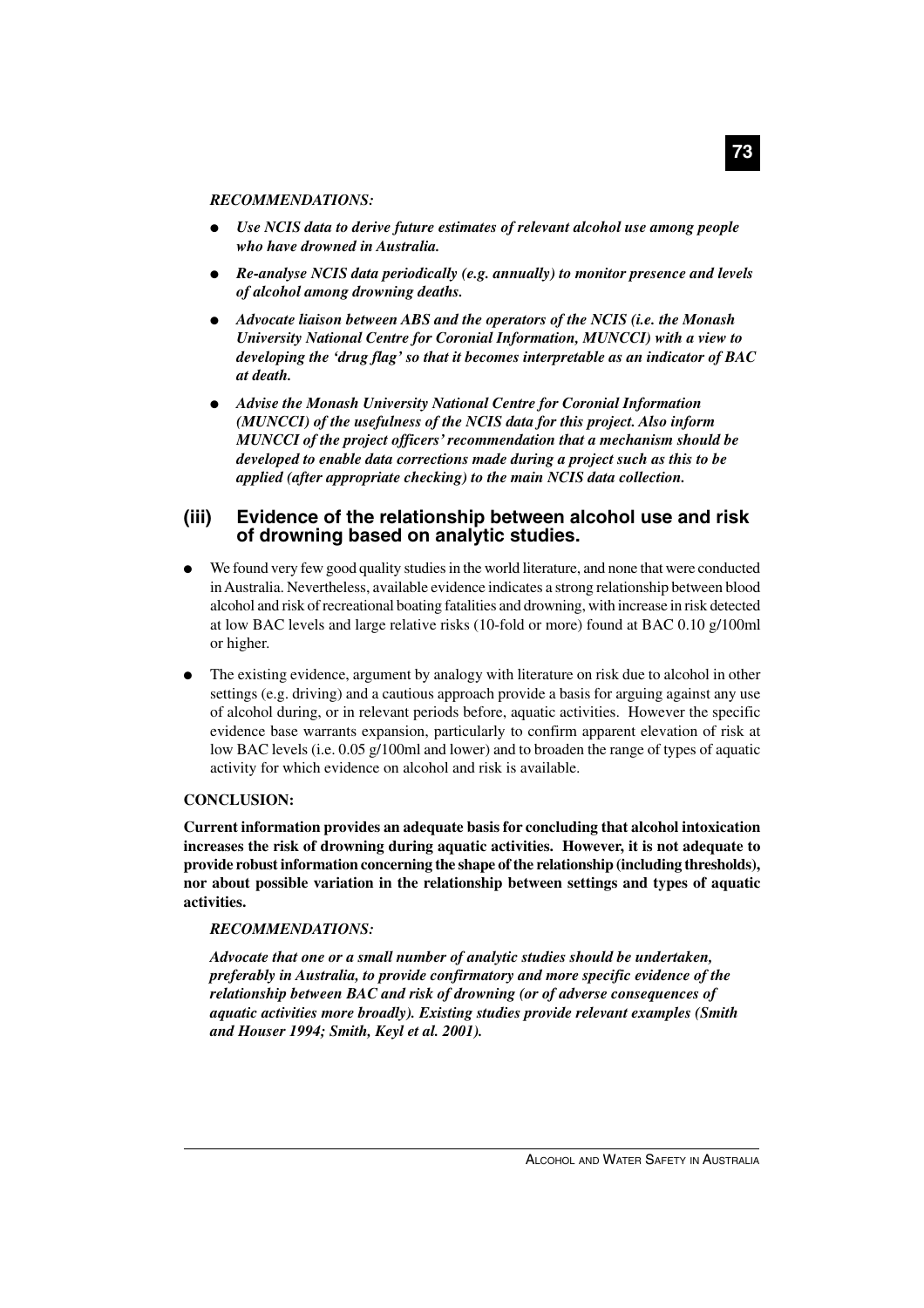#### **(iv) Reliable and recent information on patterns of alcohol use among people exposed to risk of drowning in Australia.**

Australian data on alcohol use in the context of aquatic activities appears to be absent from published literature. We found a modest but useful amount of information concerning other countries, especially the USA. However, information on alcohol use in other countries is not likely to be a reliable guide to alcohol use by people exposed to risk of drowning, etc in Australia.

#### **CONCLUSION:**

**Information about the use of alcohol in the context of aquatic activities in Australia is inadequate both for reliable estimation of the proportion of drowning attributable to alcohol, or to provide a basis for information-based policy response (e.g. monitoring effects of programs to discourage drinking before swimming or while boating).**

#### *RECOMMENDATIONS:*

*Undertake or advocate for studies of alcohol use in the context of aquatic activities. The studies should seek information on knowledge and attitudes concerning alcohol use and risks, as well as information about its use.*

#### **(v) Detailed information characterising people, places and events associated with drowning in ways likely to provide insights relevant to prevention.**

- The NCIS provides accessible and increasingly comprehensive information on many factors related to drowning in Australia (and other deaths due to external causes). This source can be used to examine drowning cases descriptively, as we have done in this report, in ways not previously practicable. Some drowning deaths are the subject of full inquests, and the NCIS provides ready access to the findings reached by coroners after detailed inquiries and investigations. In addition, data from the NCIS could be used as part of analytic investigations into risk factors for drowning, such as alcohol (as recommended above).
- Effective prevention is likely to result from a thorough understanding of aquatic activities, alcohol use, and the way that these interact. Several forms of information can contribute to this understanding. Case-control studies can enable comparison of characteristics of participants in aquatic activities (including their use of alcohol) who did and did not drown (or experience another undesirable outcome). Surveys of participants can improve understanding of patterns of use of alcohol during aquatic activities, and about the knowledge and attitudes of participants to use. Trials can be designed to test and evaluate the effectiveness of interventions designed to reduce alcohol-related harm during aquatic activities.

#### **CONCLUSION:**

**The NCIS is a rich new source of information, which can be used to characterise as well as to quantify deaths due to external causes, including alcohol-related drowning. It differs in some ways from other sources, and learning how to make the most of its potential requires experience. Special studies can provide a more complete understanding to guide effective reduction of alcohol-related harm during aquatic activities.**

#### *RECOMMENDATIONS:*

*Continue to test and use the NCIS concerning alcohol and water safety, and other issues concerning drugs and alcohol. Advocate for special studies, including one or more case-control studies, and surveys of alcohol use, knowledge and attitudes in the context of aquatic activities.*

ALCOHOL AND WATER SAFETY IN AUSTRALIA

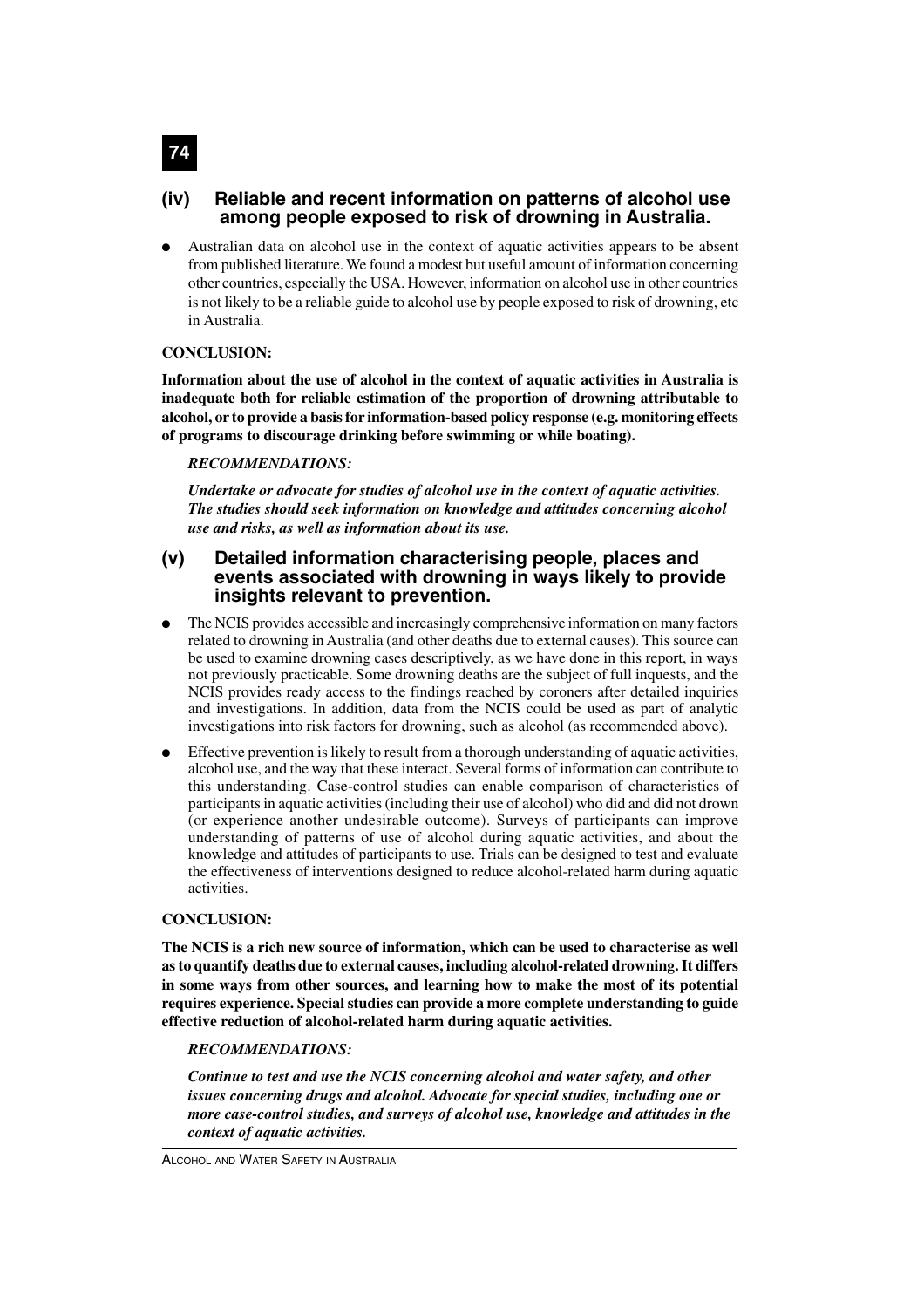#### **Australian National Alcohol Strategy**

The Australian National Alcohol Strategy actions and outputs are consistent with activities related to prevention suggested in the published literature. The actions call for:

- increasing community awareness, especially in young people, through promotional material, targeted campaigns and inclusion of alcohol messages in water safety campaigns;
- using legislation and education to reduce boating-related incidents associated with alcohol; and
- increasing knowledge and understanding of the factors associated involved in alcoholrelated aquatic incidents through improving data collections and commissioning reports such as the current one (Department of Health and Aged Care 2001).

The only area that is not well covered by the Strategy is the need to evaluate programs already in place or to be introduced.

Recommendations presented in this report chiefly expand on the third of these points, and advocate further investigations to:

- determine the extent of alcohol use in Australia in relation to aquatic activities;
- obtain information on the knowledge, attitudes and behaviours of Australians in relation to alcohol use and aquatic activity;
- determine the extent of increased risk of serious and fatal injury in association with aquatic activities in Australia; and
- evaluate current and proposed interventions to reduce the contribution of alcohol to serious and fatal recreational aquatic activity.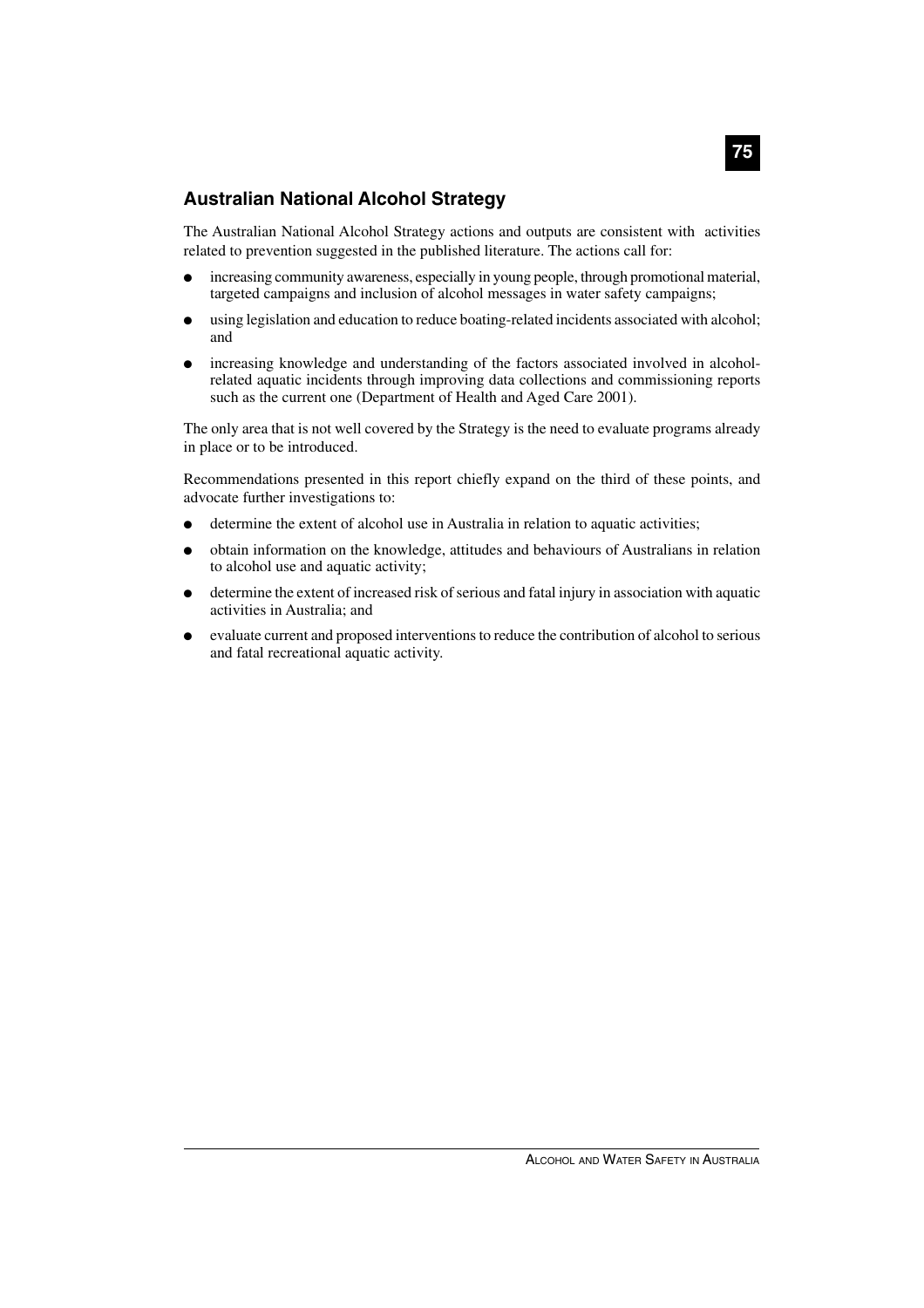## **7 References**

**76**

- Adams, A. (1966). "The descriptive epidemiology of drowning accidents." Medical Journal of Australia **27**(2): 1257-1261.
- Alexander, E. J. (1990). "Don't drink and dive." Surgical Neurology **34**: 159.
- Australian Sports Commission (2002). Participation in exercise, recreation and sport 2001. Canberra, Australian Sports Commission.
- Bailes, J., J. Herman, et al. (1990). "Diving injuries of cervical spine." Surgical Neurology **34**(3): 155-158.
- Bell, N., P. Amoroso, et al. (2001). "Alcohol and other risk factors for drowning among male active duty U.S. army soldiers." Aviation, Space and Environmental Medicine **72**(12): 1086-1095.
- Bell, N., J. Howland, et al. (2000). "Boater training, drinking and boating, and other unsafe boating practices." Journal of Drug Education **30**(4): 467-482.
- Biering-Sorensen, F., V. Pedersen, et al. (1990). "Epidemiology of spinal cord lesions in Denmark." Paraplegia **28**: 105-118.
- Blanksby, B., F. Wearne, et al. (1997). "Aetiology and occurrence of diving injuries. A review of diving safety." Sports Medicine **23**(4): 228-246.
- Branche, C., J. Sniezek, et al. (1991). "Water recreation-related spinal injuries: risk factors in natural bodies of water." Accident Analysis and Prevention **23**(1): 13-17.
- Britt, H., G. Sayer, et al. (1999). Bettering the evaluation and care of health: a study of general practice activity. Six month interim report, Australian Institute for Health and Welfare and University of Sydney.
- Bross, M. and J. Clark (1995). "Near-drowning." American Family Physician **51**(6): 1545- 1548.
- Cairns, F., T. Koelmeyer, et al. (1984). "Deaths from drowning." New Zealand Medical Journal **97**(749): 65-67.
- Canadian Red Cross Society (2000). An analysis of drownings and other water-related injury fatalities in Canada for 1999. Montreal, Canadian Red Cross Society.
- Centers for Disease Control and Prevention (1986). "North Carolina drownings, 1980-1984." Morbidity & Mortality Weekly Report **35**: 635-638.
- Centers for Disease Control and Prevention (1987). "Recreational boating fatalities Ohio, 1983-1986." Journal of the American Medical Association **258**(1): 22,24.
- Centers for Disease Control and Prevention (1990). "Alcohol use and aquatic activities Massachusetts, 1988." Morbidity and Mortality Weekly Report **39**(20): 332-334.
- Centers for Disease Control and Prevention (1993). "Alcohol use and aquatic activities United States, 1991." Morbidity and Mortality Weekly Report **42**(35): 675, 681-683.
- Centers for Disease Control and Prevention (2001). "Drowning Louisiana, 1998." Morbidity & Mortality Weekly Report **50**(20): 413-414.
- Chikritzhs, T., H. Jonas, et al. (1999). Alcohol-caused deaths and hospitalisations in Australia, 1990-1997. Perth, National Drug Research Institute**:** 4.
- Chochinov, A. (1998). "Alcohol "on board", man overboard boating fatalities in Canada." Canadian Medical Association Journal **159**(3): 250-260.

ALCOHOL AND WATER SAFETY IN AUSTRALIA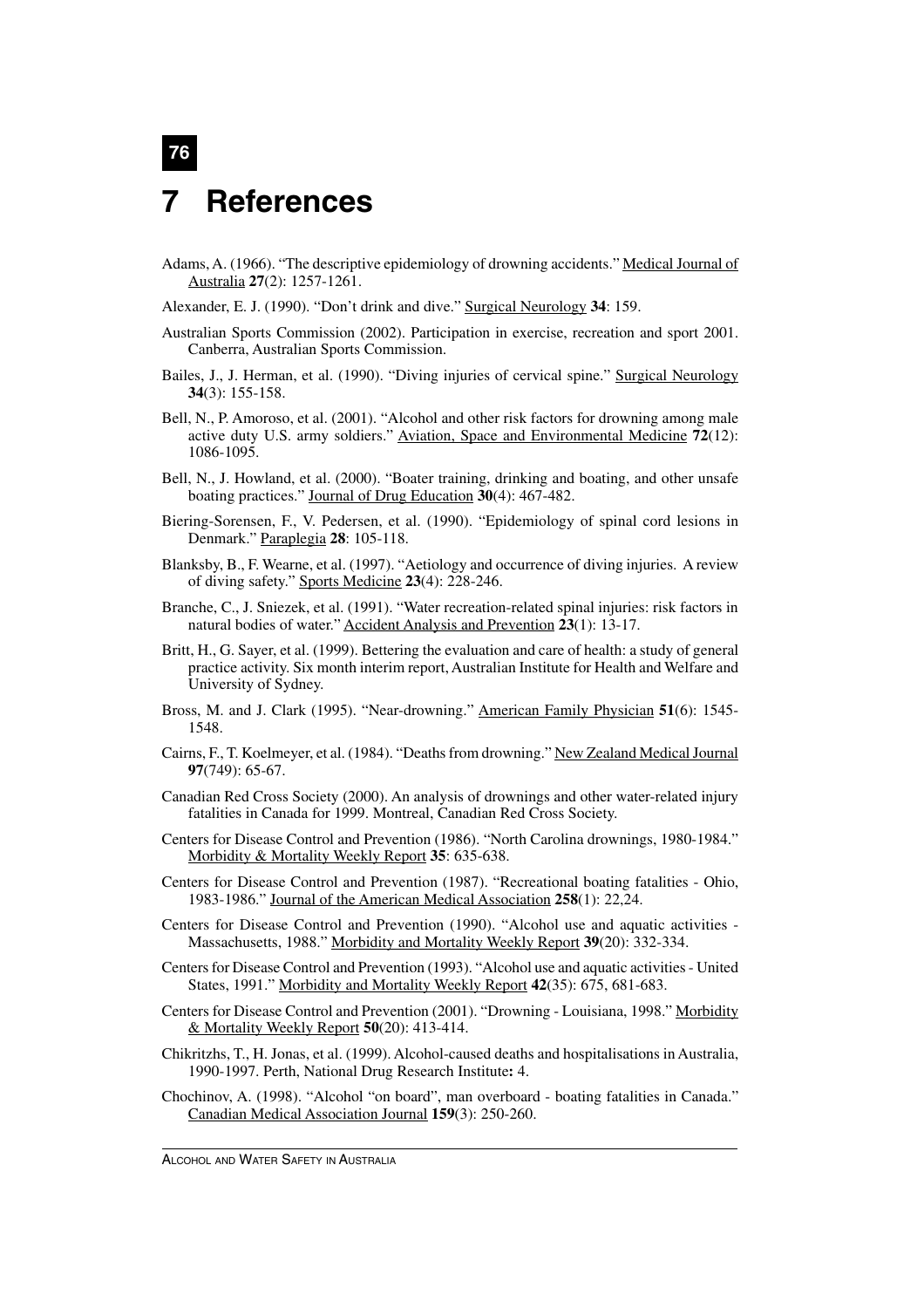- Ciraulo, D., P. Smith, et al. (2000). "A trauma systems assessment of boating safety: a comparison of commercial and recreational boating practices." The American Surgeon **66**(6): 604-607.
- Cripps, R., M. Steenkamp, et al. (2002). Hospital separations due to injury and poisoning, Australia 1998-99. Canberra, Australian Institute of Health and Welfare.
- Cummings, P. and L. Quan (1999). "Trends in unintentional drowning: the role of alcohol and medical care." Journal of the American Medical Association **281**(23): 2198-2202.
- Davis, S. and L. Smith (1985). "The epidemiology of drowning in Cape Town: 1980-1983." South African Medical Journal **68**(10): 739-742.
- Day, L., G. Valuri, et al. (1997). General Practice Injury Surveillance in the Latrobe Valley. Clayton, Monash University Accident Research Centre.
- Department of Health and Aged Care (2001). Alcohol in Australia: issues and strategies. Canberra, Department of Health and Aged Care.
- Department of Health and Aged Care (2001). National Alcohol Strategy. A plan for action 2001 to 2003-04. Canberra, Department of Health and Aged Care.
- Department of Health and Aged Care (2001). National Injury Prevention Action Plan: Priorities for 2001-2003. Implementation Plan. Canberra, Department of Health and Aged Care**:** 36.
- DeVivo, M. and P. Sekar (1997). "Prevention of spinal cord injuries that occur in swimming pools." Spinal Cord **35**(8): 509-515.
- Dietz, P. and S. Baker (1974). "Drowning. Epidemiology and prevention." American Journal of Public Health **64**(4): 303-312.
- Drew, L. (1982). Death and drug use in Australia, 1969 to 1980. Canberra, Australian Government Publishing Service.
- English, D., C. Holman, et al. (1995). The quantification of drug caused morbidity and mortality in Australia 1995. Canberra, Commonwealth Department of Human Services and Health.
- Fenner, P. (2000). "Drowning awareness. Prevention and treatment." Australian Family Physician **29**(11): 1045-1049.
- Fenner, P., S. Harrison, et al. (1995). "Success of surf lifesaving resuscitations in Queensland, 1973-1992." Medical Journal of Australia **163**(11-12): 580-583.
- Girasek, D. (2001). "Public beliefs about the preventability of unintentional injury deaths." Accident Analysis and Prevention **33**(4): 455-465.
- Girasek, D., A. Gielen, et al. (2002). "Alcohol's contribution to fatal injuries: a report on public perceptions." Annals of Emergency Medicine **39**(6): 622-630.
- Glover, E., S. Lane, et al. (1995). "Relationship of alcohol consumption and recreational boating in Beaufort County, North Carolina." Journal of Drug Education **25**(2): 149-157.
- Good, R. and V. Nickel (1980). "Cervical spine injuries resulting from water sports." Spine **5**(6): 502-506.
- Gooden, B. (1972). "Drowning and the diving reflex in man." Medical Journal of Australia **2**(11): 583-587.
- Gooden, B. (1984). "Drowning and alcohol." Medical Journal of Australia **141**: 478.
- Gulaid, J. and R. Sattin (1988). "Drownings in the United States, 1978-1984." Morbidity  $\&$ Mortality Weekly Report **37**(SS-1): 27-33.
- Harrison, J., E. Miller, et al. (2001). Information sources for injury prevention among Indigenous Australians. Status and prospects for improvement. Adelaide, Australian Institute of Health and Welfare.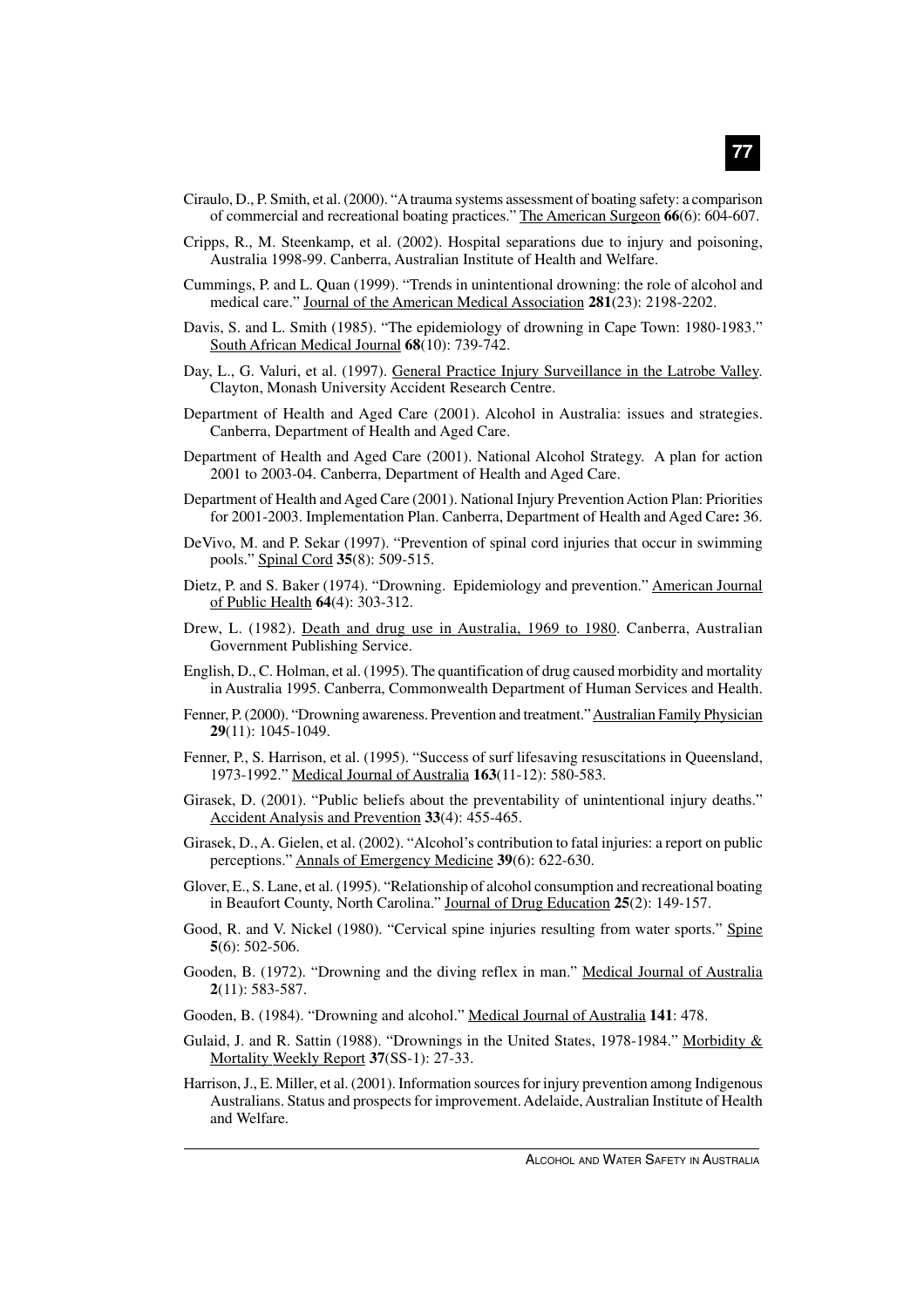- Harrison, J. and M. Steenkamp (2002). Technical review and documentation of current NHPA injury indicators and data sources. Canberra, Australian Institute of Health and Welfare.
- Helps, Y., R. Cripps, et al. (2002). Hospital separations du eto injury and poisoning, Australia 1999-00. Canberra, Australian Institute of Health and Welfare.
- Herman, J. and V. Sonntag (1991). "Diving accidents. Mechanism of injury and treatment of the patient." Critical Care Nursing Clinics of North America.
- Hingson, R. and J. Howland (1993). "Alcohol and non-traffic unintended injuries." Addiction **88**: 877-883.
- Holman, C. and B. Armstrong (1990). The quantification of drug caused mortality in Australia 1989. Canberra, Commonwealth Department of Community Services and Health.
- Holman, C., B. Armstrong, et al. (1990). The quantification of drug caused mortality in Australia 1988. Canberra, Commonwealth Department of Community Services and Health.
- Howland, J., J. Birckmayer, et al. (1998). "Did changes in minimum age drinking laws affect adolescent drowning (1970-90)?" Injury Prevention **4**: 288-291.
- Howland, J. and R. Hingson (1988). "Alcohol as a risk factor for drownings: a review of the literature (1950-1985)." Accident Analysis and Prevention **20**(1): 19-25.
- Howland, J., R. Hingson, et al. (1996). "Why are most drowning victims men? Sex differences in aquatic skills and behaviours." American Journal of Public Health **86**(1): 93-96.
- Howland, J., T. Mangione, et al. (1990). "A pilot survey of aquatic activities and related consumption of alcohol,
- with implications for drowning." Public Health Reports **105**(415-419).
- Howland, J., T. Mangione, et al. (1996). "Perceptions of risk of drinking and boating among Massachusetts boaters." Public Health Reports **111**: 372-377.
- Howland, J., G. Smith, et al. (1993). "Missing the boat on drinking and boating." Journal of the American Medical Association **270**(1): 91-92.
- Johnstone, J. (1985). "Alcohol and drowning." Medical Journal of Australia **142**(3): 234-235.
- Kluger, Y., D. Jarosz, et al. (1994). "Diving injuries: a preventable catastrophe." Journal of Trauma **36**(3): 349-351.
- Last, J. M. (2001). A dictionary of epidemiology. New York, Oxford University Press.
- Logan, P., J. Sacks, et al. (1999). "Alcohol-influenced recreational boat operation in the United States, 1994." American Journal of Preventive Medicine **16**(4): 278-282.
- Lunetta, P., A. Penttila, et al. (1998). "Water traffic accidents, drowning and alcohol in Finland, 1969-1995." International Journal of Epidemiology **27**(6): 1038-1043.
- Mackie, I. (1999). "Patterns of drowning in Australia, 1992-1997." Medical Journal of Australia **171**(11-12): 587-590.
- McClure, R. (1994). The Public Health Impact of Minor Injury. National Centre for Epidemiology and Population Health. Canberra, Australian National University**:** 162.
- McKnight, A., J. Lange, et al. (1999). "Development of a standardized boating sobriety test." Accident Analysis and Prevention **31**(1-2): 147-152.

McLeod, R., T. Stockwell, et al. (1999). "The relationship between alcohol consumption

patterns and injury." Addiction **94**(11): 1719-1734.

ALCOHOL AND WATER SAFETY IN AUSTRALIA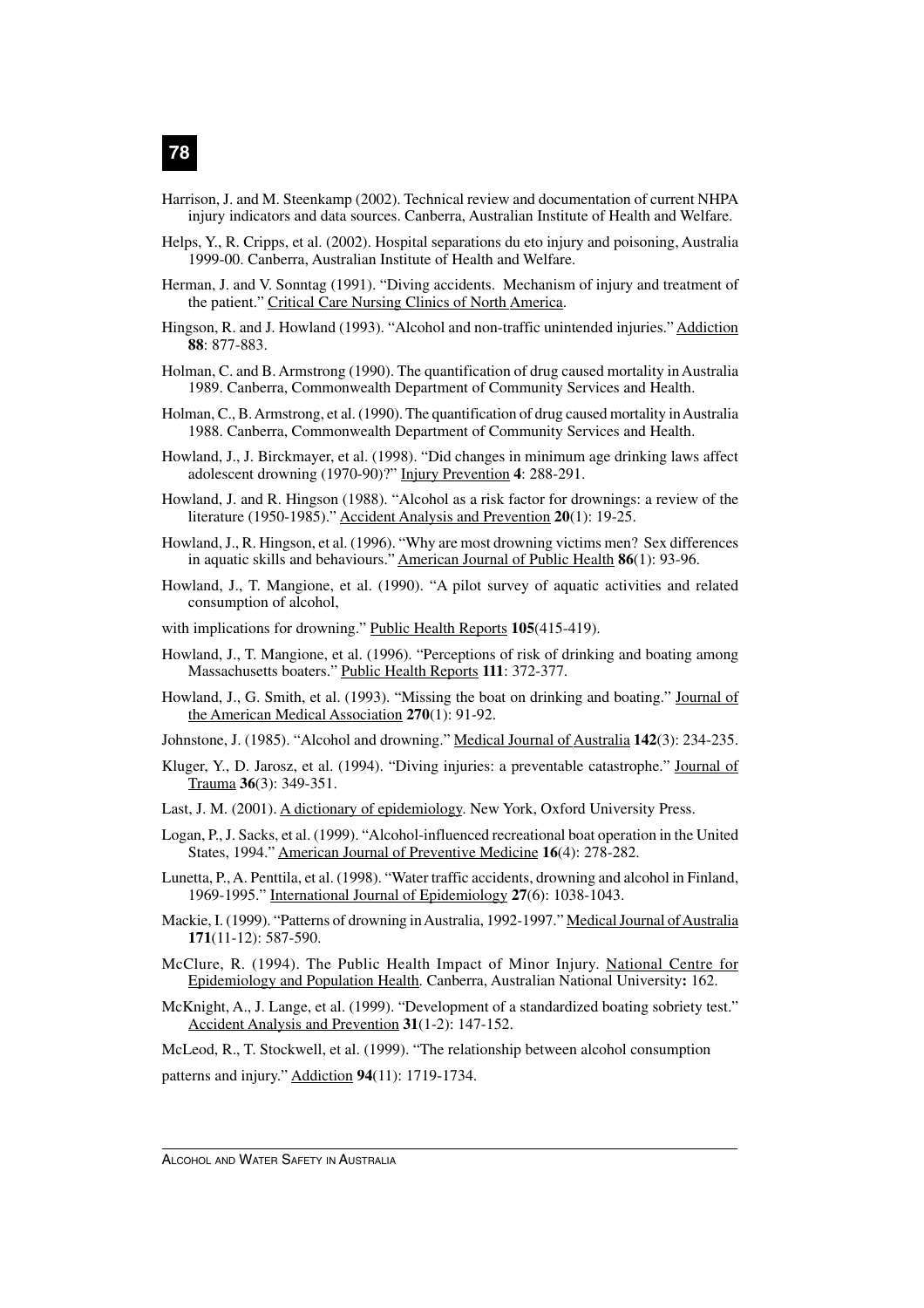- Mengert, P., E. Sussman, et al. (1992). A study of the relationship between the risk of fatality and blood alcohol concentration of recreational boat operators. Washington D.C., U.S. Coast Guard.
- Mennen, U. (1981). "A survey of spinal injuries from diving. A study of patients in Pretoria and Cape Town." South African Medical Journal **59**(22): 788-790.
- Modell, J. (1981). "Drown versus near-drown: a discussion of definitions." Critical Care Medicine **9**(4): 351-352.
- Molberg, P., R. Hopkins, et al. (1993). "Fatal incident risk factors in recreational boating in Ohio." Public Health Reports **108**(3): 340-346.
- Nixon, J., J. Pearn, et al. (1995). Review of countermeasures to reduce drowning, near-drowning and spinal injuries from diving into shallow water. Canberra, Commonwealth Department of Human Services and Health.
- O'Connor, P. (2000). Spinal cord injury, Australia 1998/99. Australian Injury Prevention Bulletin 22. Adelaide, Research Centre for Injury Studies, Flinders University of South Australia.
- O'Connor, P. and R. Trembath (1995). An investigation of missing values of blood alcohol concentration in road crash databases. Adelaide, AIHW National Injury Surveillance Unit**:** 1-59.
- Patetta, M. and P. Biddinger (1988). "Characteristics of drowning deaths in North Carolina." Public Health Reports **103**(4): 406-411.
- Pearn, J. (1984). "Drowning and alcohol." Medical Journal of Australia **141**(1): 6-7.
- Perrine, M., J. Mundt, et al. (1994). "When alcohol and water don't mix: diving under the influence." Journal of the Study of Alcohol **55**(5): 517-524.
- Pless, B. (1997). "The challenge of drowning prevention (editorial)." Injury Prevention **3**: 237-238.
- Plueckhahn, V. (1972). "The aetiology of 134 deaths due to "drowning" in Geelong during the years 1957 to 1971." Medical Journal of Australia **2**: 1183-1187.
- Plueckhahn, V. (1984). "Alcohol and accidental drowning: a 25-year study." Medical Journal of Australia **141**(1): 22-25.
- Quan, L., E. Bennett, et al. (2001). "Do parents value drowning prevention information at discharge from the emergency department/." Annals of Emergency Medicine **37**(4): 382- 385.
- Ridolfo, B. and C. Stevenson (2001). The quantification of drug-caused morbidity and mortality in Australia, 1998. Canberra, Australian Institute of Health and Welfare.
- Roche, A. M., K. Watt, et al. (2001). "Injury and Alcohol: A Hospital Emergency Department Study." Drug Alcohol Rev **20**: 155.166.
- Royal Life Saving Society of Australia (2001). The national drowning report 2001. Sydney, RLSSA.
- Scher, A. (1981). "Diving injuries to the cervical spinal cord." South African Medical Journal **59**: 603-605.
- Scher, A. (1992). "Diving injuries of the spinal cord." South African Medical Journal **81**: 291- 292.
- Smith, G., C. Branas, et al. (1999). "Fatal nontraffic injuries involving alcohol: A meta-analysis." Annals of Emergency Medicine **33**(6): 659-668.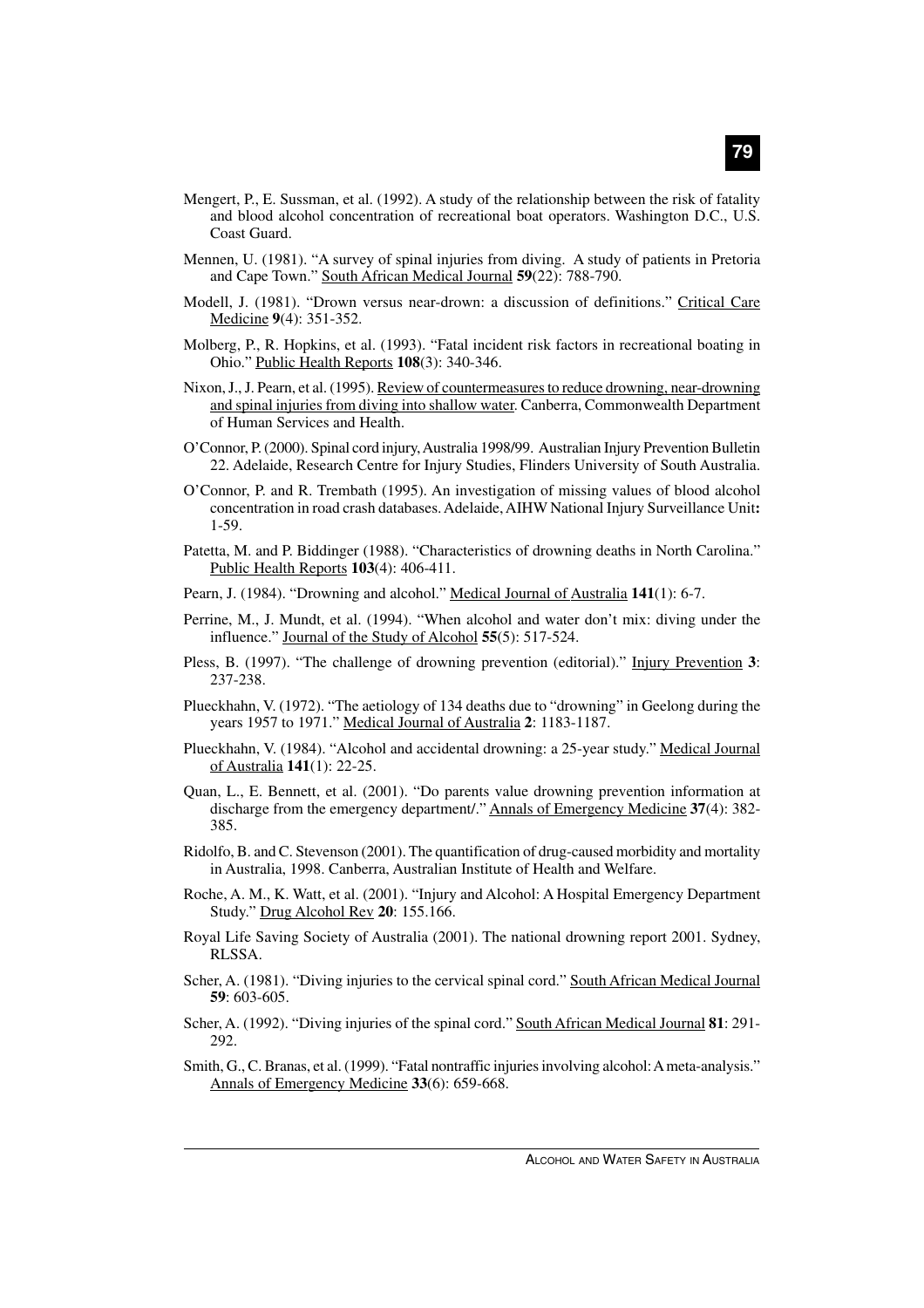- Smith, G. and J. Houser (1994). Risk factors for drowning: a case-control study (abstract). 122nd Annual meeting of the American Public Health Association, Washington, DC, American Public Health Association.
- Smith, G. and J. Howland (1999). "Declines in drowning. Exploring the epidemiology of favourable trends (editorial)." Journal of the American Medical Association **281**(23): 2245- 2247.
- Smith, G., P. Keyl, et al. (2001). "Drinking and recreational boating fatalities: a populationbased case-control
- study." Journal of the American Medical Association **286**(23): 2974-2980.
- Smith, G. S. and J. D. Langley (1998). "Drowning surveillance: how well do E codes identify submersion fatalities." Injury Prevention **4**(2): 135-9.
- Sommers, M., J. Dyehouse, et al. (1997). Self-reported alcohol consumption following motor vehicle crashes: a validity study in non-dependent drinkers. 41st Annual Proceedings Association for the Advancement of Automotive Medicine, Orlando, Florida.
- Steenkamp, M. (2002). Persisting morbidity among hospitalisations for near drowning, Australia 1997-98. Adelaide, Australian Institute of Health and Welfare**:** 55.
- Steenkamp, M., J. Harrison, et al. (2002). Alcohol-related injury and young males. Adelaide, Australian Institute of Health and Welfare**:** 109.
- Steensberg, J. (1998). "Epidemiology of accidental drowning in Denmark 1989-1993." Accident Analysis and Prevention **30**(6): 755-762.
- United States Coast Guard (2001). Boating statistics 2000. Washington, DC, US Coast Guard.
- Waller, J. (1972). "Nonhighway injury fatalities. I. The roles of alcohol and problem drinking, drugs and medical impairment." Journal of Chronic diseases **25**: 33-45.
- Warner, M., G. Smith, et al. (2000). "Drowning and alcohol in New Zealand: what do the coroner's files tell us?" Australian and New Zealand Journal of Public Health **24**(4): 387- 390.
- Wintemute, G., J. Kraus, et al. (1987). "Drowning in childhood and adolescence: a populationbased study." American Journal of Public Health **77**(7): 830-832.
- Wintemute, G., J. Kraus, et al. (1988). "The epidemiology of drowning in adulthood: implications for prevention." American Journal of Preventive Medicine **4**(6): 343-348.
- Wintemute, G., S. Teret, et al. (1990). "Alcohol and drowning: an analysis of contributing factors and a discussion of criteria for case selection." Accident Analysis and Prevention **22**(3): 291-296.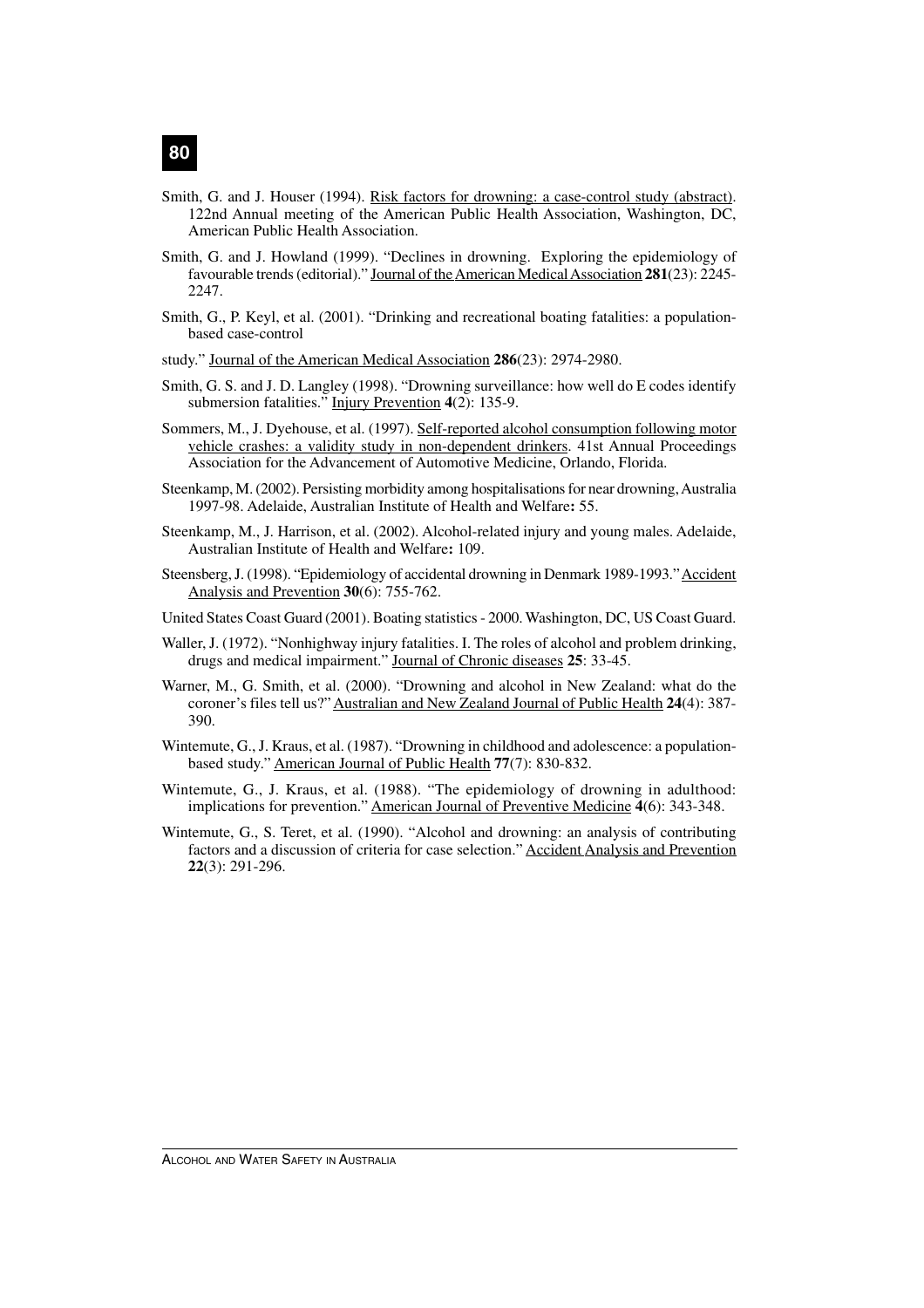## **Appendix**

### **Appendix 8.1: Object codes that may be useful in identifying drowning deaths and deaths associated with alcohol**

#### **G WATER CRAFT AND MEANS OF TRANSPORT**

*Includes watercraft in recreational and transport activities*

- G09 Merchant ship
- G19 Passenger ship
- G29 Fishing boat
- G33 Jet ski
- G35 Motorboat
- G36 Hovercraft
- G38 Other specified powered watercraft
- G39 Unspecified powered watercraft
- G49 Sailboat
- G59 Canoe or kayak
- G69 Inflatable craft (non-powered)
- G79 Water skis
- G88 Other specified non-powered watercraft
- G89 Unspecified non-powered watercraft
- G98 Other specified watercraft
- G99 Unspecified watercraft

#### **K ANIMAL, PLANT, PERSON**

- K51 Fish
- K52 Shark
- K53 Sea snake *Excludes nonvenomous sea snake (K58)*
- K54 Marine mammal, e.g. dolphin, whale, etc
- K56 Jellyfish
- K57 Coral
- K58 Other specified marine animal nec *Includes anemone, cucumber, urchin; Excludes marine mammals (K54)*
- K59 Unspecified marine animal

#### **L GROUND SURFACE AND CONFORMATIONS**

- L50 Fishpond/ornamental lake
- L51 Dam, lake, water reservoir
- L52 River, stream
- L53 Swamp, marsh
- L54 Beach, seashore, sea and rocks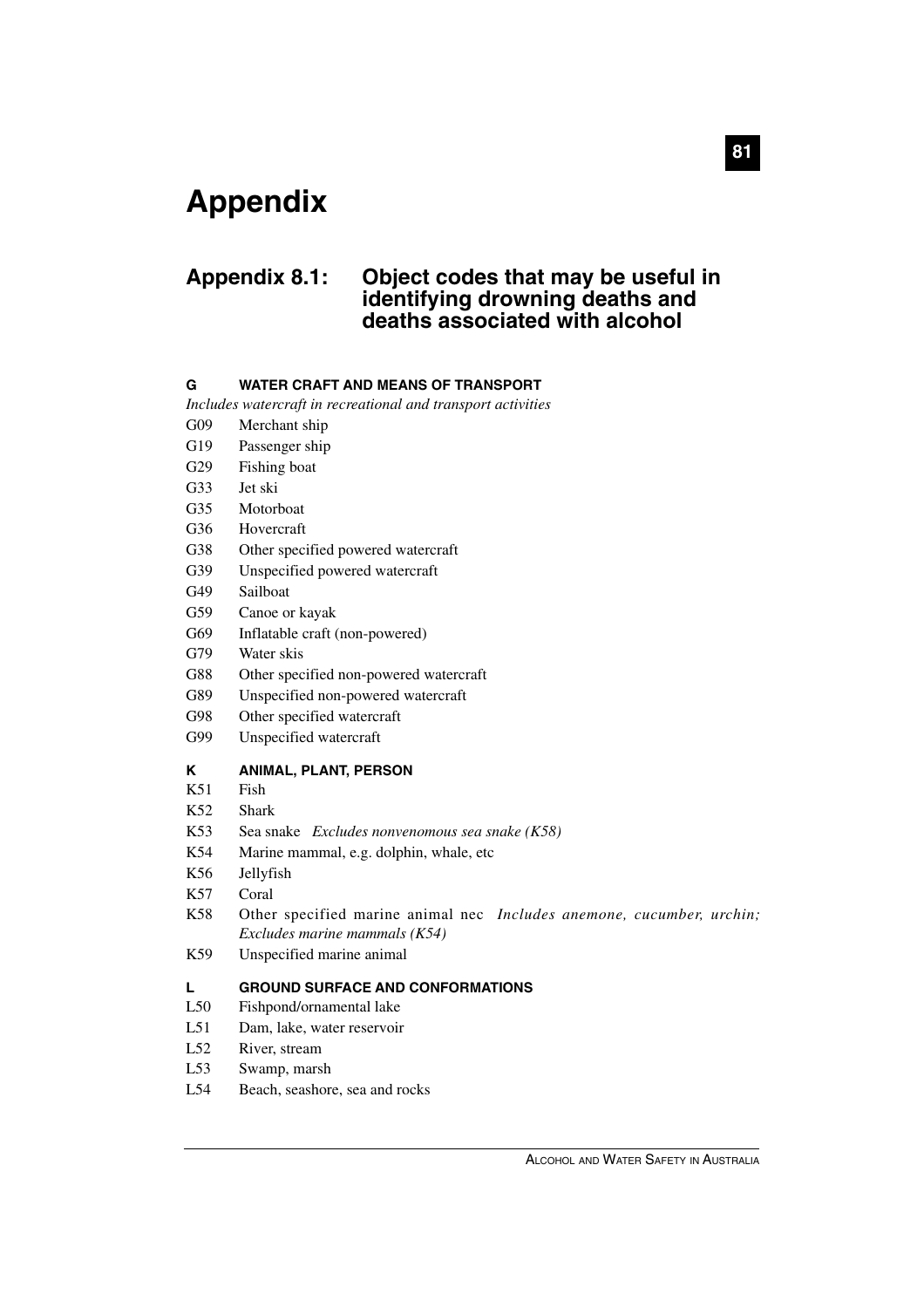## **82**

#### **M WEATHER, NATURAL DISASTERS**

#### M19 Storm

*Includes blizzard, cloudburst, hurricane, tidal wave caused by storm, torrential rain; transport vehicle washed off road by storm*

*Excludes if transport accident follows storm (use E.— or F.—); if storm causes collapse of man-made structure causing earth movement (M69)*

#### M29 Flood

*Includes flood arising from remote or direct storm, melting snow of cataclysmic nature. Excludes flood caused by collapse of dam or man-made structure causing earth movement (M69) or caused by storm (M19)*

#### **P DRUGS (INCLUDING ALCOHOL AND PHARMACEUTICALS)**

P01 Alcohol

#### **Q CHEMICAL SUBSTANCE, NON-PHARMACEUTICAL**

Q09 Alcohol nec (e.g. methanol, propanol, isopropanol)

#### **R BUILDING, BUILDING COMPONENT OR FITTING**

- R02 Bathtub *Includes internal spa bath*
- R04 Shower
- R13 Swimming pool above ground
- R14 Swimming pool in ground
- R15 External spa bath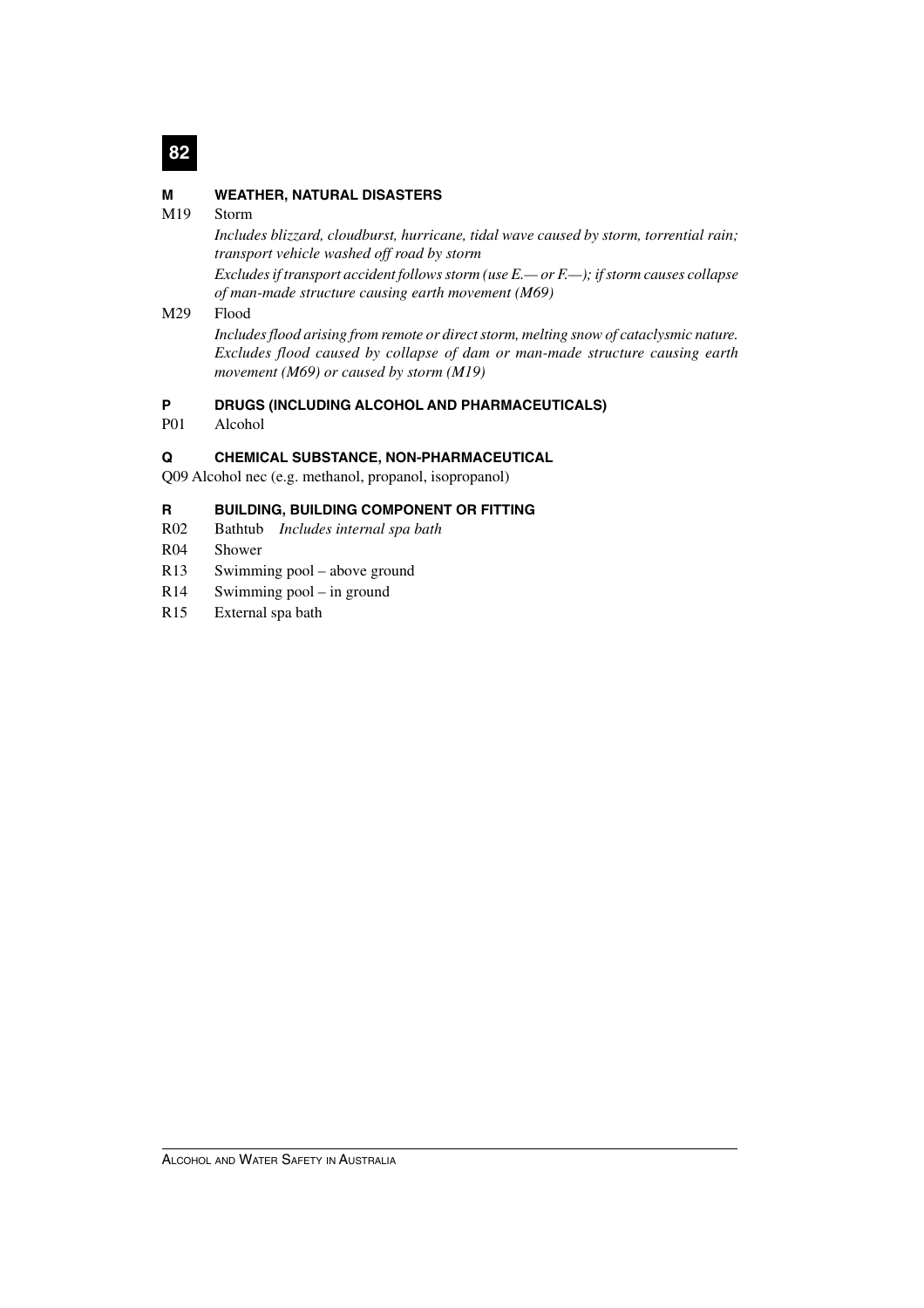## **Abbreviations**

| <b>ABS</b>    | <b>Australian Bureau of Statistics</b>                                                    |
|---------------|-------------------------------------------------------------------------------------------|
| <b>AIHW</b>   | Australian Institute of Health and Welfare                                                |
| <b>BAC</b>    | <b>Blood Alcohol Concentration</b>                                                        |
| <b>DHA</b>    | Department of Health and Ageing                                                           |
| ${\rm ED}$    | <b>Emergency department</b>                                                               |
| <b>GP</b>     | General practitioner                                                                      |
| $ICD-9$       | 9th Revision of the International Classification of Diseases                              |
| $ICD-9-CM$    | 9th Revision of the International Classification of Diseases, Clinic<br>Modification      |
| $ICD-10$      | 10th Revision of the International Classification of Diseases                             |
| $ICD-10-AM$   | 10th Revision of the International Classification of Diseases, Australian<br>Modification |
| <b>MCoD</b>   | Multiple cause of death                                                                   |
| <b>MUARC</b>  | Monash University Accident Research Centre                                                |
| <b>MUNCCI</b> | Monash University National Centre for Coronial Information                                |
|               | Not applicable                                                                            |
| <b>NHDD</b>   | National Health Data Dictionary                                                           |
| <b>NHMD</b>   | National Hospital Morbidity Database                                                      |
| <b>NHPA</b>   | National Health Priority Area                                                             |
| <b>NCIS</b>   | National Coroners Information System                                                      |
| <b>NISU</b>   | AIHW National Injury Surveillance Unit                                                    |
| QISU          | Queensland Injury Surveillance Unit                                                       |
| <b>RCIS</b>   | Research Centre for Injury Studies, Flinders University                                   |
| <b>SD</b>     | Standard deviation                                                                        |
| <b>UCoD</b>   | Underlying cause of death                                                                 |
| <b>US</b>     | <b>United States</b>                                                                      |
| <b>VEMD</b>   | Victorian Emergency Minimum Dataset                                                       |
| <b>VISAR</b>  | Victorian Injury Surveillance and Applied Research System                                 |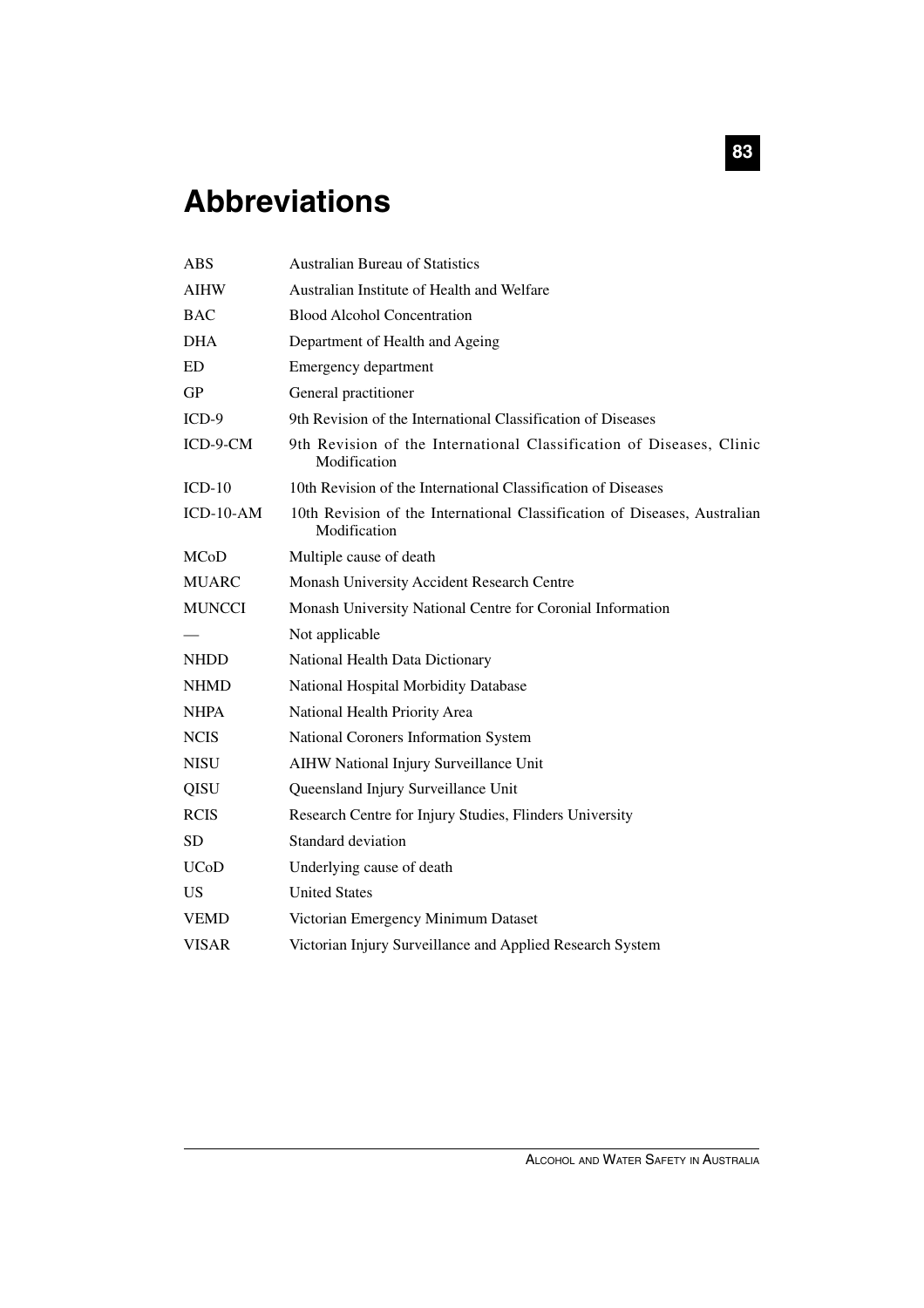# **84 List of Tables**

| Table 2.1: Drowning data in studies of drug-caused morbidity and mortality, Australia                                                                                                                                                   | 3  |
|-----------------------------------------------------------------------------------------------------------------------------------------------------------------------------------------------------------------------------------------|----|
| Table 2.2: Identifiable drowning deaths, Australia 1979–2000: case counts for persons                                                                                                                                                   | 6  |
| Table 2.3: Drowning deaths by age group and type of Underlying Cause of Death,<br>Australia 1997–2000: annual average cases attributed to alcohol using fractions<br>from English et al. (1995)                                         | 11 |
| Table 3.1: Case Type at Notification and Completion for all in-range cases, case count<br>and per cent; Australia (excluding Queensland), July 2000–June 2001                                                                           | 18 |
| Table 3.2: Location of incident only for locations associated with water, all cases;<br>Australia (excluding Queensland), July 2000-June 2001                                                                                           | 20 |
| Table 3.3: Main characteristics of drowning deaths by case status, per cent; Australia<br>(excluding Queensland), July 2000-June 2001                                                                                                   | 23 |
| Table 3.4: Case status by date of death for drowning cases and all cases, case counts<br>and per cent; Australia (excluding Queensland), July 2000-June 2001                                                                            | 24 |
| Table 3.5: Intent at notification by case status for drowning cases and all cases,<br>case counts and per cent; Australia (excluding Queensland), July 2000-June 2001                                                                   | 24 |
| Table 3.6: Comparison of drowning deaths identified from NCIS (2000–01) and ABS<br>(1999–00), case counts and per cent; Australia (excluding Queensland)                                                                                | 26 |
| Table 3.7: Presence of documents on NCIS web site by State/Territory for Closed<br>drowning cases only, case counts and per cent, Australia (excluding Queensland),<br>July 2000-June 2001                                              | 27 |
| Table 3.8: Availability of information on alcohol in documents on NCIS web site -<br>as a percentage of all cases by State/Territory for Closed drowning cases only,<br>per cent; Australia (excluding Queensland), July 2000-June 2001 | 28 |
| Table 3.9: Availability of information on alcohol in documents on NCIS web site -<br>per cent of cases with documents by State/Territory for Closed drowning cases<br>only; Australia (excluding Queensland), July 2000-June 2001       | 29 |
| Table 3.10: Relationship between object and drowning deaths for selected objects<br>for Closed cases only, case counts and per cent; Australia (excluding Queensland),<br>July 2000-June 2001                                           | 29 |
| Table 3.11: Relationship between place of incident and drowning deaths for selected<br>places for Closed cases only, case counts and per cent; Australia (excluding<br>Queensland), July 2000-June 2001                                 | 30 |
| Table 3.12: Circumstance at the time of the fatal incident for drowning cases only, case<br>count and per cent; Australia (excluding Queensland), July 2000-June 2001                                                                   | 31 |
| Table 3.13: Location of the fatal incident for drowning cases only, case counts and<br>per cent; Australia (excluding Queensland), July 2000-June 2001                                                                                  | 31 |
|                                                                                                                                                                                                                                         |    |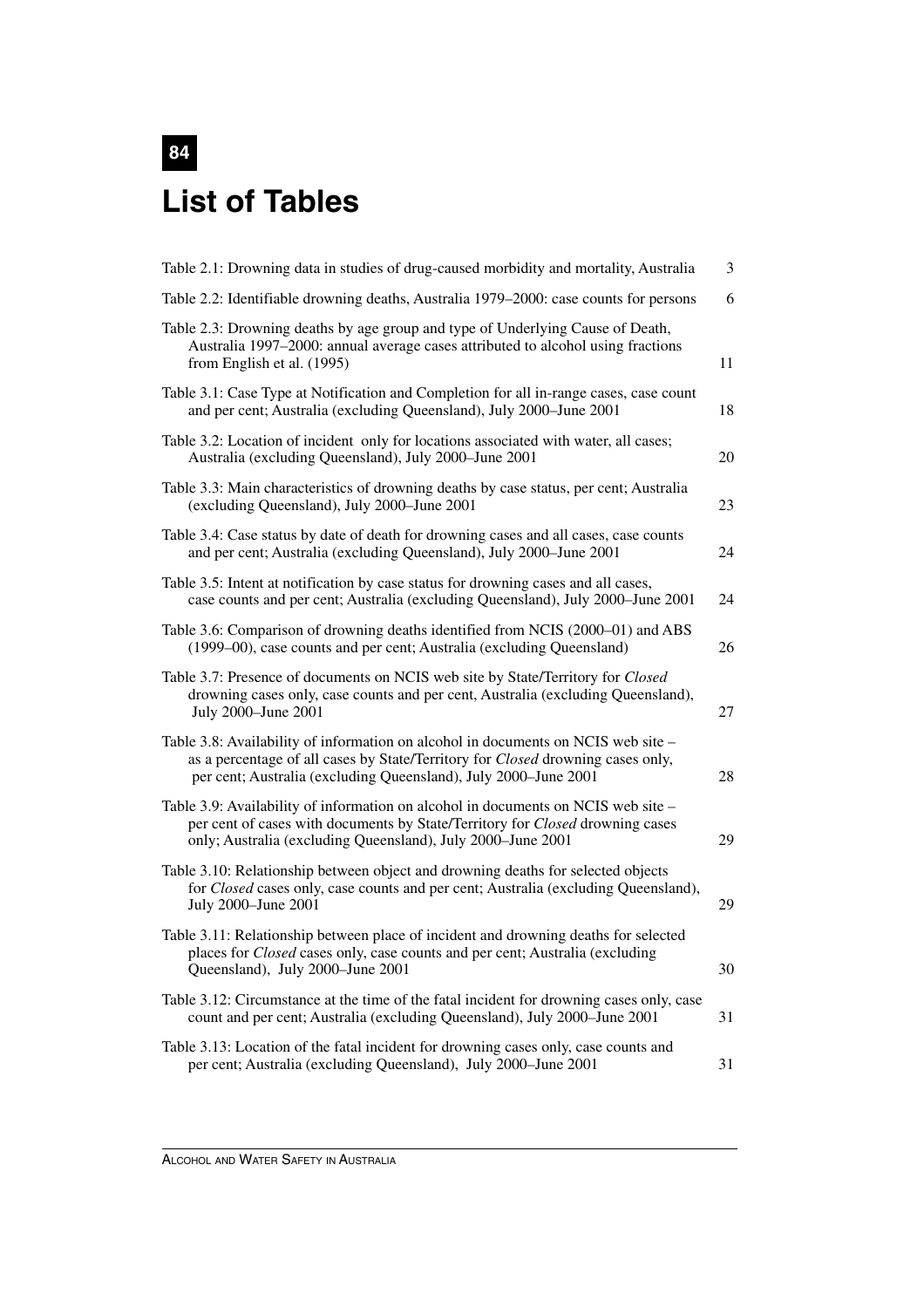| Table 3.14: Specific activity during recreational aquatic activity deaths for drowning<br>cases only, case count and per cent; Australia (excluding Queensland), July 2000-<br>June 2001                                                 | 32 |
|------------------------------------------------------------------------------------------------------------------------------------------------------------------------------------------------------------------------------------------|----|
| Table 3.15: Blood alcohol values for drowning cases. All cases and cases with valid<br>values, case counts and per cent; Australia (excluding Queensland), July 2000-<br>June 2001                                                       | 32 |
| Table 3.16: Circumstances of death for deaths where alcohol appeared to contribute—<br>only deaths with known alcohol level and no significant body decomposition;<br>Australia (excluding Queensland), July 2000-June 2001              | 33 |
| Table 3.16 (continued): Circumstances of death for deaths where alcohol appeared to<br>contribute – only deaths with known alcohol level and no significant body<br>decomposition; Australia (excluding Queensland), July 2000–June 2001 | 34 |
| Table 3.17: Involvement of alcohol by incident type for drowning cases only $-$ all<br>cases and cases with valid values, case count and per cent; Australia (excluding<br>Queensland), July 2000-June 2001                              | 35 |
| Table 4.1: Potential ways of collecting data on alcohol relatedness for various<br>outcomes following immersion events                                                                                                                   | 44 |
| Table 5.1: Active participation in recreational aquatic activities; Australian<br>population aged 15 years or more: number and per cent                                                                                                  | 49 |
| Table 5.2: Alcohol involvement in recreational aquatic activities—summary of<br>results from main studies                                                                                                                                | 58 |
| Table 5.3: Alcohol involvement in recreational diving injuries and spinal<br>cord injuries—summary of results from main studies                                                                                                          | 60 |
| Table 5.4: Published estimates of risk or relative risk of fatal injury in relation to<br>recreational aquatic activities                                                                                                                | 62 |

**85**